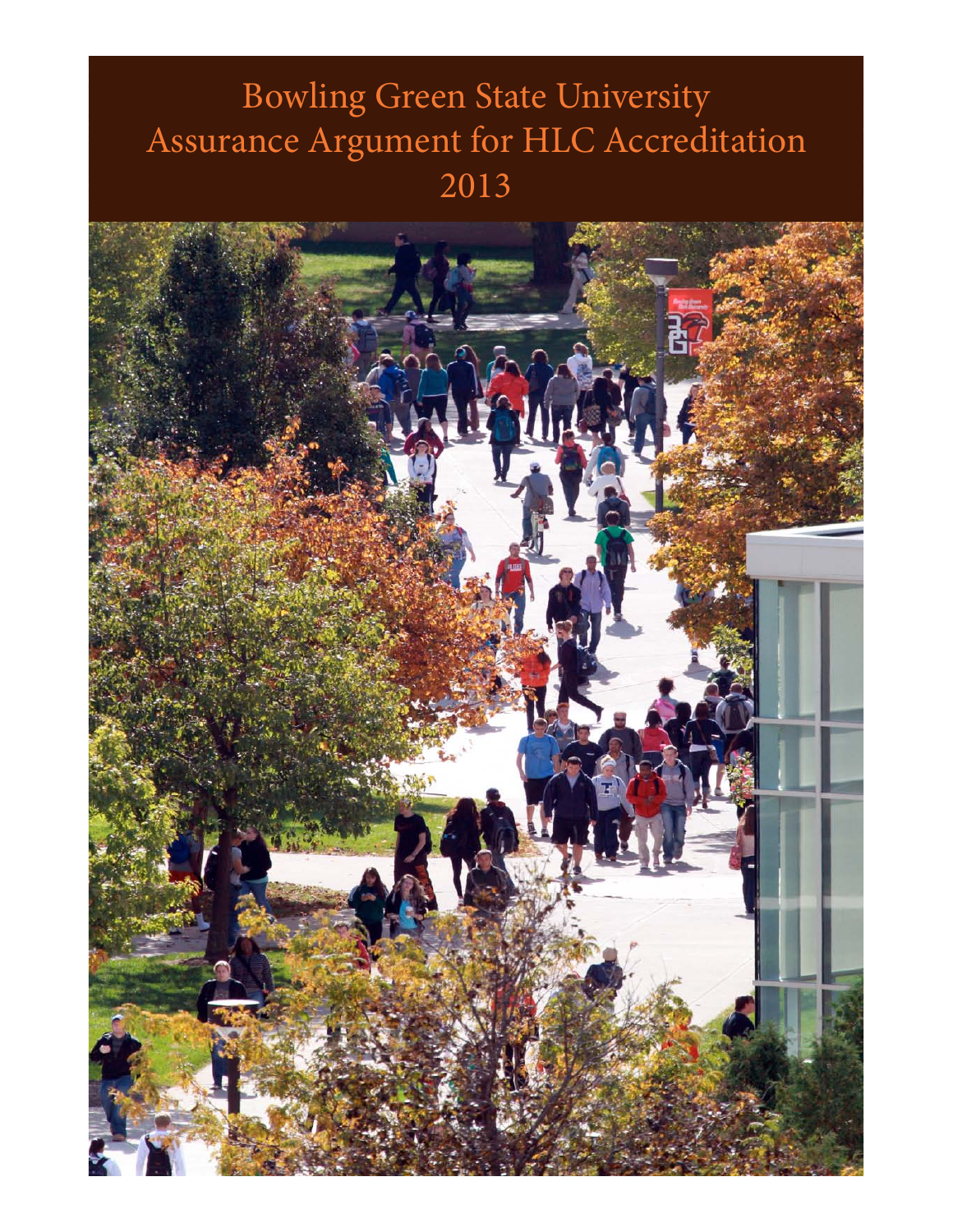## **BGSU Assurance Argument**

### **Table of Contents**

| 29 |
|----|
|    |
|    |
|    |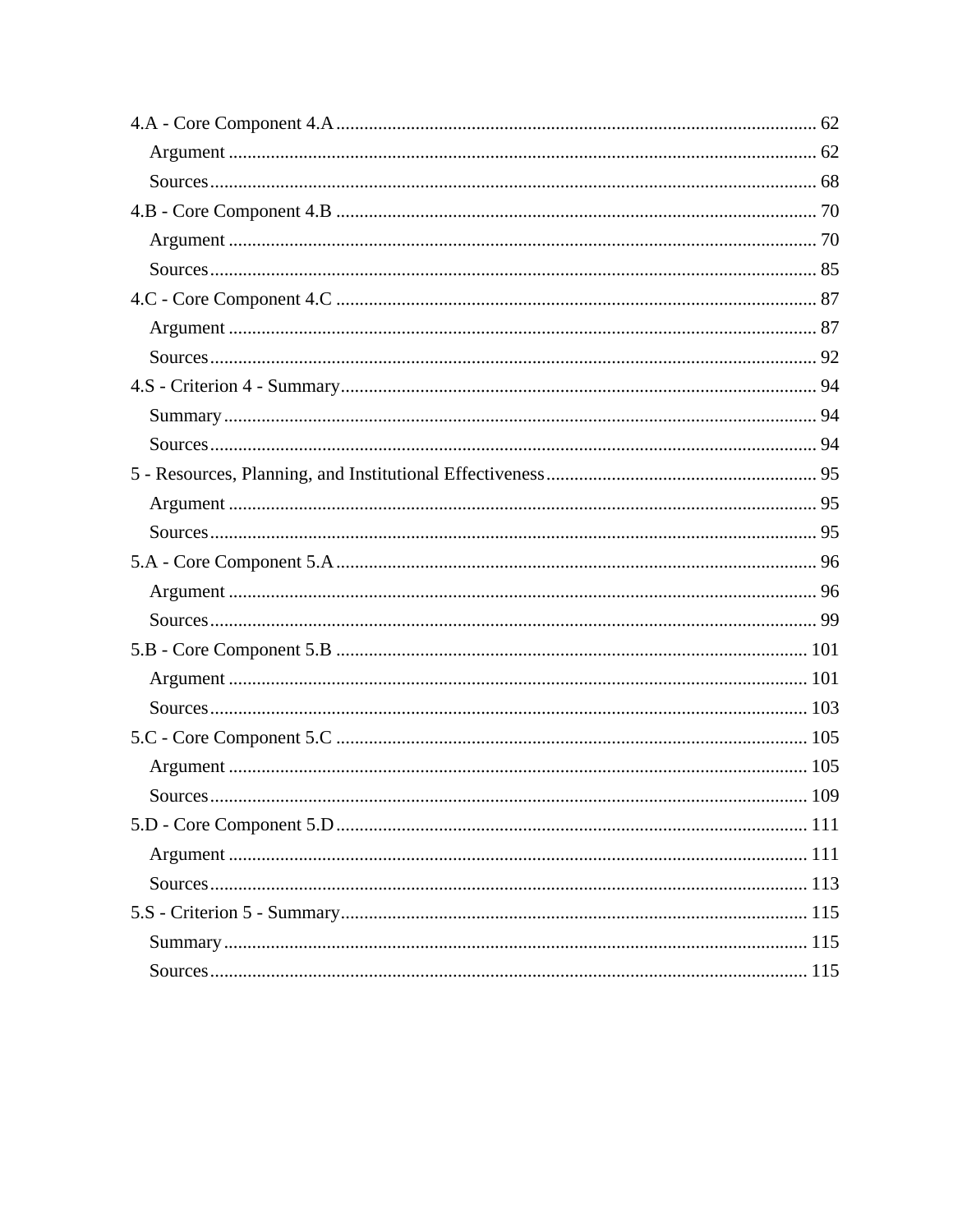### **1 - Mission**

The institution's mission is clear and articulated publicly; it guides the institution's operations.

### **Argument**

Bowling Green State University's mission is to provide educational experiences inside and outside the classroom that enhance the lives of students, faculty, and staff as developed by an open community-oriented process. It has been reflected in our Vision and Core Values. We have articulated our mission and vision publicly using a variety of media and methodologies. Expansions of these statements give breadth and depth to our commitment to the public good, maintaining a diverse education al environment and guiding our operations.

#### **Sources**

VisionMissionCoreValues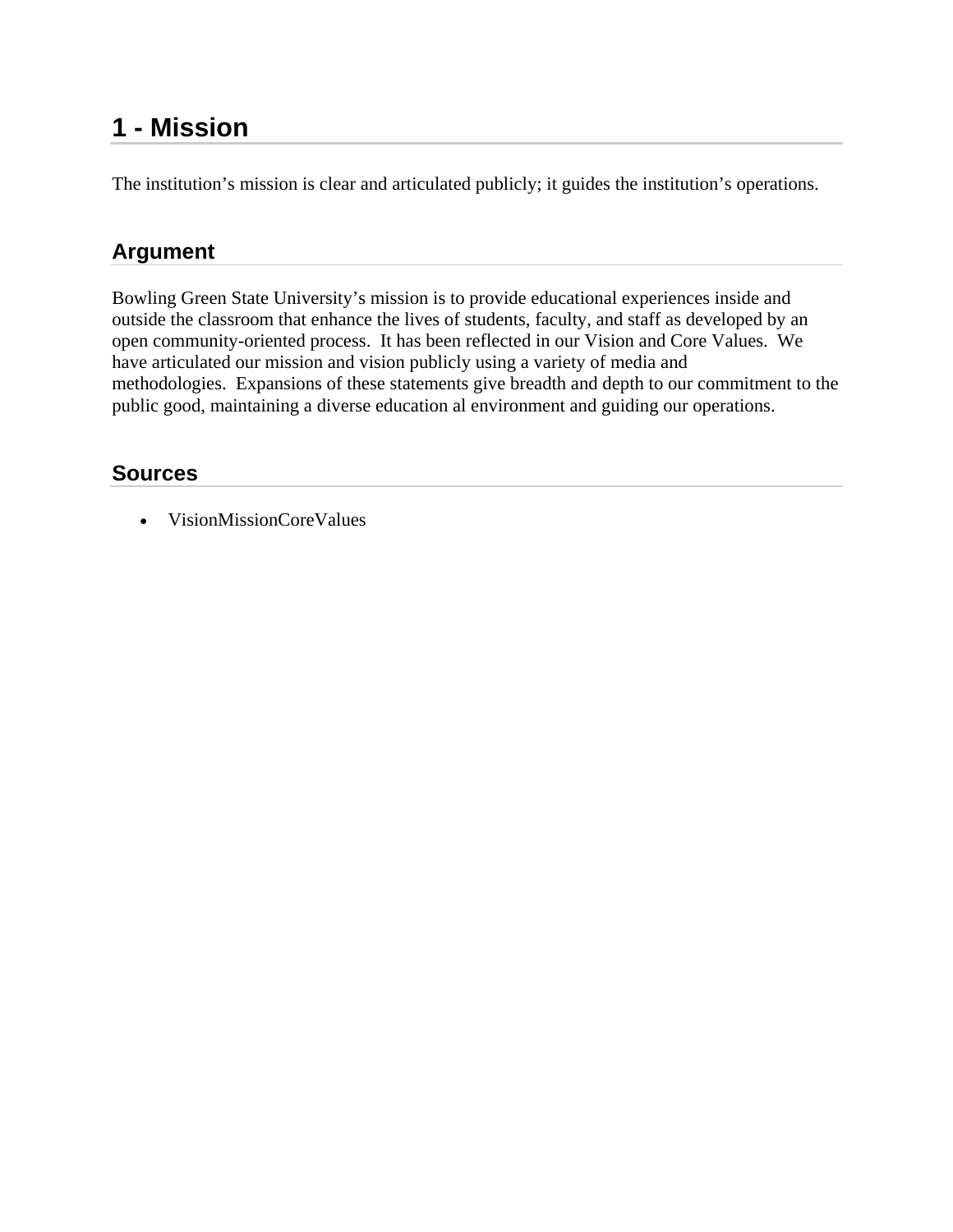## **1.A - Core Component 1.A**

The institution's mission is broadly understood within the institution and guides its operations.

- 1. The mission statement is developed through a process suited to the nature and culture of the institution and is adopted by the governing board.
- 2. The institution's academic programs, student support services, and enrollment profile are consistent with its stated mission.
- 3. The institution's planning and budgeting priorities align with and support the mission. (This sub-component may be addressed by reference to the response to Criterion 5.C.1.)

### **Argument**

**1.A.1.** BGSU's current mission statement emerged from the strategic planning process, known as Charting Our Future. The planning process was initiated by the President and Cabinet in spring 2008 and began by convening a broad-based, representative Strategic Planning Team, which reviewed a great deal of information and built upon previous planning efforts (Strategic Positioning 2007, Realizing the Premier Learning Community 2008, and Student Affairs 2008). A Community Engagement phase built upon that foundation with Charting Our Future Week after the community was informed by the Nine Days of Data. These events involved over 600 faculty, staff members and students who participated in eight collaborative dialog sessions and/or via a blog. A new mission statement, strategies, and goals, a revised vision statement, and the University's core values and University Learning Outcomes were assembled by the Strategic Planning Team, discussed by the Cabinet in summer 2008, and enriched through a series of campus dialogs in fall 2008. As a result of this university community input, a more finalized concept and statements were created by the Strategic Planning Team and more importantly, a series of broad-based strategies were adopted and succinctly represented in a two-page publication. The Faculty Senate discussed the overall plan in April 2009 and endorsed it on May 5, 2009. The Board of Trustees (BOT) approved the final version on June 26, 2009.

**1.A.2.** The University Strategic Plan was disseminated and adopted by academic units at the college-level (Arts & Sciences, College of Business Administration, College of Education and Human Development, College of Health and Human Services, College of Musical Arts, College of Technology, Firelands College) as well as smaller academic units such as schools (e.g., SEES) and departments (e.g., Recreation & Wellness, English, Accounting&MIS). Academic units at all levels added clarifications to the adopted strategies that were more appropriate to their units to better guide their local activities in support of the overall University Plan. Student Affairs developed a divisional mission statement aligned with the University and continued its planning process on that basis. Student Affairs uses an assessment system to evaluate the effectiveness of its programs and services across its organizational structure. All other divisions of the University adopted the University Plan and adapted it for their use in day-to-day operations such as University Libraries, Intercollegiate Athletics, University Advancement, and Marketing & Communications.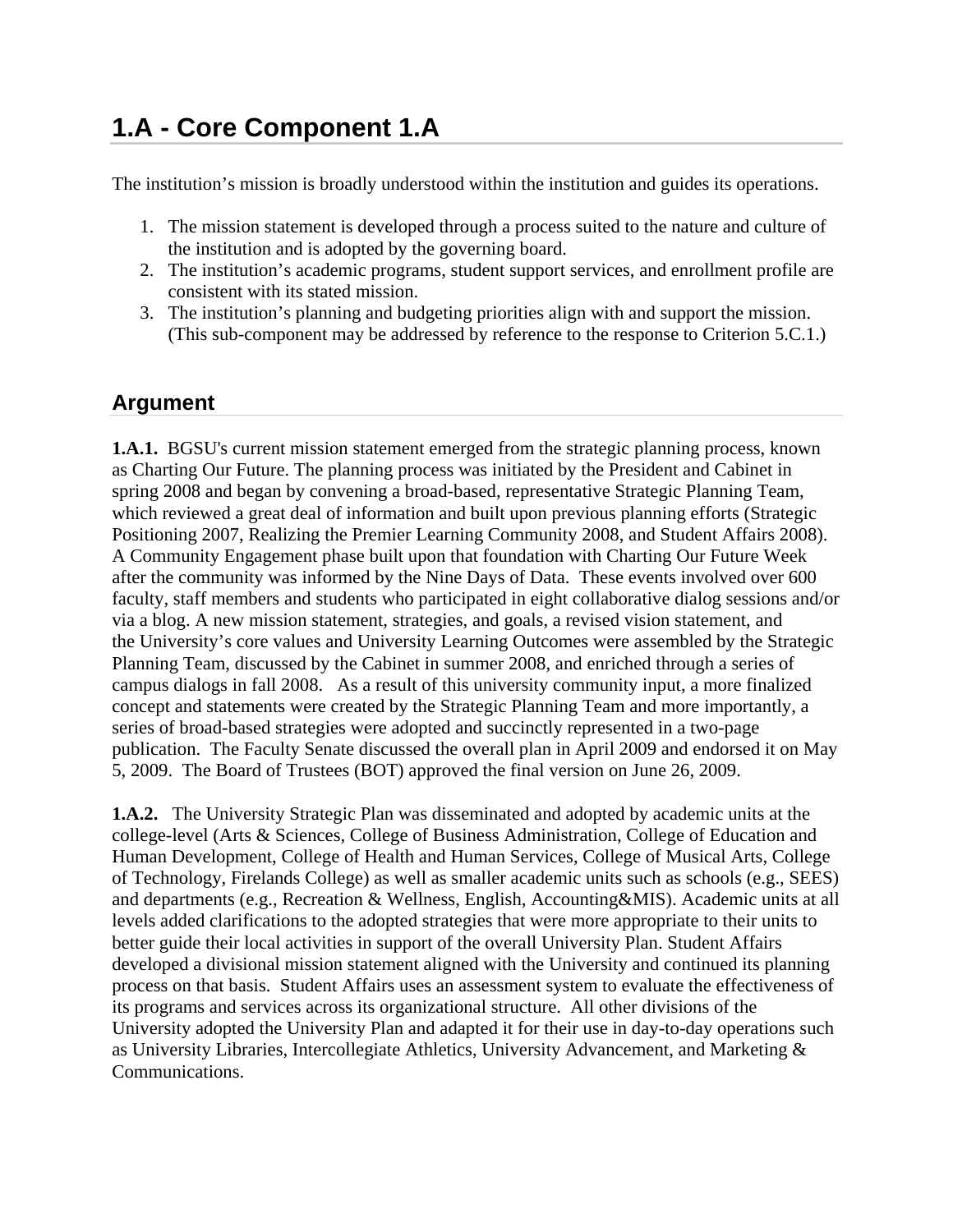In Academic Affairs, consistency with the University's mission occurs primarily through the University learning outcomes and those of the general education program, the BG Perspective. In Student Affairs, programs are offered to better serve our students and to provide a rich learning environment, both at the undergraduate and graduate levels. Departments/programs in Student Affairs supporting students include the Campus Activities, Center for Leadership, Counseling Center, Disability Services, Multicultural Affairs, New Student Orientation, Recreation and Wellness, Residence Life, Student Health Services, Student Legal Services, Student Media, and TRIO programs. In keeping with our mission, we also provide support of our parents through a Parent and Family Association, Family Programs, Family Weekend and a Parent Handbook.

An important part of the University's mission is diversity (see 1.C.) and maintaining a diverse student body is primarily the responsibility of the division of Enrollment Management. In order to function more effectively, a number of offices and services were realigned into the present configuration, which includes Admissions, Advising Services, Career Center, Graduate Operations & Student Services, International Student Services, the Learning Commons, New Student Orientation, Nontraditional & Transfer Students Services, NWOET, Online Programs, Registration&Records, Student Employment Services, Student Financial Aid, Student Money Management, SuccessNET, and University Outreach.

**1.A.3.** During the last ten years, the strategic planning process has been modified several times, always with the goal of achieving a stronger tie to the University's mission. Prior to adopting the current mission, the University's planning and budgeting process focused on divisional requests. Academic units underwent external program review and developed a seven-year plan (see AcademicProgramReviews2002-2003, AcademicProgramReviews2003-2004, AcademicProgramReviews2004-2005, AcademicProgramReviews2005-2006). Those plans were reviewed by external teams of three disciplinary experts and then by a University Program Review Council. Commitments of resources by the Provost and Dean in response to those units' requests were made via a response document and a timeline of departmental metrics/activities were then agreed upon. Having a University-wide review committee allowed sharing across departments and collegial units, but the size and scope of the reviews limited the committee's capacity to complete the process on a university-wide basis. When non-academic programs were added to the review process, the University had to settle on a seven-year planning cycle. The process was streamlined, but as funding from the state diminished at a more rapid pace, it became apparent that the process had to change. Program review was replaced by a compact process where negotiated agreements focused on the Mission and Vision. Templates were provided as the process was initiated. (e.g., CASCompact2008, CEECompact2008, Compact for UL2007, EDHDcompact2007final, Music Compact 2008). External program review was to be adapted to fit that new model. Although the compacts addressed the University Mission statement, the direct linkage between resource requests and specific goals was not as strong as it could have been with common metrics. The present strategic planning process was developed to more directly link allocation and internal reallocation of resources to the University's mission.

These planning changes also had to reflect shifts in the higher education community within the State of Ohio. In 2007, the Chancellor of the Board of Regents was changed to a Cabinet-level political appointment. While facing a statewide budget shortfall, BGSU and the other state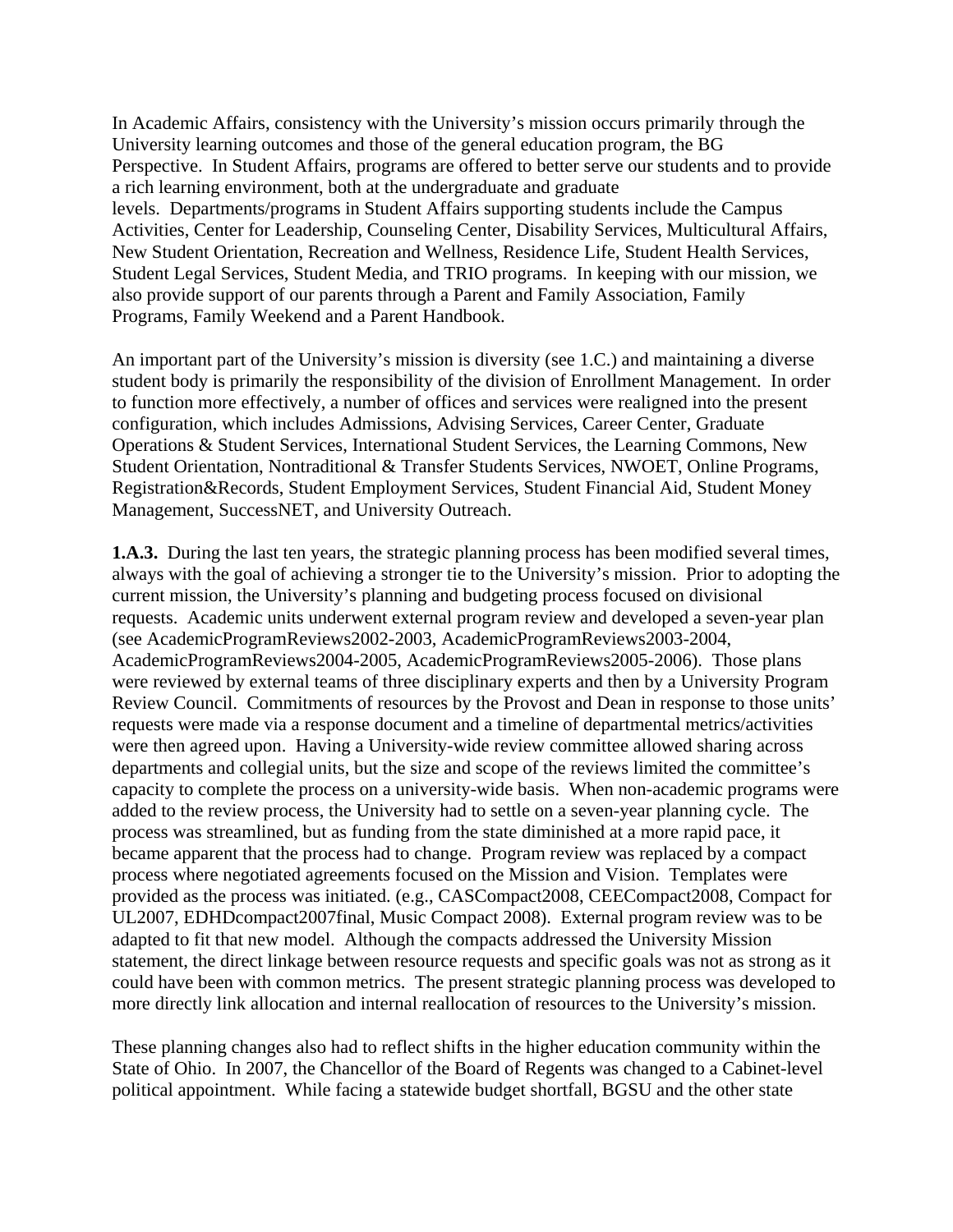universities had to identify Centers of Excellence. A University Work Group was formed with broad membership to respond to the new requirements. A collection of resources was made available to that group. Shortly thereafter, the University System of Ohio (USO) was announced as a new organizational structure for public higher education in Ohio and has continued until current day.

The development of the Unit Level Strategic Planning process followed a similar path as development of the mission statement. A cross section of the University community was assembled through a series of meetings, discussions, and retreats to develop the process by which units would address the new University Mission. A process and comment period was approved that specified how a unit would identify each activity and how that activity/project would result in net gains towards University goals via the six strategies linked to the University mission (A&S Strategic Plan 2012-17, A&S BudgetPresentation2012,EDHD Strategic Plan2012- 2017\_final, EDHD Budget-Final 2012) . As the Ohio Board of Regents transitioned to the USO, a series of goals and metrics had to be addressed by each public institution of higher education in Ohio. BGSU's Mission aligned with the USO Mission. The Unit Level Strategic Planning process allowed for units to identify how their projects/activities would support both state-wide criteria and the BGSU Mission as well. Due to the nature of the shift in process, the Unit Level Strategic Plans were first instituted solely at the college/division level and above. This process is now filtering down to the department level.

It should be noted that throughout these changes, the budget allocation process continued to follow the Academic Charter. Regardless of the process used, the final review was performed by a combination of two committees, the Faculty Senate Budget Committee (FSBC) and the University Budget Committee (UBC). The FSBC was a committee of faculty members elected to be representative of the colleges. During much of this time, eligibility was limited to tenured/tenure-track Faculty Senators. Membership has now expanded to include Chairs/Directors and non-tenure track faculty. The UBC includes Vice Presidents of the various academic and non-academic divisions. The Joint Committee on Budget reviewed annual changes that were outcomes of the program review or compact process. As the Unit Level Strategic Planning process has developed, BGSU has moved into a collective bargaining environment. While a first contract is being negotiated, an agreement for a continuation of the traditional budgeting process was reached: the FSBC has been changed to the Fiscal Affairs Advisory Committee (FAAC). The UBC and FAAC meet to consider general budget implications as well as presentation of the budget priorities of each division (UBCFAACEnrollManage2012, UBCFAACStudentAffairsPresentation), enrollment projections (UBCFAACEnrollmentProjection), colleges (CBA\_Budget\_Presentation\_March16\_2012, A&S BudgetPresentation2012), overall state finances (UBCFAACStateGeneralFund), general expenditures of the University (UBCFAACStateGeneralFund, UBCFAACExpendDetailBGSU) , and other pertinent data. Although allocation of actual budget is not subject to bargaining, the tradition of shared governance is being maintained by this joint committee.

#### **Sources**

CASMission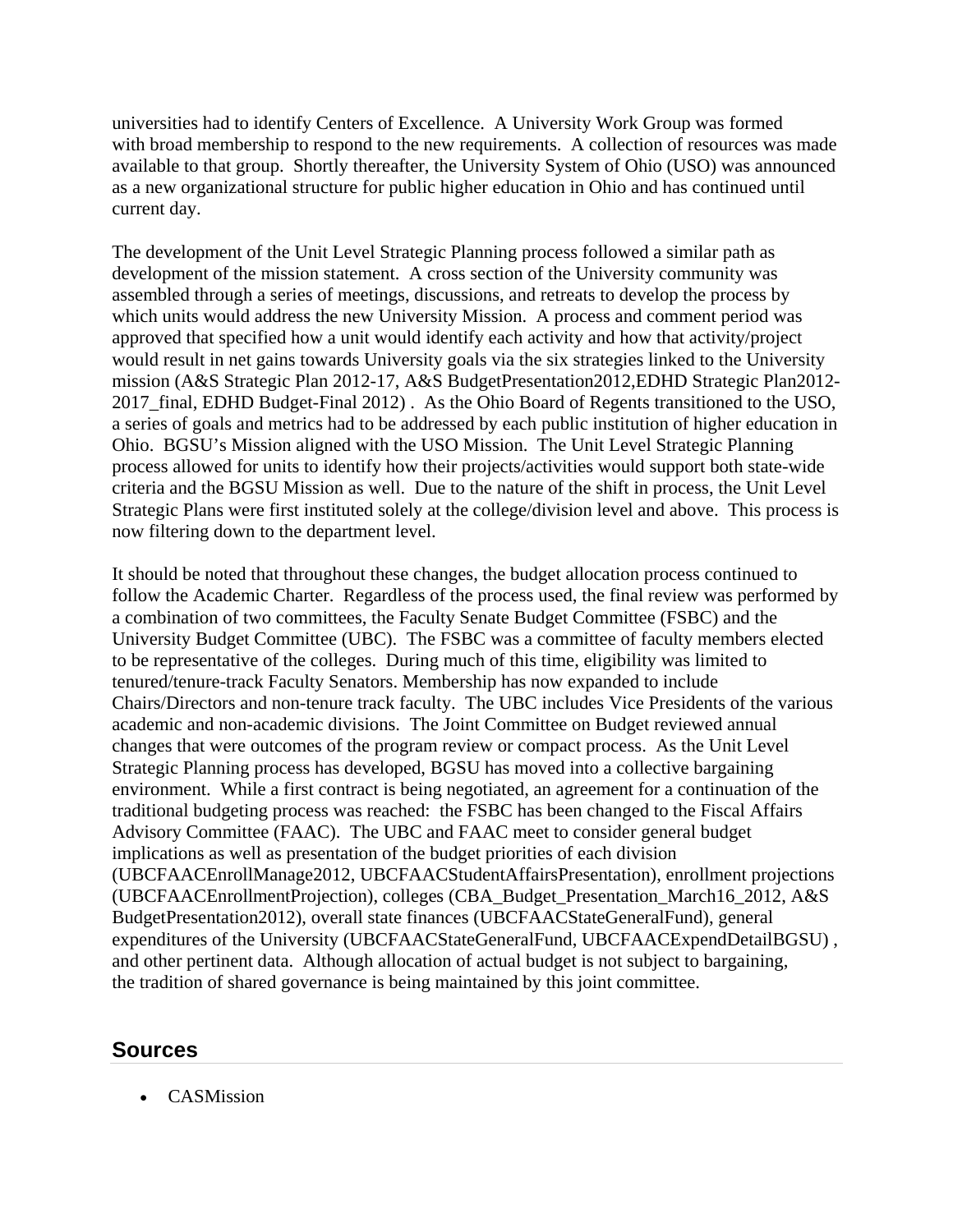- **CBAMission**
- CMAMission
- **COTMission**
- EDHDMission
- FirelandsMission
- CHHSMission
- Learning Outcomes
- RealizingPremierLearningCommunity
- SEESGovernance
- Strategic Positioning Group2007
- Strategic Planning Team 2008
- StratReadiness2008
- StudentAffairsStrategicPlan2008
- ChartingOurFuture
- StratPlanProcess
- NineDaysofData
- StrategicPlanningEngagement
- StrategicPlanningBlog
- StrategicPlanActions
- UniversityStrategies
- StrategicPlan2008
- FSMinutesStratPlan
- FSStratPlanAdoption
- June262009BoardofTrusteesActions
- RecWellnessMission
- EnglishMission
- AccountingMission
- DivisionStudentAffairs
- DivisionStudentAffairs (page number 4)
- SAAssessmentReportTemplate1
- SA\_Divisional Goals
- SAOrgChart
- AthleticsMissionValues
- MarketingandCommunications
- UniversityAdvancementMission
- UniversitiyLibrariesMission
- Strategic Goals and Tactics 2012-13
- Pres Panel 12 04 19
- AcademicProgramsAdmissions
- DegreesConferred
- GraduateDegreePrograms
- BGPerspective
- Graduate Degree Programs
- Graduate American Culture Studies
- Leadership Studies
- Higher Education Administration PhD Program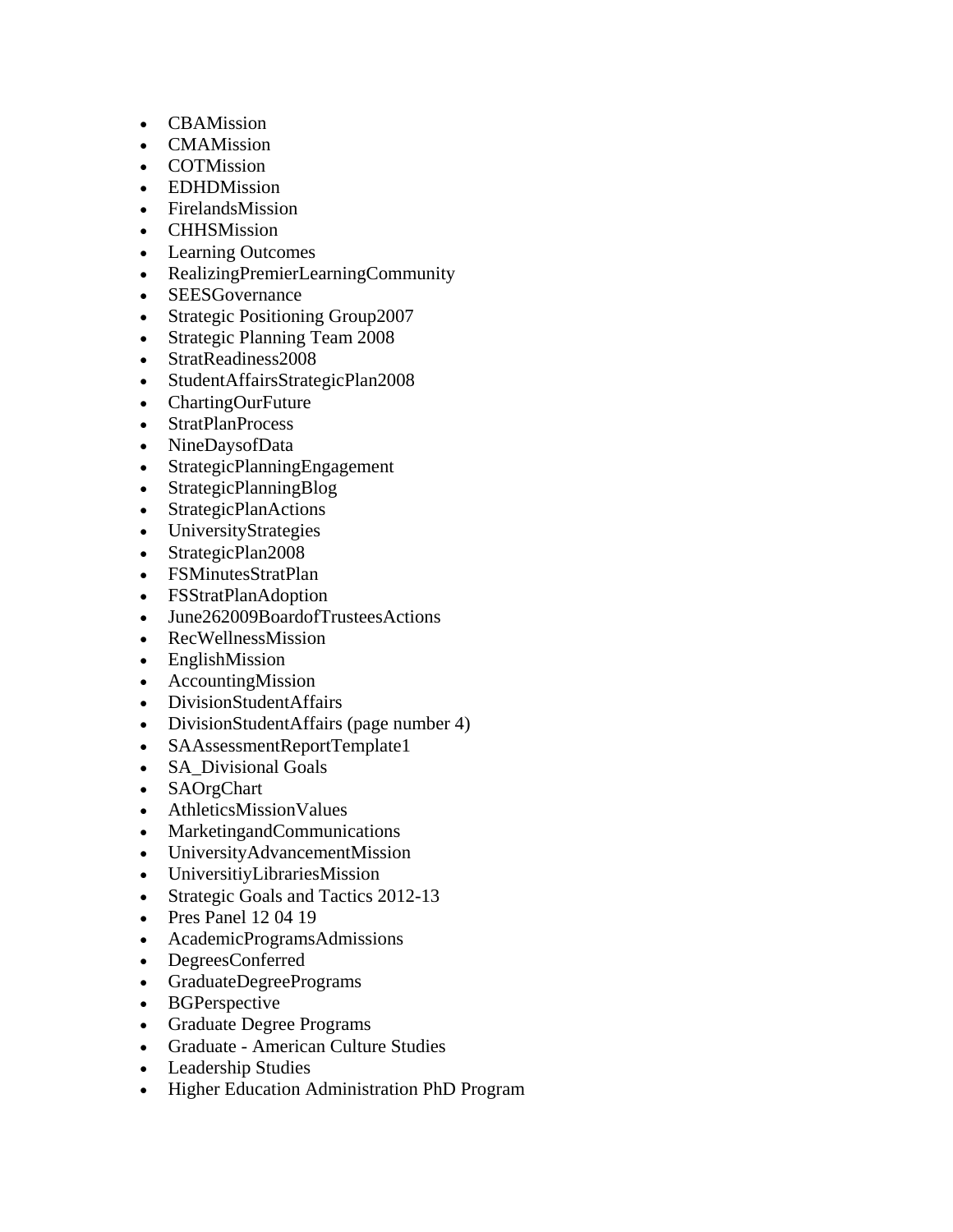- BGSU Center for Photochemical Sciences
- Site Map Division of Student Affairs
- Education Worth Celebrating pdf
- Senior Vice President for Academic Affairs and Provost
- OfficeofCampusActivites
- CenterforLeadership
- Counseling Center
- Disability Services
- MulticulturalAffairs
- NewStudentOrientationandFirstYear
- RecreationandWellness
- OfficeofResidenceLife
- StudentHealthService
- STUDENT LEGAL SERVICES
- Student Media
- TRIO Programs
- Parents and Families Parent and Family Programs
- ParentandFamilyPrograms
- 2012FamilyWeekend
- Falcon Parent and Family Association
- ParentHandbook
- Education Worth Celebrating pdf (page number 41)
- AdvisingServices
- CareerCenter
- LearningCommons
- NontraditionalandTransferStudentServices
- NWOET
- COBL
- StudentEmploymentServices
- StudentMoneyManagement
- SuccessNet
- StudentFinancialAid
- Admissions
- GraduateCollege
- InternationalStudentServices
- UO
- OfficeofRegistrationandRecords
- AcadmicPrgReviewGuidelins2002
- AcademicProgramReview2002-2003
- AcademicProgramReviews2003-2004
- AcademicProgramReviews2004-2005
- AcademicProgramReviews2005-2006
- CompactInstructions
- CASCompact
- CEECompact
- UniversityLibrariesCompact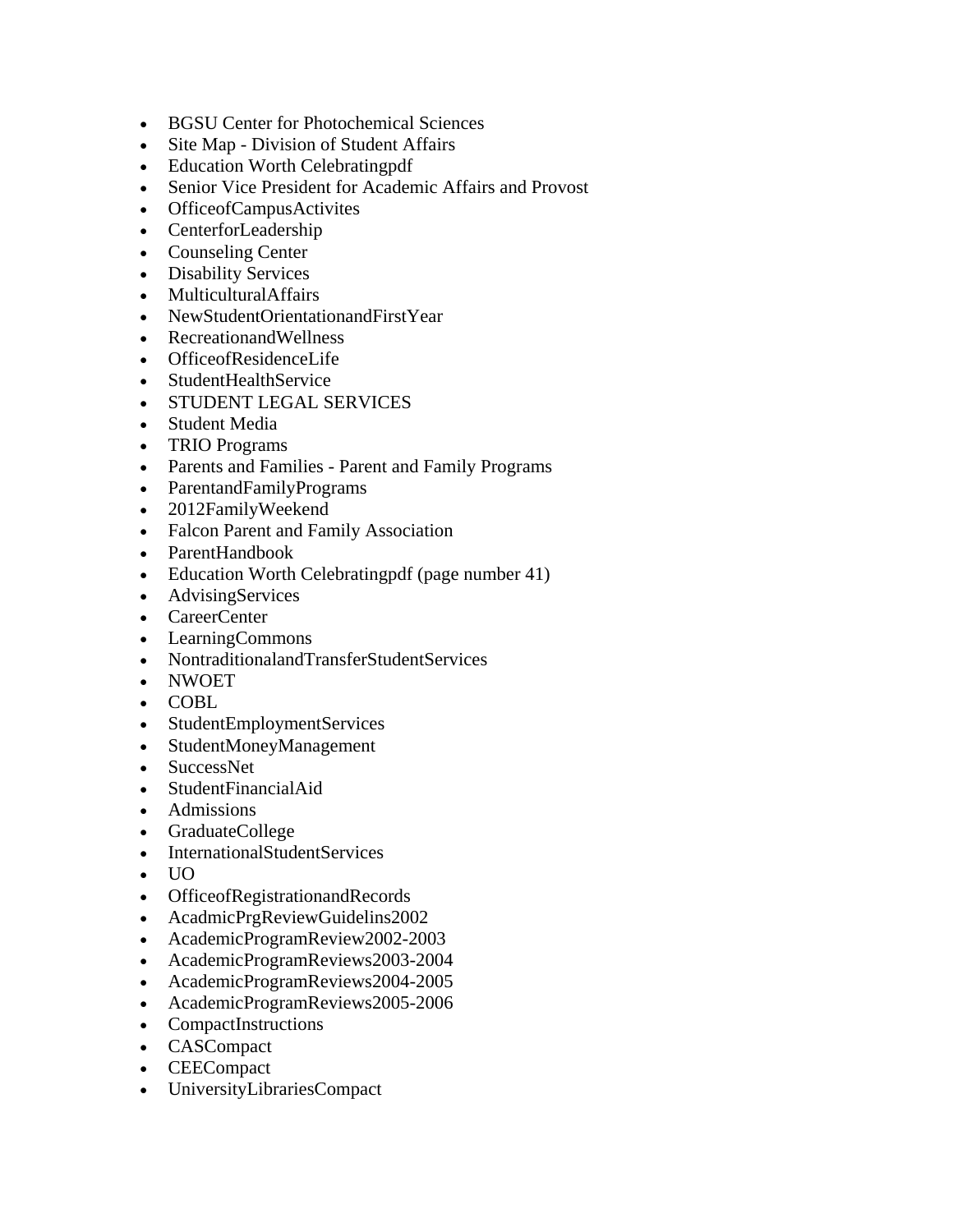- EDHDCompact2007
- MusicCompact2008
- BGSUCriteriatoAlignPrograms
- ProcessTableMap
- UniversityWorkGroupAppointmentLetter
- UniversitySystemofOhio
- CompactTemplate
- CompactPresentation
- AcademicBusinessPlan
- AcademicPrioritiesTimeline
- TimelinetoUSO
- StrategicPlanningPositioning2008
- ASStrategicPlan2012-17
- ASBudgetPresentation2012
- EDHDStrategicPlan2012-2017
- EDHDBudget-Final2012
- PlanningResources2005Level1
- StrategicPlanningPositioningWorkgroup
- **USOMetrics**
- ULSPTemplate
- AcademicStrategicPlanningWorkbookforChairsDirectors
- AcademicCharter
- AcademicCharter (page number 43)
- FAAC
- UBCFAACAgenda02092012
- UBCFAACschedule2012
- UBCFAACEnrollmentProjection
- UBCFAACEnrolManage2012
- UBCFAACExpendDetailBGSU
- UBCFAACStateGeneralFund
- UBCFAACStudentAffairsPresentation
- CBABudgetPresentationMarch16\_2012
- FAAC UBC Presentation UL 2012FINAL
- Cartwright2008 08 22f
- Cartwright2009\_01\_30
- Cartwright2009\_10\_15
- Cartwright2010\_01\_15
- Cartwright $2010\_9\_24$
- Mazey2011\_01\_12
- UniversityLearningOutcomes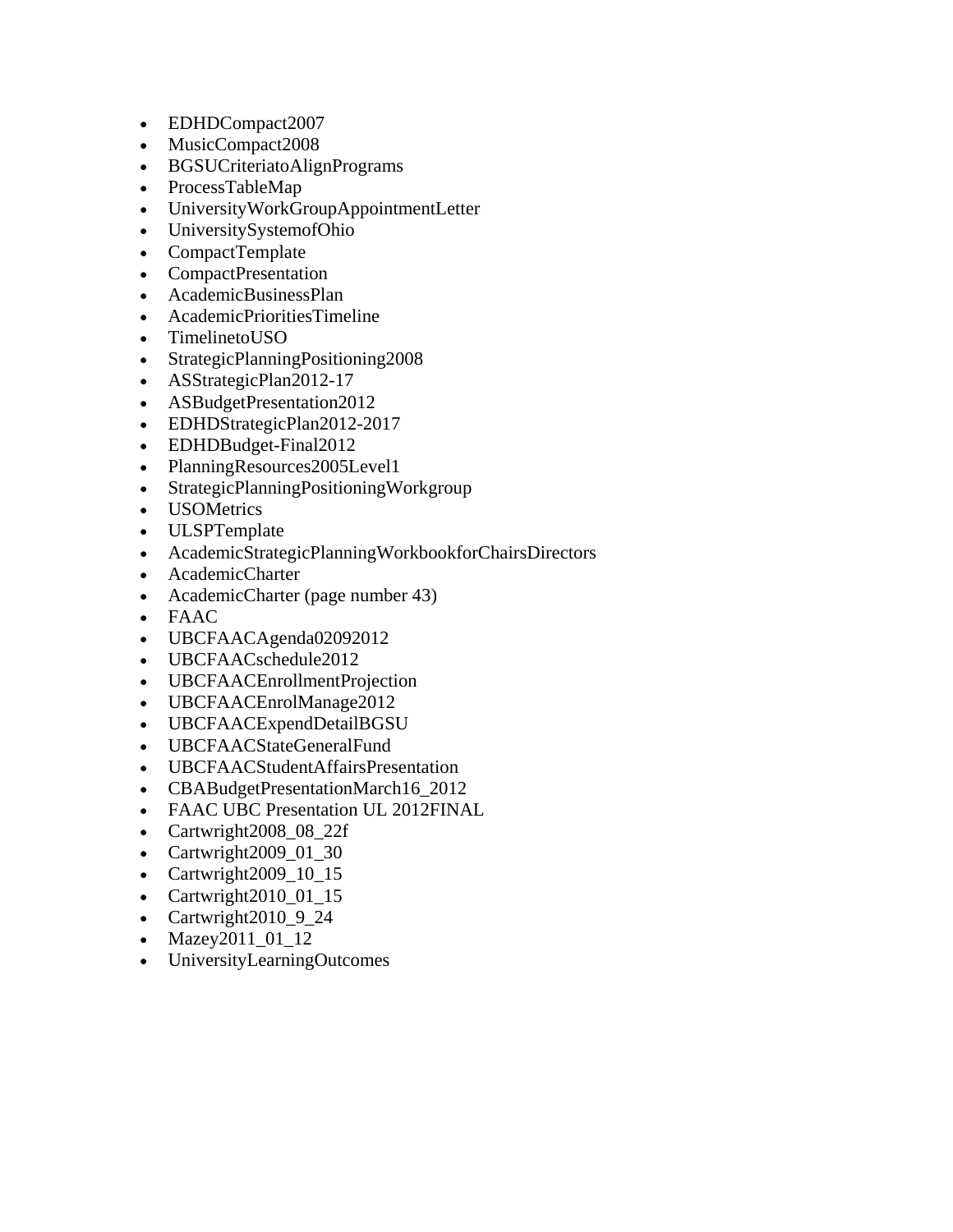### **1.B - Core Component 1.B**

The mission is articulated publicly.

- 1. The institution clearly articulates its mission through one or more public documents, such as statements of purpose, vision, values, goals, plans, or institutional priorities.
- 2. The mission document or documents are current and explain the extent of the institution's emphasis on the various aspects of its mission, such as instruction, scholarship, research, application of research, creative works, clinical service, public service, economic development, and religious or cultural purpose.
- 3. The mission document or documents identify the nature, scope, and intended constituents of the higher education programs and services the institution provides.

#### **Argument**

BGSU provides clarity to its mission by publicly providing and reinforcing its goals to both internal and external constituencies. Given the nature of networked world, the University strives to maintain an accurate up-to-date view of the institution through the web starting with the primary landing page. The design of the website focuses on conveying our mission, values, vision, and goals to our students, their families, faculty and staff, future students, and general public. BGSU also provides such communications through social media as well by maintaining a presence on Facebook, Twitter, rss feeds, YouTube, blogs and podcasts, and Wikis. These efforts are effective for reaching our current students and prospective students. In addition to digital content, BGSU also provides a series of other materials that reflect our mission and goals. Zoomnews is a twice weekly online news update while News Releases to the print media occur on a more frequent basis when appropriate with both provided via an online News Room. We also use weekly videos via the BGSU Bulletin. BGSU Magazine is available as a digital edition as well as in print. The Colleges each have an alumni newsletter that highlights the accomplishments of its faculty and students.

Articulation of the university's mission is also done in the speeches that our presidents have made to different public audiences:

 President Cartwright – 08/22/2008- Charting our Future (page 10) President Cartwright – 01/30/2009- Strategic Planning-Charting our Future (page 4) President Cartwright – 10/15/2009- Strategic Plan (page 3) President Cartwright – 01/15/2010- "mission and values"(page 4) President Cartwright – 09/24/2010- "the Strategic Plan""(page 2) President Mazey- 01/12/2011-"undertake this mission?"- (page 2)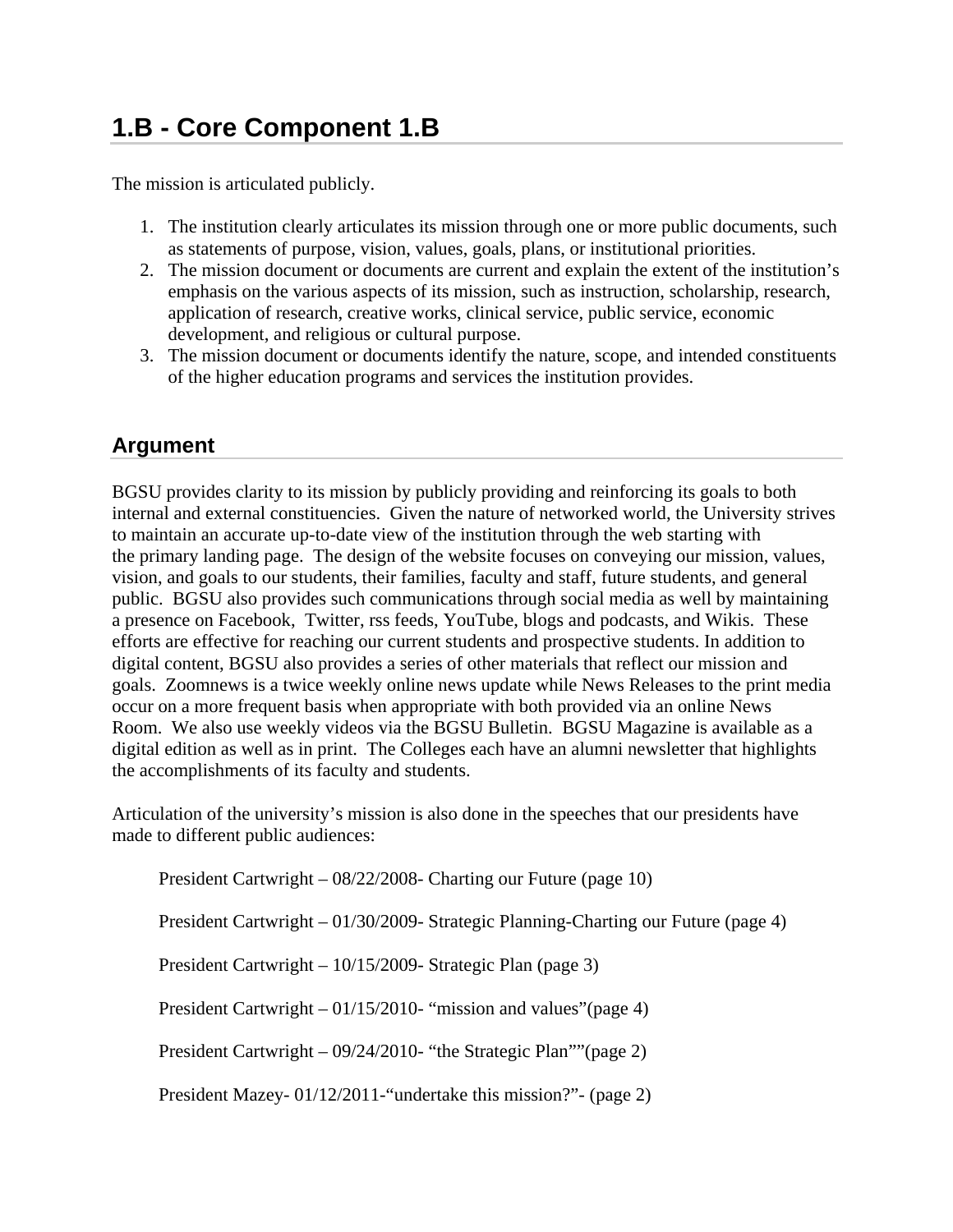President Mazey- 01/24/2012- Importance of Higher Education

Effective communication of the University Mission also involves an educational component. Student Media is an independent body that supports students in developing their publications/modes of communication. Student Media includes the BGNews (student newspaper in print and web), Obsidian (monthly campus publication with a culturally centered focus covering minority communities and related issues), and the KEY (general interest campus magazine chronicling events, people of interest to the campus community). The University also has a strong electronic media community in our student television station and radio efforts (Falcon Radio – WFAL, BGRSO, WBGU 88.1 FM), and the public television station, WBGU-TV . In addition to a strong PBS tradition, our facilities provide support for WBGU Television Learning Services , Video on Demand (DVSS), Video Production Services (Video Production), and Distance Learning Support . Student media and WBGU provide ample evidence that our educational mission is at the forefront of everything we do and is constantly communicated internally and externally.

- BowlingGreenStateUniversityHomePage
- BowlingGreenStateUniversityHomePage (page number 6)
- BowlingGreenStateUniversityHomePage (page number 8)
- BowlingGreenStateUniversityHomePage (page number 9)
- BowlingGreenStateUniversityHomePage (page number 10)
- BowlingGreenStateUniversityHomePage (page number 11)
- CMSTraining
- MarketingandCommunications
- Portal RedesignBGSU
- Web Identity GuidelinesBGSU
- BGSUFacebook
- TwitterBGSU
- RSSFeeds
- BGSUBlogsPodcasts
- BGSUWiki
- BGSUYouTube
- ParentsYouTube
- Analytics www bgsu edu
- ZOOMNew
- NewsRelease2012
- MagazineArchives
- Cartwright2008 08 22f
- Cartwright2009\_01\_30
- Cartwright $2009\_10\_15$
- Cartwright2010\_01\_15
- Cartwright2010 9 24
- Cartwright2008 08 22f (page number 10)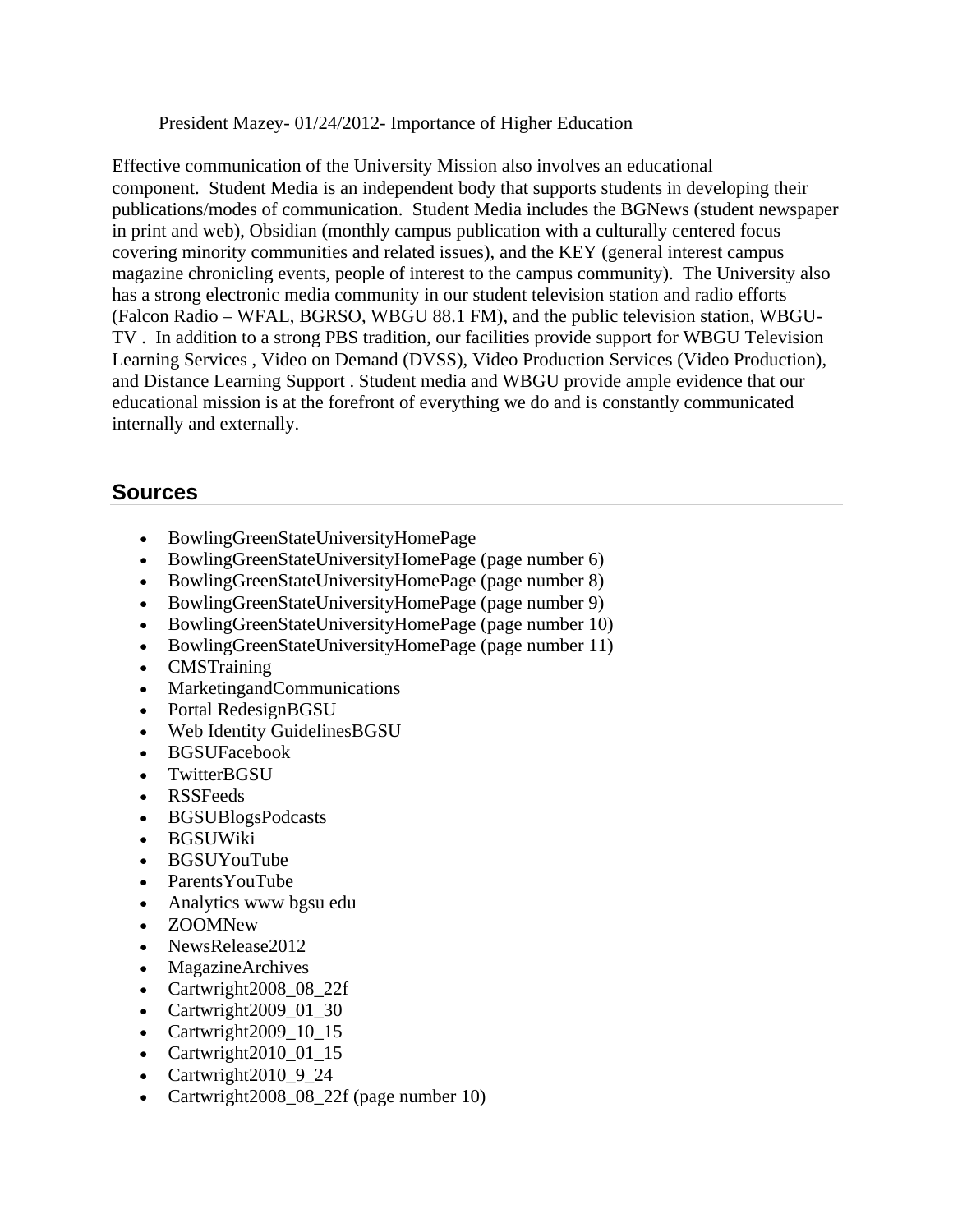- Cartwright2009\_01\_30 (page number 4)
- Cartwright2009\_10\_15 (page number 3)
- Cartwright2010\_01\_15 (page number 4)
- Cartwright2010\_9\_24 (page number 2)
- Mazey2012\_1\_24
- Mazey-2012-09-19
- Mazey2011\_01\_12
- $\bullet$  Mazey2011\_01\_12 (page number 2)
- StudentMedia
- BGNews
- BGNewsWeb
- Obsidian
- KeyMagazine
- OnlineMediaRoom
- BGSUBulletin
- BG24News
- FalconRadioWFAL
- BGRSO
- WBGU88.1FM
- WBGUTV
- WBGU\_TLS
- DVSS
- DistanceLearningSupport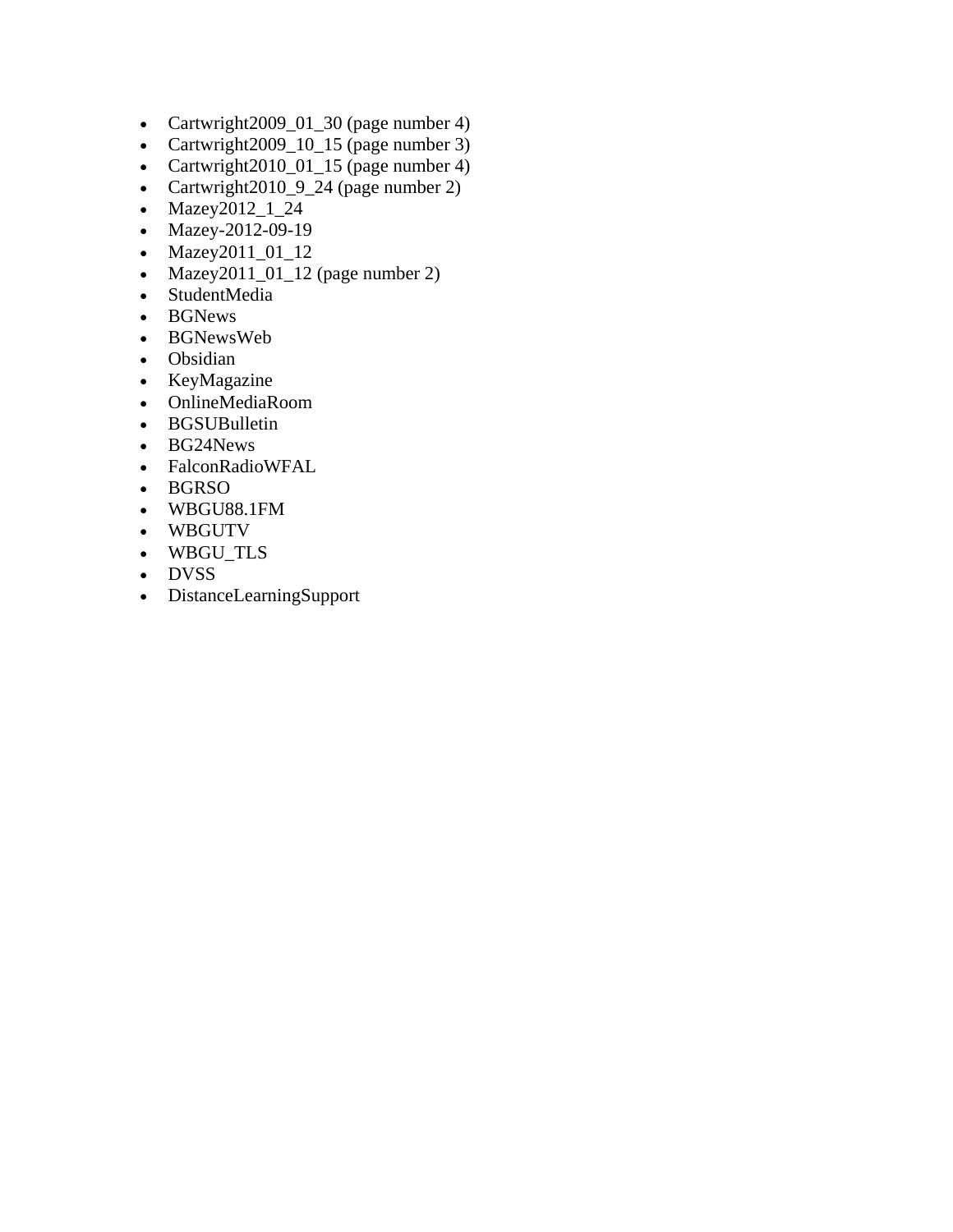## **1.C - Core Component 1.C**

The institution understands the relationship between its mission and the diversity of society.

- 1. The institution addresses its role in a multicultural society.
- 2. The institution's processes and activities reflect attention to human diversity as appropriate within its mission and for the constituencies it serves.

#### **Argument**

**1.C.1.** BGSU's role is expressed directly in the mission statement- "... we build a welcoming, safe and diverse environment where the creative ideas and achievements of all can benefit others throughout Ohio, the nation and the world." This is reinforced in the President's goals for 2012- 2013 "Build a diverse community and culture of inclusion," which is evidenced by the work of the President's Advisory Council on Diversity and Inclusion, formed and championed by the president in 2011as an expansion of an earlier inclusion effort. The President has emphasized the importance of enhancing diversity in hiring practices throughout campus, and regularly monitors institutional progress at the cabinet level.

In Fall 2003, BGSU had a total unduplicated student headcount of 18,646. Of those students, 5% were Black, Non-Hispanic; 0.3% were American Indian or Alaskan Native; 0.8% were Asian or Pacific Islander; 2.6% were Hispanic. These were compared to state-wide main campus values of 9.3% Black, Non-Hispanic; 0.4% American Indian or Alaskan Native; 2.6% Asian or Pacific Islander; 1.7% Hispanic and to state-wide all campus values of 10.8% Black, Non-Hispanic; 0.4% American Indian or Alaskan Native; 2.0% Asian or Pacific Islander; 1.8% Hispanic. The state-wide survey for Fall 2011 validates that BGSU made great strides in broadening the student base to achieve a profile that is closer to the state averages than in 2003. The incoming first-time full-time freshman class has been averaging more than 20% students of color for the last three years.

In recent years there has been an increased effort in growing the international student population. In fall 2010, 619 international students attended BGSU which increased to 699 in fall 2012. There are a variety of student organizations supporting international students. BGSU provides a series of outreach programs for international students and for the community as a whole.

The Office of Equity and Diversity reports directly to the President and monitors compliance with federal and state equal opportunity and non-discrimination laws and regulations, and promotes and supports broad-based recruitment of a diverse work force. This office also conducts training programs and presentations on affirmative action, sexual and racial harassment, Title IX & VII and a wide range of diversity programs and workshops that go beyond mere compliance. Staffing in this department was increased from 1.0 FTE to 3.0 during 2012-2013.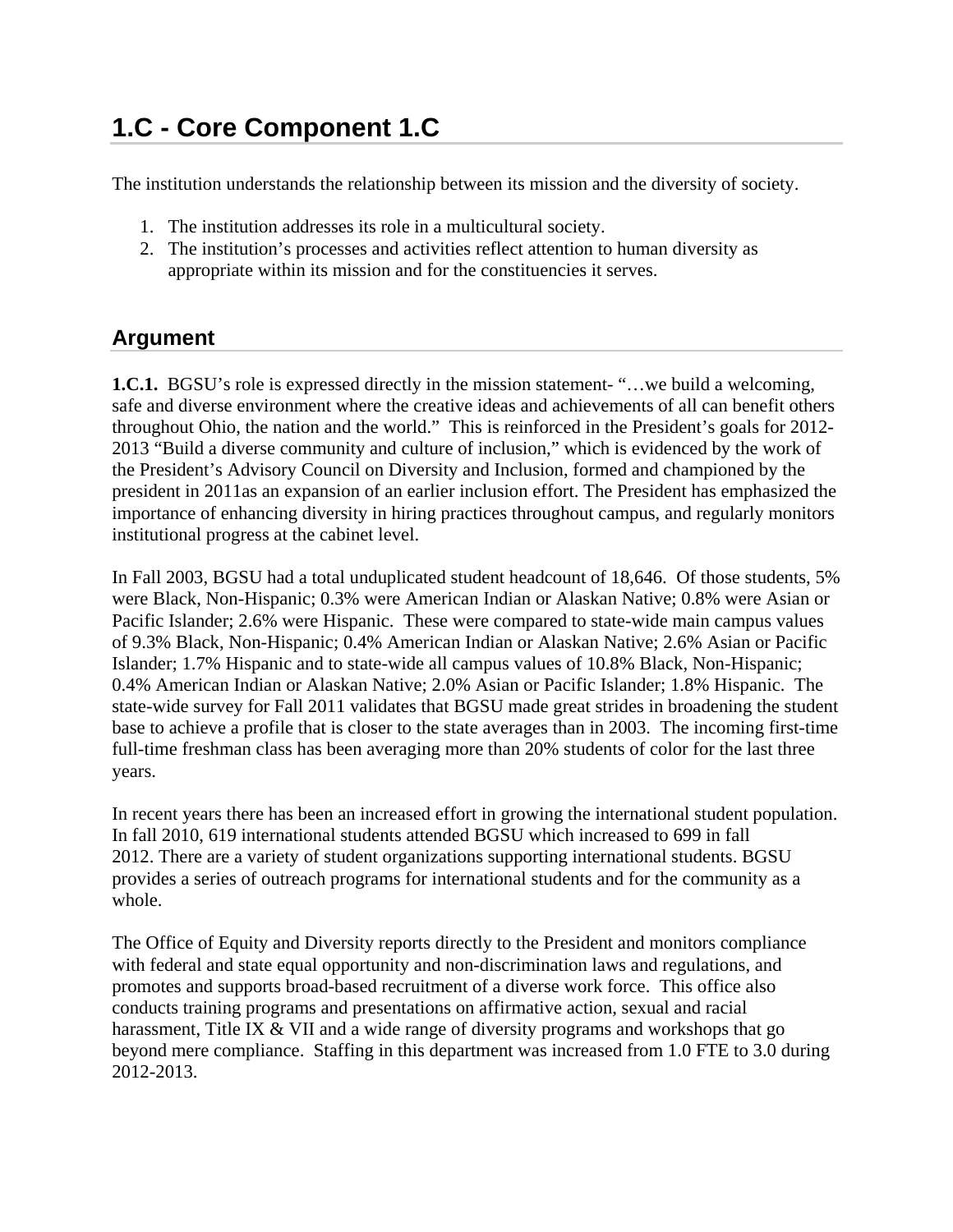BGSU is dedicated to promoting diversity and inclusion via the curriculum and co-curricular learning. Included within our general degree requirements is a course in Cultural Diversity in the United States and a course in International Perspective. Students choose from 48 courses in Cultural Diversity and 68 selections in International Perspectives. In addition to courses at BGSU, there are 19 semester/year-long programs in Europe, South America, and Asia. Also offered are 12 short-term programs and numerous experiences of several weeks duration. The Office of Service Learning sponsors opportunities for volunteers, including the Martin Luther King, Jr. Day of Service, where BGSU students and staff complete service projects in Bowling Green and surrounding communities.

BGSU is known for pioneering work in residential learning communities. One of the most prominent is the Global Village, which consists of 30+ International and American students, from all majors and all class standings. Villagers are also associated with a variety of student organizations focused on international issues and are required to take RESC 2000G, an arranged event/service-based class to foster participation in a number of university and community events.

**1.C.2**. Maintaining an emphasis on inclusion and diversity is also influenced by a vibrant cultural environment enhanced by BGSU's Center of Excellence in the Arts, which provides a broad range of outlets to express oneself creatively as well as enjoyment of arts and performance from many cultures. The center fosters "inspiring radical innovation in the creative economy; international leadership, building national identity and international respect; creative collaboration; strengthening social cohesion and advancement and improving educational attainment".

The Office of Multicultural Affairs provides academic, personal, social, and cultural support to students to promote a campus environment for students that understands and embraces multiculturalism, and sponsors many educational and cross-cultural events annually. One popular example is the National Coalition Building Institute training that promotes respect, appreciation and equal treatment of all people. The department also provides support to BGSU's Lesbian, Gay, Bisexual, Transgender population through the LGBT Resource Center, where staff provides programming and a welcoming environment for students and staff. BGSU has been recognized as one of the top 100 campuses for Lesbian, Gay, Bisexual, and Transgender students in the nation by the Advocate College Guide for LGBT Students, and offers Safe Zone training to improve the environment for LGBT people. The Office of the Dean of Students sponsors the ReportIt program, which allows for the anonymous reporting of hate/bias-related incidents via a website.

BGSU's Women's Center was founded in 1998 to provide resources, programming and support to and about women, promote equality for women within and external to the University community, and to provide a forum for personal growth and professional development.

The Office of Nontraditional and Transfer Student Services supports student Veterans, a pointof-service, one-stop department that coordinates administrative services for veterans and addresses their specific eligibility and transition needs. BGSU has been named a "Military Friendly School" by G.I. Jobs each year from 2010-2013, moving up in the ranks from  $24<sup>th</sup>$  to  $20<sup>th</sup>$ .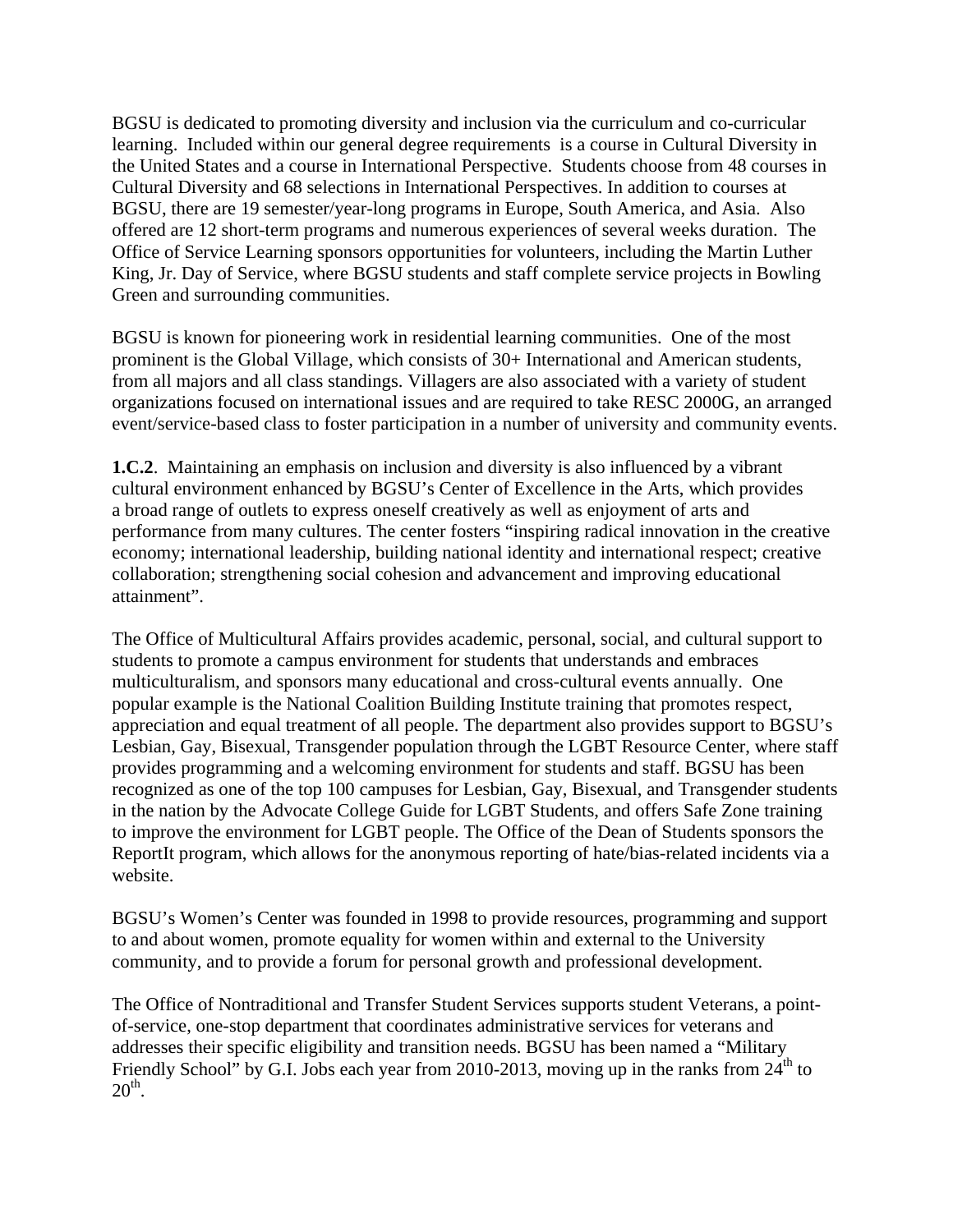The Disability Services office oversees the Americans with Disabilities Act for BGSU and provides related accommodations for faculty, staff, and students. Services to eligible students include support and reasonable accommodations to access resources, gain assistance with the administrative enrollment processes, in addition to accommodations for test taking and learning methodologies. The office also handles complaints and serves as the national test center site.

- VisionMissionCoreValues
- BGPerspective
- BGPCourse
- InternationalShortTermPrograms
- InternationalStudentServices
- Ohio2003CountbyState
- OhioCampusEnrollDiversity2003
- DiversityReportFall2011
- GlobalVillage
- GlobalVillageCourses
- CentersofExcellence
- ArtCOEBGSUMag
- COE-ARTS-SocietalImpact
- Equity&DiversityOffice
- Office of Multicultural AffairsResources
- MulticulturalAffairs
- ArtsPressRelease
- COEFlyerArts
- InternationalStudentServicesOrganizations
- President'sAdvisoryCouncilonDiversityandInclusion
- Be\_part\_of\_conversation\_on\_culture\_of\_inclusion
- LetterIncident
- InternationalDinner
- NewPartnerships
- NonTraditionalandTransferStudentServices
- Disability Services
- WelcomeWomen'sCenterBGSU
- LGBTResourceCenterDivisionofStudentAffairsBGSU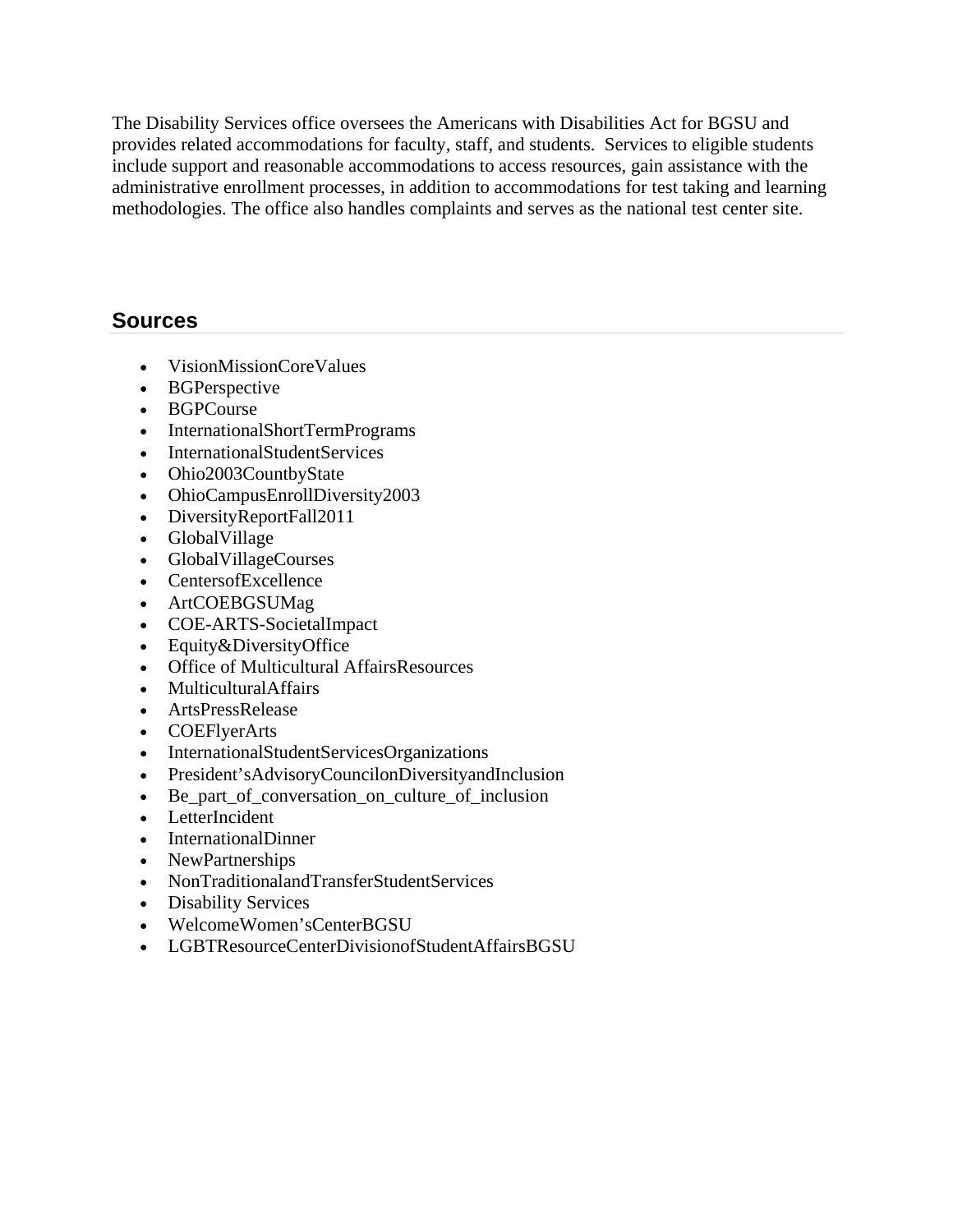## **1.D - Core Component 1.D**

The institution's mission demonstrates commitment to the public good.

- 1. Actions and decisions reflect an understanding that in its educational role the institution serves the public, not solely the institution, and thus entails a public obligation.
- 2. The institution's educational responsibilities take primacy over other purposes, such as generating financial returns for investors, contributing to a related or parent organization, or supporting external interests.
- 3. The institution engages with its identified external constituencies and communities of interest and responds to their needs as its mission and capacity allow.

### **Argument**

**1.D.1**. In 2007, the Chancellor of the Ohio Board of Regents (OBOR) was elevated to a governor-appointed cabinet position. It was also decided that greater coordination between the public institutions was needed and the University System of Ohio (USO) was announced. The USO formulated a mission statement and a series of metrics by which it would be evaluated. It also announced that each institution would identify Centers of Excellence. OBOR approval of centers submitted by each university followed the criteria used for Ohio Third Frontier funding. Later, non-Third Frontier groups were added and a Cultural and Social Transformation category after that.

BGSU's approach to Centers of Excellence was different than OBOR's and was not tied directly to external funding capacity. Rather, the University chose to recognize centers where outreach to public was also a key component. The first center approved by the BGSU Board of Trustees was the Center of Excellence in the Arts, which recognized the unique collaboration between the School of Art, Department of Theatre & Film, and the College of Musical Arts. This was followed by the Center of Excellence in Health and Wellness Across the Lifespan, Center of Excellence for 21st Century Educator Preparation, and Center of Excellence in Developing Effective Business Organizations. The fifth and final center was the Center of Excellence in Sustainability and the Environment, which had aspects both of energy research and environmental sustainability. At present, the USO has accepted three BGSU centers(Sustainability and the Environment, Health and Wellness Across the Lifespan, and Developing Effective Business Organizations). Although state funding for the centers has yet to be approved, BGSU continues to use its centers as points of synergy, cooperation, and collaboration in the region.

**1.D.2.** As a state university, BGSU must constantly evaluate how best to provide a quality educational experience within the constraints of state support and the student population. In order to maintain the quality of its programs, close attention is paid to external accreditation processes, external program review, and assessment of student learning in both general education and in specific degree programs, all within a balanced budget. The University benchmarks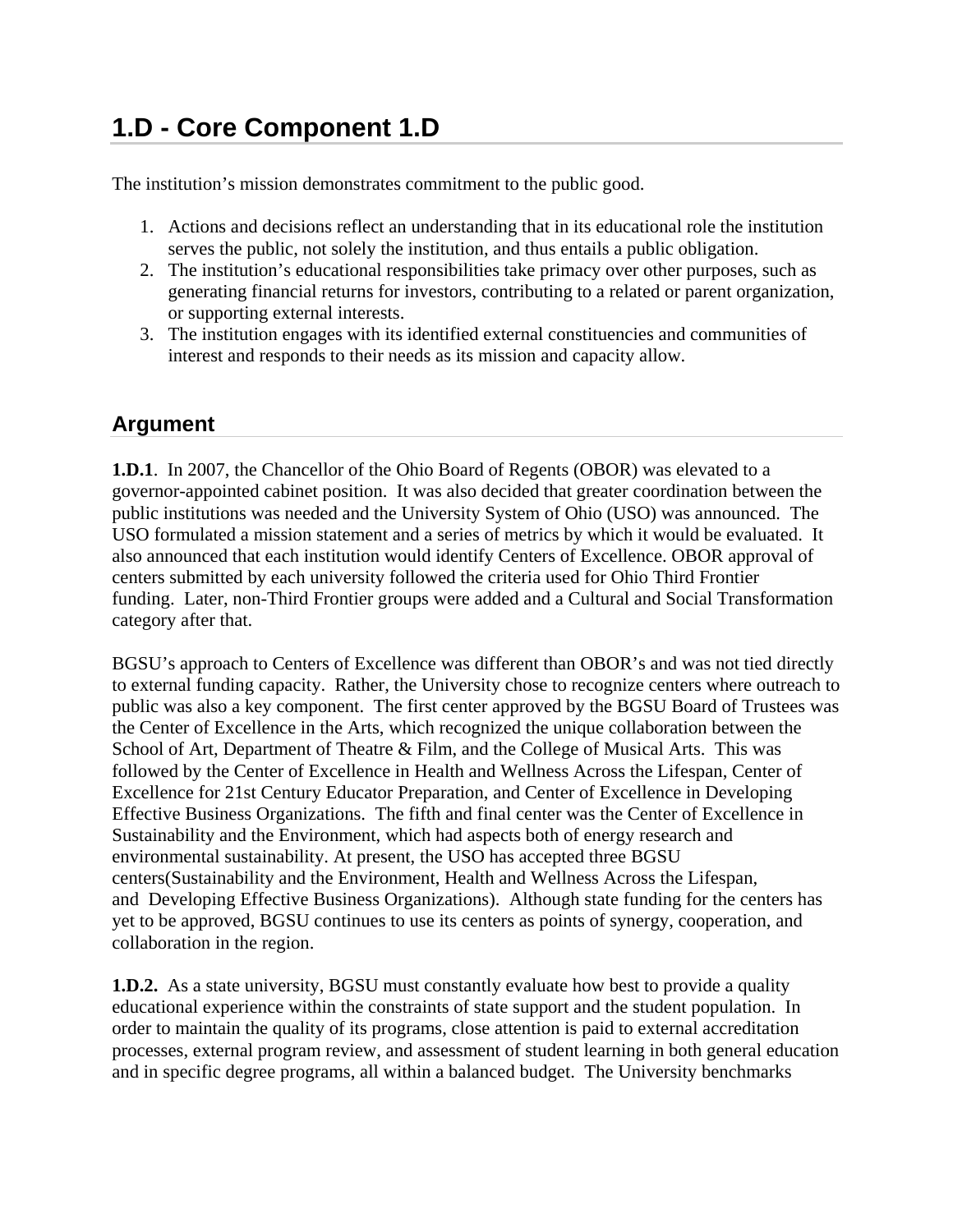against different groups of peer institutions to attempt to determine if resources are being used effectively without being solely budget-driven.

For example, the University faces a difficult decision regarding faculty strength. Faculty salaries rank low in the state and have for some time. IPEDS data show that student-faculty ratios are the lowest or one of the lowest for Ohio state institutions. BGSU also spends a higher percentage of its budget for instruction and has drifted into much lower revenue per FTE student. While putting into place a plan to grow enrollment over the next seven years, faculty numbers from previous enrollment highs could not be maintained. At the same time, extensive changes to the state retirement system for faculty and staff have been passed by the legislature, which will likely lead to a significant number of retirements within the next two years. In response, the administration announced plans to reduce the number of current faculty positions. As enrollment grows, appropriate faculty will be added to targeted programs. While reducing the current faculty roster, more than twenty tenure-track faculty searches are being continued so as to fill critical and strategic needs. It is hoped that there will be enough retirement/resignations to achieve the necessary reduction but failing that, some recently-hired non-tenure track faculty with one-year contracts may not be renewed. This process is an example of the difficult decisions that must be made to maintain educational quality with reasonable efficiency.

**1.D.3**. Engagement with the external community is included in both the mission statement and the strategic plan. Beyond the work in the Centers of Excellence, engagement is a priority of a number of research institutes and centers, including the Reading Center, Speech and Hearing Clinic, Center for Regional Development, and Office of Service Learning.

BGSU also responds to the needs of The City of Bowling Green and surrounding communities. A recent example would be the Visioning Project where University and community leaders developed plans to address areas of mutual concern. BGSU and Wood County Hospital recently broke ground for the Falcon Health Center, a joint effort to replace Student Health Services and enhance the broader community.

Additionally, many departments/schools and each of the Colleges have Advocate Boards, which serve to link the needs of the external community with the educational mission of the University.

- **USOMetrics**
- CentersofExcellence
- OhioThirdFrontier
- ArtsPressRelease
- CenterofExcellenceintheArts
- HealthandWellnessAcrosstheLifespan
- CenterofExcellencefor21stCenturyEducatorPreparation
- DevelopingEffectiveBusinessOrganizationsDEBO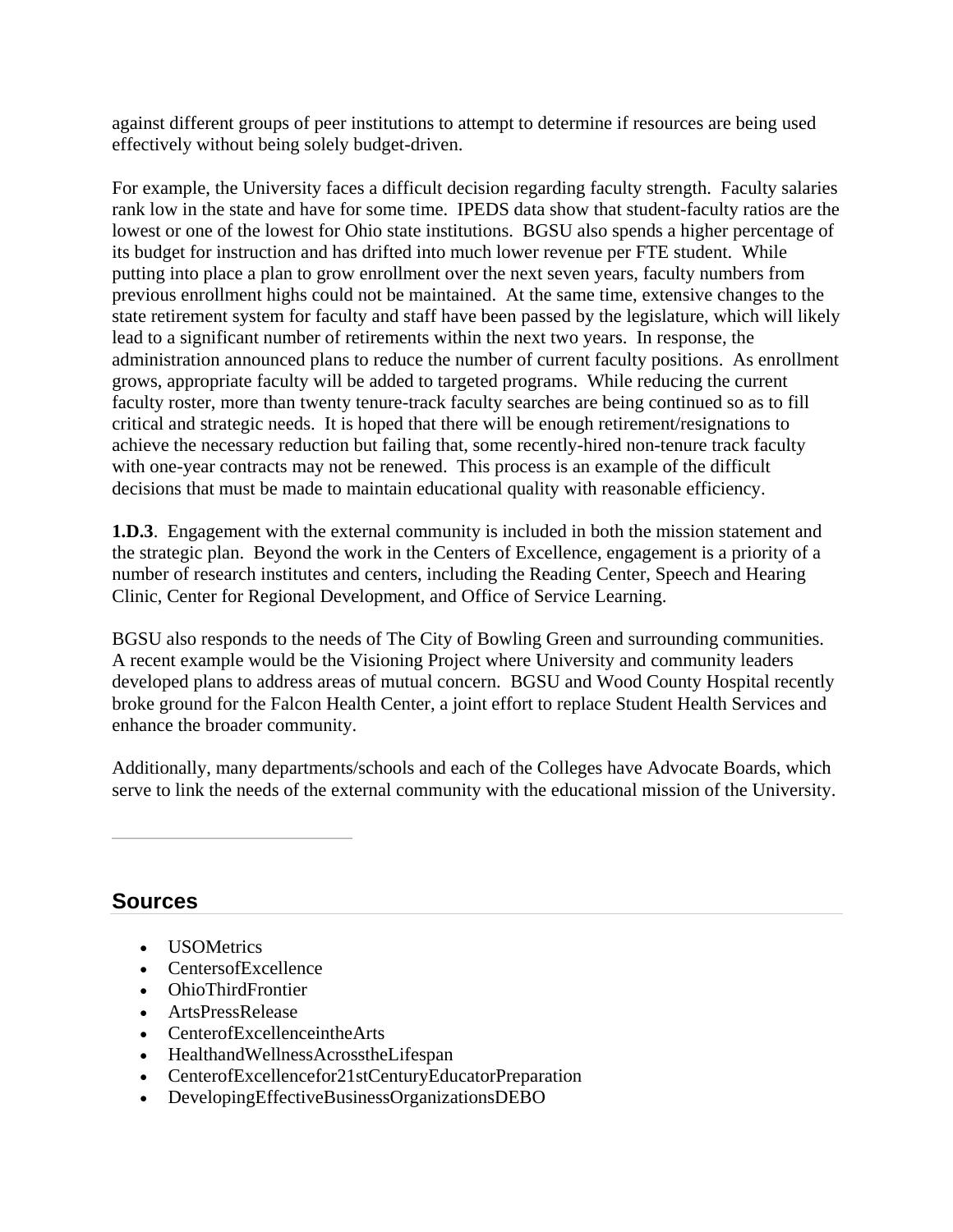- CenterofExcellenceinSustainabilityandtheEnvironment
- SpeechandHearingClinicCommunicationSciencesandDisorders
- MarthaGeslingWeberReadingCenter
- CenterforRegionalDevelopment
- OfficeofServiceLearning
- CollegeAdvocatesCollegeofArtsandSciences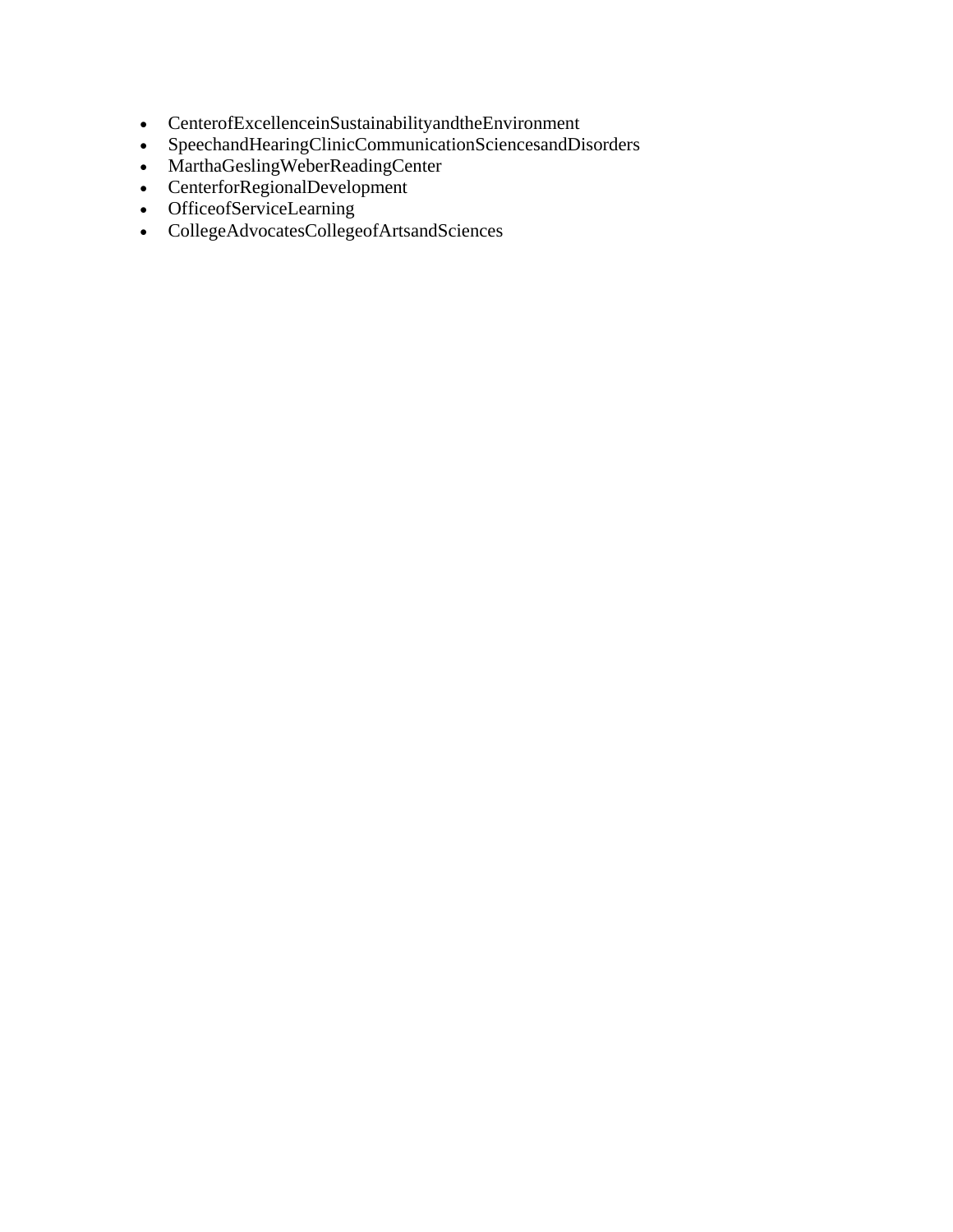### **1.S - Criterion 1 - Summary**

The institution's mission is clear and articulated publicly; it guides the institution's operations.

#### **Summary**

Bowling Green State University developed our Mission statement, Vision statement, and a description of our Core Values via a community-based process in 2008. Since adoption, these guiding principles have been diffused into units throughout the University on both the main campus and Firelands College. They have been espoused on our web site, invoked in speeches by our Presidents, and incorporated into our strategic planning process in a very direct manner. We have made great strides in connecting our University with our local, regional, and state constituencies and in improving our learning environment by being more inclusive. Our Board of Trustees approved our Mission/Vision/Goals Statements and has provided appropriate guidance in making progress to achieve our goals. Our academic programs, student support services, and enrollment profile are consistent with our mission.

- VisionMissionCoreValues
- ChartingOurFuture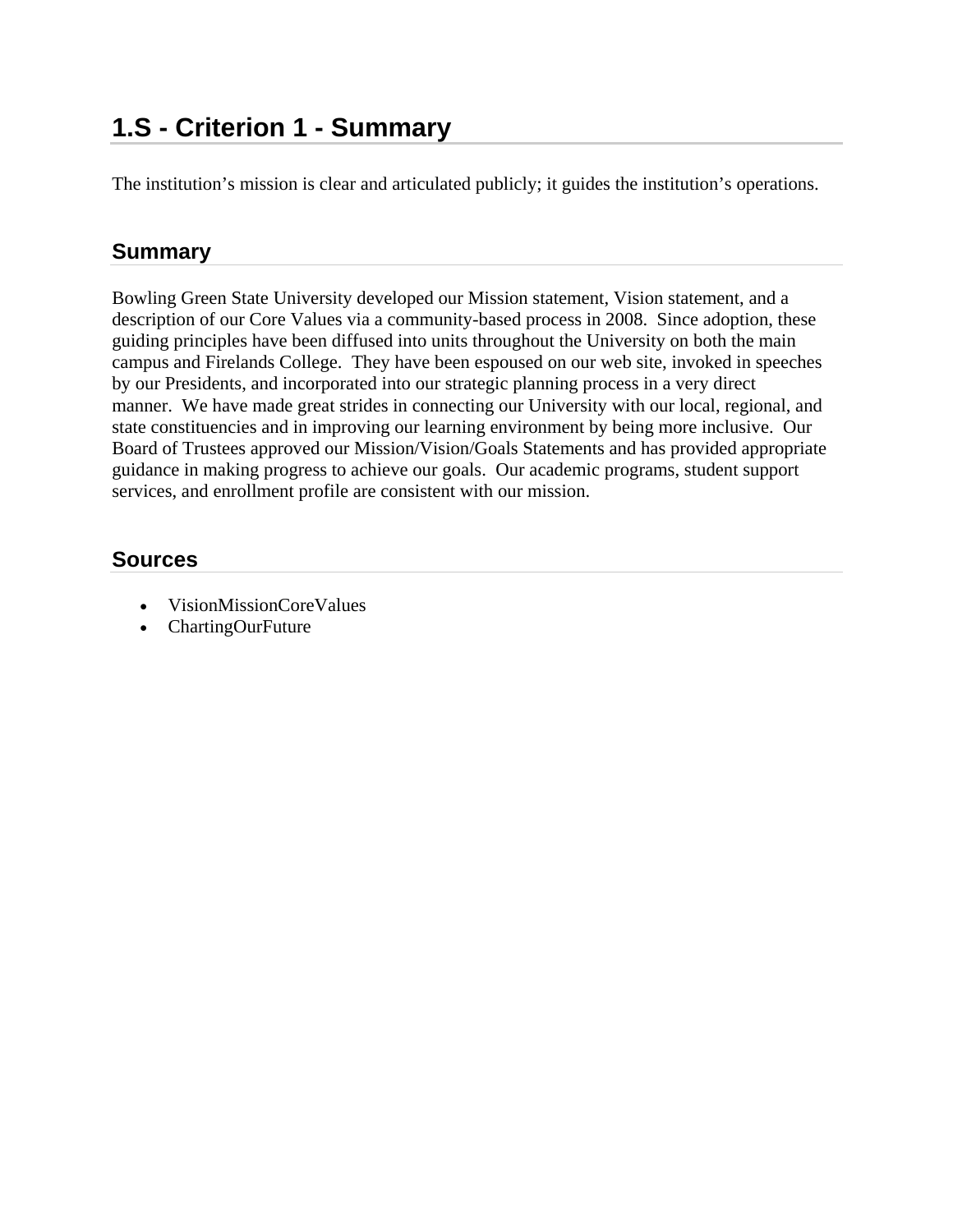## **2 - Integrity: Ethical and Responsible Conduct**

The institution acts with integrity; its conduct is ethical and responsible.

### **Argument**

Bowling Green State University is a large, complex, diverse organization that understands and fulfills its public responsibilities with ethics and integrity. The Board of Trustees gets its powers from Ohio law and is entrusted with the oversight of BGSU's academic, financial, legal, and ethical functions. Our trustees receive ethics education from the state and through an orientation on campus. The Board adopted a Statement of Expectations, which applies to the Board itself, and a Code of Ethics and Conduct, which applies to all members of the University community. These codes reflect the values of a learning organization, respecting both the rights of individuals and the obligations of BGSU overall. The Board is responsive to the needs of students, faculty, staff, community members, and citizens, while delegating the daily management of the University to the administration. The Board maintains several committees that work well with University leaders.

The primary personnel function the Board has is to hire and evaluate the President. The President, in turn, utilizes a Cabinet, which implements policy within and across multiple divisions, through such documents as the Academic Charter, Faculty Handbook, Administrative Staff Handbook, Classified Staff Handbook, Student Handbook, and a handbook of Commonly Shared Employment Policies. Each of the University's divisions (e.g., Academic Affairs, Finance and Administration, Student Affairs, and Human Resources) maintains a website with links to policies and procedures that maintain ethical practice at BGSU. Our Division of Finance and Administration maintains departments of business operations, risk management, and internal audit, all of which undergo regular ethics education. Shared governance is highly valued and is practiced in Faculty Senate, Administrative Staff Council, Classified Staff Council, Undergraduate Student Government, and Graduate Student Senate. Academic decisions involving student assessment, tenure and promotion, and development and maintenance of new academic programs are shared among faculty and administrators.

BGSU presents itself clearly and consistently to students, parents, and community members. The relationships among student affairs, academic affairs, enrollment management, and marketing and communications are strong, reflecting BGSU's rich history of student and campus life. It is easy to locate information on academic programs, requirements, tuition and fees, and other policies and practices. BGSU also maintains a strong connection to parents, families, and alumni. Through policies, programs, and other support services, we take great pride in the creation and maintenance of a culture that respects free speech, personal and academic growth, and responsible discovery and application of knowledge. As we take seriously the ethical teaching and research of our faculty, and the modeling of academically honest behavior for our students, we are proud of the culture we have created at BGSU.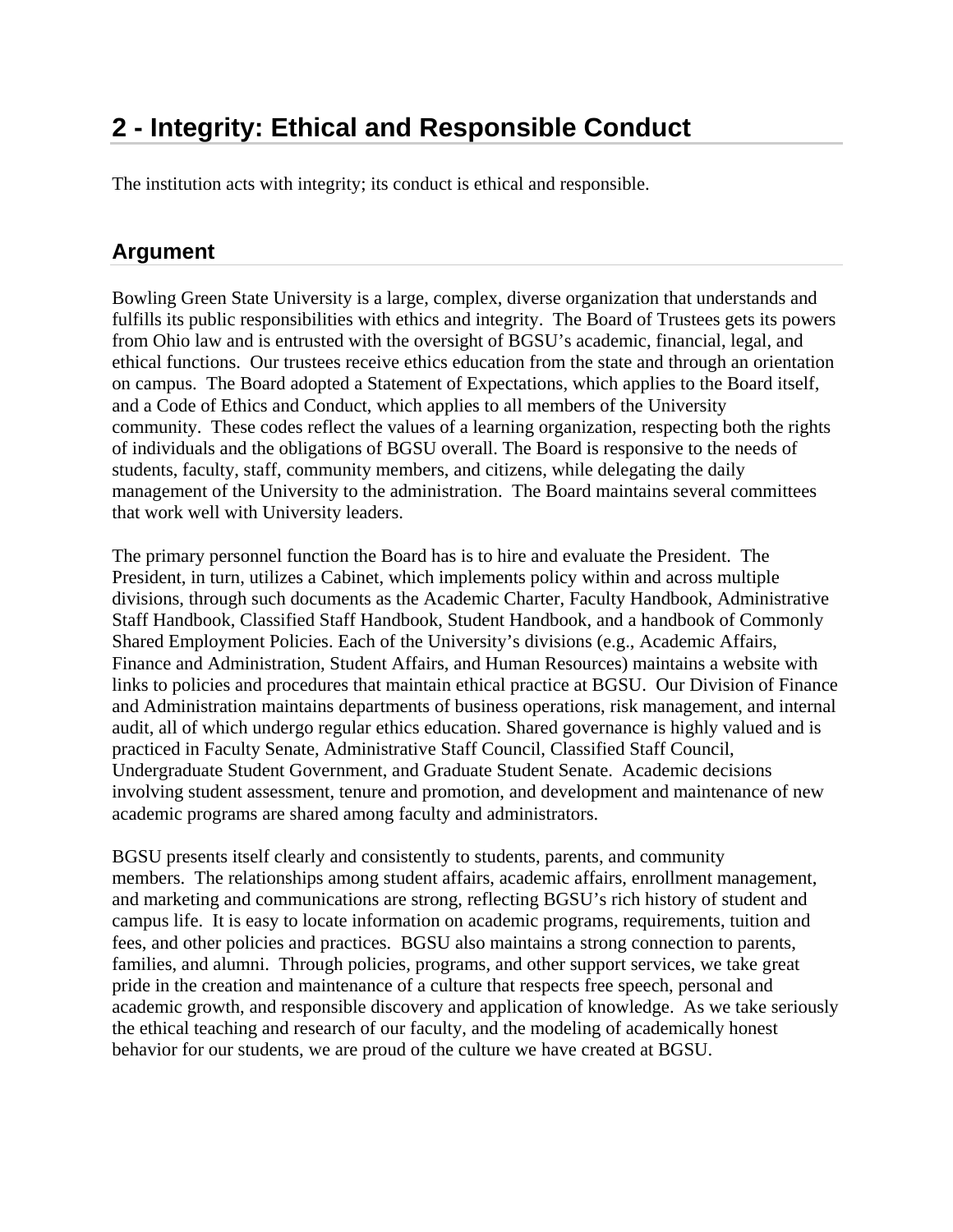#### **Sources**

*There are no sources.*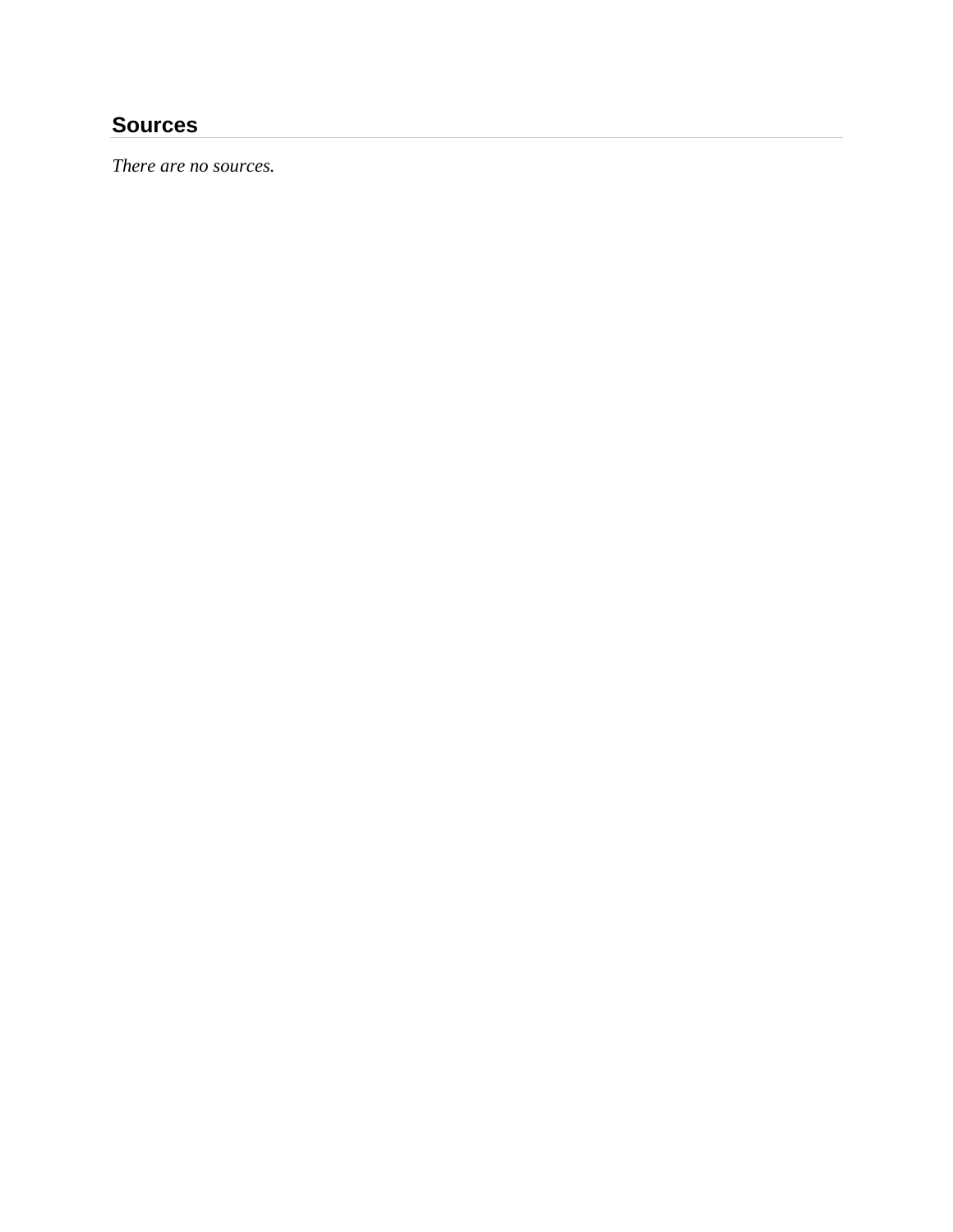### **2.A - Core Component 2.A**

The institution operates with integrity in its financial, academic, personnel, and auxiliary functions; it estab-lishes and follows fair and ethical policies and processes for its governing board, administration, faculty, and staff.

#### **Argument**

Bowling Green State University is governed by a Board of Trustees (BOT). Both BOT and University administration act in compliance with Chapter 3345 of the Ohio Revised Code, which outlines the general powers of Ohio's public universities and includes authorizations and restrictions on the following activities: expenditure of tuition, fees, and other funds; provision of housing and dining facilities; building and maintenance of auxiliary and education facilities; establishment of competitive bidding procedures; purchase, grant, or transfer of land; creation and function of an investment committee; allocation of rights and interests in inventions and patents; suspension and dismissal of students; administration of faculty improvement programs; declaration of financial exigency; and the hiring and evaluation of the President. In addition, the BOT adopted in 2008 a Statement of Expectations for the Board that outlines ethical obligations the Trustees have to the University, the Board itself, fellow trustees, the President, and internal and external constituents.

As public officials in Ohio, voting members of BGSU's BOT are required to file financial disclosure statements (FDS) annually with the Ohio Ethics Commission (OEC). The FDS reports sources of income, investments, real estate holdings, and other financial interests and reminds public officials of those financial interests that might impair their judgment on behalf of the public. The OEC then works in collaboration with BGSU's Director of Business Operations to identify board matters in which a member has a conflict of interest. In such cases, the identified member is required to abstain from all discussion and voting on that matter. BOT participates in ethics training offered either by the OEC or BGSU's Office of General Counsel. Similar ethics training is conducted periodically for President's Cabinet, the Office of General Counsel, the BOT office, Deans Council, and the Division of Finance and Administration. In 2005, the BOT approved a Code of Ethics and Conduct for the purpose of "conducting its academic and business affairs with the highest degree of integrity and honesty and in a manner that is, and appears to be, in full accord with principles of academic excellence, canons of ethical and professional conduct, and all controlling law". The Code – applicable to students, faculty, staff, and Trustees – addresses ethics principles related to conduct in business arrangements, political activities, research, community engagement, record keeping, and use of University resources. It also encourages diversity and respect for individuals. The Code contains provisions prohibiting conflict of interest and conflict of commitment:

"We may not take any action, participate in any decision, or approve any action or decision on behalf of the University that will directly result in a benefit to ourselves, or any person or interest affiliated or connected with us. We shall avoid circumstances that reasonably imply we acted for personal gain rather than for the best interest of the University. We shall not knowingly engage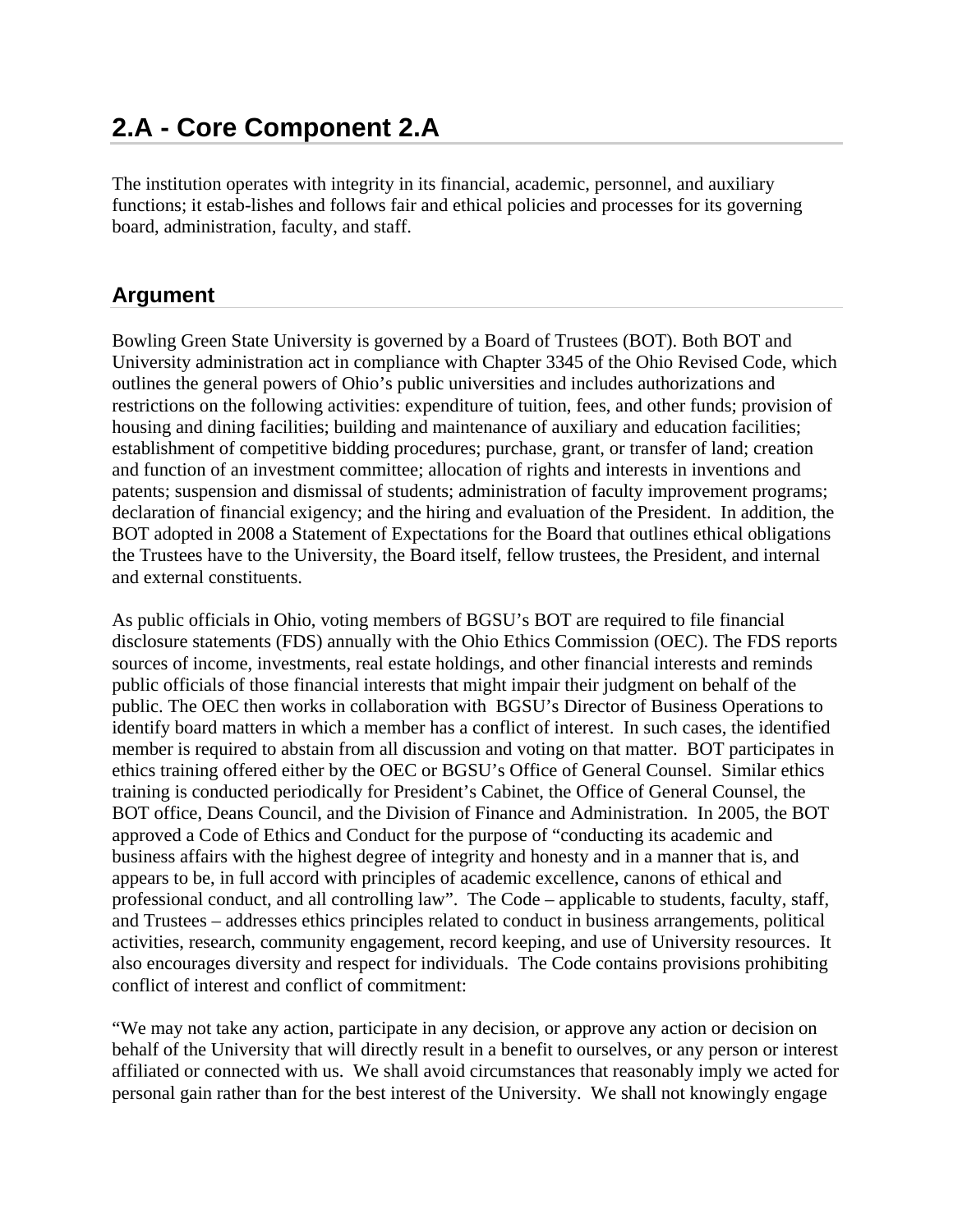in any activity on or off campus that would prevent us from fulfilling those obligations we fairly owe to the University, whether those obligations arise from our status as a student, a faculty member, a staff member, or a Trustee."

The Code is designed to supplement pre-existing policies of each constituent group: Administrative Staff Handbook , Classified Staff Handbook, Academic Charter (containing a Faculty Handbook), and Student Handbook, in addition to the handbook of Commonly Shared Employment Policies for BGSU Faculty, Administrative, and Classified Staff. This compilation, accessible through the web sites for the offices of the Provost, Human Resources, and General Counsel, as well as the sites for Administrative Staff Council and Classified Staff Council, contains policies that ensure fair and ethical practices, including policies on conflict of interest, consensual amorous relationships, drug-free workplace, safety, violence in the workplace, information technology, personal leave, disability/reasonable accommodations, and religious accommodation.

In addition, two collective bargaining units exist on campus – the International Union of Police Association and the BGSU Faculty Association (BGSU-FA) (affiliated with the American Association of University Professors). The first contract with the BGSU-FA is currently being negotiated and will contain an article on Professional Activities Outside the University, which will include provisions on conflict of interest and conflict of commitment. In advance of contract ratification, these policies are housed, in current form, in Part B-II of the Academic Charter.

It is from the Board's general powers that the administration of BGSU's financial, academic, personnel, and auxiliary functions takes shape. The Organizational Chart for the University, located on the Office of the President website, shows the Board, the President, and the President's Cabinet which is comprised of the following administrators: Chief of Staff, Secretary to the Board of Trustees, Senior Vice President for Academic Affairs and Provost, Vice President for Finance and Administration, Vice President for University Advancement and President of the University Foundation, Vice President for Research and Economic Development, Vice President for Enrollment Management, Senior Associate Vice President for Student Affairs and Dean of Students, General Counsel, Chief Communications Officer, Director of Intercollegiate Athletics, Chief Human Resources Officer, and Director of the Office of Equity and Diversity.

Each division maintains its own policies and procedures to fulfill its primary functions and maintain fair and ethical practices. BGSU's policies and procedures are written, approved, and implemented in a system of shared governance that respects the expertise, experience, and contributions of the BOT, Cabinet, administration, staff, faculty, and students. Each constituent group is led by its own council or senate: Faculty Senate, Administrative Staff Council, Classified Staff Council, Graduate Student Senate, and Undergraduate Student Government.

#### Academic Affairs

The Division of Academic Affairs has a policy website that links to such valuable resources as the Academic Charter, which contains policies and procedures on tenure and promotion,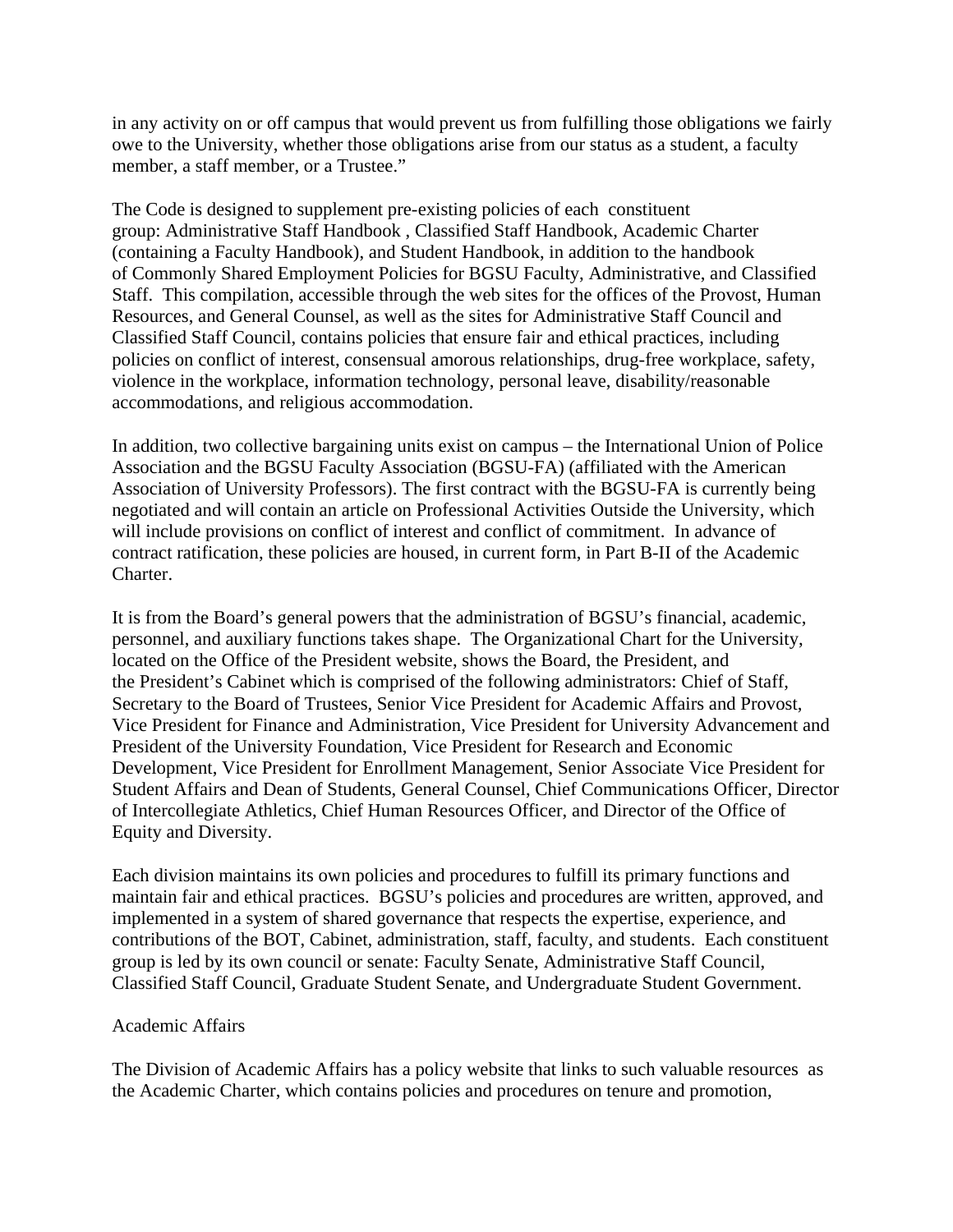academic honesty, conflict of interest, and rights and responsibilities related to teaching and research. The new collective bargaining agreement for faculty will contain many of these provisions in contract form, including academic freedom, affirmative action, nondiscrimination, professional activities outside the University (conflicts of interest and commitment), tenure and promotion, disciplinary action, and grievance and arbitration. Many common employee policies are presented in a single document. The Academic Affairs website also contains policy statements for stopping the tenure clock, FERPA, faculty recruitment manual, retirement/resignation notification process, principles for the performance-based merit system, faculty leave pay-out policies, administrator return to faculty policy, faculty contract definitions, amongst others.

Also on the Academic Affairs website are links to the Undergraduate Catalog and Graduate Catalog, which present standards, policies, and details for each of BGSU's academic programs. Finally, the office of the Vice President for Research and Economic Development, a subdivision of Academic Affairs, publishes and enforces several policies designed to encourage professional, ethical, and legal practices in research. These include policies of the Office of Sponsored Programs and Research (conflict of interest policy, research misconduct policy, supplemental pay policy, patent policy, copyright policy, commercialization of BGSU products), the Office of Research Compliance (Responsible Conduct of Research, Human Subjects Review Board, Institutional Animal Care and Use Committee, and Institutional Biosafety Committee).

#### Student Affairs

BGSU provides extensive materials and guidance for students, staff, faculty, and parents on both FERPA and HIPAA . These materials are located on the Student Affairs web site and include forms (e.g., for the allowance of parents to see their student's grades), definitions, examples, contact information, FAQs, and links to outside journal articles. Of special interest is FERPA's health and safety emergency exception to nondisclosure of student information. On this site, BGSU recognizes that both FERPA and Ohio law take a "good faith" approach in weighing the actions of university employees to protect students. In addition, BGSU's web portal, MyBGSU, contains information for faculty on FERPA rights, with helpful tips on how to handle grades and other protected educational records.

#### Intercollegiate Athletics

The Division of Intercollegiate Athletics has a comprehensive policies website that covers guides to NCAA rules and regulations, eligibility, financial aid, and recruiting. Coaches and staff in Athletics receive ongoing compliance education for NCAA rules. This, along with periodic ethics and leadership efforts, helps ensure that BGSU Athletics operates with integrity.

#### Finance and Administration

The Division of Finance and Administration administers many policies and practices that maintain the ethics and integrity of their operations and the University as a whole. The Business Operations department oversees operations in the Bowen-Thompson Student Union, dining services, postal services, purchasing department, risk management, treasury office, BGSU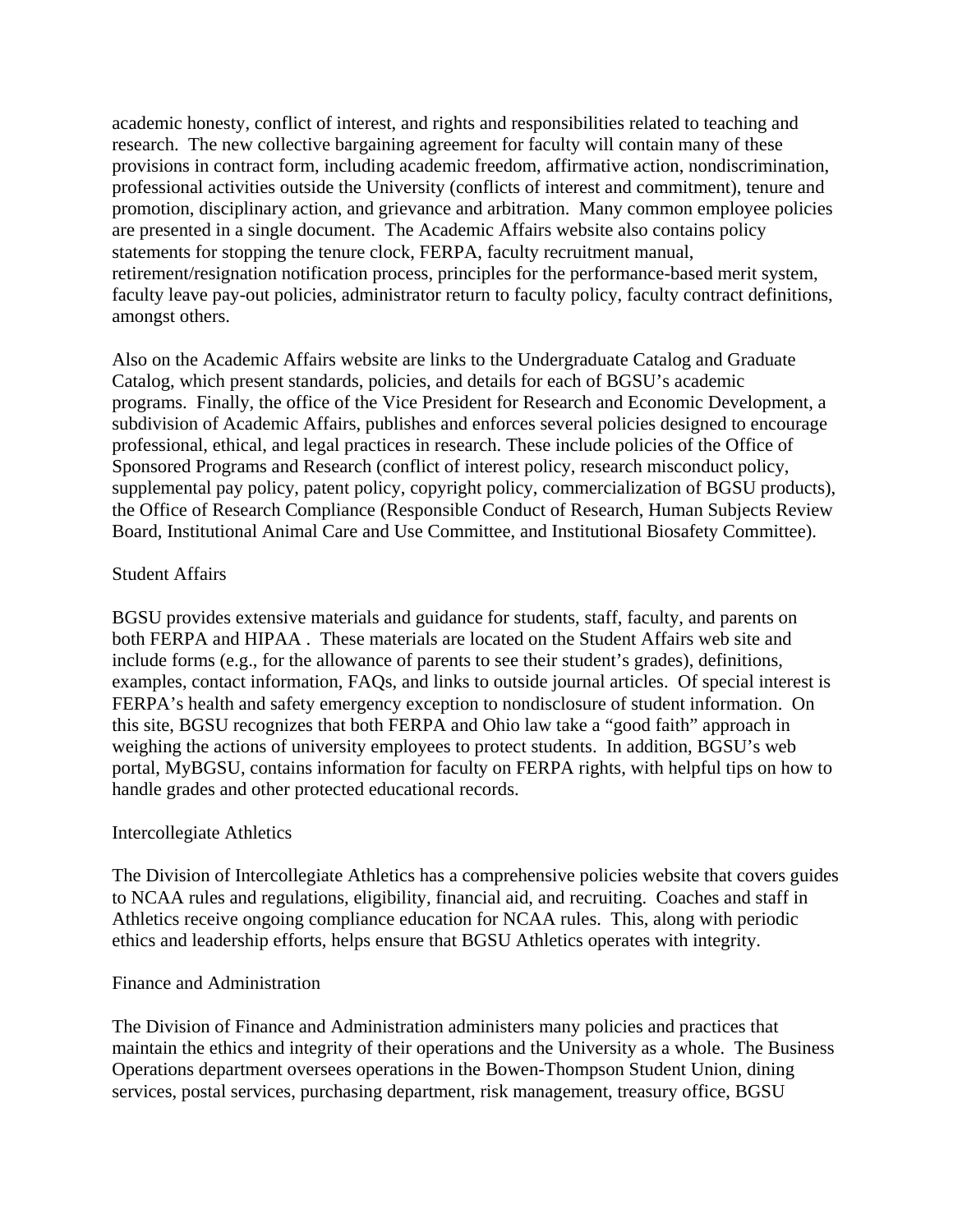Bookstore, and warehousing. The purchasing office organizes and administers procurement for the University in accordance with the responsibility and authority delegated by the President and BOT. Pursuant to BGSU's Purchasing Policy, the office provides buying services to University offices, departments, and programs; administers purchasing agreements for materials, equipment, supplies, and designated services; executes leases and contracts for equipment, material, services, repairs, and property; and conducts research to maintain the most effective purchasing practices and procedures.

Further, the Risk Management department provides oversight of insurance and risk financing programs; damage protection for the University assets; third-party claims resolution; control and mitigation of various activities (events planning, outdoor education, vehicle use, facilities use, field trips, and international travel); hazard identification and analysis; emergency response assistance; contract review and analysis; driver training for employees driving university vehicles; and annual inspection by insurance carriers. The Controller's Office oversees the implementation of the University's financial policies (accounts payable, bursar, financial accounting and reporting, payroll, and restricted fund accounting (grants)).

The Internal Auditing and Advisory Services office assists in assuring internal and external parties that financial resources are being properly managed and accounted for in a manner compliant with applicable processes and laws. Annually, the University undergoes an audit of its financial statements, conducted by Ernst & Young, LLP which is presented to the BOT each December and then filed with the Auditor of State. Final audits, including that from 2012, are available to the public at the State Auditor's site.

As part of the audit, Ernst & Young performs tests to ensure compliance with OMB Circular A-133, which encompasses Student Financial Aid. The most recent unqualified auditor report for the year ending June 30, 2012, noted no significant deficiencies or material weaknesses. On June 5, 2012, a report from the Ohio Board of Regents, summarized its audit of financial aid records from FY 2011 and reported that of the 100 records reviewed no errors were found. In Fall 2012, BGSU was selected for an on-site Program Review by the Department of Education to assess its administration of the Title IV, HEA programs in which it participates, covering the 2011-2012 award year. As of February 1, 2013, a final report on the review has not been received but no major findings are expected based on the closing conference held by the DOE auditors.

Both the Internal Auditing and the Finance and Administration sites have a link to BGSU's Compliance and Tip Hotline. BGSU has selected EthicsPoint, an independent provider of hotline services, to provide the University community a simple and anonymous way to report fraud, waste, and abuse. Reports may be made via telephone or online. When a person goes to the online reporting site, he or she finds links to make a report, as well as links to multiple resources with policies and procedures: Academic Affairs policies, Athletics compliance policies, financial policies, BGSU's Code of Ethics and Conduct, information security, purchasing policies, Sponsored Programs and Research policies, and the Student Handbook.

Equity and Diversity; Human Resources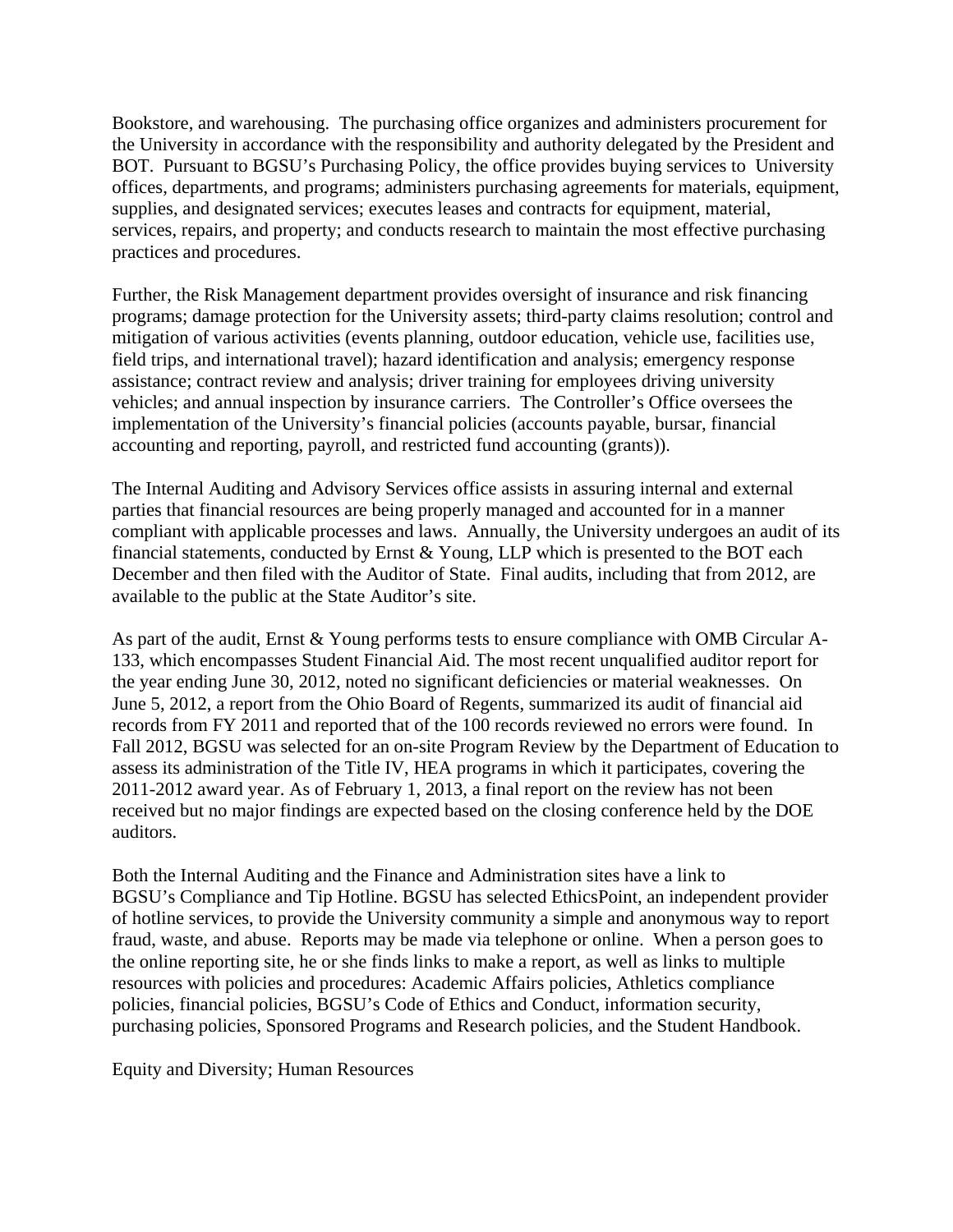Equity and diversity, as deeply held values, belong to all members of the BGSU community. In 2011, the Director of the Office of Equity and Diversity (OED) was elevated to a Cabinet-level position to strengthen the presence and practice of equity and diversity at the University.

OED monitors University compliance with federal and state equal opportunity and nondiscrimination laws and regulations. This includes monitoring institutional employment practices and procedures, as well as investigating and resolving discrimination and harassment complaints. Our equity and diversity policies cover civil rights, anti-harassment, anti-violence, equal educational opportunity, and equal educational opportunity, and are prominently housed on the OED web site. OED also conducts training programs and presentations on affirmative action, sexual and racial harassment, and a wide range of diversity programs and workshops in order to assure the most wholesome and productive learning and work environment for students, faculty, and staff. Education sessions for the policies and procedures are conducted through OED and the Divisions of Academic Affairs, Human Resources, and Student Affairs at orientations for new faculty, staff, and students. In addition, online tutorials and assessments are administered regularly to University employees to assure knowledge and practice in civil rights and anti-discrimination law.

- CodeofConduct
- CodeofConduct (page number 2)
- AdmininistrativeStaffHandbook
- ClassifiedStaffHandbook
- FacultyHandbook
- StudentHandbook
- AcademicCharter
- BGSUFacultyAssociation
- CommonlySharedEmploymentPractices
- AdmininistrativeStaffCouncil
- ClassifiedStaffCouncil
- CommonlySharedEmploymentPractices (page number 37)
- CommonlySharedEmploymentPractices (page number 38)
- CommonlySharedEmploymentPractices (page number 42)
- CommonlySharedEmploymentPractices (page number 65)
- CommonlySharedEmploymentPractices (page number 76)
- CommonlySharedEmploymentPractices (page number 52)
- CommonlySharedEmploymentPractices (page number 60)
- CommonlySharedEmploymentPractices (page number 41)
- CommonlySharedEmploymentPractices (page number 63)
- BOTMinutes12022011
- BOTMinutes12022011 (page number 12)
- AcademicCharter (page number 109)
- OrgChart
- BoardofTrustees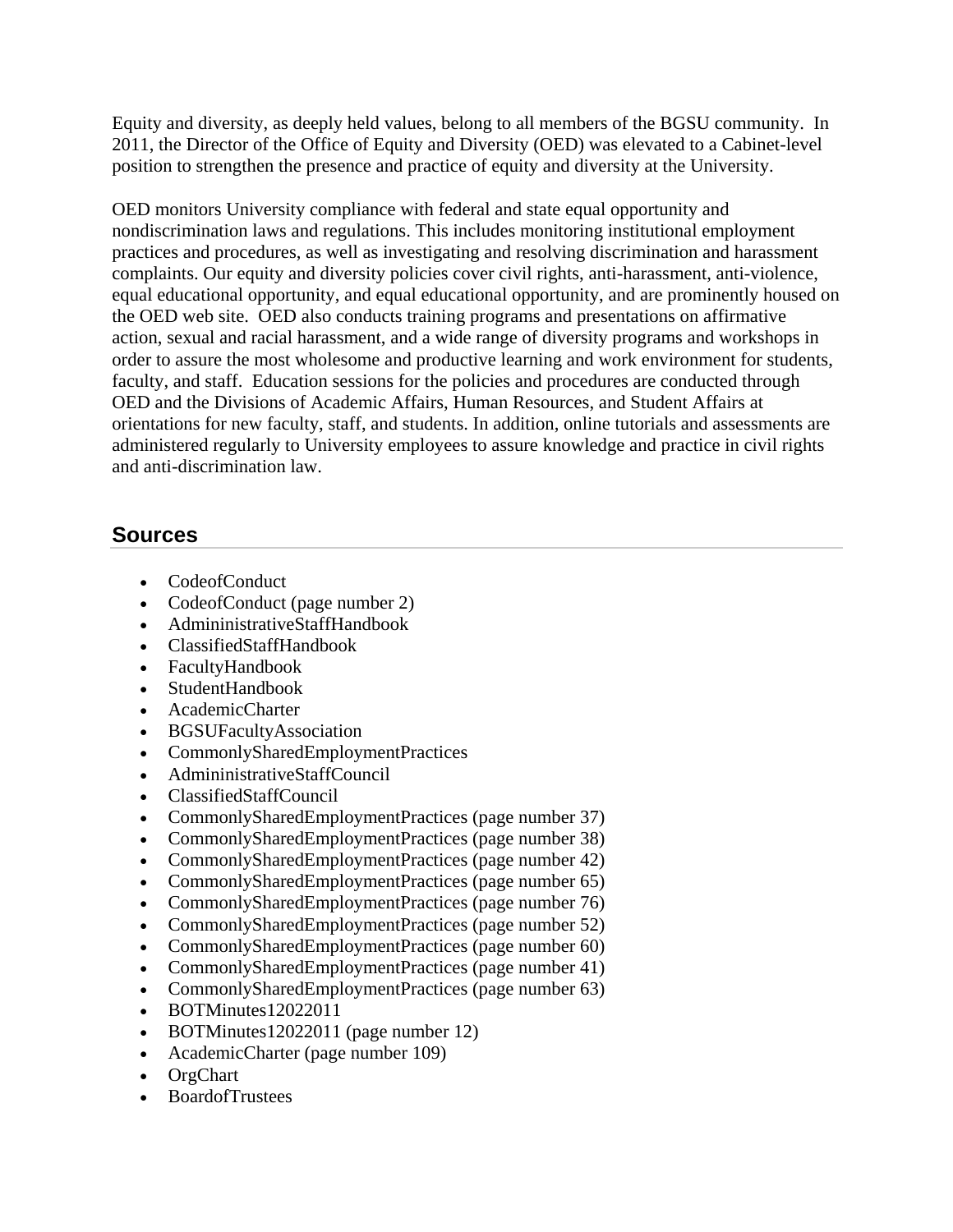- OfficeofthePresident
- Cabinet
- FacultySenate
- GraduateStudentSenate
- UndergraduateStudentGovernment
- Senior Vice President for Academic Affairs and Provost
- AcademicCharter (page number 98)
- Senior Vice President for Academic Affairs and Provost (page number 27)
- AcademicCharter (page number 181)
- AcademicCharter (page number 143)
- AcademicCharter (page number 176)
- AcademicCharter (page number 206)
- BGSU\_2012-2013 Undergraduate CatalogV1
- GraduateCatalog20112012
- SPAR
- StopTenureClock
- FacultyRecruitmentManual
- ResignRetireNotice
- PerformanceBasedMerit
- LeavePayoutPolicy
- ReturntoFaculty
- VPRED
- OfficeResearchCompliance
- OfficeResearchCompliance (page number 7)
- AnimalCareandUse
- BiosafetyCommittee
- HSRB
- Office of the Controller
- FERPA
- HIPAA
- FacultyContractDef
- DivisionStudentAffairs
- AthleticsCompliancePolicies
- OverviewFinanceandAdminpdf
- BusinessOperations
- PurchasingPolicy
- Purchasing
- RiskManagement
- TreasuryOffice
- Ohio Auditor of State
- OfficeEquityDiversity
- $\bullet$  ORC3441
- ORCChapter3345
- EthicsPoint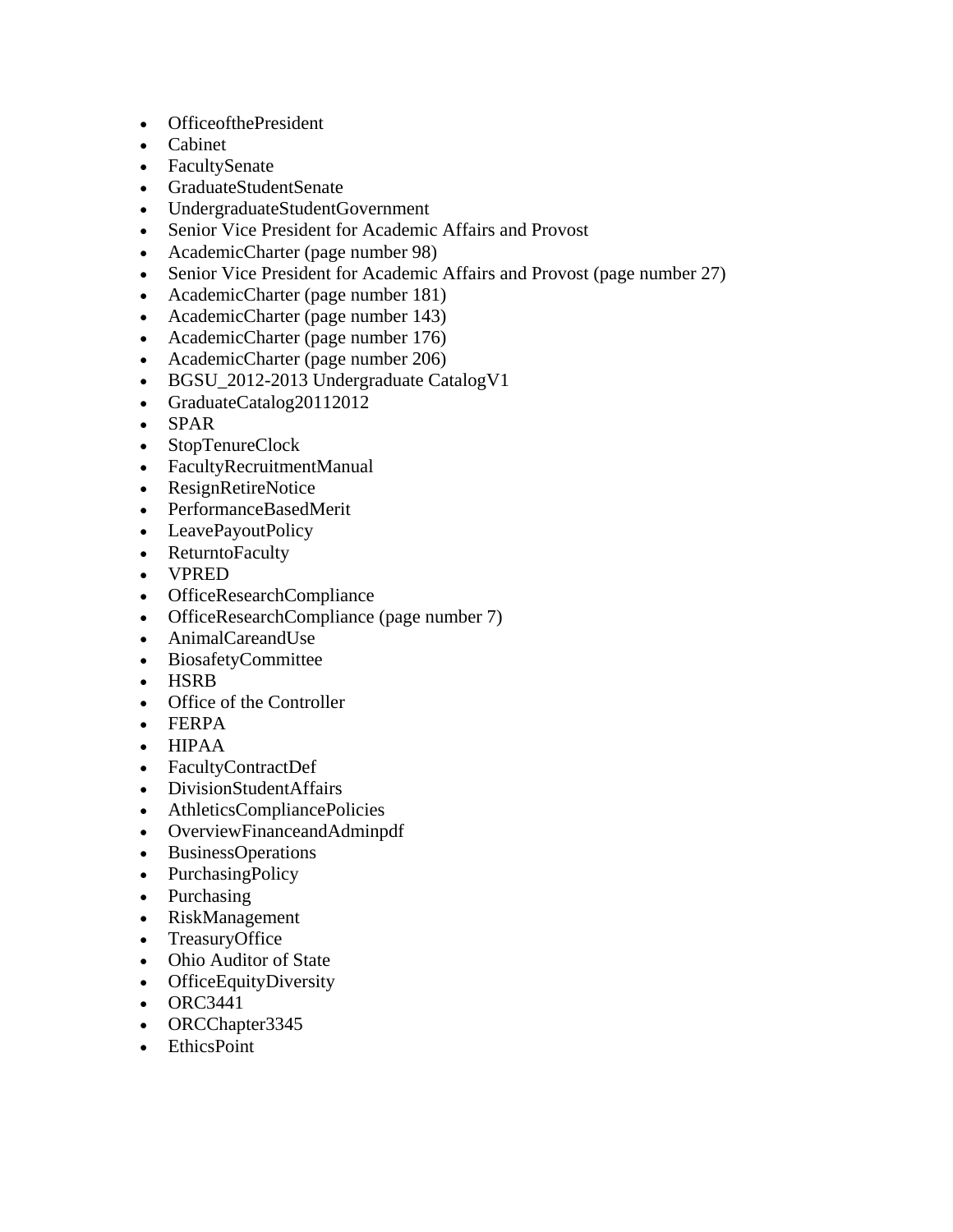### **2.B - Core Component 2.B**

The institution presents itself clearly and completely to its students and to the public with regard to its programs, requirements, faculty and staff, costs to students, control, and accreditation relationships.

### **Argument**

BGSU has an extensive set of resources available to students, parents and families, alumni, staff, faculty, and other friends and visitors with website links to academics, admissions, the arts, athletics, the libraries, email, student/staff directory, a search engine, an A-Z index, and a link to MyBGSU, our web portal. The "About BGSU " link offers a campus profile, facts and figures, and links to information about student life, academic life, administration, history and tradition, and life in Bowling Green. There is also a link to BGSU's Accreditation with brief information on our accreditation with the Higher Learning Commission and a list of accreditations within programs throughout the campus.

BGSU's website also contains links designed for our student and employee groups, including current students, prospective students and their families, and alumni. The Parents & Family link takes visitors to information on parent/family programming, bill paying, student insurance, student money management, FERPA, and student safety/security. The site also contains the Parent and Family Handbook. Future Students takes visitors to material on undergraduate and graduate programs, campus visits, tuition and fees, and financial aid.

The University home page links to important admissions, class schedules, financial aid, and bursar sites. The site is also dynamic, with a banner that highlights student, staff, and faculty accomplishments, as well as headlines in university news. We are also active in Facebook, Twitter, a BGSU YouTube channel, wiki, and blog sites. Each of these social media sites can be reached from our home page and connects BGSU, its people, and its programs to students, families, and alumni around the world.

As stated in Criterion 2.A, the Cabinet includes leaders of several administrative divisions, each with its own accessible policies and procedures, as well as staff and reporting lines, to carry out its primary functions. The President's Office website links to sites for the Board of Trustees, the Cabinet, the University Council, BGSU's Organizational Chart, and the Strategic Plan. The Board of Trustees site links to biographies of each Trustee, as well as minutes to each Board meeting for the past several years. The Cabinet site lists each Cabinet member and links to the office or division of each.

The heart of the University is its students, faculty, and academic programs. The Division of Academic Affairs, led by the Senior Vice President for Academic Affairs and Provost, is made up of several administrative units that serve the academic mission of BGSU and each of its eight colleges. The Division of Enrollment Management supports colleges in meeting their enrollment/graduation targets and provides students with active academic support services,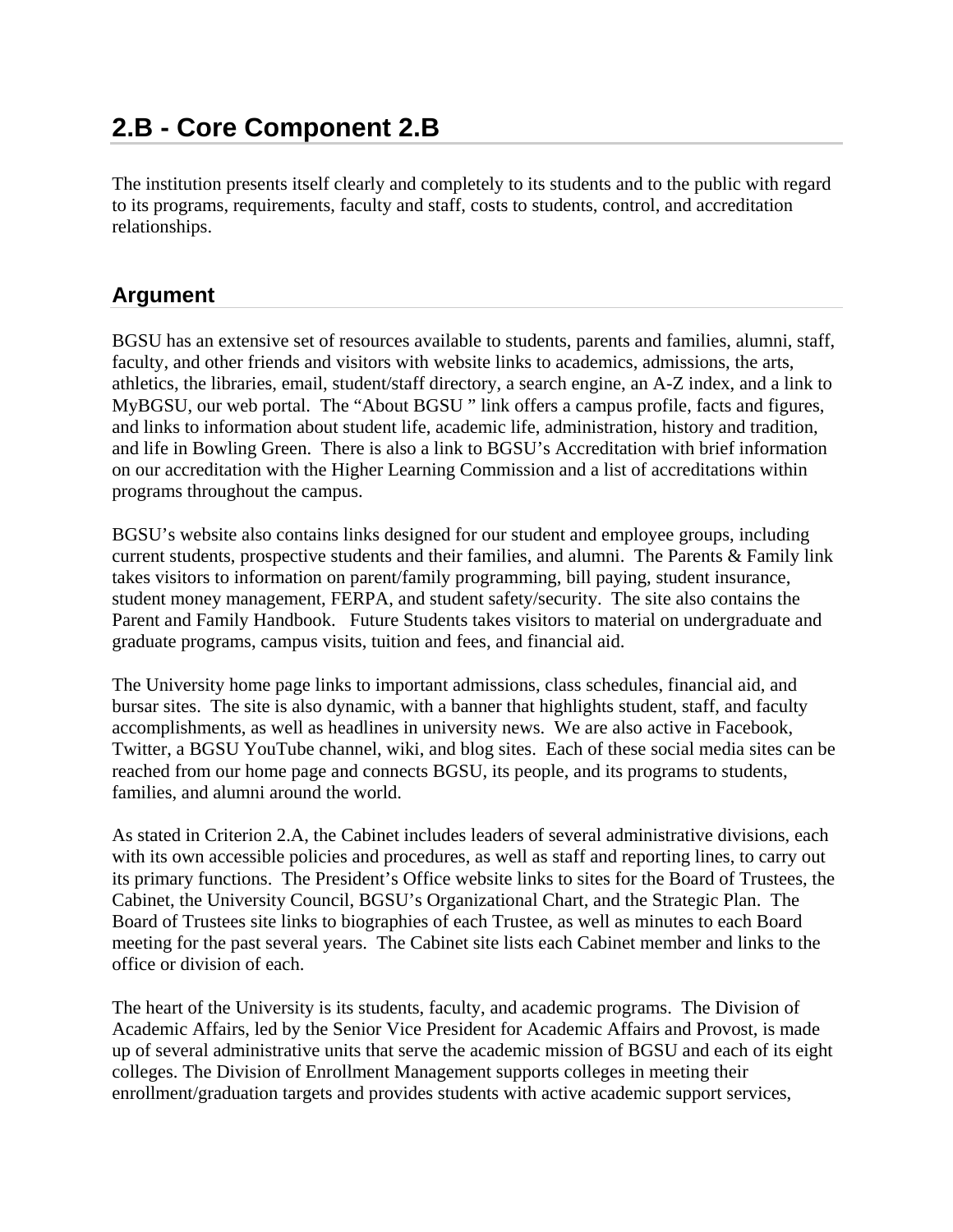including admissions, advising, career services, international student services, nontraditional and transfer student services, tutorial services, online programs, registration and records, student financial aid, and student money management services. The Office of Admissions site has special links for incoming freshmen, transfers, nontraditional students, graduate students, and post-secondary enrollment programs for high school students. In each of these links, visitors will find information on "BGSU at a Glance ", tuition and fees, campus life, and academic programs.

The Office of the Bursar site contains several resources for bill payment, loans, and tuition and fees. A link is provided to Tuition & Fees Brochure, which communicates in-state and out-ofstate tuition and fees for BGSU. The brochure also contains information on BGSU's special rates for distance learning and graduate cohort programs in education and in business administration. It lists applicable fees, including the general fees and special fees (which are charged for particular services or enrollment in certain courses). The general fee supports the Bowen-Thompson Student Union, intramural sports, other student services, and student admission to many campus activities and events, athletics, and the recreation center. The brochure lists residence hall and parking rates. Accompanying the Tuition & Fee Brochure is the online Tuition & Fee Estimator, a tool to aid prospective and current students. Similar sites exist with a Financial Aid Estimator and help in finding scholarships (Scholarship Search). The Division of Enrollment Management and the Office of Admissions work very closely with the Office of Marketing and Communications to ensure clarity and consistency in web sites, publications, and other marketing materials.

Students, parents, and community members have many avenues of access for academic programs and degree requirements. They can go through the University's home page (e.g., under Current Students and then "Departments, Schools, and Programs"), main sites for each of our eight colleges, or through our New Student Orientation and First Year Programs. The site for our new student orientation, or SOAR (Student Orientation, Advising, & Registration), provides access to all information on all majors, curriculum guides, course descriptions, course fees, and course checklists. On the SOAR site, under "Undergraduate Majors " is an alphabetical listing of all academic majors and programs. Under each major/program is a link to a curriculum guide for the programs in that school/department and to the portion of Undergraduate Catalog that outlines program requirements. Once in the Undergraduate Catalog, students and other visitors can click on a course requirements link to find a course checklist for the major. The Undergraduate Catalog also houses applicable academic policies (e.g., academic forgiveness, academic honesty, grading policies, transfer policies, and registration policies).

Graduate program information is accessible through both the Graduate College web site or through individual department/school sites. On the Graduate College site, there are links to Graduate Degree Programs, graduate assistantships, financial aid, and graduate student orientation (a week-long program for incoming graduate students, including special sessions for each academic program). Like the Undergraduate Catalog, the Graduate Catalog contains all applicable standards and policies for the Graduate College, graduate programs, faculty, staff, and students.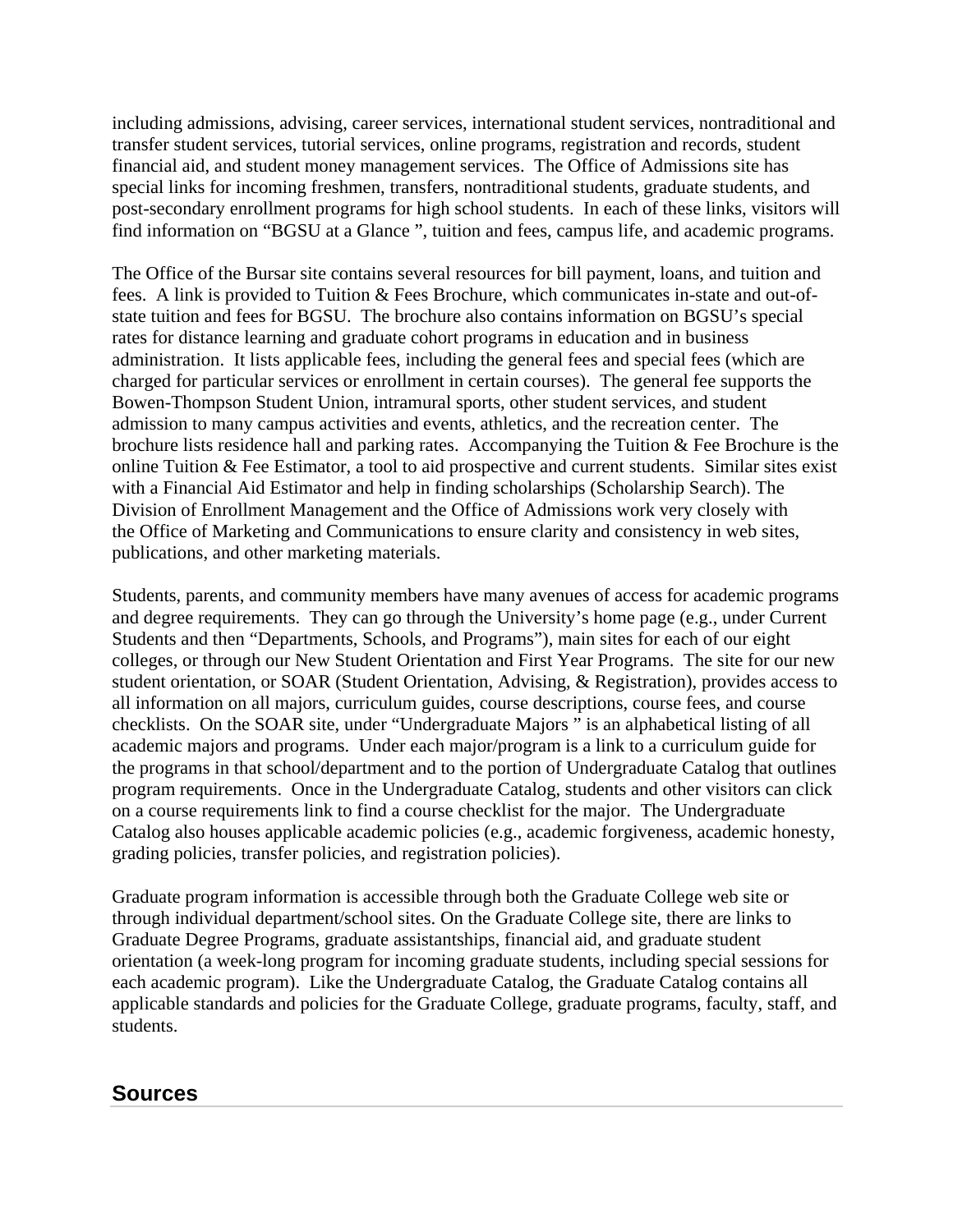- UniversityHomePage
- AboutBGSU
- AccreditationProfile
- ParentsandFamily
- ParentHandbook
- BoardofTrustees
- Cabinet
- Senior Vice President for Academic Affairs and Provost
- EnrollManagement
- FutureStudents
- Admissions
- AcademicProgramsAdmissions
- MarketingandCommunications
- BGSU\_2012-2013 Undergraduate CatalogV1
- BGSU At a Glance
- Office of the Bursar
- TuitionFeesEstm2012
- TuitionFeesBrochure2012
- CampusLife
- Estimator Student Financial Aid
- SFAScholarshipSearch
- Scholarships
- SOAR
- GraduateCollege
- Graduate Degree Programs
- BGSU\_2012-2013 Graduate Catalog
- GraduateAssistantships
- FinAidGradCollege
- Graduate Student Orientation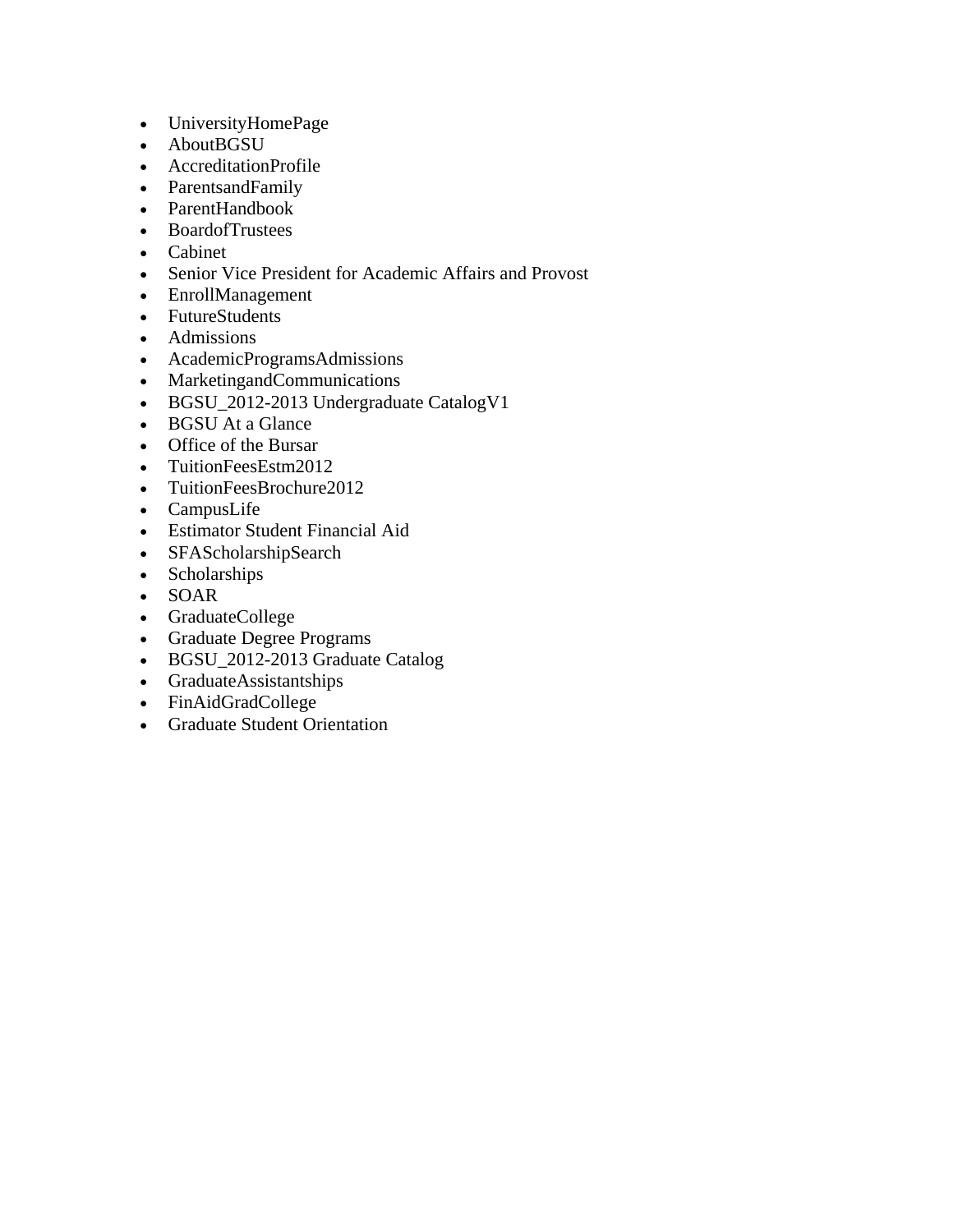## **2.C - Core Component 2.C**

The governing board of the institution is sufficiently autonomous to make decisions in the best interest of the institution and to assure its integrity.

- 1. The governing board's deliberations reflect priorities to preserve and enhance the institution.
- 2. The governing board reviews and considers the reasonable and relevant interests of the institution's internal and external constituencies during its decision-making deliberations.
- 3. The governing board preserves its independence from undue influence on the part of donors, elected officials, ownership interests or other external parties when such influence would not be in the best interest of the institution.
- 4. The governing board delegates day-to-day management of the institution to the administration and expects the faculty to oversee academic matters.

### **Argument**

**2.C.1.** According to Ohio Revised Code Ann. § 3341.02, the government of BGSU is vested in a Board of Trustees ("Board" or BOT). Eleven trustees are appointed by the Governor, with the advice and consent of the senate. Nine trustees, who are voting members of the Board, are appointed to nine-year terms. Two student trustees (one graduate and one undergraduate), also appointed by the Governor, serve for two-year terms as non-voting members. The terms are staggered so that only one new nine-year trustee and one new student trustee are appointed each spring. These eleven trustees must live in Ohio in order to serve on the Board. In 2012, BGSU's Board amended its bylaws to authorize the Board to appoint up to three non-voting "national trustees" and appointed its first national trustee in September 2012. The trustees receive no compensation for their services, but are reimbursed for reasonable expenses incurred.

The Board has the legal obligation to "do all things necessary for the proper maintenance and successful and continuous operation" of the University, including the employment, compensation, and removal of the President and any other faculty and staff it deems necessary (Ohio Rev. Code Ann. § 3341.04). According to our Board Bylaws,

"Detailed rules and regulations for the organization, administration and operation of the University may be promulgated, amended, and repealed by the Board of Trustees on its own initiative or upon the recommendation of the University Administration, the Faculty, or the Faculty Senate, or any member of the University community or University constituency group who has the best interests of the University in mind, but in all cases the Board of Trustees does retain the final authority and responsibility."

The Board of Trustees generally holds five regular meetings each year, plus a Board orientation, a retreat, and any other specially called meetings as needed. Each regular meeting is accompanied by several committee meetings, an education session, and reports from each of our constituent groups (Faculty Senate, Classified Staff Council, Administrative Staff Council,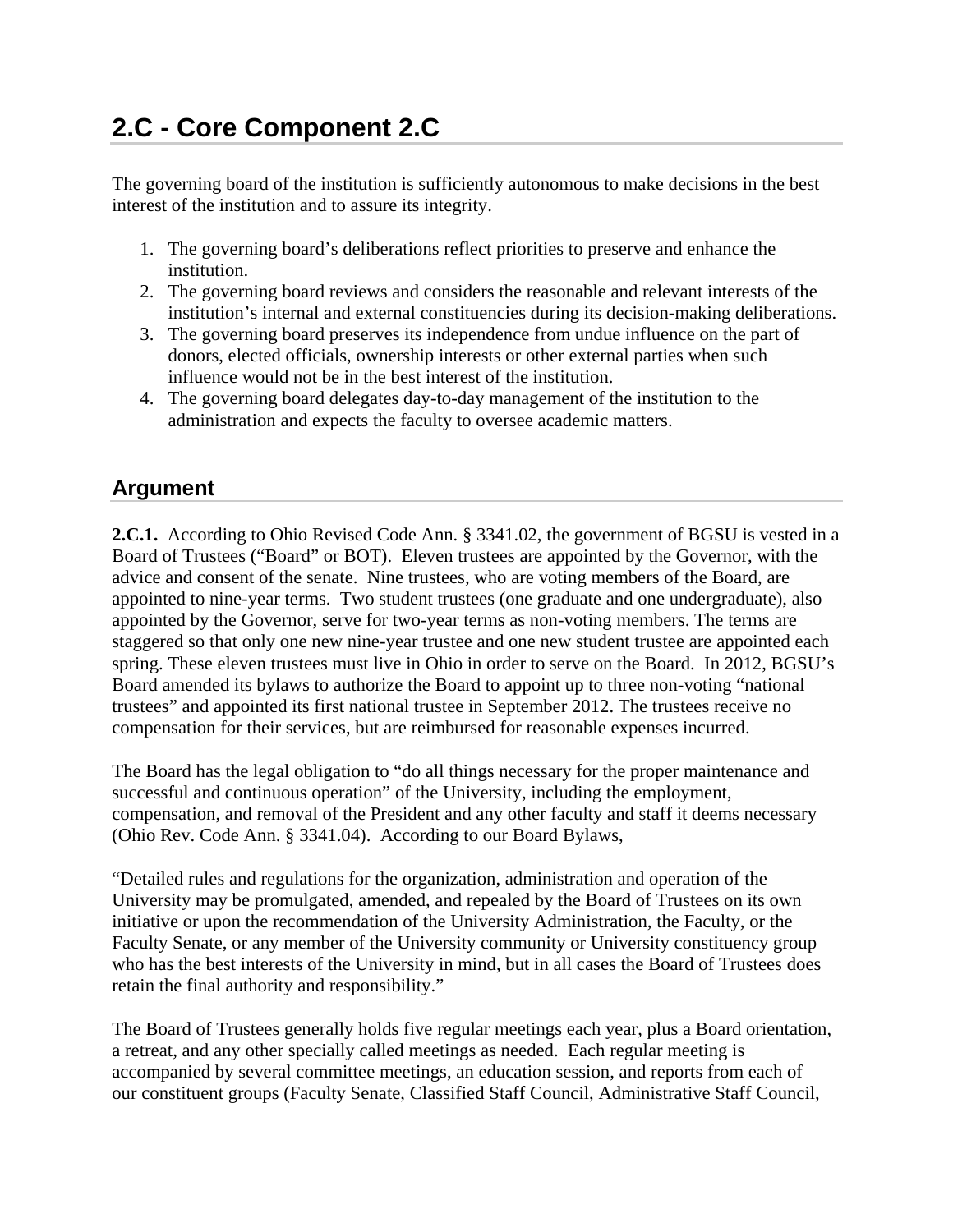BGSU Firelands Advisory Council, Graduate Student Senate, and Undergraduate Student Government).

**2.C.2.** As shown in BOT Minutes (2012, 2011), the business considered by the Board is responsive to the needs of students, faculty, staff, community members, and citizens of the state. Items considered by the Board may be introduced by a Board member, recommended by the President, or submitted to the Board Secretary at least three weeks prior to the meeting at which the item is proposed for consideration. Most of the action items that are placed before the Board are recommended by the President, who works with the Cabinet to assure that each item has been sufficiently considered and properly vetted in both substance and procedure. For example, a new degree program would, according to our Academic Charter, be proposed by faculty and administrators at the department/school level, be presented to affected faculty, and then proceed to the college dean, the Provost and the Vice President for Finance and Administration, appropriate curriculum councils (Undergraduate Council and/or Graduate Council), the Faculty Senate Committee on Academic Affairs, and the Senate as a whole for deliberation and approval. Once approved by the Senate, the proposal goes to the Provost and the President for final approval before being placed on the agenda for the BOT.

**2.C.3.** Each trustee participates in an orientation upon appointment to the Board. The orientation provides an opportunity to learn more about BGSU and meet the President's Cabinet. At orientation, trustees are provided with the Board Bylaws, the University's organizational chart, current strategic plan, latest financial statements and operating budgets, a roster of Board members, committee assignments, contact information for the Board office, summary of trustee responsibilities, and Statement of Expectations. In preparation for the orientation, many of the materials from the Association of Governing Boards are adapted, applying best practices recognized for Boards across the country.

The Statement of Expectations, adopted by the Board in 2008, opens with the following:

"As Trustees of the Bowling Green State University, Board members have one overriding and all-encompassing responsibility: to serve the best interests of the University so that the University, in turn, can serve the best interests of the state of Ohio and society at-large. The Board's principal duty, as fiduciaries, requires loyalty to the University as a whole – not to any particular parts or personal agendas – and an objective, long-term view."

The Statement of Expectations outlines obligations the Trustees have to the University, the Board itself, fellow trustees, the President, and internal and external constituents. Importantly, the Statement recognizes the Board Chair as the primary spokesperson for the Board and the President as Chief Executive Officer, and strongly discourages micro-management. The Statement of Expectations is a central piece to our trustee orientation and to continuing education for all trustees.

While a major part of the orientation is a one-time event shortly after new trustees are appointed, continuing education for Board members occurs throughout the year. At each meeting, there is an Education Session for the Board where we highlight the work of students and faculty. Each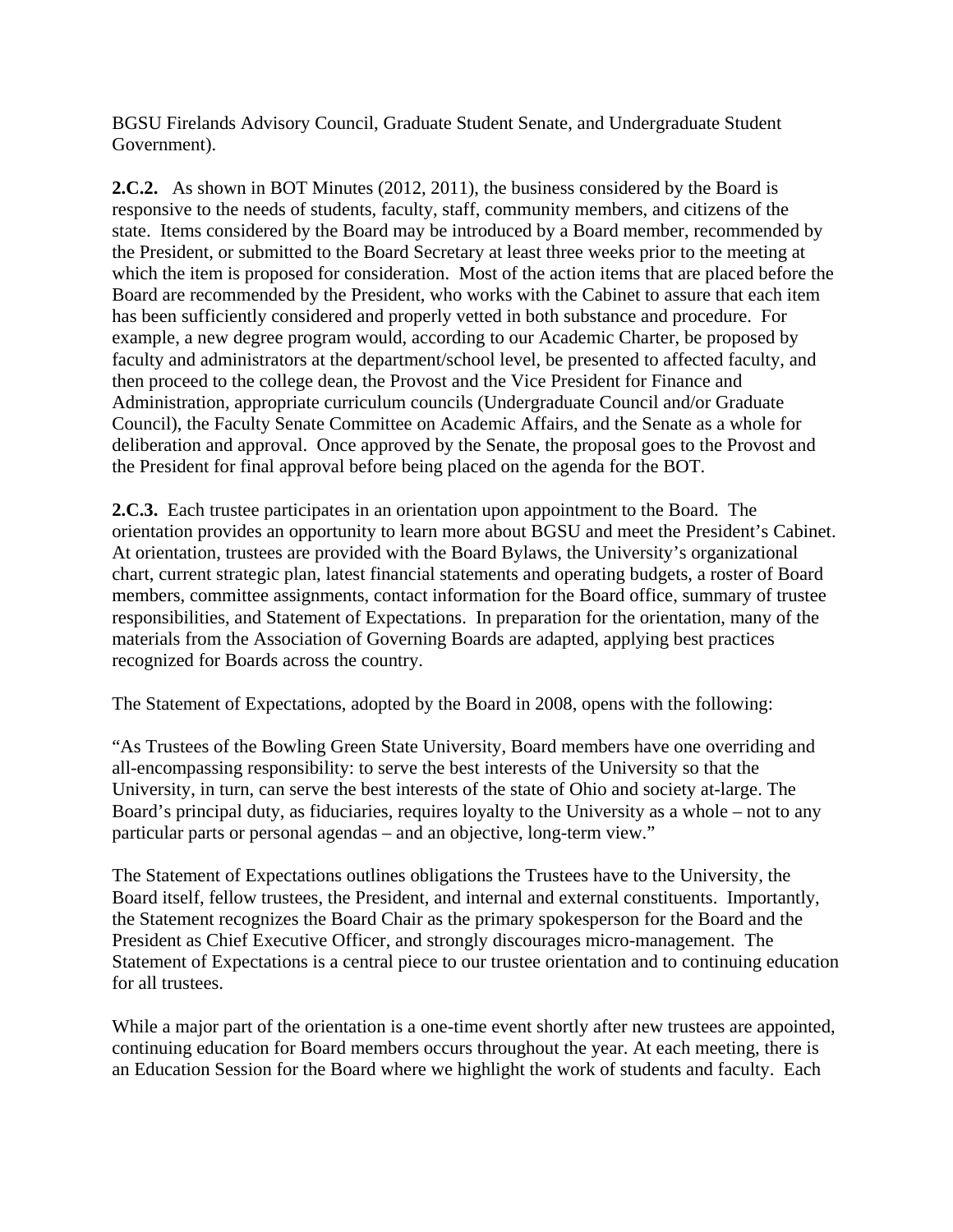Board committee engages in discussions of educational/informational topics designed to better inform the Board for its decision-making.

The Trustees are subject to Ohio Ethics Law, which strives to uphold integrity and propriety in decision making and policymaking by public bodies and with expending public funds. One of the ethics law's primary aims is the avoidance of conflict of interest. To that end, each Trustee who acts as a voting member of the Board, as well as the BGSU President, is required to file an annual financial disclosure statement with the Ohio Ethics Commission (OEC) to report income, investments, real estate holdings, and other financial interests. The annual filing reminds public officials of the financial interests that might impair judgment as public officials, informs the public of these interests, and assists in instilling the public's confidence in the actions of these University officials. Annually we report to the OEC those businesses, associations or other entities (derived from our Trustees' financial disclosure statements) with which BGSU has conducted business. In addition, the OEC conducts ethics training for Board members and we ensure that our Board members attend regularly. Finally, in 2005, the Board approved a new Code of Ethics and Conduct, applicable to the Board and to all BGSU employees.

**2.C.4.** The Board has several committees: Academic and Student Affairs (ASA), Financial Affairs and Facilities (FAF), Audit, Joint Investment, Executive, Evaluation and Governance. The Joint Investment Committee contains members of both our BOT and our Foundation Board. ASA considers the following: Tenure and promotion, ratification of personnel changes, ratification of collectively bargained contracts, new academic programs and degrees, policy additions and/or amendments to the Academic Charter and the Student Handbook, emeritus professorships, distinguished professorships, and honorary degrees. The divisions of Academic Affairs and Student Affairs also provide regular updates on student recruitment and retention, research and economic development, academic programming, and accreditation. FAF considers the following items in a typical year: budget, tuition and fees, room and board rates, master planning for facilities (including academic buildings, residence halls, dining facilities, and other capital projects), new buildings, renovations and repairs, land leases and purchases, and facilities namings. The Audit Committee discusses matters such as risk assessments, compliance reports, fraud hotline statistics, corrective action updates, and internal and external audits. The Joint Investment Committee reviews market performance and investment schedules.

Each of these committees receives information and action items from the various divisions of the University (through the President), with the BOT delegating management of the University to the administration. For example, while the approval of tenure and promotion, new degrees and programs, and policy amendments for students and faculty are addressed by ASA, the development and deliberation of these items occurs at the department/school and college levels pursuant to policy and process made and approved by faculty and administration. Similarly, the items considered by FAF have been developed and vetted primarily in the division of Finance and Administration, in collaboration with other administrative divisions on campus.

#### **Sources**

 $ORC3441$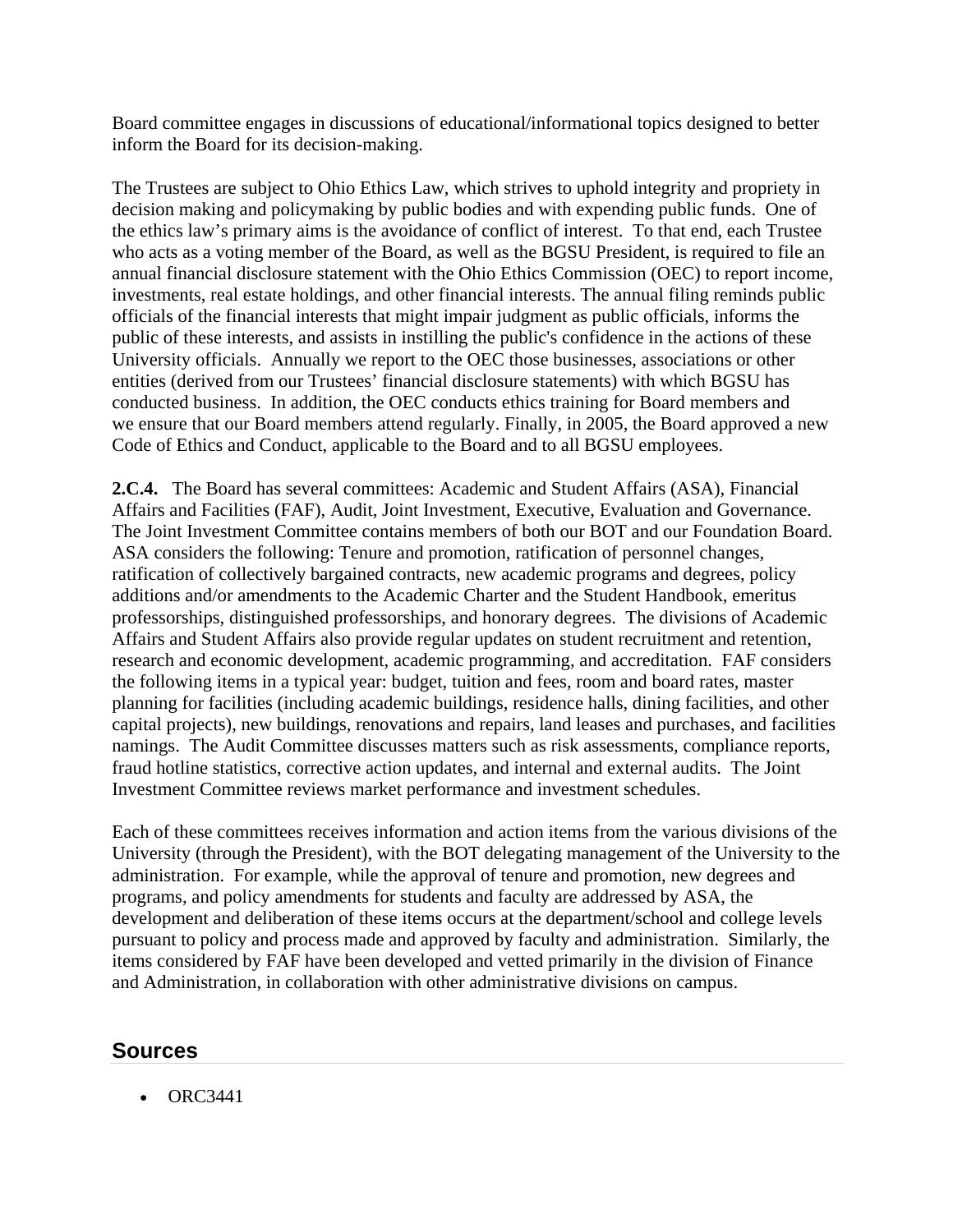- BOTBylaws
- BOTMinutes2012
- BOTMinutes2011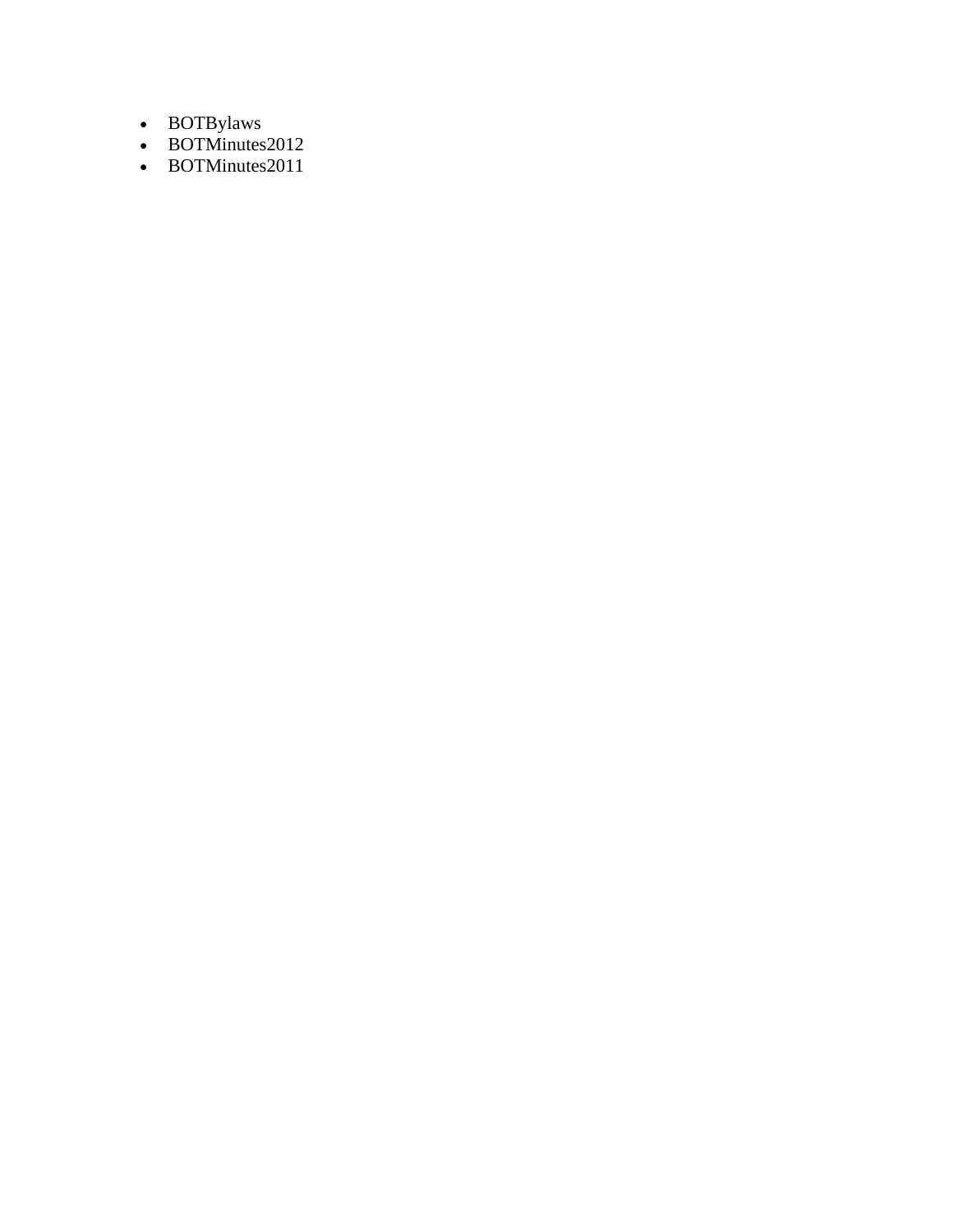# **2.D - Core Component 2.D**

The institution is committed to freedom of expression and the pursuit of truth in teaching and learning.

### **Argument**

BGSU accepts as one of its "Basic Principles" in the Charter that "Essential to the atmosphere of a University is academic freedom, the full freedom of speech, freedom to teach, to learn, and to conduct inquiry in a spirit of openness necessary to the acceptance of criticism, the expression of differing opinions, and the pursuit of truth". These Basic Principles serve as the foundational element in the Charter, governing the work of faculty, staff, and students. Further, student rights include the "right to study and learn in an atmosphere of academic freedom". These statements indicate the University's commitment to academic freedom, a commitment supported by faculty through their work in the classroom and through their scholarly and creative endeavors.

### **Sources**

*There are no sources.*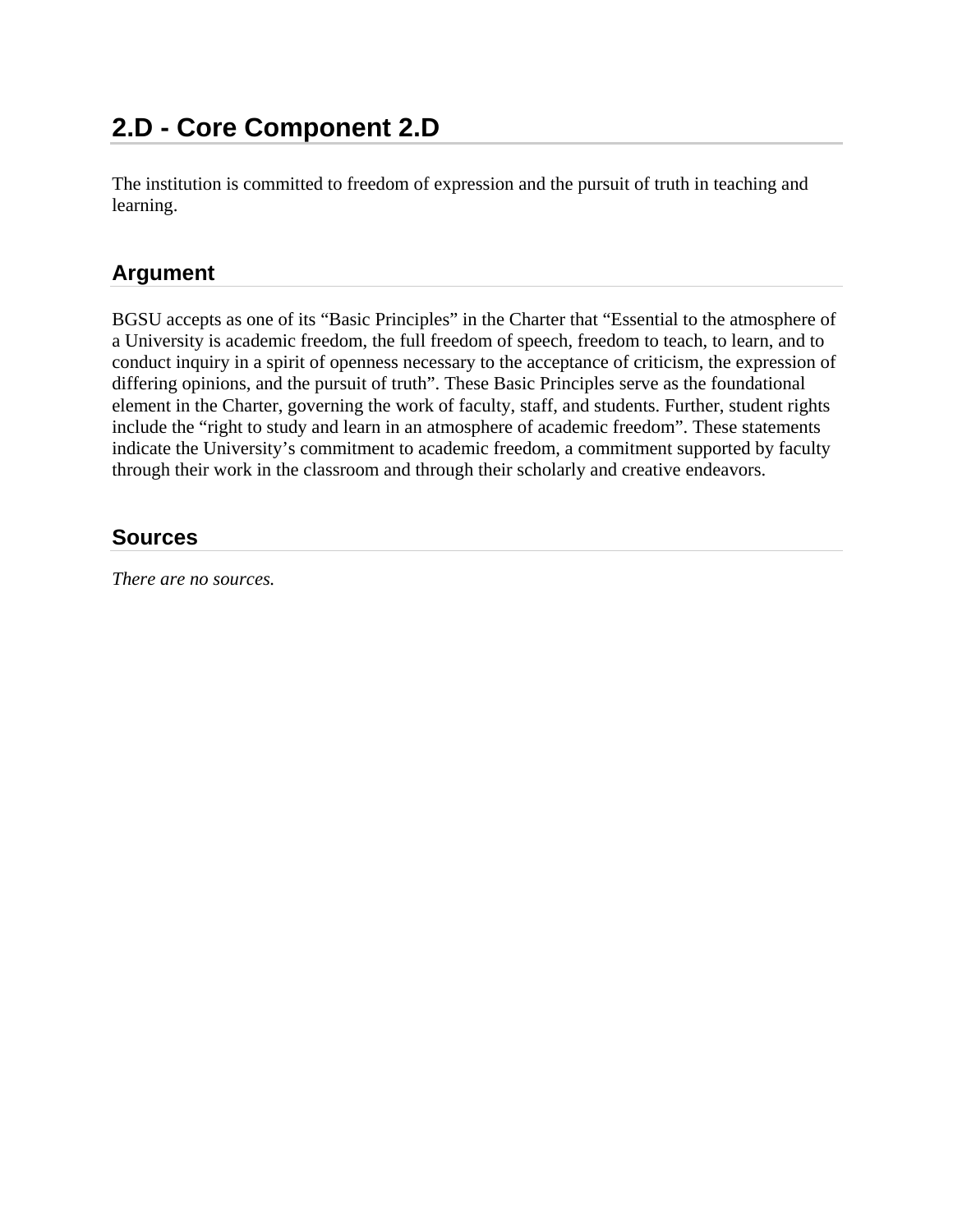# **2.E - Core Component 2.E**

The institution ensures that faculty, students, and staff acquire, discover, and apply knowledge responsibly.

- 1. The institution provides effective oversight and support services to ensure the integrity of research and scholarly practice conducted by its faculty, staff, and students.
- 2. Students are offered guidance in the ethical use of information resources.
- 3. The institution has and enforces policies on academic honesty and integrity.

#### **Argument**

**2.E.1.** BGSU provides ample oversight over the ethical conduct of research and scholarly practices engaged by its faculty, staff, and students. While affirming the principles of academic freedom, Section B-II.I of the University's Academic Charter entitled "Policy on Misconduct of Research" provides detailed policies and procedures for reporting, investigating, and handling of cases of research misconduct.

Administrative oversight over all research misconduct policies is maintained by the Vice President for Research & Economic Development (VPRED) who is responsible for their implementation. Reporting to the VPRED is the Office of Research Compliance, which supports and assists faculty members, staff, and students to ensure that their conduct of research and scholarly activities is in compliance with federal, state, local and University regulations and policies. This office serves as the administrative hub for the Human Subjects Review Board (HSRB), Institutional Animal Care and Use Committee (IACUC) and the Institutional Biosafety Committee (IBC).

The Office of Research Compliance also provides both online and face-to-face training in the "Responsible Conduct of Research" (RCR) to all student and post-doctoral personnel who are receiving support from federal funding agencies in addition to those graduate students who have accepted Research Assistant Appointments. Online RCR training is also required of all incoming graduate students in the departments of Biological Sciences, Chemistry, Environmental Sciences, Geography, Geology, Mathematics & Statistics, Physics & Astronomy, Psychology, and Sociology.

**2.E.2.** Much of our efforts to inform our students in the ethical use of information resources are conveyed via individual courses and at the University level, by our University Libraries. Student contact with the library is initially through the Library web site. The Library Guides provides students with a variety of guides in specific subjects, specific classes, by audiences and by format. The University Library also provides tutorials and tools. In Library Skills & Library Navigation is a link to Academic Integrity, a central site where a student can explore sub-topics in academic code, cheating, forgery, bribery/threats, fabrication, plagiarism, and facilitating inappropriate behaviors. Much of these materials are also for faculty use, including suggestions to help the faculty best use the materials in a class setting. Our library also offers courses for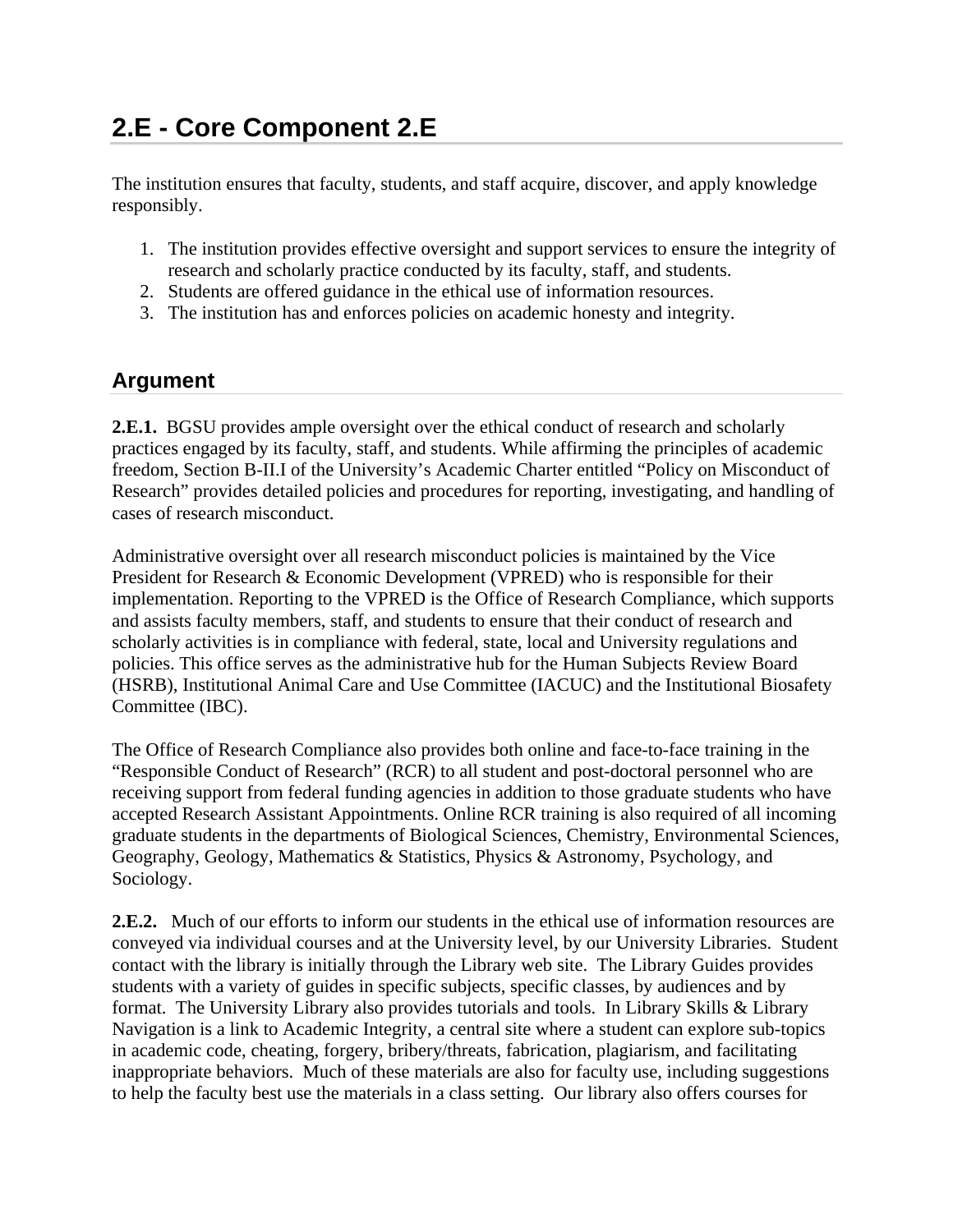academic credit that touch on these topics. LIB 1120 Living in the Information Age, LIB 2210/2220 Research in the Electronic Library, and LIB 2250 Information Seeking and Management in Contemporary Society. Several majors require these courses of their students. In order to ensure the University's commitment to a quality educational and work environment students, faculty, and staff are also required to abide by BGSU's ITS Network and Computer Policies.

 **2.E.3.** The Bowling Green State University Student Handbook contains the Code of Academic Conduct which is designed to create "an environment of ethical and principled intellectual pursuit" through the enforcement of policies and procedures described in Section B-II.H of the Academic Charter entitled "Academic Honesty Policy." Administrative oversight over these policies is provided by the Office of the Provost which also maintains final appeal jurisdiction over all issue of academic honesty.

- AcademicCharter
- AcademicCharter (page number 206)
- OfficeResearchCompliance
- VPRED
- HSRB
- AnimalCareandUse
- BiosafetyCommittee
- Senior Vice President for Academic Affairs and Provost
- AcademicCharter (page number 181)
- UniversityLibraries
- LibraryGuides
- ULTutorials and Tools
- UL Academic Integrity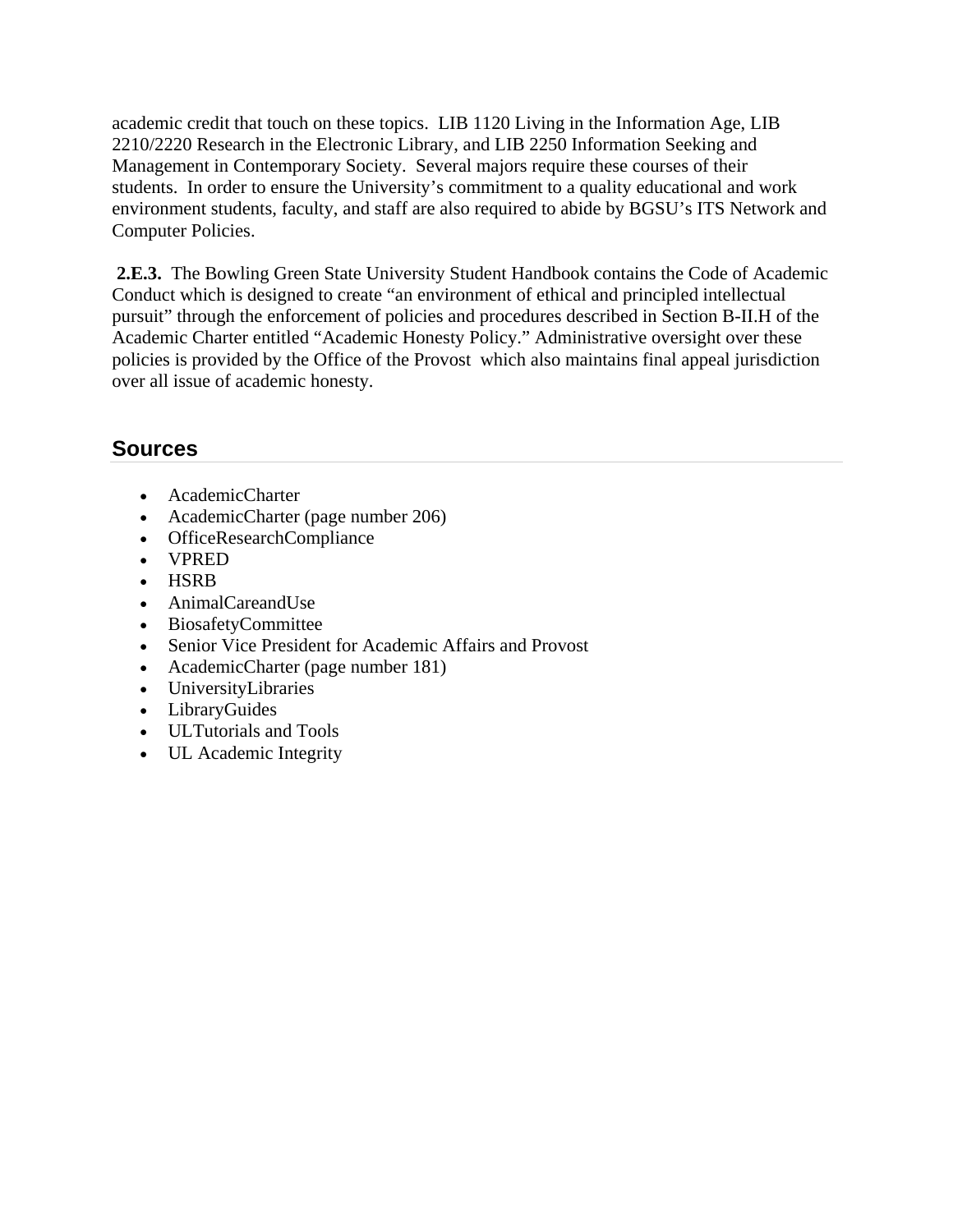The institution acts with integrity; its conduct is ethical and responsible.

### **Summary**

BGSU has presented the simultaneous balance, interplay, autonomy, and collaboration of the diverse facets of our university while maintaining strong ethics and integrity. The Board of Trustees is our governing body and accepts its public powers from the State, but delegates the management and academic functions of the University to administration, faculty, and staff. Our overview of the ethical policies and processes adopted by the Board and practiced at BGSU and evidence that we completely and consistently provide to students, families, and community members with respect to academic programs and student-centered policies and practices is presented. We explain how the Board is constituted and how it functions ethically and fully with respect to the items it considers each year. BGSU is committed to freedom of expression and an environment dedicated to teaching, learning, and the pursuit of knowledge and truth. Lastly, we highlight BGSU's work with students, staff, and faculty in ethical teaching, research, and service.

### **Sources**

*There are no sources.*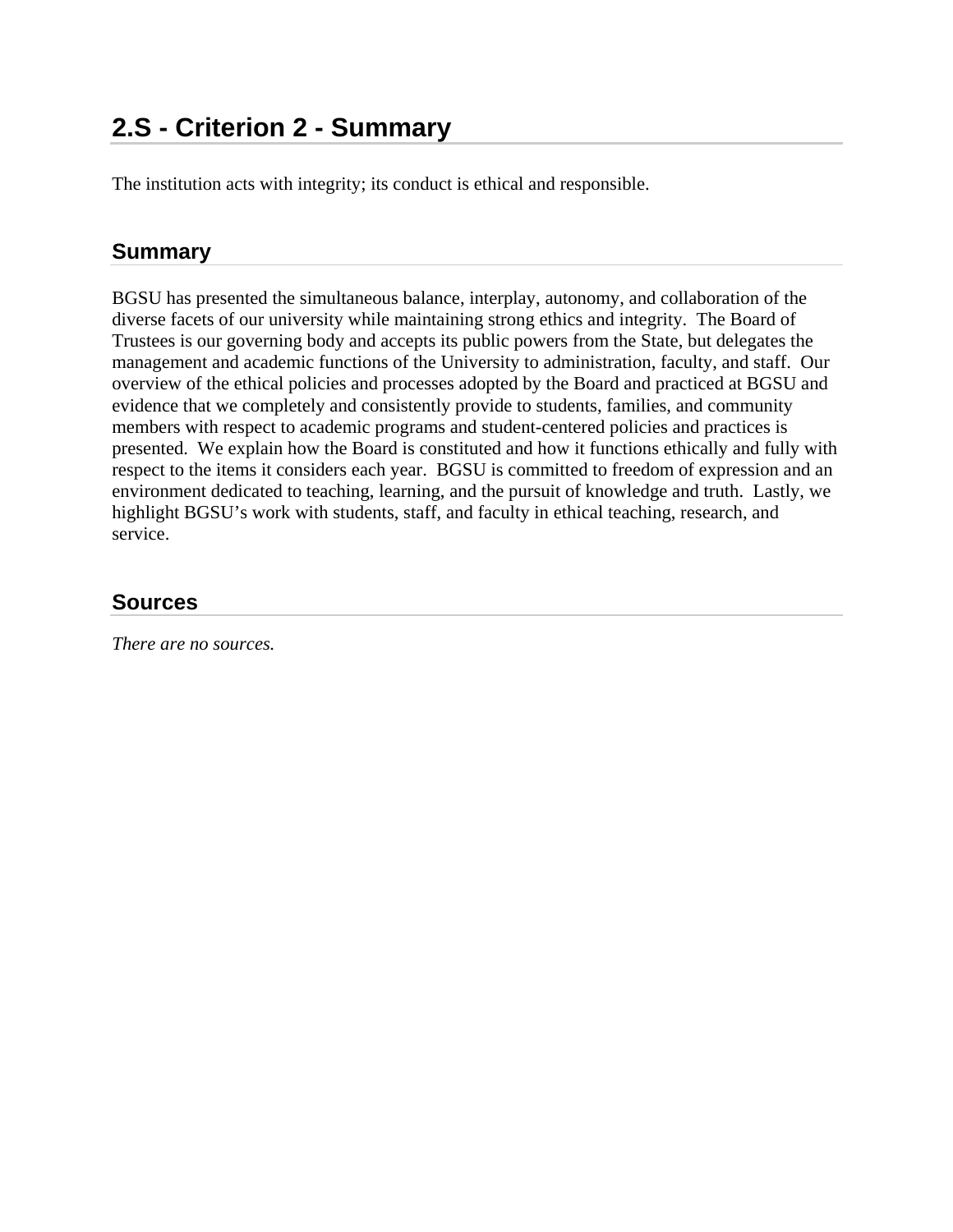### **3 - Teaching and Learning: Quality, Resources, and Support**

The institution provides high quality education, wherever and however its offerings are delivered.

### **Argument**

Bowling Green State University's mission is to provide "educational experiences inside and outside the classroom that enhance the lives of students, faculty and staff". To that end, we built a rich, supportive educational environment around a wide variety of curricular and co-curricular experiences to ensure that our degree programs are appropriate to higher education. Beginning with the general education program and culminating in a disciplinary major, students acquire intellectual skills and values from a highly qualified faculty and staff that enrich their lives and the lives of others. In this way, BGSU assures that educational programs exercise the acquisition, application, and integration of essential knowledge and critical skills. Finally, we illustrate how we address and maintain our responsibility to provide high quality, sufficient, and credentialed faculty and staff needed to provide instructional and support services to support teaching and learning at BGSU.

#### **Sources**

*There are no sources.*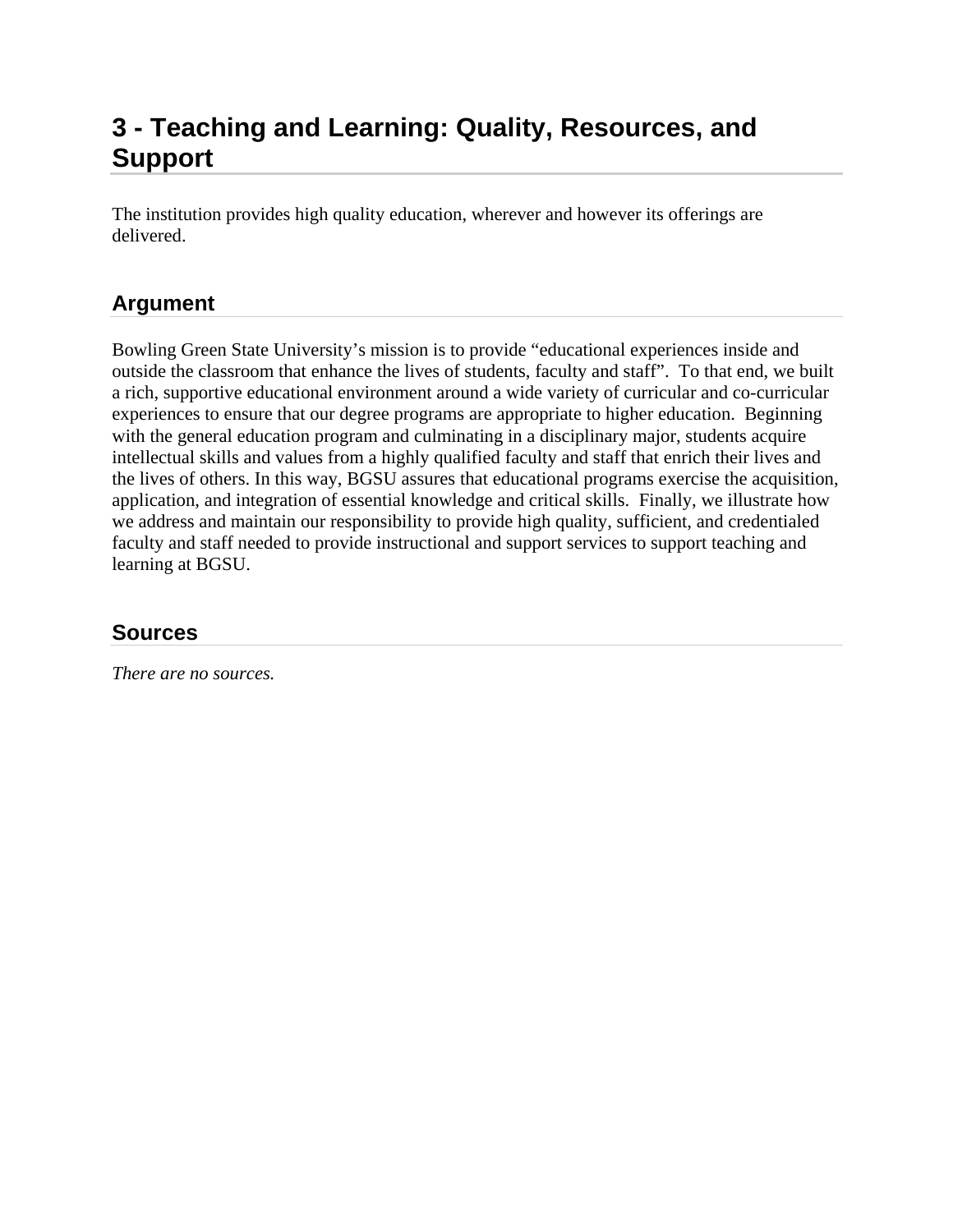# **3.A - Core Component 3.A**

The institution's degree programs are appropriate to higher education.

- 1. Courses and programs are current and require levels of performance by students appropriate to the degree or certificate awarded.
- 2. The institution articulates and differentiates learning goals for undergraduate, graduate, post-baccalaureate, post-graduate, and certificate programs.
- 3. The institution's program quality and learning goals are consistent across all modes of delivery and all locations (on the main campus, at additional locations, by distance delivery, as dual credit, through contractual or consortial arrangements, or any other modality).

### **Argument**

**3.A.1.** Undergraduate and graduate courses are differentiated by course number: 0000-4000 for undergraduate and 5000-7000 for graduate. 4000 and 5000 courses can be cross-listed for graduate and undergraduate, but have separate requirements for each level.

**3.A.2** All courses have their own learning outcomes that are consistent with the general education program (if appropriate), and program learning outcomes. These outcomes are reviewed for rigor and appropriateness to course level, first when the course is proposed (see Criterion 3.C) and then annually by the Student Achievement Assessment Committee (SAAC). Except for programs with outside accreditation, which undergo their own review, academic units or programs are externally reviewed on a six-year rotation. Certificate programs are relatively new to campus, and their learning outcomes, while similarly well crafted, are narrower, as befits their more limited scope.

**3.A.3.** Courses are taught on BGSU's Main Campus, at BGSU Firelands, and at several other locations, such as BGSU at Levis Commons, though our consortial arrangements with institutions like Lorain County Community College, and dual enrollment opportunities in local area high schools, follow the same process of assessment and review described above to assure their currency and conformity to University and individual programs' learning outcomes.

Online or non-traditionally offered courses or programs are overseen by the Center for Blended and Online Learning (COBL) and must first go through the regular curricular process, with a further review by COBL to ensure consistency with traditional offerings.

- COBL
- COBLApprovalProcess
- DepartmentProgramAssessment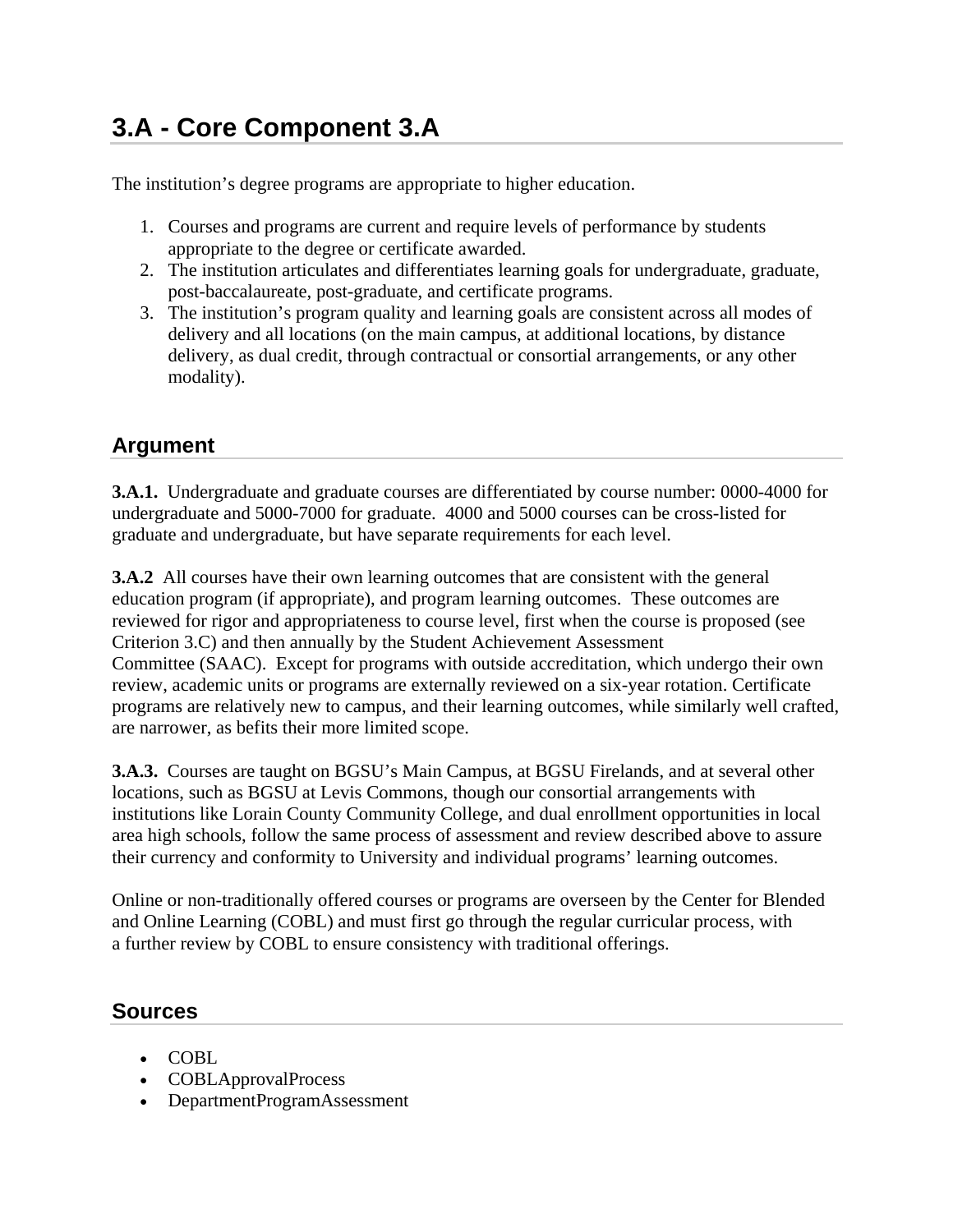- ProgramAccreditation
- ProgramReview
- SAAC
- BGSU\_2012-2013 Undergraduate CatalogV1
- BGSU\_2012-2013 Undergraduate CatalogV1 (page number 5)
- GraduateCatalog20112012
- BGSUatLevisCommons
- UndergraduateCertificatePrograms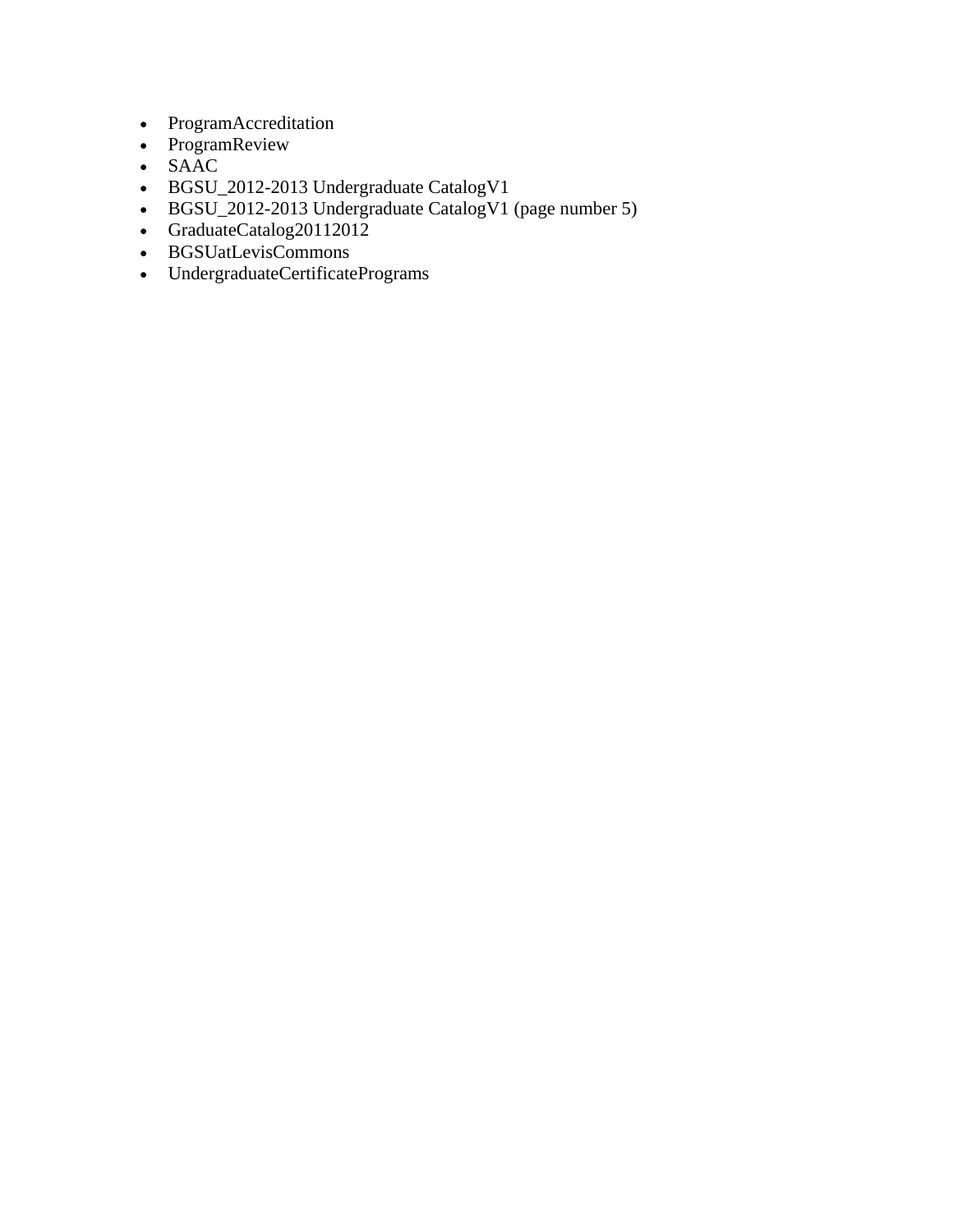# **3.B - Core Component 3.B**

The institution demonstrates that the exercise of intellectual inquiry and the acquisition, application, and integration of broad learning and skills are integral to its educational programs.

- 1. The general education program is appropriate to the mission, educational offerings, and degree levels of the institution.
- 2. The institution articulates the purposes, content, and intended learning outcomes of its undergraduate general education requirements. The program of general education is grounded in a philosophy or framework developed by the institution or adopted from an established framework. It imparts broad knowledge and intellectual concepts to students and develops skills and attitudes that the institution believes every college-educated person should possess.
- 3. Every degree program offered by the institution engages students in collecting, analyzing, and communicating information; in mastering modes of inquiry or creative work; and in developing skills adaptable to changing environments.
- 4. The education offered by the institution recognizes the human and cultural diversity of the world in which students live and work.
- 5. The faculty and students contribute to scholarship, creative work, and the discovery of knowledge to the extent appropriate to their programs and the institution's mission.

### **Argument**

**3.B.1.** Consistent with the University's mission, the goal of the general education program is to provide all students with a foundation in liberal studies that prepares them for a lifetime of learning to enable them to participate thoughtfully in a diverse, democratic society that is situated in a global context. This goal is accomplished when undergraduates complete the BG Perspective curriculum, a set of courses that provide the opportunity to acquire both relevant content in specific disciplines and intellectual skills and values that are essential for educated citizens to possess: critical thinking and effective communication, investigating and problem solving, and participation and leadership through active learning and engagement. Achievement of these skills and values is central to all BG Perspective courses in the following domains: general studies writing, mathematics/quantitative literacy, social and behavioral sciences, natural sciences, humanities and the arts, as well as cultural diversity in the United States and expanded perspectives. Students are also required to take at least one course that provides an international perspective on a field of study.

The general education program currently requires that students complete at least ten approved courses from the BG Perspective curriculum, distributed as follows: two from natural sciences; two from social and behavioral sciences; two from humanities and arts; one from cultural diversity in the United States; one additional course from the four domains already mentioned or one course from the expanded perspectives domain; one from quantitative literacy; and General Studies Writing 1120, the second of a two-course sequence in writing. Approximately 30 courses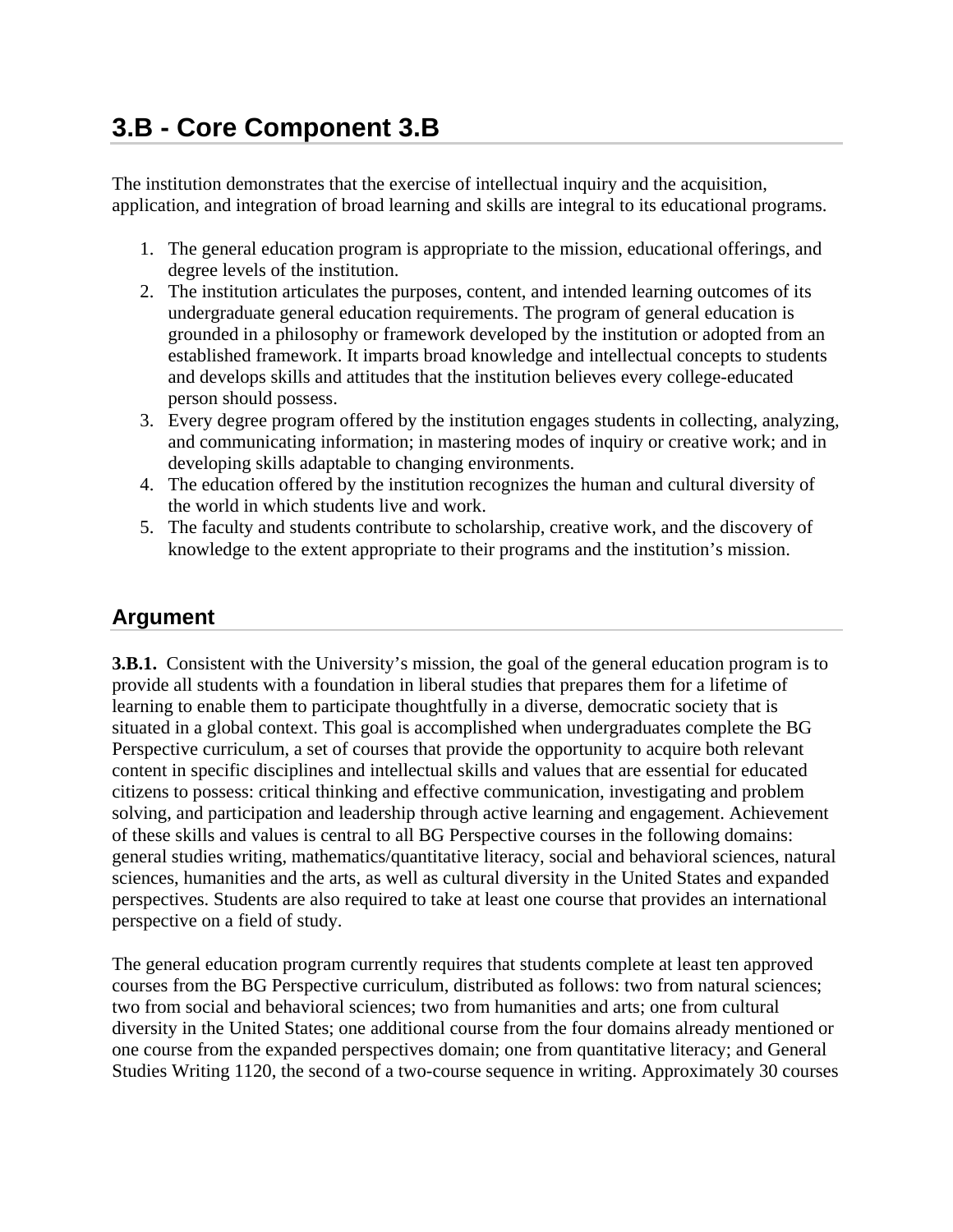in the social and behavioral sciences domain and 40 in humanities and the arts are also designated as meeting the international perspective requirement.

Students earning Associates Degrees at BGSU Firelands complete nearly the full set of BG Perspective requirements listed above except for those in cultural diversity and international perspectives. BGSU Firelands students who complete associates degrees and then transfer to main campus to earn bachelor's degrees complete the BG Perspective requirements in their final two years (approximately 60 credits) of study. Undergraduates receiving certificates are not required to complete the general education curriculum, and neither are graduate students.

**3.B.2.** BGSU's philosophy of general education is instantiated within the framework of University Learning Outcomes, a set of skills, knowledge, values, and abilities that undergraduates should acquire as a result of pursuing any major, participating in any academic program, and engaging in appropriate co-curricular activities. Briefly, we expect our students to: acquire Intellectual and Practical Skills (i.e., Critical and Constructive Thinking, Communication, and Engaging Others in Action); learn General and Specialized Knowledge; develop Personal and Social Responsibility, revealed through an understanding of diverse perspectives, engaging communities through informed, values-driven action, and by acting ethically in concert with their principles; and be able to Integrate, Apply, and Reflect, which includes being able to synthesize what they've learned and showing a commitment to life-long learning.

As an academic program, BG Perspective necessarily inherits many of the University Learning Outcomes, but tailors them to be specific to its goals. Beyond the integration of cognitive skills, BG Perspective is dedicated to outcome-driven learning at two levels. First, all BG Perspective courses have a set of program-wide learning outcomes: communicating effectively, thinking critically and engaging in creative problem solving, and actively engaging with other groups and teams of individuals. Second, classes within each knowledge domain listed above have an additional set of learning outcomes whose focus is on inquiry. For example, the learning outcomes for BG Perspective courses in the natural sciences include: developing the skills of using quantitative and qualitative approaches to study scientific concepts, understanding the nature of scientific evidence, how it is obtained and how used in the scientific process; and learning how to solve problems using the logical approach of science.

**3.B.3.** One way to address how every degree program engages students in acquiring the target skills is to determine how they incorporate the University learning outcomes. Learning outcomes are listed in the undergraduate catalog for 83 degree programs and five specializations in one degree (B.S. in Applied Health). A content analysis revealed that 78% of the degree programs have at least one learning outcome that is consistent with "collecting and analyzing information," 95% with "communicating information," 90% with "mastering modes of inquiry or creative work," and 94% with "developing skills that facilitate adapting to changing environments". Ideally, each degree program should be guided by its own set of learning outcomes, and all University target skills embedded in the degree program learning outcomes.

**3.B.4.** At its core, within the curriculum, and through a variety of co-curricular opportunities, the educational experience at BGSU recognizes the diversity among the people, cultures, and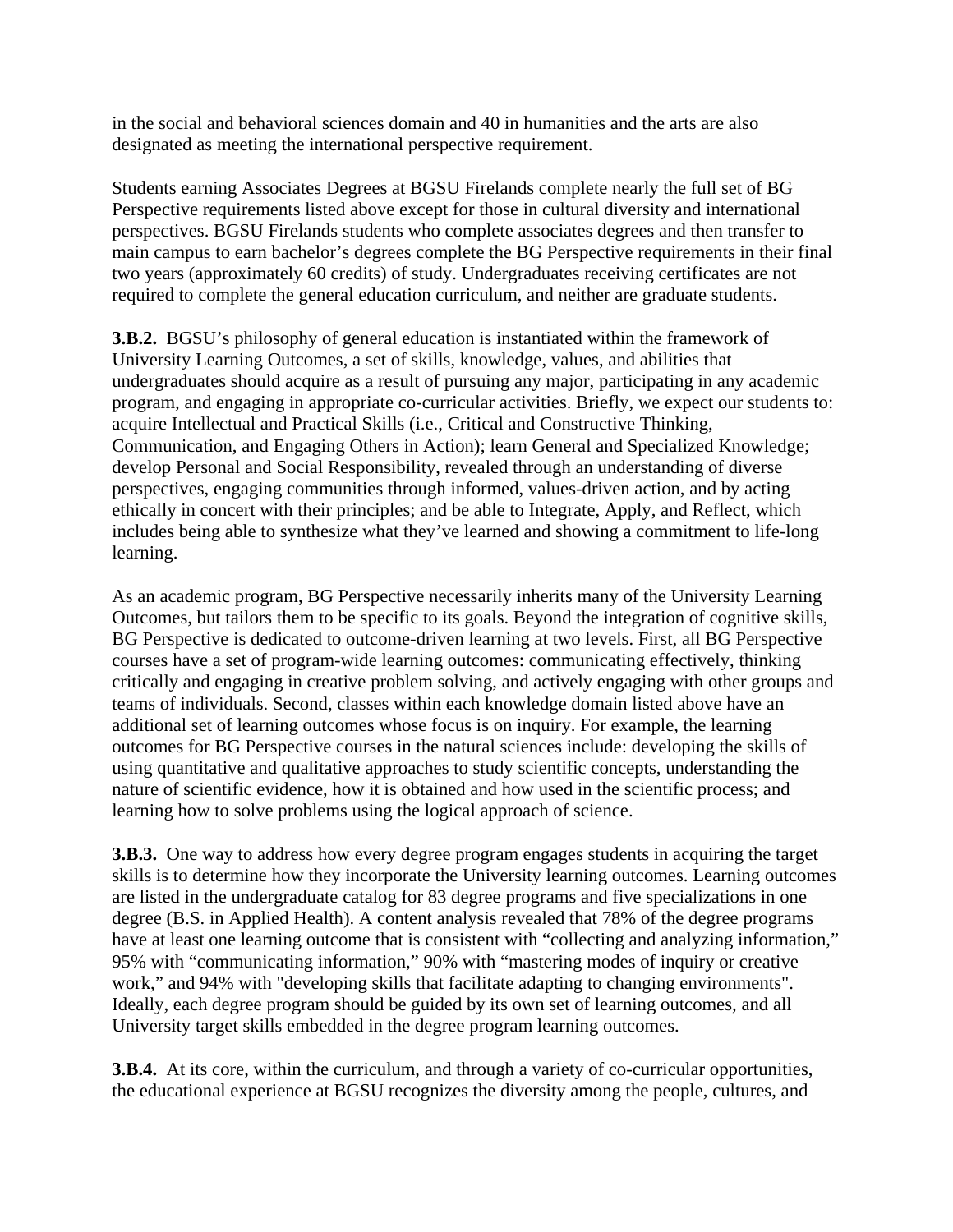nations of the world. First, the university's commitment to equal access creates an educational environment in which both the core value of respecting one another and the university learning outcome of interacting with diverse people and understanding their perspectives have emerged. The BG Perspective cultural diversity and international perspective requirements are designed to help all students work towards achieving that learning outcome.

Less universal than BG Perspective requirements, although in keeping with the theme, undergraduates can major in: Africana Studies, Asian Studies, Ethnic Studies, International Studies, Special Education (Mild/Moderate and Moderate/Intensive Intervention Specialist), Women's, Gender, and Sexuality Studies, World Music, and the language and culture of French, German, Russian, and Spanish speaking peoples. There are also opportunities to specialize or minor in Canadian Studies, Chinese, global communication, international business, Latino/a Studies, world language education, Italian, and peace and conflict studies. At a finer level of analysis, eight majors require at least one course whose focus is diversity or has a global perspective, often a course that is above and beyond the BG Perspective cultural diversity and international perspective requirements.

At the graduate level, students may earn a Master of Arts in Cross-cultural and International Education, a Master of Music in Ethnomusicology, Master of Arts in French, German, or Spanish, a PhD in American Culture Studies with a specialization in Ethnicity, Gender, and Social Identity, and graduate certificates in Autism Spectrum Disorders, Ethnic Studies, Women's Studies, Teaching English to Speakers of Other Languages, and Global Public Health (through the Northwest Ohio Consortium for Public Health). In addition, Project Search, a program that celebrates diversity and inclusion, recruits students for graduate study at BGSU. Project Search graduate students are eligible to receive a Presidential Graduate Scholarship for Diversity Enhancement, which includes tuition and a 20-hour per week graduate assistantship.

The co-curricular opportunities for undergraduates that promote acceptance of human diversity include: living in one of three residential learning communities (Global Village, La Maison Française, La Comunidad); studying abroad in programs sponsored through the university (approximately 12 short-term programs in 11 countries) or through the Ohio International Consortium; participating in the Academic Investment in Math and Science (AIMS), a program whose goal is to increase the number of women and students of color who graduate from BGSU with majors in STEM disciplines; receiving encouragement and support as a McNair Scholar to pursue graduate studies; undertaking a service learning project in communities with need through the Alternative Spring Break program; and participating in conferences and programming offered through the Office of Multicultural Affairs.

Finally, as an indication of how BGSU realizes its commitment to support diversity, the Fall 2010 enrollment shows 619 international students (graduate and undergraduate) from 79 different countries. For international students who need to develop their English language skills, BGSU has dedicated faculty in the English department whose program in English for Speakers of Other Languages provides intensive language training through The Language Company. Closer to home, BGSU is dedicated to increasing access to higher education for disadvantaged Toledo-area youth through the Educational Talent Search and Upward Bound programs.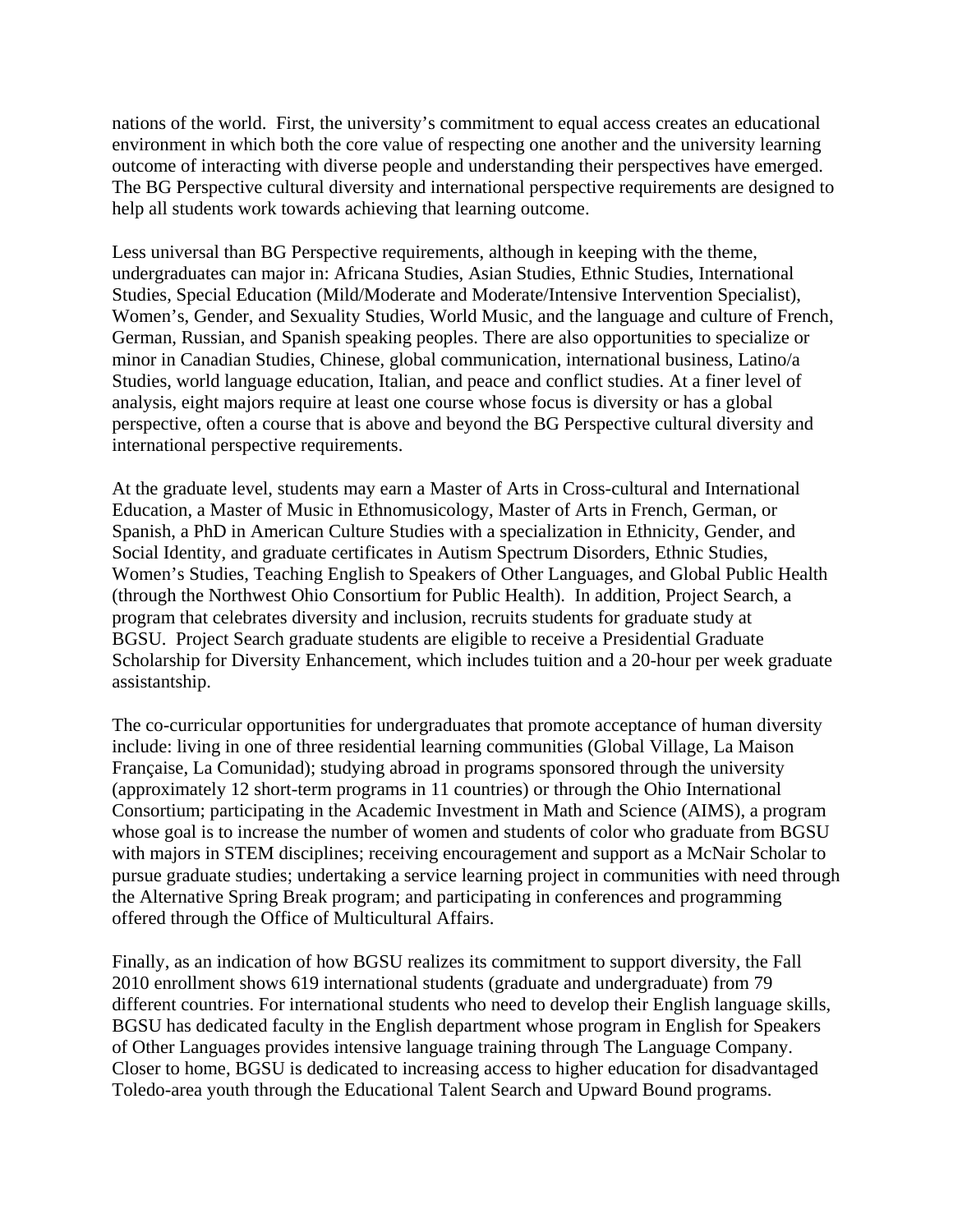**3.B.5.** Faculty, graduate students and undergraduates often partner in scholarship and creative work as indicated by the number of co-authored publications, presentations, and performances. Specific programs, such as SETGO, Science and Math Education in ACTION, AIMS, and the McNair Scholars Program, pair students with faculty to engage in research, especially in the STEM areas. In addition, students often enroll in independent study courses or do Senior Thesis/capstone projects where they engage in research and creative activities.

- AcademicPolicies
- BGPerspective
- BGPLearningOutcomes
- EducationAbroad
- GlobalVillage
- LaComunidad
- LaMaisonFrancaise
- StrategicPlanStrategies
- UniversityLearningOutcomes
- AIMS
- Office of Multicultural Affairs
- SETGO
- BGSU\_2012-2013 Undergraduate CatalogV1
- ProjectSearch
- McNairScholarsProgram
- Science&MathEducationinACTION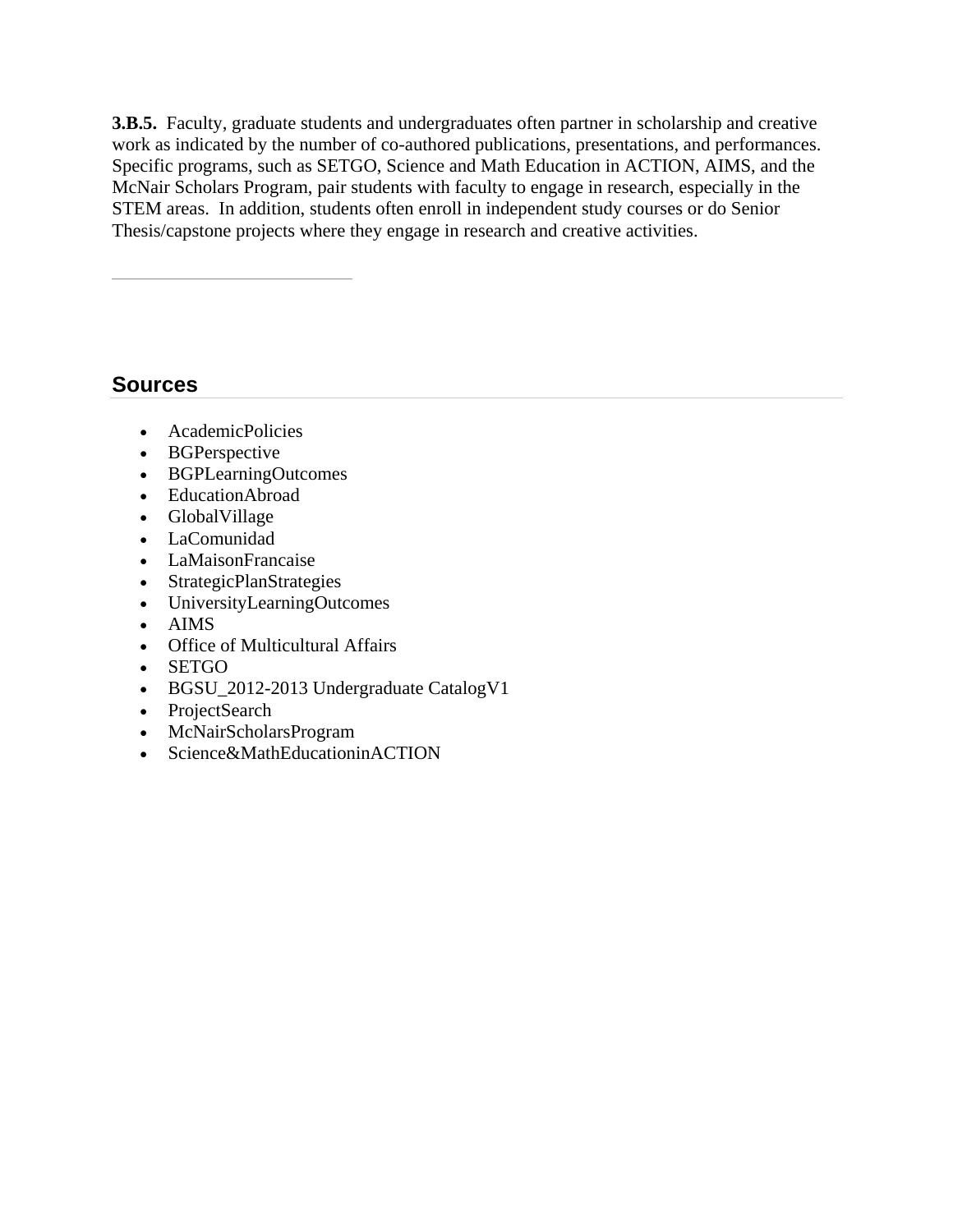# **3.C - Core Component 3.C**

The institution has the faculty and staff needed for effective, high-quality programs and student services.

- 1. The institution has sufficient numbers and continuity of faculty members to carry out both the classroom and the non-classroom roles of faculty, including oversight of the curriculum and expectations for student performance; establishment of academic credentials for instructional staff; involvement in assessment of student learning.
- 2. All instructors are appropriately credentialed, including those in dual credit, contractual, and consortial programs.
- 3. Instructors are evaluated regularly in accordance with established institutional policies and procedures.
- 4. The institution has processes and resources for assuring that instructors are current in their disciplines and adept in their teaching roles; it supports their professional development.
- 5. Instructors are accessible for student inquiry.
- 6. Staff members providing student support services, such as tutoring, financial aid advising, academic advising, and co-curricular activities, are appropriately qualified, trained, and supported in their professional development.

### **Argument**

**3.C.1.** Faculty are responsible for many aspects of the educational process beyond actual classroom instruction, including curriculum development, and setting and assessing learning outcomes. These responsibilities demand a sufficient number of well qualified faculty who dedicate an appropriate amount of time to instruction and related activities.

During the period from fall 2006 to fall 2011, the student-faculty ratio has remained virtually constant (20.3:1 to 20.2:1). Beyond having a sufficient number of faculty, they must also devote an appropriate proportion of their time to instruction. Each Department or School has a promotion/tenure/merit document, which has been approved by the College and Provost, that specifies the allocation of effort between teaching, research, and service. Depending on their mission, all units specify at least 40% of a full-time faculty's time is spent teaching (e.g., School of Art ) and many are at 50% (e.g., Geography).

Continuity of faculty increases the familiarity with the student culture and capabilities resulting in a greater likelihood of effective student engagement. BGSU is fortunate in having a large number of faculty who have served the University for extended periods. The percent of faculty who have been at the University for 10 or more years has increased from 39.7% to 49.7% over the last five years.

**3.C.2.** Establishing qualifications for new instructors rests primarily with the departments, but must meet minimum criteria defined in the Academic Charter, and must be approved at the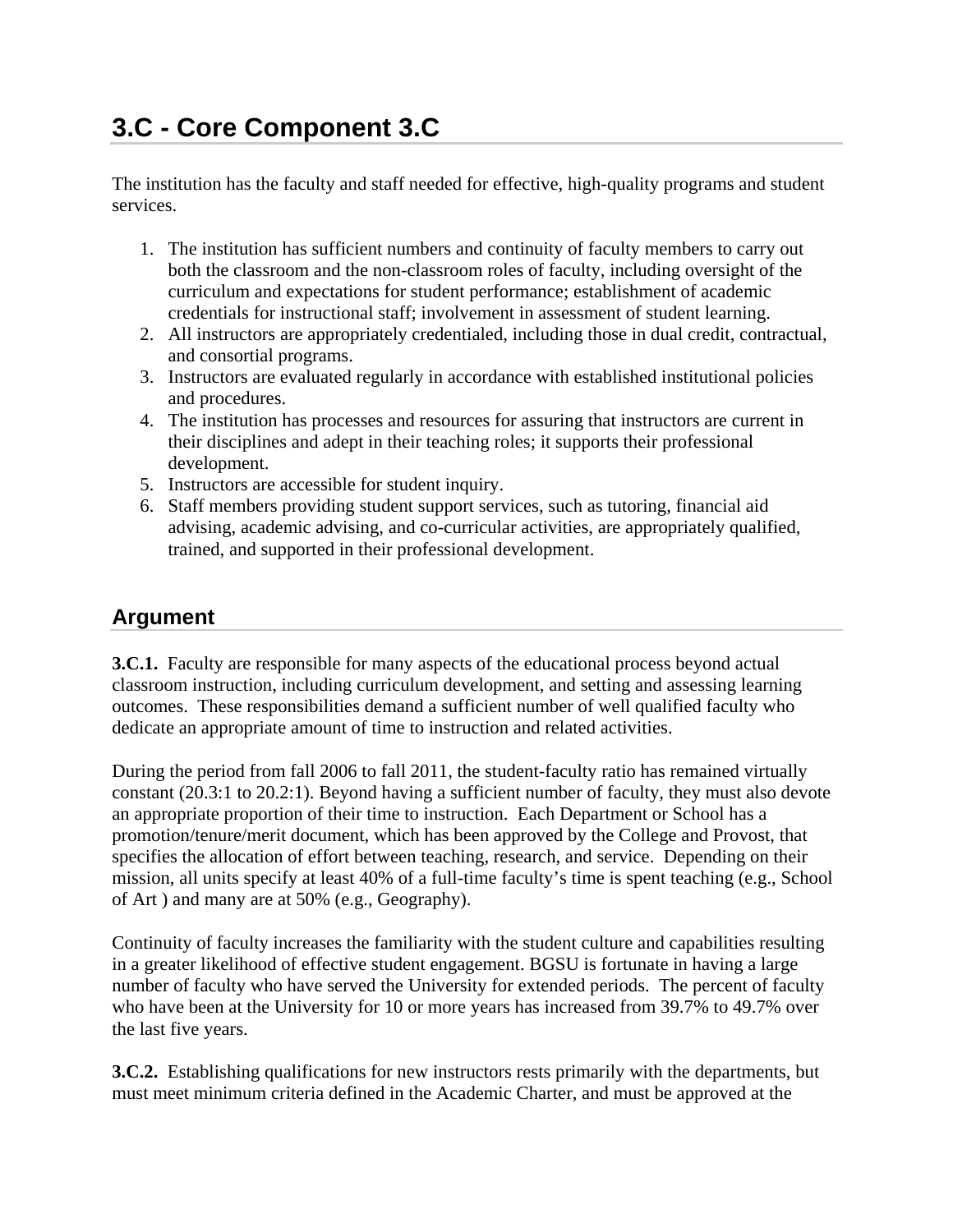College and University levels following the process described in the faculty recruitment manual. When a request for tenure track (TTF) or non-tenure track (NTTF) faculty is made, the College reviews and approves the position description, which includes the minimum credentials. The request then moves to the Provost level, which also includes a review by the Equity and Diversity office to ensure that the search is in compliance with federal and state equal opportunity and nondiscrimination laws and regulations. Following a competitive search and candidate interviews, a request for a contract is made to the College office, where credentials are again checked against the job description. A background check is conducted at this time, along with completion of the I-9 and payroll forms. When a contract is offered, the candidate must show proof of the highest degree with a current transcript. Should the candidate be in the final stages of completing the required degree (i.e., ABD), a one-year slide contract is issued with the stipulation that it will be terminated should the candidate not complete the degree. The hiring of part-time faculty follows a similar process, including a requirement to advertise the position.

Approximately 75% of full-time faculty (TTF & NTTF) at the University have the terminal degree in their field (Faculty List). As a general rule, the courses a faculty may teach are dictated by his/her qualifications, primarily the terminal degree. Faculty with less than the terminal degree in their field will generally teach lower level undergraduate courses (1000 or 2000-level courses) whereas those with the terminal degree will teach at any level, including graduate courses.

**3.C.3.** Subsequent to hiring, the University places great emphasis on assisting and monitoring the faculty's intellectual growth and development as an instructor and scholar, with the recognition that both the instructor and the University will benefit. This progress is monitored through the promotion and tenure (P/T), merit, and annual review processes, which currently follow the guidelines and minimum criteria set out in the Academic Charter. As a result of the ongoing collective bargaining, some or all of these processes are subject to change.

The nature and timing of the faculty evaluations vary according to faculty rank and contract status. Part-time faculty are hired on a one-semester or one-year contract. To be renewed, s/he must reapply for the position in an advertised, competitive search.

NTTF are reviewed annually according to the criteria in the Academic Charter (Section B-1.D3), and Department/School P/T documents, which are approved by the College and Provost. If the NTTF is on a multi-year contract, s/he is evaluated by a Department/School personnel committee using peer teaching evaluations and student course evaluations. The Chair/Director makes a recommendation as to whether to continue the faculty for another year based on the committee's recommendation along with his/her own observations. These evaluations and recommendations are then reviewed at the College level where a recommendation is then made to the Provost to continue or not continue the faculty.

For TTF, the Academic Charter (Section B-1.D.1) mandates an annual review for probationary faculty to ensure that the faculty member is making satisfactory progress toward attaining tenure and promotion. The annual review consists of an evaluation of the faculty member's performance in teaching, research, and service by the Department/School's tenured faculty with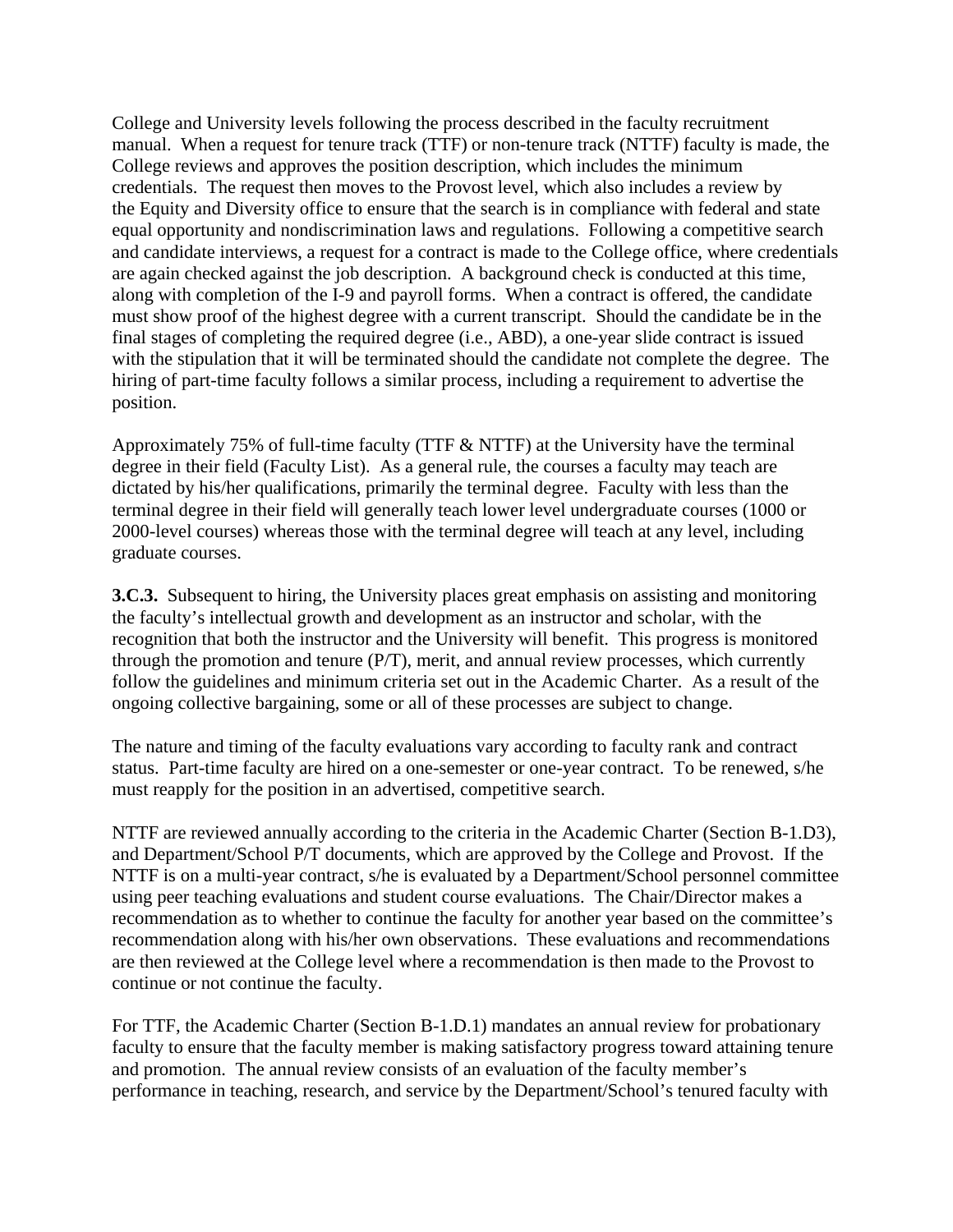or without a separate review by a Department/School personnel committee (varies by unit). The nature of this review and any criteria that exceed those in the Academic Charter are described in the Department/School's P/T Guidelines (e.g., Geography, School of Art, Accounting, Journalism, Music). Following the review, the tenured faculty vote to indicate whether the candidate's progress is satisfactory. This vote, along with a committee report (if part of that unit's process), is communicated to the College Dean through a letter by the Chair/Director that includes his/her own evaluation and recommendation. The Dean then writes his/her evaluation and communicates it with the candidate.

Most probationary faculty are hired on an initial three-year contract. In addition to annual reviews, they also undergo a rigorous review in their third year according to the Academic Charter (Section B-1.D.b(4)). Following minimum criteria defined in the Charter and specific criteria defined in the unit's P/T document, the candidate is evaluated by the unit's faculty, and in some units, a Personnel Committee. This is followed by a vote by the tenured faculty to reappoint or not reappoint the faculty to a second three-year contract. The results of the vote, along with any committee report and an evaluation and recommendation by the Chair/Director are then sent to the College Dean. Following review by the College, a recommendation is then made to the Provost, which is copied to the candidate.

At the end of the probationary period, the faculty is evaluated for tenure and promotion to Associate Professor. The process follows the guidelines and minimum criteria set forth in the Academic Charter, Sections B-1.D.1.a(2) and B-1.D.1.c, along with additional criteria described in the unit's promotion and tenure (P/T) document. The evaluation is based on a dossier consisting of a curriculum vitae, indicators of performance in the areas of teaching, research, and service, and external letters of evaluation. These documents are reviewed by the faculty, and in some units, a Personnel Committee. Eligible tenured faculty then vote for or against tenure and promotion to the rank of Associate Professor. P/T require a two-thirds affirmative vote by eligible faculty. The results of the vote, along with any committee report are then sent by the Chair/Director to the College Dean along with his/her own evaluation and recommendation. Following review by the College P/T Committee, the Dean then makes a recommendation to the Provost and communicates it to the candidate. After review by the Provost, a recommendation is then made to the Board of Trustees, who make the final decision.

Promotion to Professor follows a process similar to that for tenure and promotion to Associate Professor, except that the criteria are more rigorous, as defined in the Charter, Section B-1.D.1.a(3), and in the unit's P/T document.

In addition to the specific reviews described above, all full-time faculty (NTTF  $&$  TTF) are evaluated annually for salary change (merit) according to the Charter, Section B-1.D.1, using the criteria defined in the unit's Merit Document, which has been approved by the College. Depending on the unit's procedures, a document is submitted by each faculty outlining the year's accomplishments. This is reviewed by a committee or the Chair/Director and a recommendation is made to the College Dean for any salary change.

Finally, each faculty submits a report summarizing the years' activities along with a current curriculum vitae to their College (e.g.,Arts & Sciences). These documents highlight the past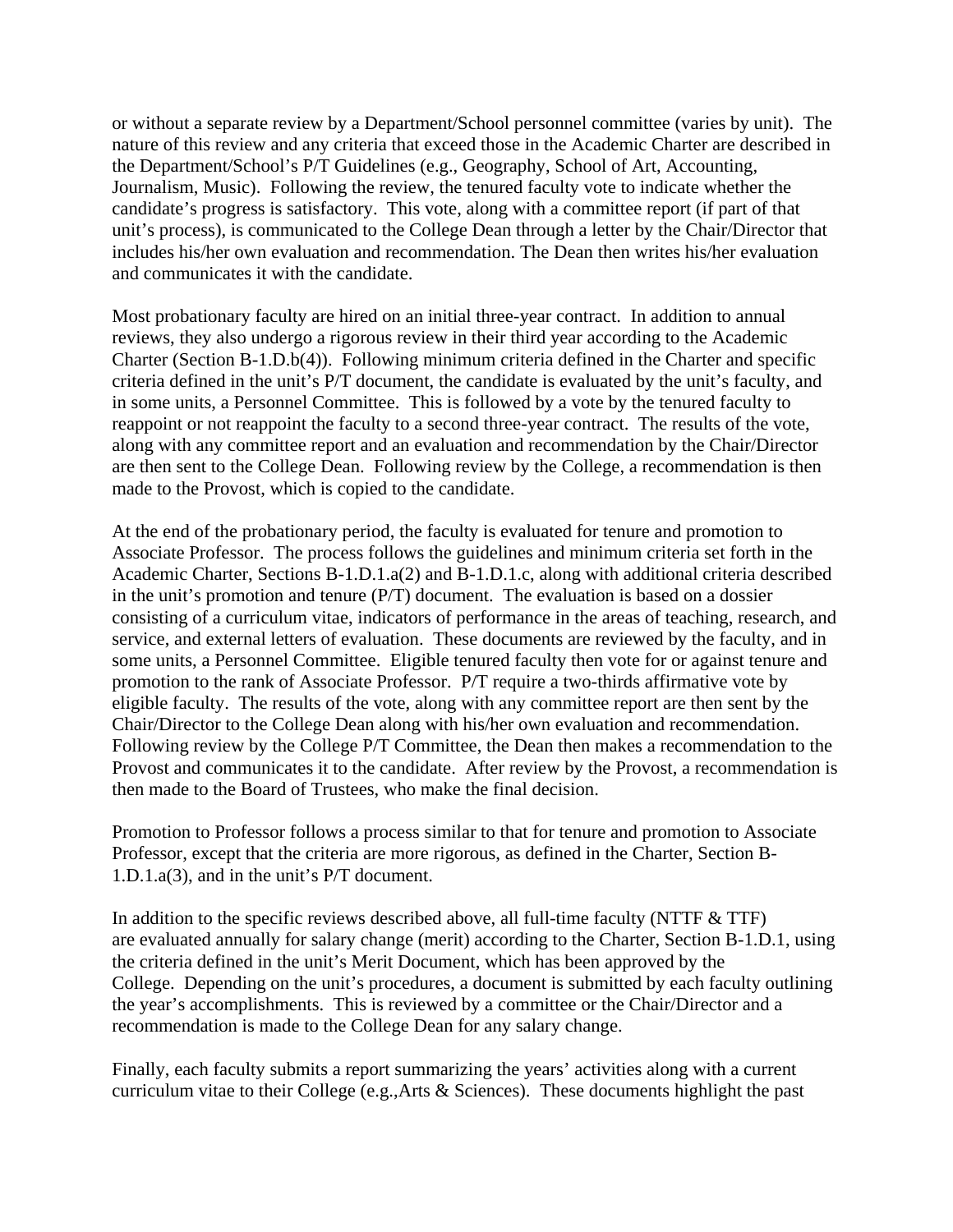year's accomplishments, and in some cases, are used in the merit evaluation process. They also provide a means for the Dean to assess the performance of the faculty.

**3.C.4.** The University recognizes that the intellectual growth and professional development of its faculty are essential for effective teaching and their satisfaction. Accordingly, it offers numerous opportunities for faculty to remain current in their disciplines, acquire new skills, and refine existing ones.

The most comprehensive development program is the Faculty Improvement Leave. Currently (improvement leaves are being negotiated as part of the collective bargaining agreement), faulty who meet the criteria set forth in the Charter are eligible to apply for a one semester (at 100% salary) or two semester (at 70% salary) leave for the purposes of improving his/her professional capabilities or increasing his/her expertise. Other faculty development/support programs include the Center for Teaching and Learning (CTL), which fosters excellence in teaching through innovation, collaboration, and creative solutions, the Center for Online and Blended Learning (COBL), which provides training, resources, consultation, evaluation, and support for developing and teaching online or blended learning classes, and the Faculty Development Committee, which provides small development grants. Finally, most departments have mentor programs for new faculty.

The Office of Sponsored Programs and Research (OSPR) helps faculty find external funding to support their research and to manage their existing projects. The Building Strength program, which is managed by the Faculty Research Committee in conjunction with SPAR, offers faculty, especially new faculty, grants to initiate new research directions or support existing projects near completion.

**3.C.5.** Much learning takes place outside the classroom in informal meetings, labs, field experiences, and internships. Key to these experiences is an accessible faculty. Faculty list scheduled office hours on their course syllabi, but most are available whenever they are not in the classroom, lab, or studio. Outside the classroom, many faculty supervise student research projects where they work one-on-one with students. For online teaching, faculty post times they will be available for online discussions or help sessions.

**3.C.6**. Administrative staff members who provide academic and other support services participate actively in professional organizations (e.g., ACCRAO, NACAC, NACADA, NASPA, NASFAA, NCDA, NAFSA, NASFA), are guided by standards of their profession (CAS, NACE, etc.) and seek staff development opportunities at local, regional, and national levels. Individual unit heads provide ongoing training for their support staff and use evaluation and assessment to inform and improve practice.

**Sources** 

.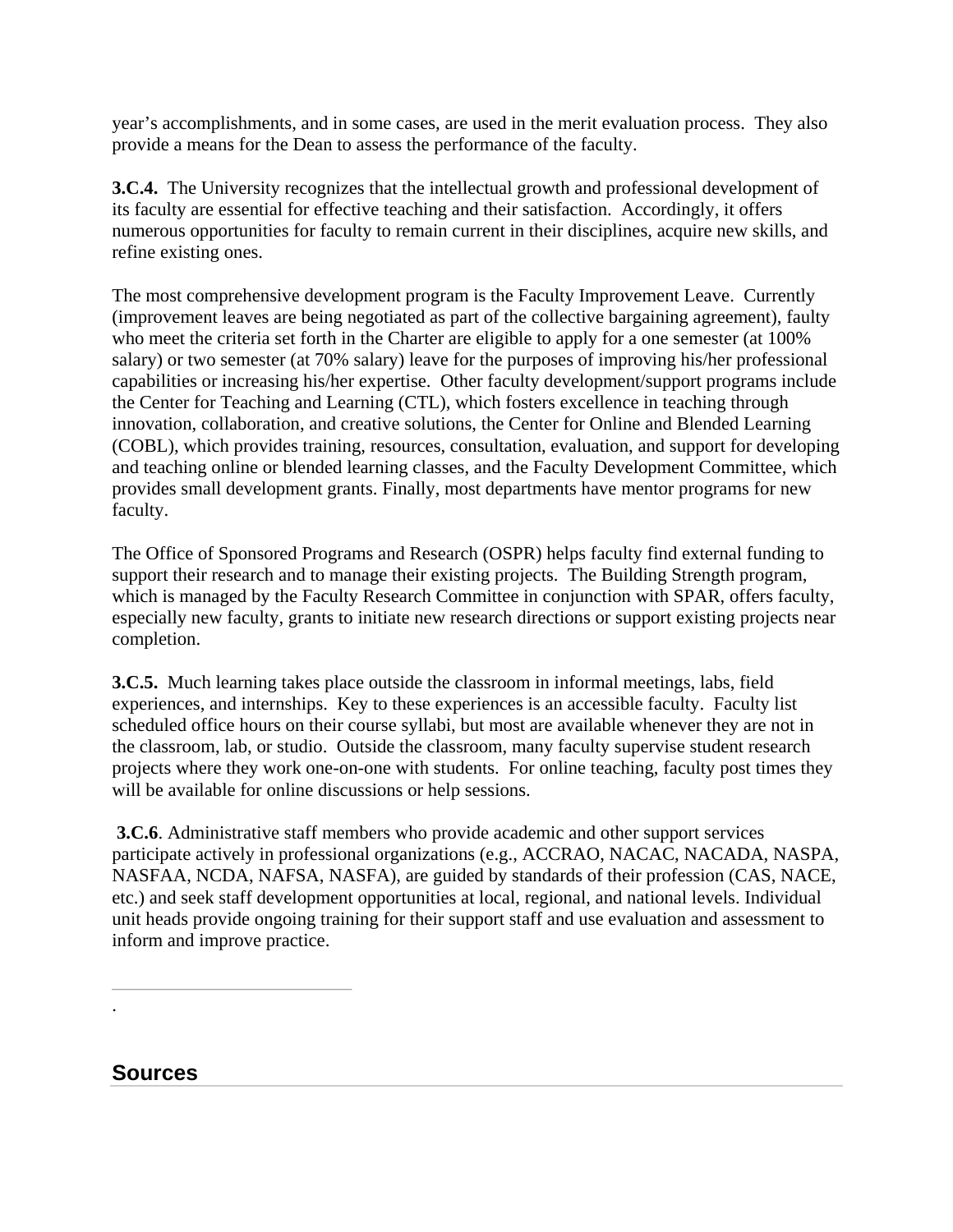- AnnualFacultyRecordUpdate
- COBL
- CTLT
- DepartmentProgramLearningOutcomes
- Equity&DiversityOffice
- EvaluationOfFaculty
- FacultyDevelopmentCommittee
- FacultyHeadcountByRank
- FacultyHighestDegree
- FacultyImprovementLeave
- FTE\_EnrollmentByCampus
- FullTimeFacultyHeadcount
- GovernanceDocuments
- GreenSheet
- HiringPractices
- Learning Outcomes
- ProvostBlueSheet
- PTR\_Template
- SAAC
- SPAR
- AcademicsUndergraduateCatalog
- GeographyPromotionTenureMeritDocument
- ArtPromotionTenureMeritDocument
- AccountingPTM
- JournalismPTM
- MusicPeformanceStudiesPTM
- BuildingStrengthGrantPrograms
- FacultyDirectory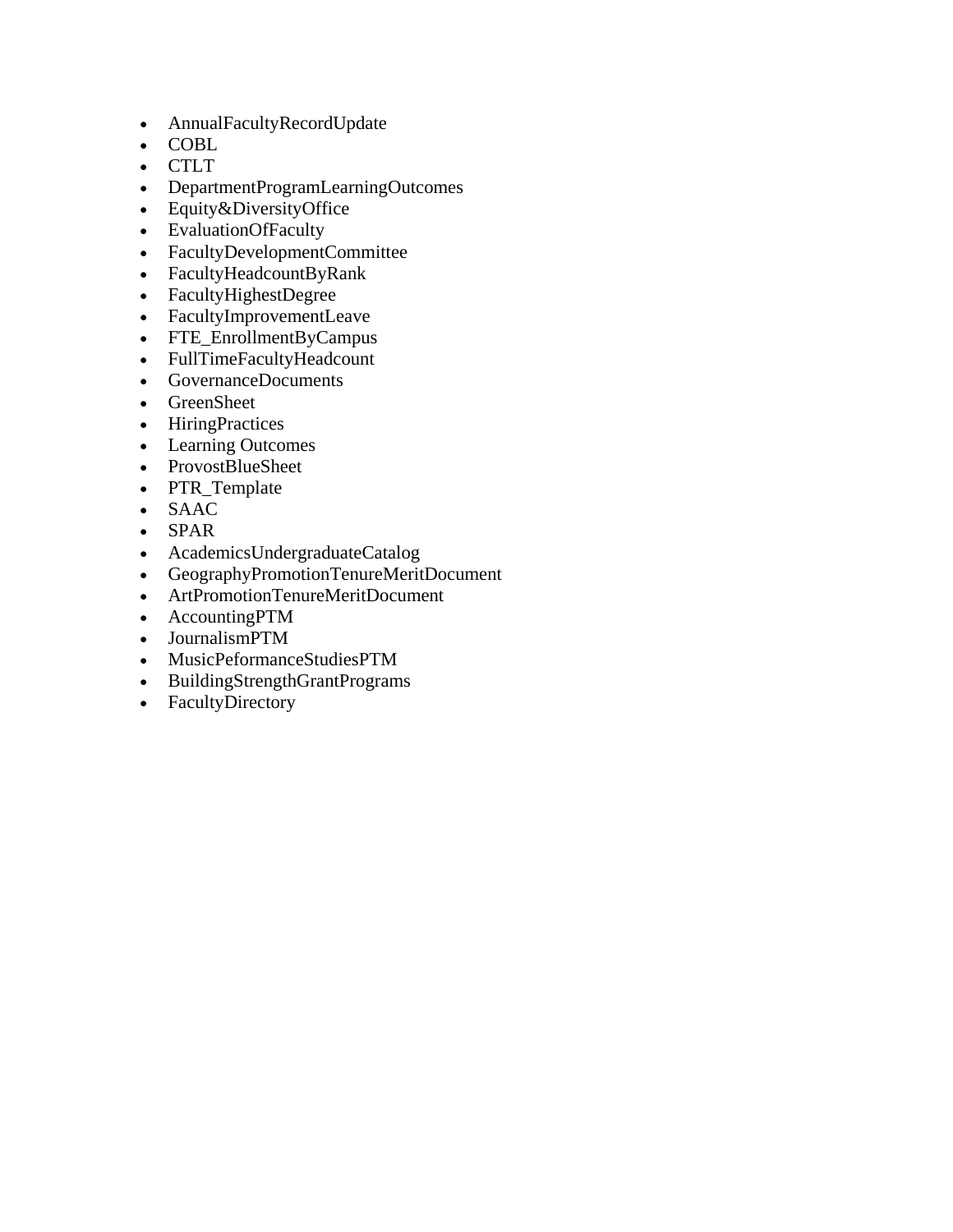# **3.D - Core Component 3.D**

The institution provides support for student learning and effective teaching.

- 1. The institution provides student support services suited to the needs of its student populations.
- 2. The institution provides for learning support and preparatory instruction to address the academic needs of its students. It has a process for directing entering students to courses and programs for which the students are adequately prepared.
- 3. The institution provides academic advising suited to its programs and the needs of its students.
- 4. The institution provides to students and instructors the infrastructure and resources necessary to support effective teaching and learning (technological infrastructure, scientific laboratories, libraries, performance spaces, clinical practice sites, museum collections, as appropriate to the institution's offerings).
- 5. The institution provides to students guidance in the effective use of research and information resources.

### **Argument**

**3.D.1.** BGSU provides students with a wide range of academic services designed to enhance students' learning and academic success, including:

Advising Services – serves students who are undeclared/undecided, academically at-risk.

Career Center – assists students throughout their academic careers (co-ops, internships, job search)

Nontraditional and Transfer Student Services (NTSS) – serves as a one-stop resource for adult learners, student Veterans, commuters, and transfer students

First-Year Programs – includes New Student Orientation (Falcon SOAR) provides programs designed to assist all new students with a smooth transition to University life

Student Employment Services - prepares students for part-time employment opportunities consistent with their personal, academic, and professional goals

Student Money Management – helps students develop personal financial literacy

Counseling Center – provides preventative, emergency and by-appointment counseling interventions

Disability Services - provides individual learning support to students with verified disabilities by ensuring appropriate accommodations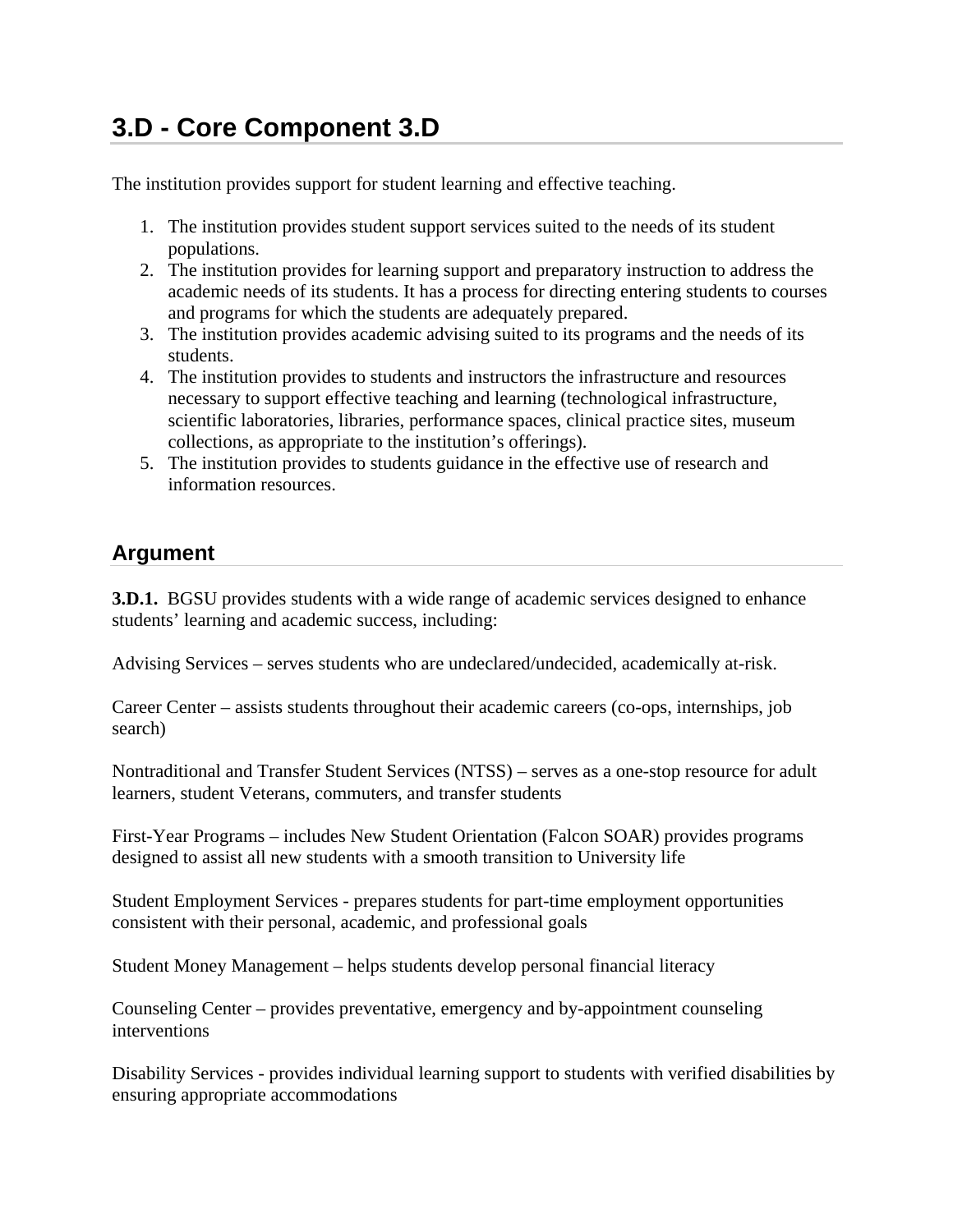Office of Multicultural Affairs - supports a campus environment that understands and embraces multiculturalism; offers culturally rich programming experiences

Department of Recreation and Wellness - provides unique educational opportunities through outdoor leadership courses

TRIO Programs – supports target populations of first-generation students, low-income, and students with disabilities by providing mentoring and tutoring assistance

Learning Commons – provides academic support and study skills assistance for all students

Honors Program – supports student scholars via emphasis on the development of critical thinking skills, inquiry-based learning, leadership development, and undergraduate research

**3.D.2.** In addition, College-specific academic advising provides targeted individualized academic advising to students to enhance the student learning experience. Beginning with the admission process and throughout the first year, students' interests, abilities, and skills are evaluated on both a micro and macro level. Additionally, systems and programs are designed to allow faculty and staff to ensure the on-going evaluation of students' learning.

Student academic profiles are evaluated at the point of application and admission. If the designated major or program requires a standard for admission that is higher than general admission to BGSU, and the student does not meet the higher standard, the student is notified and provided alternate options to gain admission.

The most significant practice related to this process is Student Orientation, Advising, and Registration (SOAR). All entering students are required to attend this one-day, pre-enrollment program. Prior to arrival at SOAR, students' math aptitude is assessed based on their ACT/SAT math scores and high school GPA, and they are required to complete a writing placement essay. These measures aid the effective placement of students in the appropriate level of math and composition courses.

Additional ongoing programs and systems direct students to courses and programs for which they are adequately prepared include:

- Opening Weekend Extended Orientation additional supplementary academic meetings and advising opportunities, "Get with the Program" with faculty and staff
- Welcome Week Programs various college and program open houses, "Major Match-Up" targeted to undeclared students, but open to all students, and "Ask the Advisor" sessions in residence halls
- Mandatory First-Year Advising prior to registration for the subsequent semester, students are required to meet with their academic advisors to plan appropriately and discuss academic progress to date
- successNET University-wide online academic progress and tracking software (powered by Starfish Retention Solutions) used by faculty, advisors, and staff to support students; tracks student attendance and academic performance starting on the first day of classes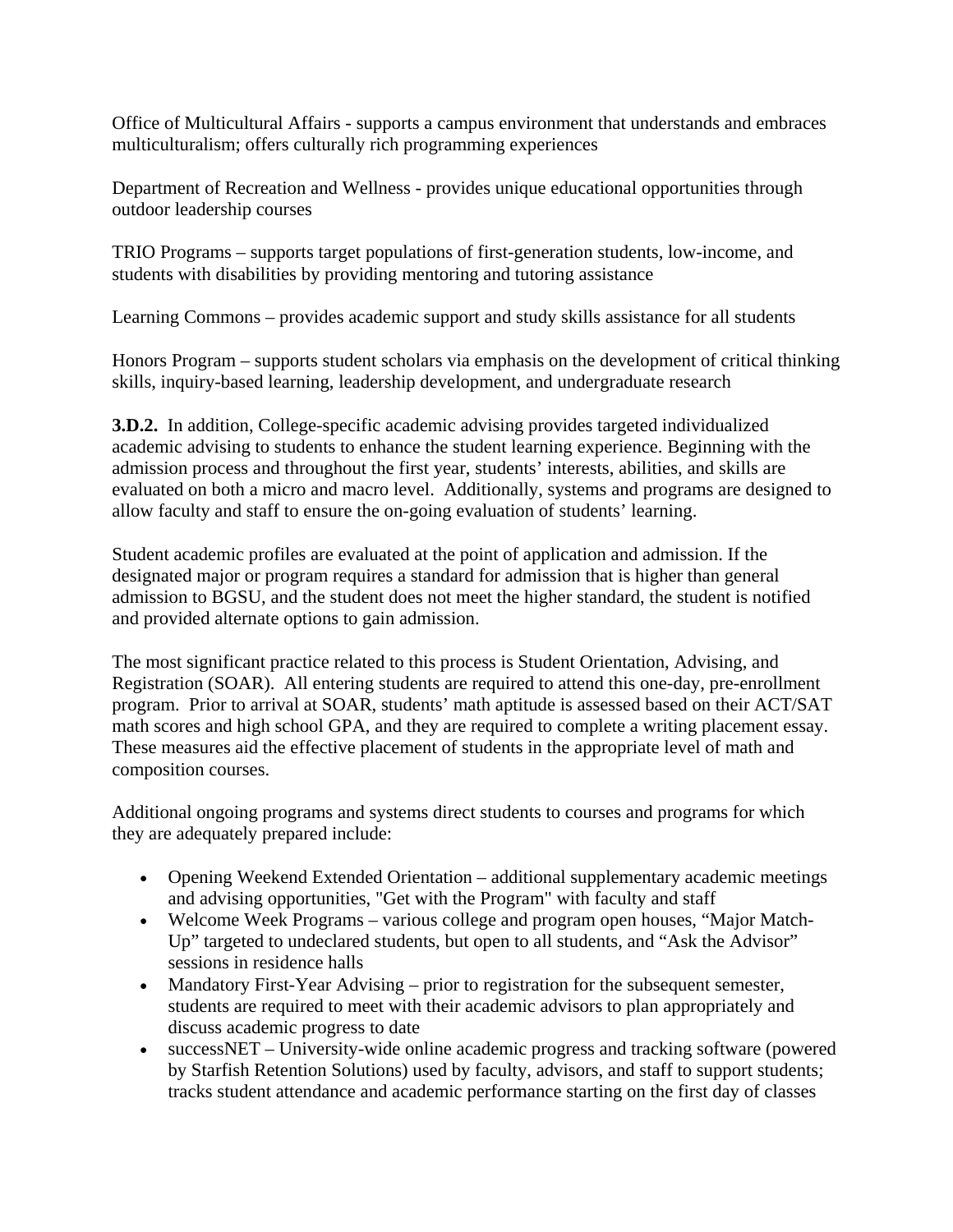- Initiatives for undeclared students
	- o Major Mondays (opportunity to network with faculty from a particular discipline),
	- o UNIV 1310 course (Career and Life Planning), promotion of FOCUS career assessment, and career consulting (assist students with major and career exploration)
- Collaborations Disability Services and Advising Services created a video targeting new students who may be eligible for services and accommodations

In addition, a number of first year seminars help students adjust to college life:

- UNIV 1000 Student Success Seminar (targeted to all first year students)
- UNIV 1310 Career and Life Planning (targeted to first and second year students exploring major and career options)
- UNIV 1510 Multicultural Success Seminar
- ACEN 1000 College Reading/Learning Skills
- ACEN 1210 Transition to College Course
- Intro Courses in some colleges/programs, such as BA 1500, Overview of Business Administration

**3.D.3.** BGSU is purposeful in providing academic advising suited to multiple student populations. With an integrated, but decentralized approach to advising at BGSU, students are each assigned an academic advisor in their respective colleges (Advising Services is the "home" of undecided students).

Students are notified of their assigned academic advisor during SOAR and via their MyBGSU web portal. They are required to meet with their advisors at least twice during their first year. Faculty and faculty advisers (professors/instructors in the students' academic departments) are also included in the advising process, particularly for upper-class students, and provide support not only in degree planning, but in discipline-specific advising and mentoring. Comprehensive advising methods include emphasis on goal-setting, individual academic plan development, referrals to support services, auditing progress toward degree, and navigating the campus culture and community.

**3.D.4.** The University Libraries (UL) supports the BGSU mission by: advancing scholarship, critical thinking, and creativity for a diverse community of users; building organizing and maintaining focused collections for academic, creative and research interests; and teaching users to identify, locate, assess, and effectively use a full range of information resources. The UL is a founding member of OhioLINK, a statewide library and information system that enables BGSU students, faculty and staff to borrow materials from 89 Ohio academic libraries and provides access to more than 220 online research databases. BGSU library holdings include more than 7 million items, including books, journals, sound recordings, government documents, audiovisual materials and archival manuscripts and photographs. Special research collections include the Center for Archival Collections, the Music Library and Sound Recordings Archives and the Browne Popular Culture Library. The Curriculum Resource Center provides a rich collection of current K-12 resources supporting BGSU's teacher education programs.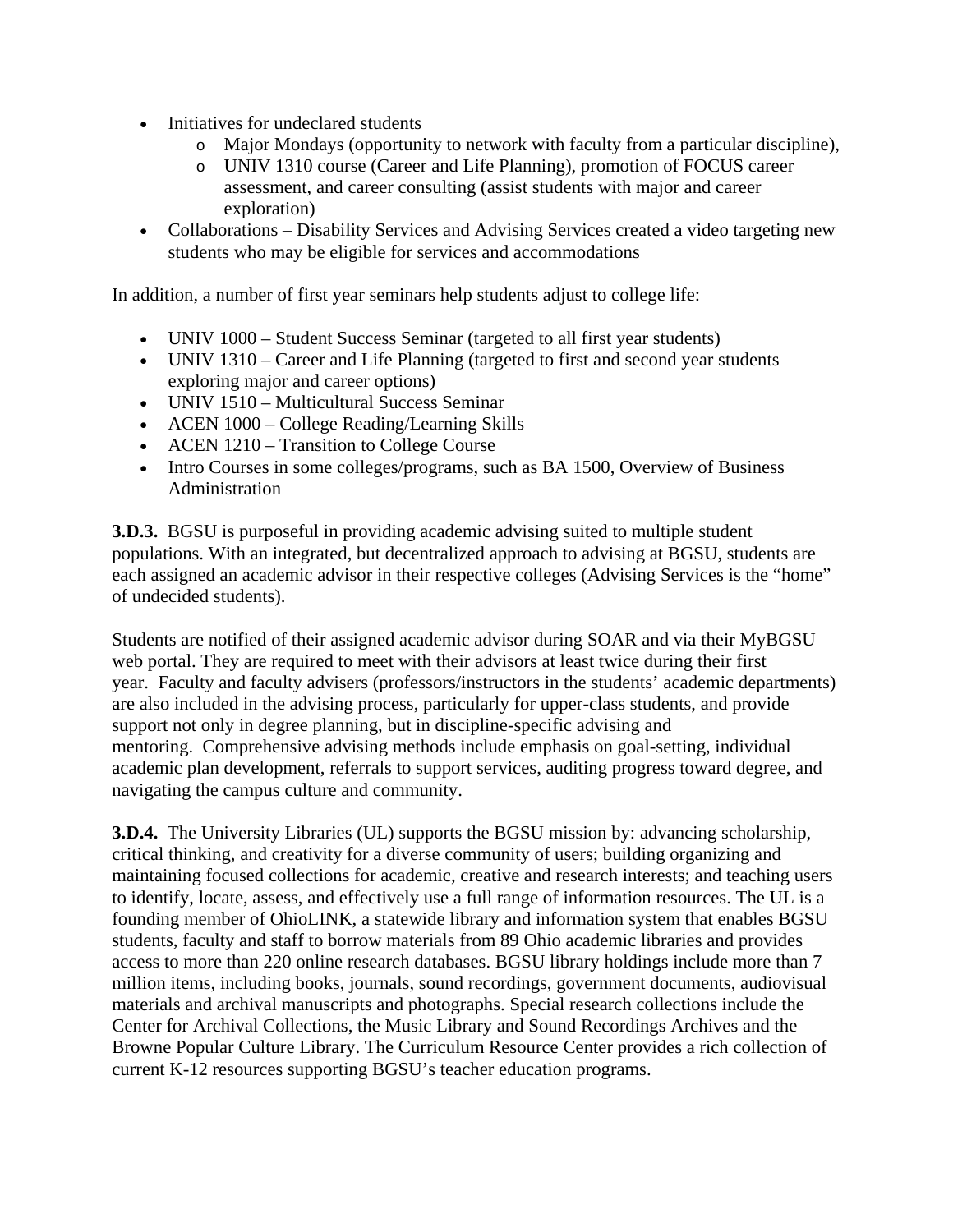In addition, other high-impact services and programs in place to support student learning include:

Residential learning communities

- Arts Village
- Academic focused Honors Learning Community, Natural & Health Sciences Residential Learning Community, and Educators in Context and Community
- Language and cultural focused Global Village, La Comunidad, and La Maison Francaise
- Community service focused Chapman Community@Kohl

Experiential learning opportunities

- Co-ops and internships (opportunities to gain practical work experience while integrating classroom knowledge)
- Education abroad experiences both short-term (1-10 weeks) and long-term (semester or academic year abroad)
- Service-learning (integrate community service with course content)
- Undergraduate Research (CURS, SETGO, AIMS, and program specific opportunities)

**3.D.5.** The University Libraries (UL) faculty and staff teach students and faculty to identify, locate, assess, and effectively use a full range of electronic and print information resources. Librarians offer course-integrated library instruction sessions, teach credit-bearing classes at the graduate and undergraduate level, staff several research and information desks, offer individual research appointments and embrace new technologies (e.g. chat, texting, email reference, and online tutorials) to respond to inquiries. In addition, librarians participate in graduate student orientation and collaborate with the Center for Teaching and Learning to provide information literacy themed workshops and learning communities to facilitate the integration of library resources and information seeking behaviors within the classroom. Library research guides are available by course, subject, audience and collection format to guide students in the effective use of research and information resources.

- AdvisingServices
- AIMS
- ArchivalCollections
- ArtsVillage
- BrownePopularCulture
- CareerCenter
- ChapmanCommunityKohl
- Counseling Center
- CURS
- Disability Services
- EducationAbroad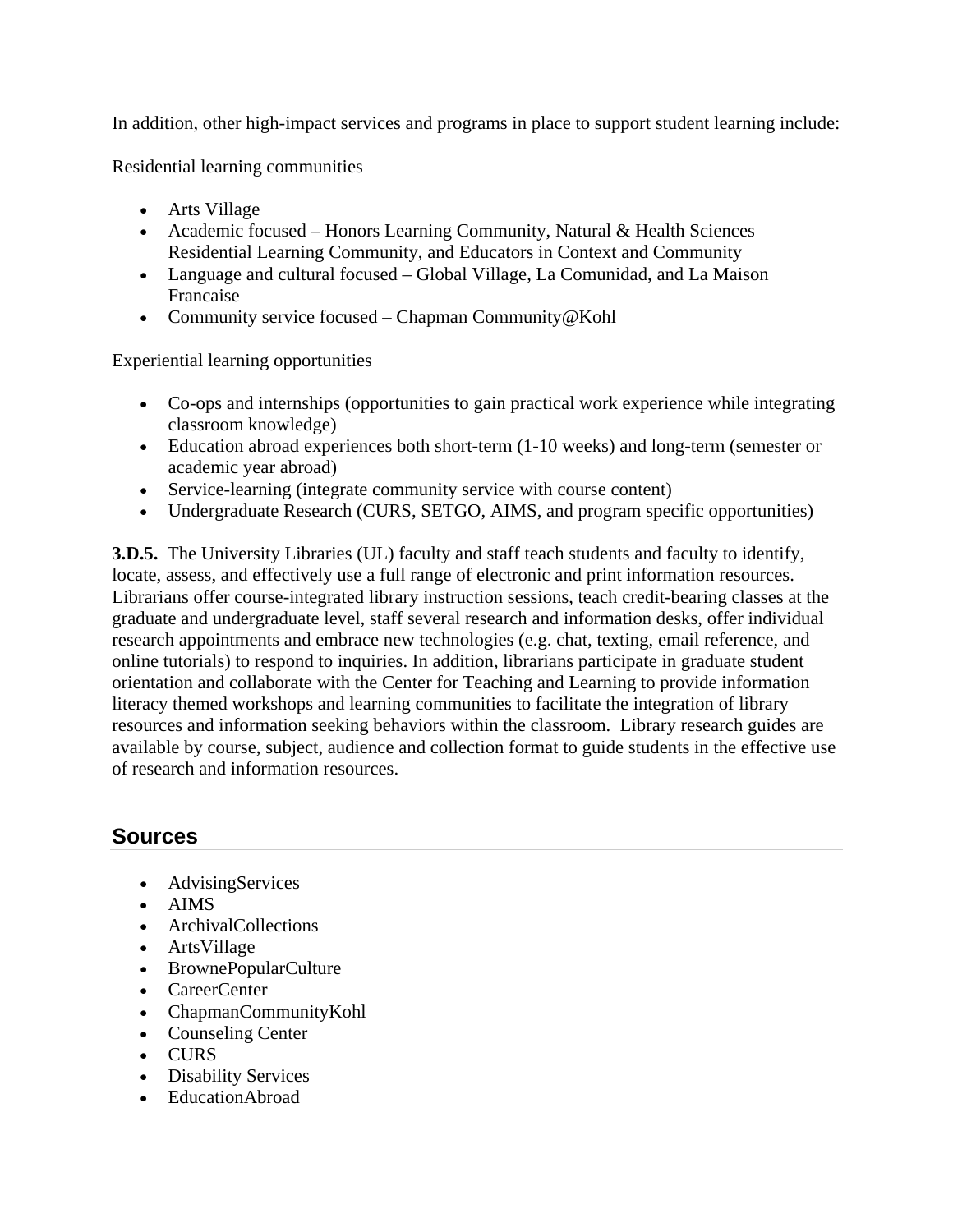- EducatorsContextCommunity
- FirstYearPrograms
- GlobalVillage
- HonorsLearningComminity
- HonorsProgram
- LaComunidad
- LaMaisonFrancaise
- LearningCommons
- LibraryGuides
- MulticulturalAffairs
- MusicLibrarySoundRecordingArchives
- Natural&HealthSciencesCommunity
- NTSS
- OhioLink
- PovsicCollection
- RecreationandWellness
- ServiceLearning
- SETGO
- SOAR
- StudentEmploymentServices
- StudentMoneyManagement
- SuccessNet
- TRIO Programs
- UniversityLibraries
- BGSU\_2012-2013 Undergraduate CatalogV1
- OpeningWeekend
- DisabilityServices\_video
- FirstYearSuccessSeries
- UNIV1000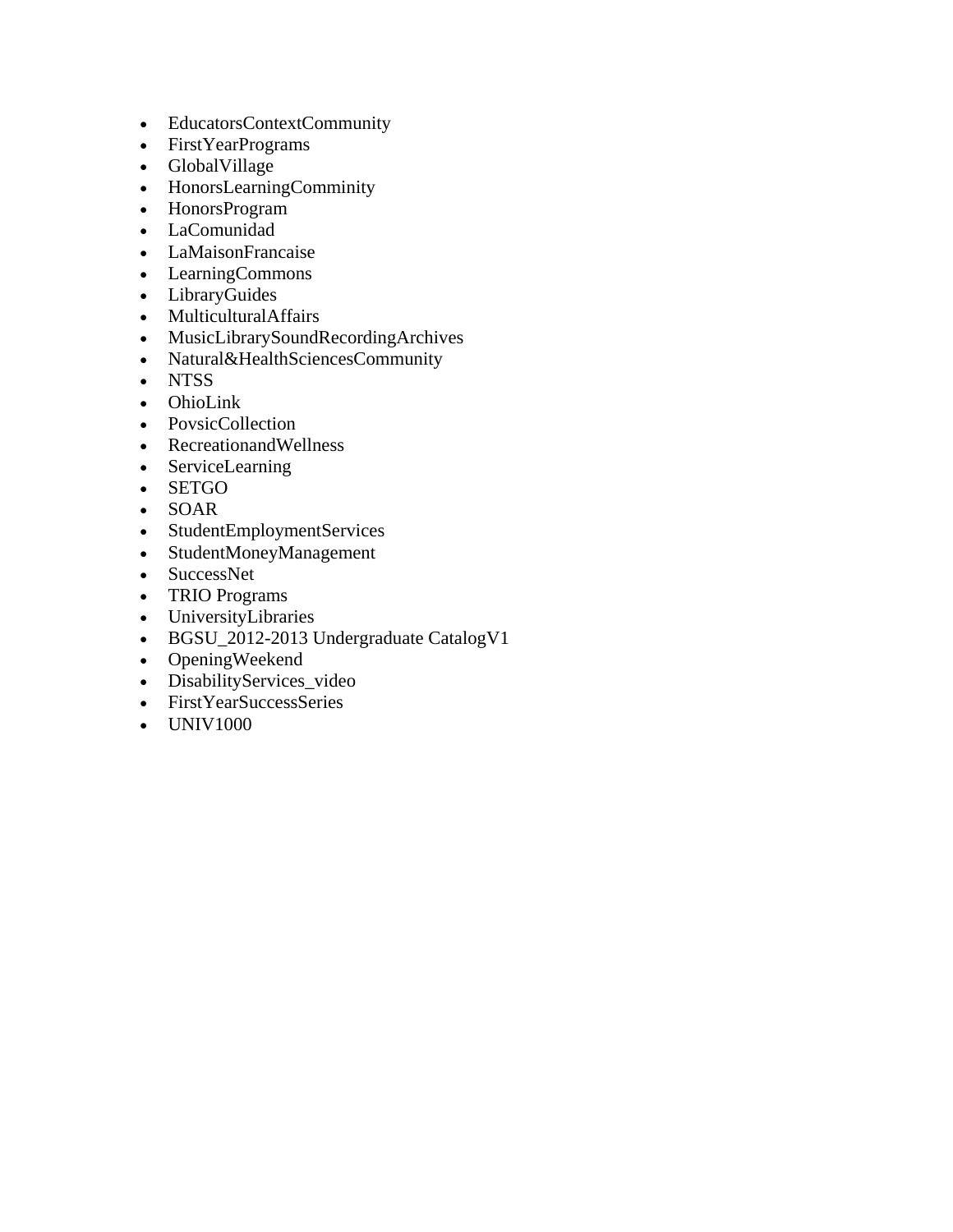# **3.E - Core Component 3.E**

The institution fulfills the claims it makes for an enriched educational environment.

- 1. Co-curricular programs are suited to the institution's mission and contribute to the educational experience of its students.
- 2. The institution demonstrates any claims it makes about contributions to its students' educational experience by virtue of aspects of its mission, such as research, community engagement, service learning, religious or spiritual purpose, and economic development.

### **Argument**

**3.E.1.** Co-curricular programs of many kinds at BGSU promote involvement in activities outside the classroom, build commitment to the institution and its principles, and inculcate normative beliefs about the purposes, mission and values of the University. Examples include:

- Residential living/learning communities (16)
- First-year programs
- Student organizations (347)
- Center for Undergraduate Research and Scholarship (39 awards Summer 2010-Spring 2011)
- Common reading experience
- First Year Success Series
- Residence Education (residence life jobs, residence hall councils, SMART program)
- President's Leadership Academy
- Nontraditional Student Services
- Department of Recreation and Wellness

**3.E.2**. In concert with its mission, the University provides educational experiences inside and outside the classroom that enhance the lives of students, faculty and staff. Students are prepared for lifelong career growth, lives of engaged citizenship and leadership in a global society. Within our learning community, we build a welcoming, safe and diverse environment where the creative ideas and achievements of all can benefit others throughout Ohio, the nation and the world.

- The experiences outside the classroom listed above
- General education skills of critical thinking, problem solving, quantitative reasoning, etc. help students adapt to face economic challenges
- Leadership opportunities are available in formal programs, residential communities, and student organizations
- A high proportion of undergraduate students are involved in service learning or volunteer efforts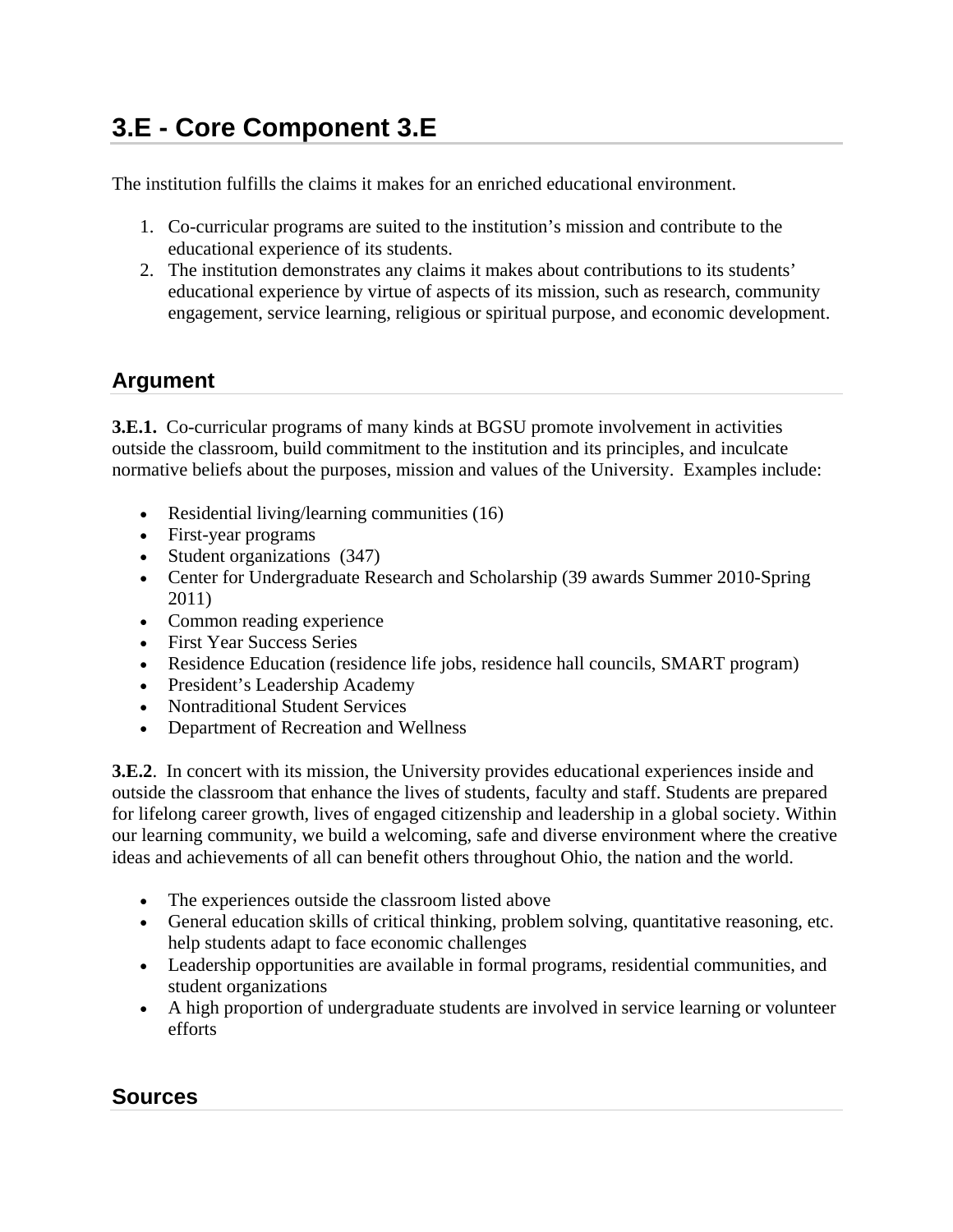- ResidentialLivingLearningCommunities
- FirstYearPrograms
- StudentOrganizations
- CURS
- CommonReadingExperience
- FirstYearSuccessSeries
- Residence Education
- Leadership Academy BGSU
- NonTraditionalandTransferStudentServices
- RecreationandWellness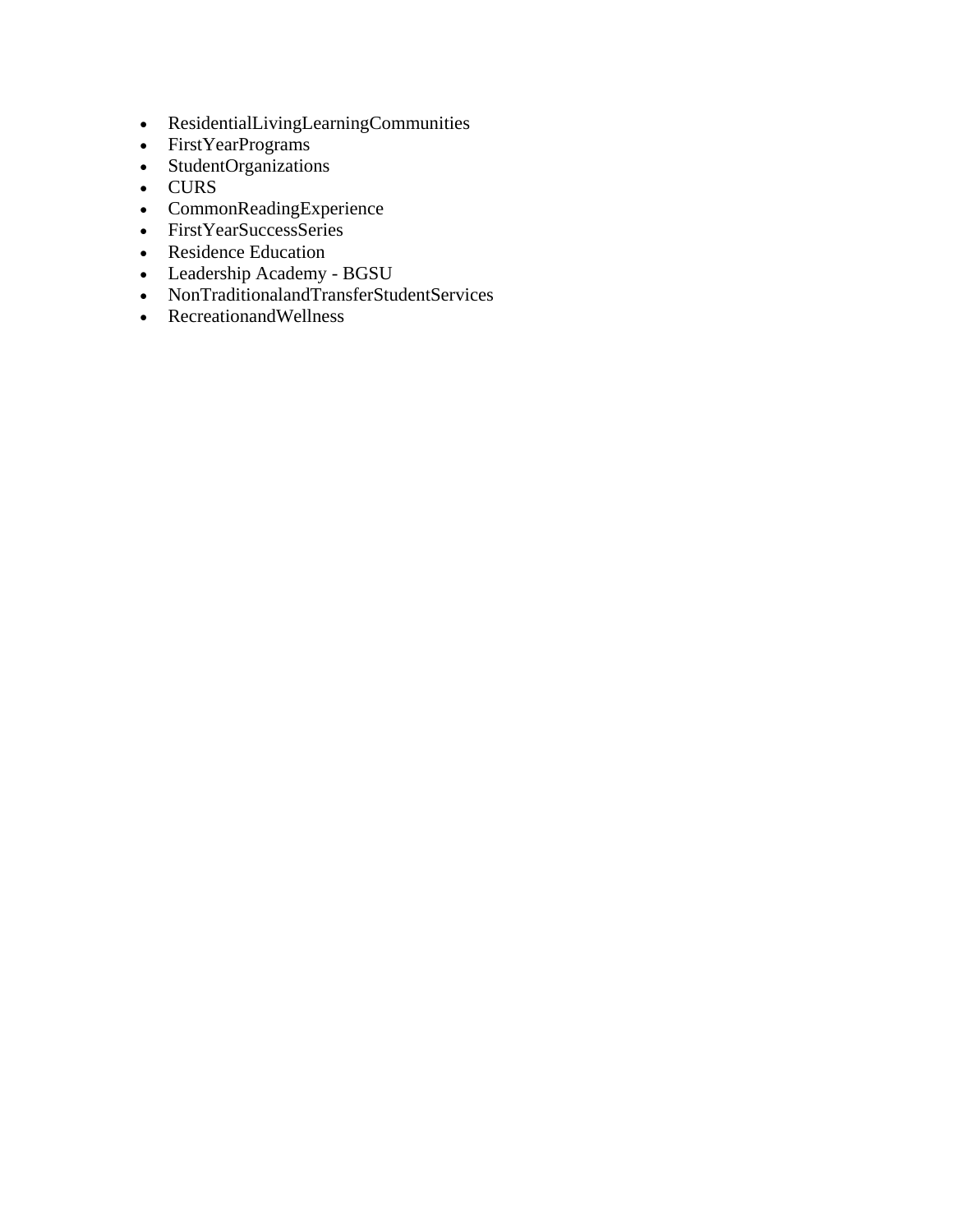### **3.S - Criterion 3 - Summary**

The institution provides high quality education, wherever and however its offerings are delivered.

#### **Summary**

The educational experience at Bowling Green State University is guided by the University's Mission, Vision, Core Values, and Learning Outcomes. Through a curriculum developed and assessed by highly qualified faculty, students are taught to think critically, communicate effectively, and engage others in action. Through the BG Perspectives program, they acquire generalized knowledge and learning skills and are taught to recognize the importance of diversity among people, cultures, and nations of the world. Through study in their major, they acquire more specific disciplinary knowledge and have the opportunity to forge close relationships with faculty through research and independent study. Through co-curricular activities, they can apply their knowledge to the betterment of the world in which we live. Finally, effective support programs and staff help assure that their needs are met, both in and out of the classroom. Our online course offerings and programs offer additional educational opportunities to our student population. Additional, our graduate programs offer focused Masters degrees and a series of doctoral programs emphasizing research and the development of new knowledge.

- VisionMissionCoreValues
- Learning Outcomes SAAC
- BGPerspective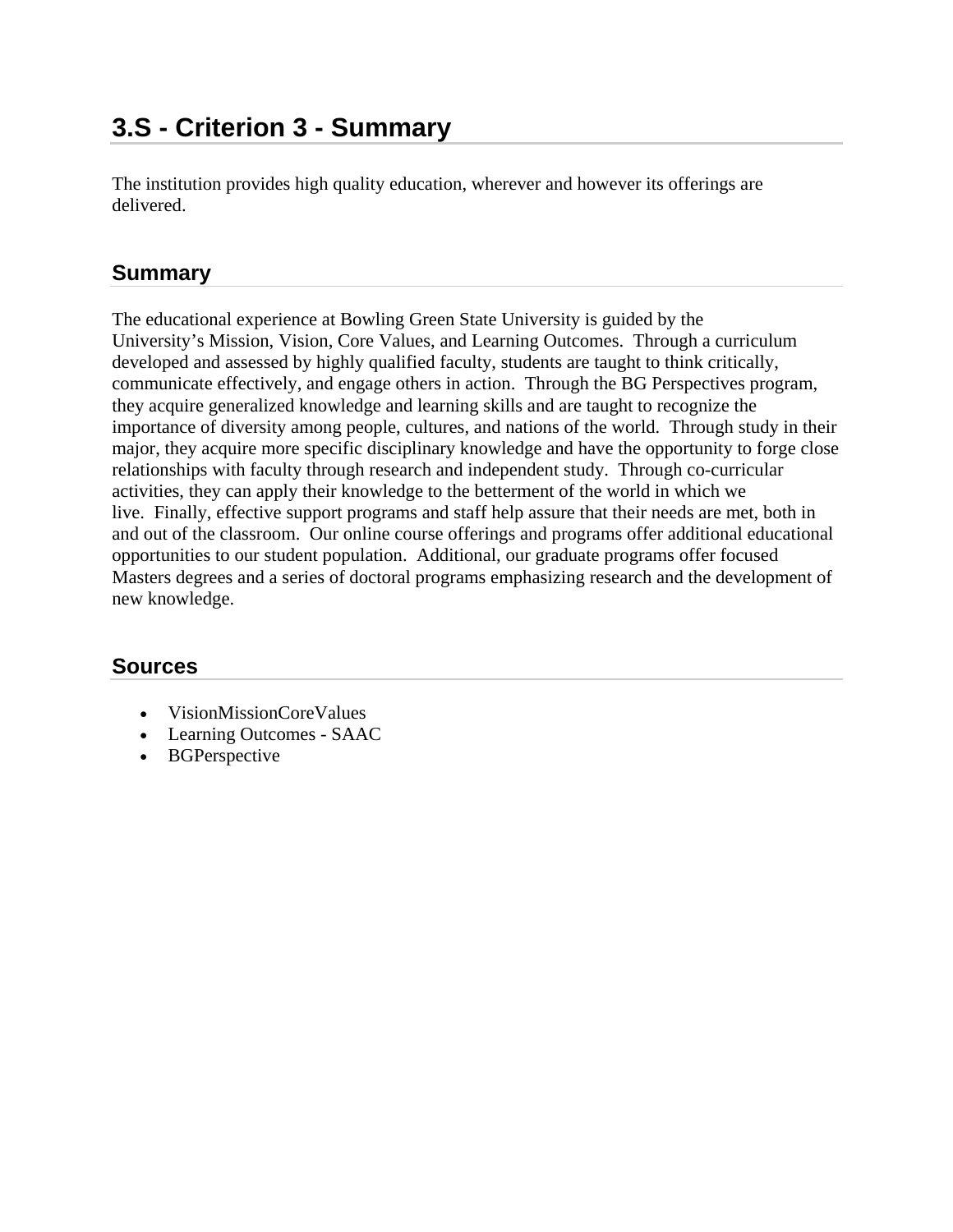### **4 - Teaching and Learning: Evaluation and Improvement**

The institution demonstrates responsibility for the quality of its educational programs, learning environments, and support services, and it evaluates their effectiveness for student learning through processes designed to promote continuous improvement.

### **Argument**

Our Mission and a commitment to continuous improvement and best practices at Bowling Green State University guide the evaluation and improvement of teaching and learning. BGSU has established policies and procedures that support and evaluate student learning through the recurrent review of programs, transcripts, prerequisites, and success of our graduates. We also have established practices to assess the rigor of course and program expectations for student learning, including dual credit programs. Additionally, accreditation and program review occur systematically, providing us with an external perspective on the rigor and quality of our programs. Established processes for continual improvement are in place at BGSU to support and evaluate student learning and areas of improvement have been identified and are being addressed.

BGSU chronicles the goals, assessment, and use of student learning and achievement data to improve student learning. Clearly articulated learning goals and the assessment of student learning outcomes by both curricular and co-curricular units within BGSU have long been established. BGSU has clear strategic initiatives to address areas of improvement and potential advancement including the development of a robust infrastructure to assess the university, programs, and student learning. While the use of student assessment data to improve programs and facilitate student learning at BGSU is also illustrated within the assurance document, recent institutional strategies are in progress to facilitate and promote advancement in this area. BGSU curricular and co-curricular personnel have developed a substantive shared responsibility for student learning, as outlined in the argument document.

We demonstrate issues that have contributed to successes and disappointments in efforts to identify, collect, analyze, and utilize retention, persistence, and completion rates at BGSU. Defined, reasonable goals that are aligned with BGSU's Mission, student population, and educational offerings have been established but challenging within the context of higher education in Ohio. The collection and analysis of retention, persistence, and completion data is done continually and aggressive strategies are currently being utilized to identify actions to operationalize that data to make programmatic improvements.

Practice and the development of strategic action plans at BGSU are guided by best practice. We are committed to maintaining and demonstrating good practice as it relates to the evaluation and improvement of teaching and learning to ensure the quality of our educational programs, learning environments, and support services.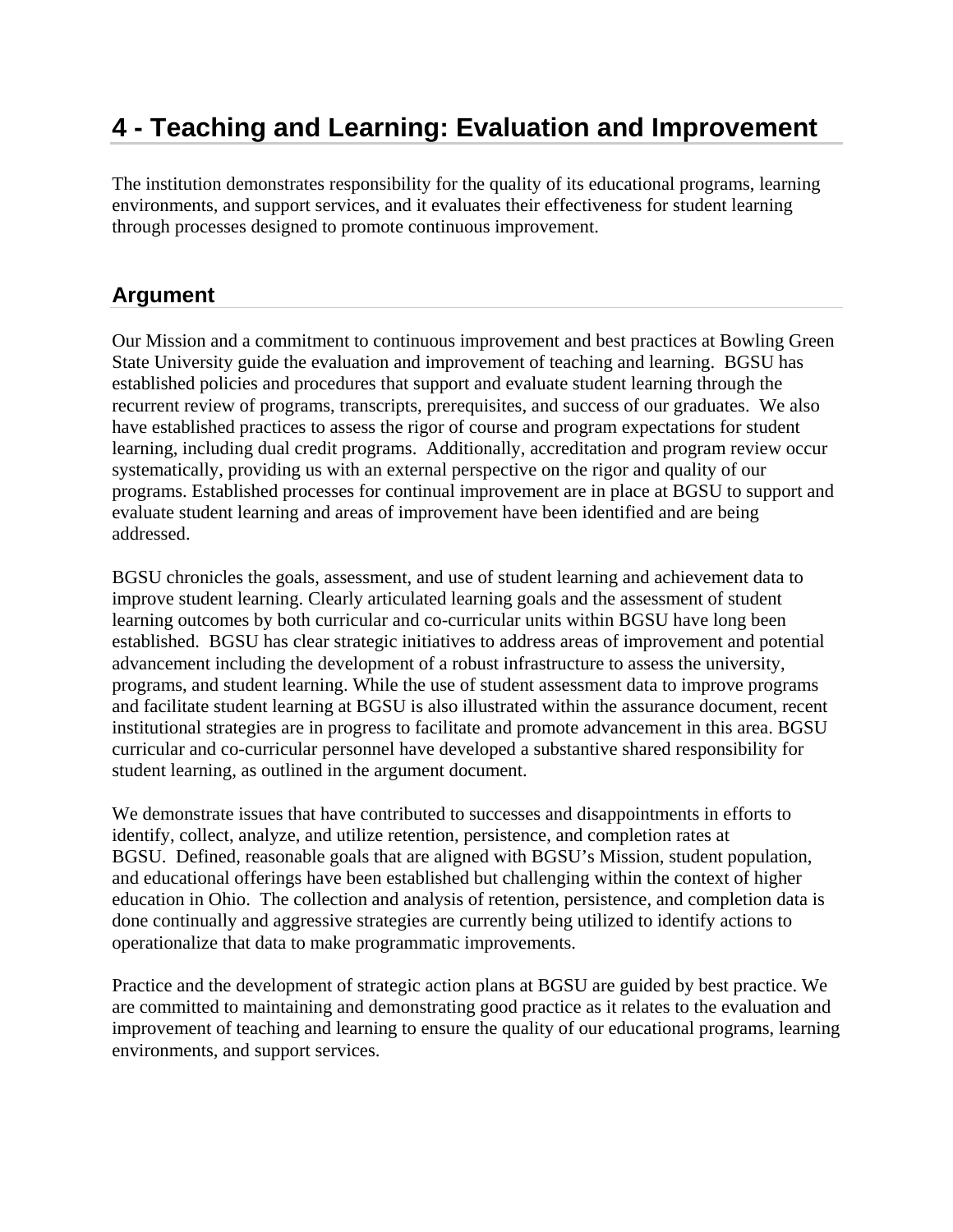### **Sources**

VisionMissionCoreValues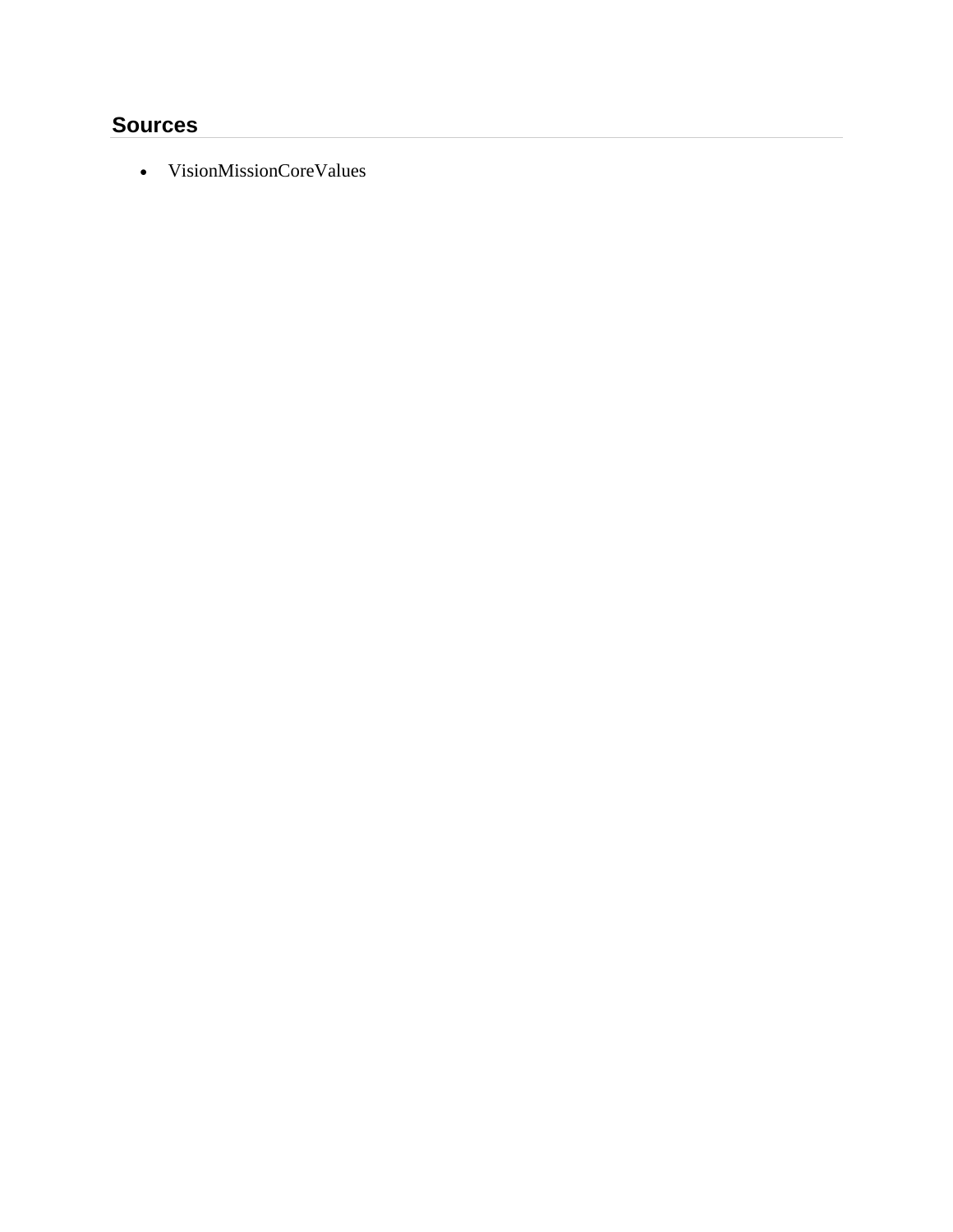# **4.A - Core Component 4.A**

The institution demonstrates responsibility for the quality of its educational programs.

- 1. The institution maintains a practice of regular program reviews.
- 2. The institution evaluates all the credit that it transcripts, including what it awards for experiential learning or other forms of prior learning.
- 3. The institution has policies that assure the quality of the credit it accepts in transfer.
- 4. The institution maintains and exercises authority over the prerequisites for courses, rigor of courses, expectations for student learning, access to learning resources, and faculty qualifications for all its programs, including dual credit programs. It assures that its dual credit courses or programs for high school students are equivalent in learning outcomes and levels of achievement to its higher education curriculum.
- 5. The institution maintains specialized accreditation for its programs as appropriate to its educational purposes.
- 6. The institution evaluates the success of its graduates. The institution assures that the degree or certificate programs it represents as preparation for advanced study or employment accomplish these purposes. For all programs, the institution looks to indicators it deems appropriate to its mission, such as employment rates, admission rates to advanced degree programs, and participation rates in fellowships, internships, and special programs (e.g., Peace Corps and Americorps).

### **Argument**

**4.A.1.** BGSU is committed to the cyclical process of regular external review of curricular and co-curricular programs to ensure quality and adherence to educational and professional standards through accreditation. Twenty-nine units are currently accredited at BGSU (see Criterion 4.A.5). Perhaps one of the largest external college/unit level accreditation is directed by The National Council for Accreditation of Teacher Education (NCATE) (now the Council for the Accreditation of Educator Preparation (CAEP), and involves the review of numerous units within the College of Education and Human Development and other colleges. The accreditation of teacher education programs involves multiple colleges and provides an example of ongoing participation in regular review of programs at BGSU. The NCATE accreditation process, for example, establishes rigorous standards for teacher education programs and holds accredited institutions accountable for meeting professional standards. In NCATE's performance-based accreditation system, institutions must provide evidence of competent teacher candidate performance. BGSU currently has 14 areas of licensure in education that includes 19 overall licensure programs and two endorsement areas that must be accredited by the appropriate Specialized Professional Associations (SPAs) (see example SPA report Early Childhood). The last NCATE visit was held in October 2008 with the next visit scheduled for the Fall of 2015.

Similarly, the College of Business Administration (CBA) undergoes regular re-accreditation reviews by the Association to Advance Collegiate Schools of Business (AACSB) emphasizing assurance of learning practices. The CBA is also preparing for reaccreditation by the Association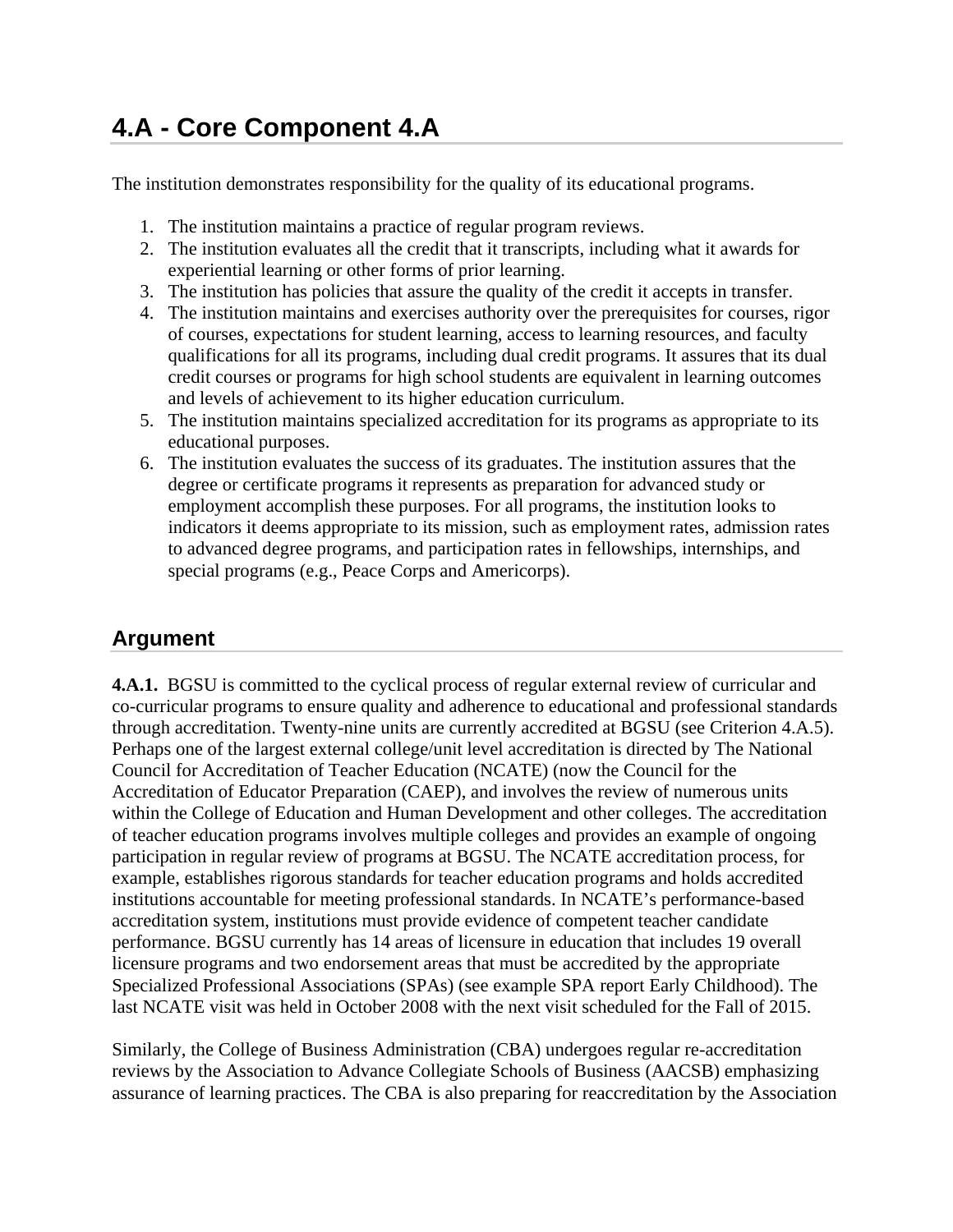to Advance Collegiate Schools of Business (AACSB). The National Association of Schools of Art and Design accredit the School of Art. The School of Art was initially accredited in 1984, last visited in 2002, and reaccredited in 2004. Similarly, the Accrediting Council on Education in Journalism and Mass Communications accredits the Department of Journalism and Public Relations. This program was initially accredited in 1979 and reaccredited in 2010. In all instances, the accrediting agency has defined accreditation measures that they carefully monitor during the reaccreditation process.

In some colleges (e.g., Education and Human Development) almost every unit is subject to review by an external accrediting agency. In other colleges (e.g., Arts & Sciences) a smaller proportion of programs are subject to review by external accreditors (see Criterion 4.B) and some colleges (e.g., Health & Human Services) require external review for programs granting licensure.

Internally, all BGSU academic units are subject to a review of their unit assessment plans (see Criterion 4.B). Such reviews are undertaken at the unit level, the College level, and finally by the University level Student Achievement Assessment Committee (SAAC). Programs seeking to modify curriculum are also subject to reviews at multiple levels, including Departmental, College and University level committees (Undergraduate Council or Graduate Council). The University level committees are comprised of faculty and staff members who represent all areas of the University. Finally, major modifications or new curricular developments are also reviewed by the Committee on Academic Affairs (an internal committee), the Ohio Board of Regents, and in some instances the Ohio Department of Education (external evaluators).

SAAC is the University level assessment committee at BGSU. SAAC includes representatives from every College, including the Graduate College, Student Affairs, Enrollment Management, the Director of General Education Program, the Director of Academic Assessment, and the Associate Vice Provost for Undergraduate Education. Historically, SAAC's original goals included faculty development, facilitating assessment of the university learning outcomes (e.g., the Collegiate Learning Assessment, see Criterion 4.B), and other programming to promote best practices in student learning assessment. Experience showed that this wide reaching set of goals was too ambitious for the committee as it was structured; therefore, the goals of SAAC and its structure are being realigned. Thus, SAAC was on hiatus during AY 2011-12.

In Fall 2012, SAAC was reconstituted and a new charge developed that incorporated emerging assessment needs and recommendations made by two committees: the CUE sub-committee on assessment and the Summer University Assessment Committee (SUAC). Recommendations included aligning SAAC academic program review, program review in the Division of Student Affairs (see Criterion 4.B.4), and Graduate College program review processes with the University Strategic planning process and timeline. The reconstituted SAAC committee was charged with: "developing, coordinating assessment activities and fostering a culture of assessment that is faculty-driven and administratively supported within the University. That includes, but is not limited to: creating and monitoring the University Assessment Plan and other strategic initiatives, facilitating and guiding SAAC reporting (see SAAC Reports2006, 2007, 2008, 2009), overseeing and maintaining University Learning Outcomes (ULOs), assisting in the development and revision of General Education, and advising and advocating the use of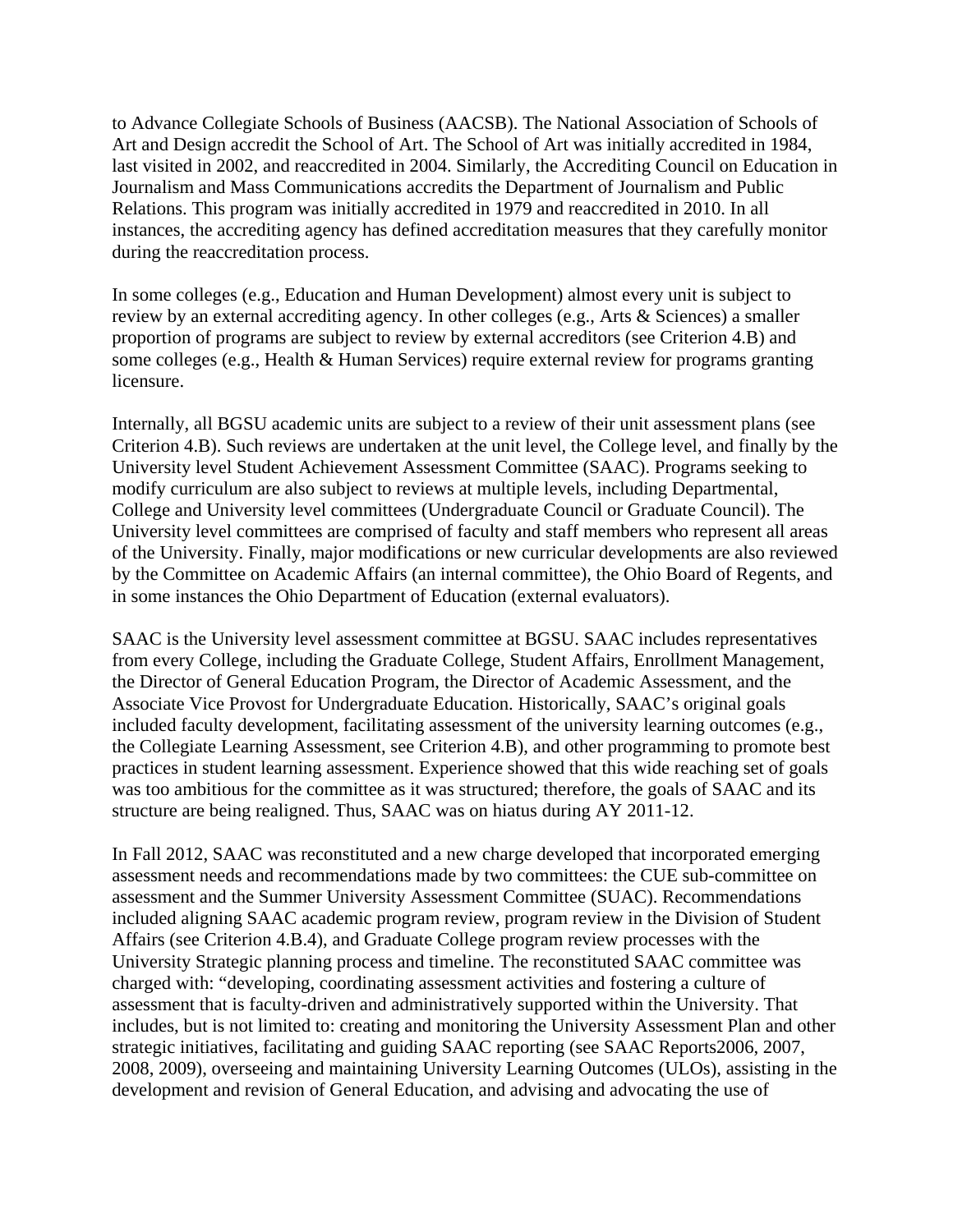assessment for both improvement and accountability at BGSU." SAAC carries out its mission in a number of ways. One important way in which SAAC assists programs is through the development and refinement of learning outcomes and methods for directly and indirectly measuring and analyzing student achievement of these outcomes. Through these processes curricular and co-curricular programs are able to draw inferences from the assessment data leading to positive program modifications.

It is through the use of external agencies through the accreditation process that BGSU gains an external perspective on curricular and co-curricular programming at BGSU. BGSU also has illustrated a commitment to the use of program review and assessment to regularly gather feedback for program improvement. BGSU has also commissioned, when appropriate, external consultants to provide feedback and program review (see Keeling & Associates). These efforts are described in more detail in Section Criterion 4.B.

**4.A.2.** The University complies with state guidelines related to transfer of credit as determined by the Ohio Board of Regents and evaluates all credits that are transcripted. Transcripts are submitted to the Office of Admissions as part of the admissions process. Admissions then forward hard copies to Registration and Records for evaluation and makes available electronic versions submitted to the Articulation Transfer Clearinghouse (ATC) or other means.

After the first week of the semester, enrolled students submit their transcripts directly to Registration and Records for evaluation. Transcripts from regionally accredited institutions are reviewed to determine BGSU course equivalencies. Equivalencies have been/are determined/established by the State of Ohio's Transfer Assurance Guide Approved Courses Reporting System (transfer equivalencies are stored in the state database accessible by BGSU students and institutions) and BGSU academic department recommendation.

Registration and Records works with academic departments to determine equivalencies not established in the State of Ohio's database. These determinations are stored for future awarding of credit. Registration and Records reviews those decisions annually against the source institution's catalog. If significant changes have been made to the course content, the academic department determines if the equivalency remains valid.

Courses without a direct equivalency are granted either elective credit in the appropriate academic subject or, if no appropriate subject exists, general elective credit. Once credit is awarded, the equivalency is posted to the student's record, and the student is notified via email. Only earned credit from the source institution will transfer to an equivalent course at BGSU. Credit from institutions not regionally accredited must be validated before equivalencies can be posted. Validation is complete after Registration and Records indicates a "C" or better was earned and the student's College Dean, the Chair/Director of the Department/School in which the course is being validated, and the instructor reviewing the course concur.

The Office of Nontraditional and Transfer Student Services facilitates the awarding of credit for portfolio assessment. Credit for prior learning is assessed based on the American Council on Education (ACE) recommendations. This resource is used frequently for students with military service. Transcripts are provided to BGSU through ACE; Registration and Records reviews the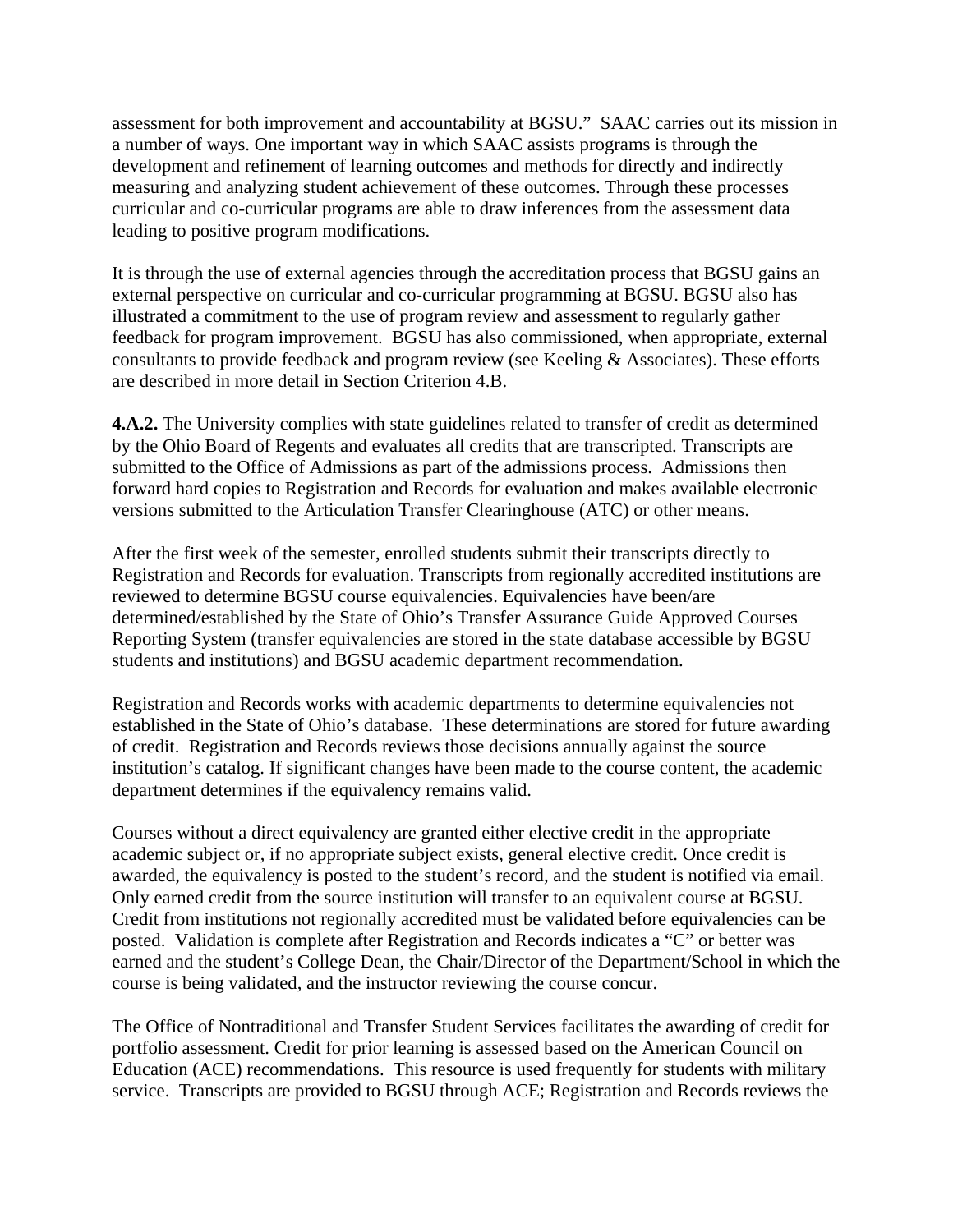recommendations and awards the appropriate credit. If necessary, Registration and Records consults with the appropriate academic departments to ensure the appropriate courses are being awarded for credit. Portfolio Assessment is designed primarily for students who have gained documented college-level learning through significant volunteer work, work-related training, or work experience outside a formal classroom setting. Students interested in portfolio assessment work with the appropriate faculty to outline learning outcomes and document prior learning experience. Once the portfolio achievement of learning outcomes is evaluated by the faculty, the results are sent to Registration and Records to document credit and course equivalency awarded.

College Level Examination Program (CLEP) is accepted for academic credit for some, but not all CLEP subject examinations offered by the College Board. Examinations accepted and criteria for awarding credit can be found in the Undergraduate Catalog. BGSU administers CLEP examinations on the main campus through the Office of Disability Services. Credits received through CLEP exams are posted to the student's record by Registration and Records.

There are additional methods for students to demonstrate achievement of college-level learning; credit by exam and credit by validation. Individual academic departments coordinate the credit by exam process. A student pursuing credit by examination must not have enrolled in the course previously and must present sufficient evidence of prior study or experience. The course under consideration cannot be a prerequisite for any course the student has completed. The full academic policy concerning earning credit in this manner can be found in the Undergraduate Catalog. A student may also receive credit for coursework taken at another institution (equivalent to "C" or better), that did not transfer because of BGSU policies. Students can earn credit for this coursework by passing a validation examination or by presenting evidence of achievement of the learning outcomes/demonstrated skill set to appropriate faculty.

**4.A.3.** BGSU publishes and adheres to the policies regarding the transfer of credit in the Undergraduate Catalog: Acceptable collegiate courses of credit transfer , Acceptable noncollegiate sources for credit transfer, Transfer of credit, Ohio Transfer Module, and Institutional credit transfer (statewide policy).

**4.A.4.** Prerequisites for courses or other academic requirements are recorded by each academic Department. Prerequisite requests and changes are documented and go through a curriculum modification process. Once the request is approved, the document is sent to Registration and Records to record the prerequisite. The prerequisite information is then added to the student information system (PeopleSoft CSS). From that point forward, students are prevented from registering for the course unless the student has earned credit for the prerequisite – OR, the student is currently enrolled for the prerequisite. In cases where the student is currently enrolled for the prerequisite course, it is assumed that the student will complete his/her courses successfully. Individual departments are responsible for determining if all prerequisites are met and notifying students accordingly; typically this is done by running queries after grades are reported.

BGSU has specific Dual Enrollment Guidelines reviewed by the Council of Deans, Undergraduate Council, and Senior Administrators for BGSU Firelands. These guidelines underwent considerable discussions until a protocol was developed to ensure equivalency to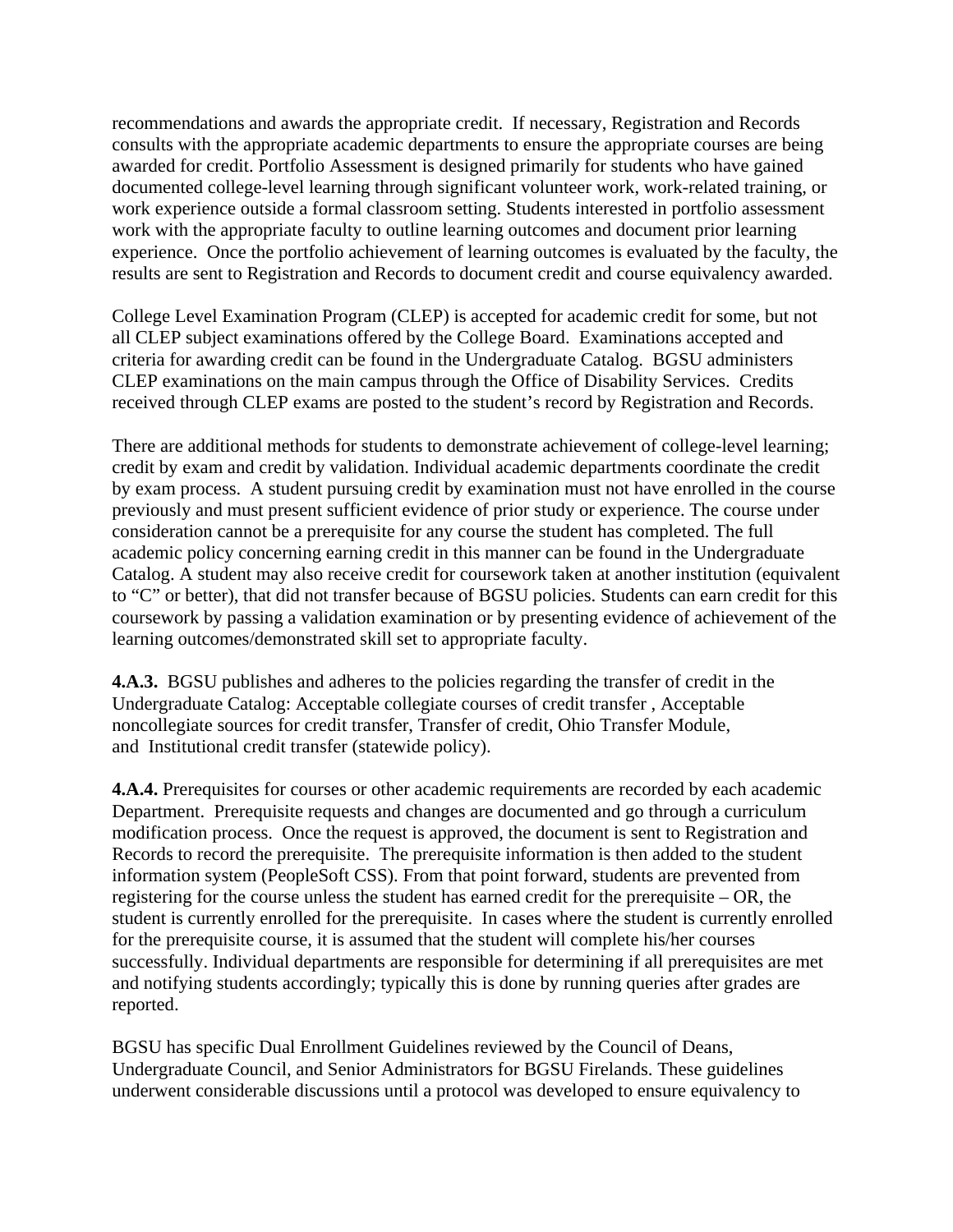coursework provided on campus. Instructors are required to have earned at least a master's degree in the content/subject area and meet other requirements; other details, including student qualifications, are described in the Dual Enrollment Guidelines. Guidelines are shared with both BGSU Departments teaching dual credit courses as well as with Schools interested in offering dual credit.

**4.A.5.** Since 1947, individual programs at BGSU have been seeking and receiving accreditation by nationally recognized accrediting organizations. Today, every College at BGSU houses a number of programs with specialized accreditation. Additionally, two accredited programs are housed at the Firelands campus, and the Division of Student Affairs houses several accredited services and programs. A handful of additional programs also are currently seeking specialized accreditation and/or are exploring possibilities for doing so. Currently, there are 29 units are accredited at BGSU. The attached chart provides accreditation information that includes the accrediting agencies, the initial year of accreditation, the most recent year of accreditation, and the next date in the review cycle.

4.**A.6.** BGSU assures that the degree or certificate programs it represents as being preparation for advanced study or employment accomplish these purposes. For all programs, the institution looks to indicators it deems appropriate to its mission, such as employment rates, admission rates to advanced degree programs, and participation rates in fellowships, internships, and special programs (e.g., Peace Corps and AmeriCorps).

From 1997 to 2010, the Office of Institutional Research at Bowling Green State University conducted numerous surveys to collect data concerning the success of graduates. Specific points of data collection include: 1998, 2001, 2004, and 2007 reports from short-term and long-term alumni questionnaires; the 2010 reports on alumni distribution by state and US territory as well as county within Ohio. Approximately60% of our alumni reside in Ohio with 40% in the other states. Alumni residing internationally are approximately 1% of the total. While self-reported, the data help BGSU faculty and staff understand how graduates perceive the value of their degrees.

The 2004 and 2007 short-term and long-term alumni questionnaires were conducted via a webbased survey. The 2004 short-term survey was sent to individuals who graduated in 2002 while the 2004 long-term survey was sent to individuals who graduated in 1998. The 2007 short-term survey was sent to individuals who graduated in 2005 while the long-term survey was sent to individuals who graduated in 2001. Noteworthy findings included:

- A majority of graduates were working full-time in jobs related to their major and were satisfied with the positions;
- Over 80% of respondents were satisfied with how BGSU prepared them for work and additional college work (if applicable);
- Approximately 70% of short-term respondents reported accepting a job within three months of graduating and that number increased to approximately 85% within six months;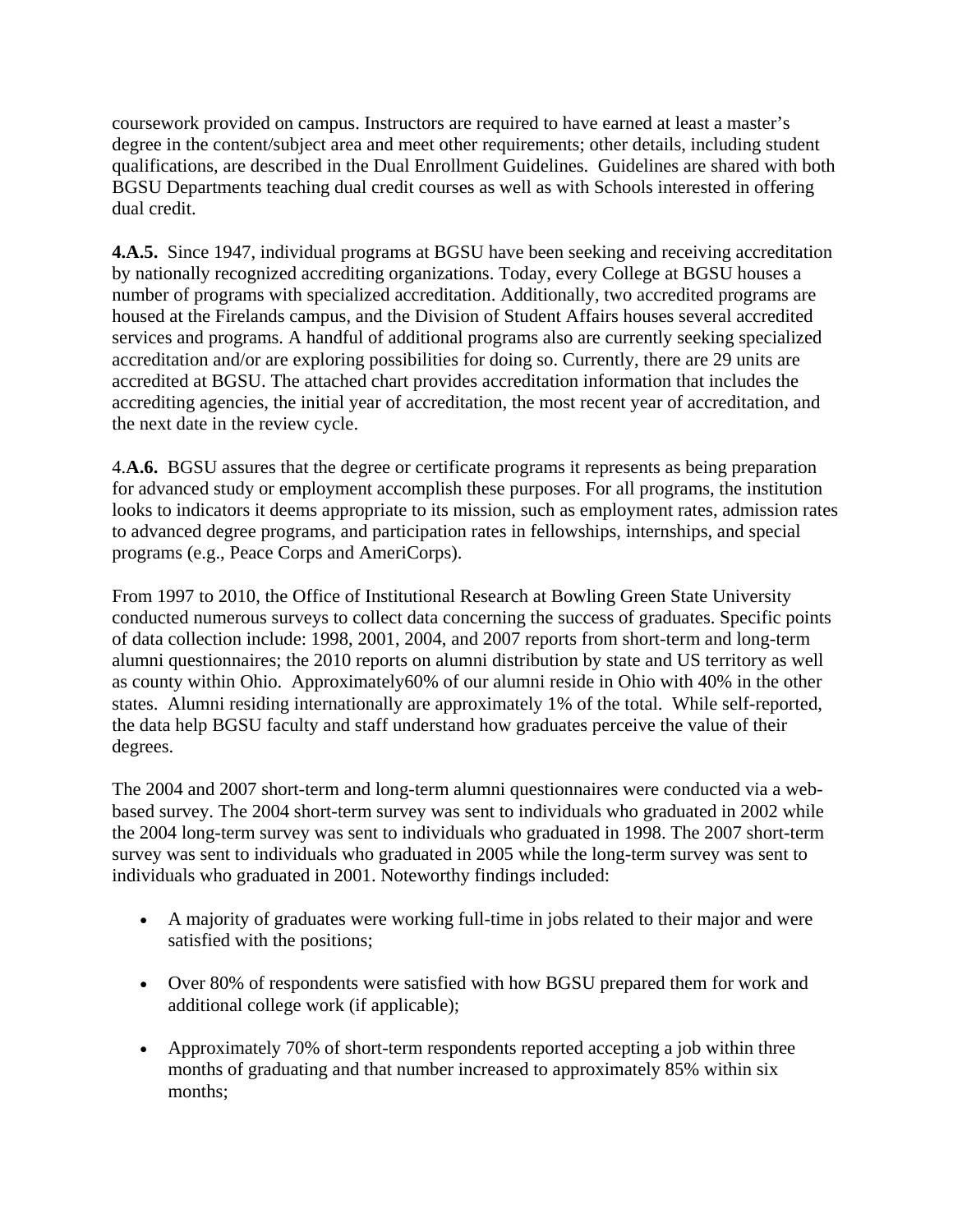- Approximately 85% of short-term respondents who were required to take a licensing or certificate examination for work had already taken and passed the exam;
- More than 90% of respondents reported that having a college education has improved the quality of their lives;
- In both surveys, almost one-third of short-term respondents had completed coursework towards and/or earned a Master's, doctoral, law, and/or medical degree; and
- In both surveys, over 40% of long-term respondents had completed coursework towards and/or earned a Master's, doctoral, law, and/or medical degree.

These data help illustrate how the institution fulfills its mission of, "Students are prepared for lifelong career growth…"

The 2010 reports on alumni distribution help demonstrate how the institution fulfills its mission of, "we build a welcoming, safe, and diverse environment where the creative ideas and achievements of all can benefit others throughout Ohio, the nation and the world." Noteworthy findings from the reports and data retrieved from the Alumni Association in 2012 included:

- BGSU graduates reside in all 50 states and the District of Columbia;
- Most graduates reside in Ohio whereby they contribute to the quality of life and labor force in the state that helped financially support the institution; and
- Graduates living in Ohio reside in Wood County (i.e., the county where BGSU is located) or in a contiguous county. Cuyahoga County (Cleveland area) has the greatest number of alumni in Ohio.

Graduates also expect a financial return on their investment when seeking a college education. Data from the multi-year salary analysis for spring cohorts from 2001 to 2009 illustrate that:

- Graduates' salaries increase as they earn more advanced degrees;
- Graduates from the Colleges of Business Administration, Health and Human Service, and Technology earn on average more money across degree categories (e.g., Bachelors, Master's, etc.). than graduates from other colleges; and
- Some graduates from Associate Degree programs (e.g., technology and healthcare) can earn higher salaries than Bachelor degree graduates given societal demands in those industries.

While data collection efforts declined in 2009-2010 following significant staff transition within the Office of Institutional Research, several efforts continue and are being planned to track graduates' success. For example, to highlight continued educational attainment by BGSU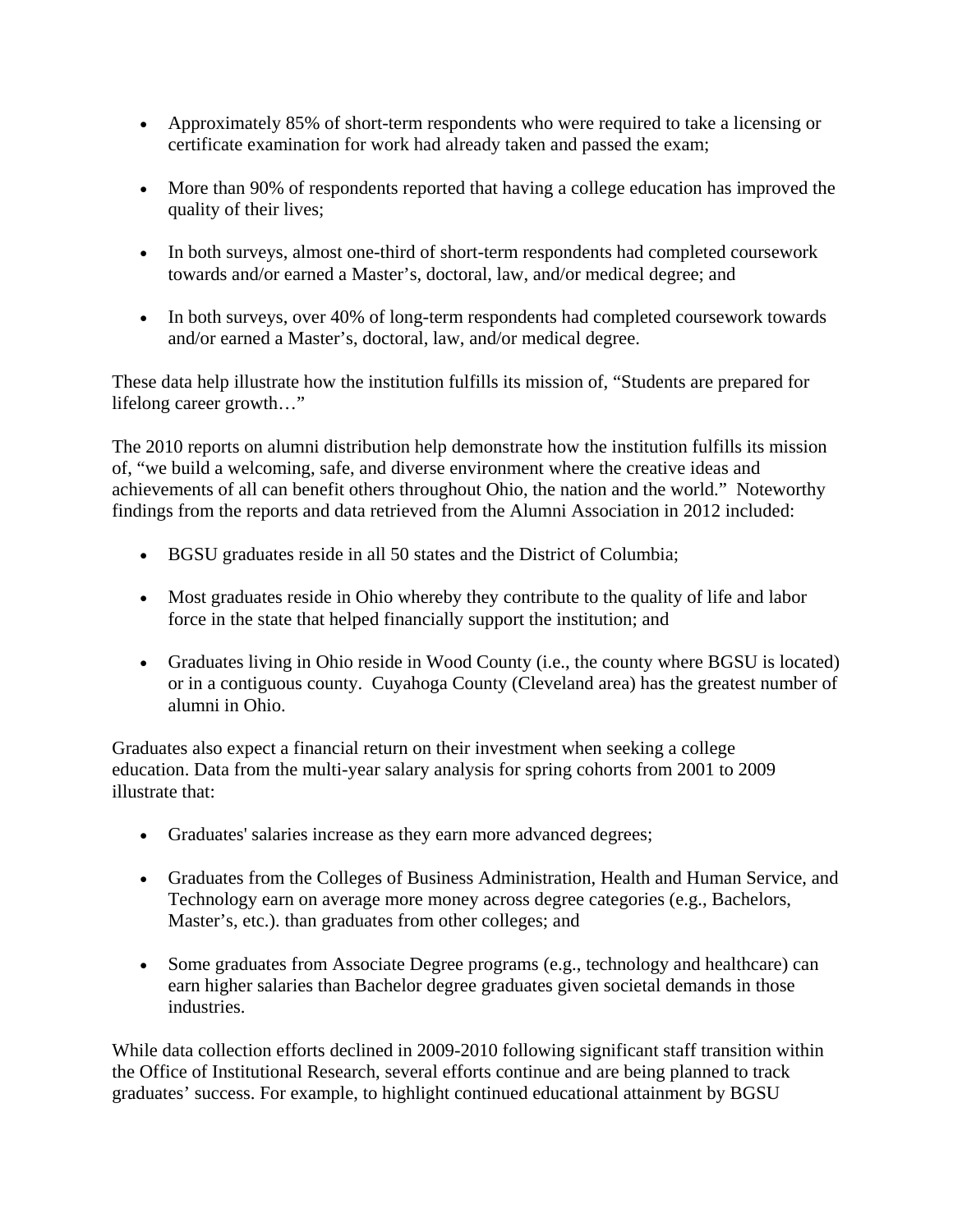graduates, data were collected from the National Clearing House ranging from 2007 to present. Noteworthy findings concerning individuals listed on the National Clearing House data included:

- Of the over 930 reported individuals who graduated from BGSU between 2007 to 2012 with an two-year (i.e., Associate-level) degree, 168 went on to earn a four-year (i.e., Bachelor-level) degree with 159 doing so at BGSU, and four went on to earn a graduate (i.e., Master's-level) degree with three doing so at BGSU;
- Of the over 14,100 reported individuals who graduated from BGSU between 2007 and 2012 with a four-year (i.e., Bachelor-level) degree, 1,269 went on to earn a graduate (i.e., Master's-level) degree with 497 doing so at BGSU, and 105 went on to earn a more advanced (i.e., doctoral, medical, and law) degree; and
- Of the over 3,700 reported individuals who graduated from BGSU between 2007 to 2012 with a graduate (i.e., Master's-level) degree, three went on to earn a more advanced (i.e., doctoral, medical, and law) degree.

In Fall, 2012 a graduation survey was developed by the BGSU Career Center, Office of Registration and Records, and Office of Academic Assessment and reviewed and modified by leadership at BGSU. To identify placement data at the time of commencement, the survey was deployed in two phases. During Phase I, an online survey was e-mailed to all Fall 2012 graduates  $(N=949)$  on the Tuesday before commencement (December 11<sup>th</sup>). Reminder e-mails were sent on December  $13<sup>th</sup>$  and  $17<sup>th</sup>$ . The Phase I survey closed on December  $18<sup>th</sup>$  and yielded a 23% response rate. During Phase II, the survey was cloned and used as a phone survey. The Student Enrollment Communication Center called all of the Fall 2012 graduates who had not completed the survey during Phase I from December  $19<sup>th</sup> - January 20<sup>th</sup>$ . Phase II yielded a response rate of 43% for a total graduation survey response rate of 66%.

Survey data indicate that 46% of BGSU graduates are employed, 9% are continuing or seeking to continue their education, 38% are actively looking for employment, and 3% are postponing their search for employment. A BGSU Graduation Survey Report for Phase I and II, with sub-reports for each College, will be reviewed for feedback and to improve the survey, data collection, and reporting of graduate data in Spring 2013. Two more phases of data collection from Fall 2012 graduates are planned (Phase III at 6 months, Phase IV at 1 year).

- 2005-10 SAAC Award Table
- 2006SAACReports
- 2007SAACReports
- 2008SAACReports
- 2009SAACReports
- 2012-13 SAAC Charge & Committee
- AccreditationLinksV2
- DSA Evaluation Guidelines 2009-10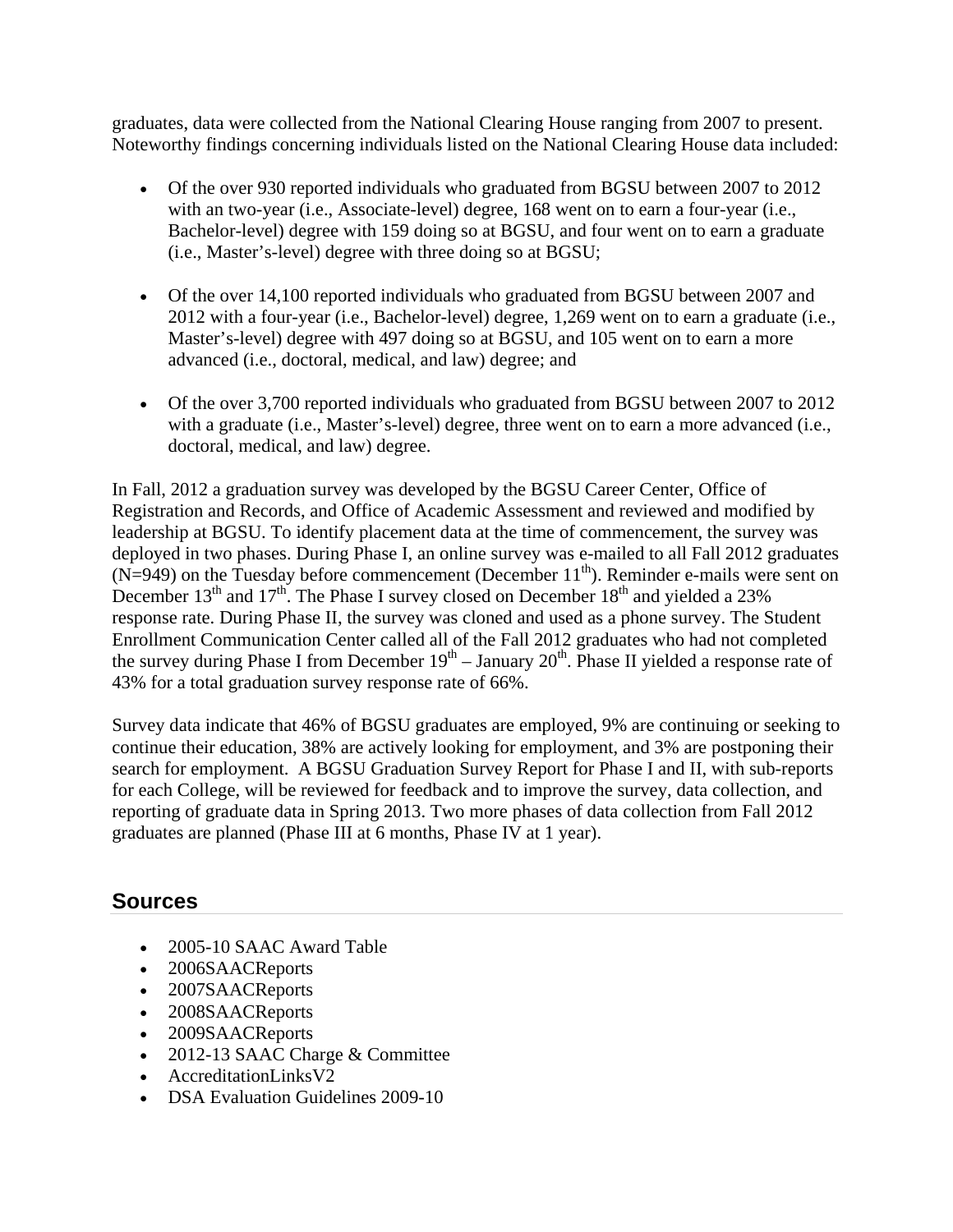- SUAC Reports & Materials
- Three Canoes Report for E-Portfolio at BGSU
- SAAC Revised Assessment Rubric Spring 2011
- 2007CHEAAward
- 2008 AACU VALUE Initiative Overview
- Keeling & Associates CUE Report
- BGSU EPort Action Plan 2012 v3
- CUE Faculty Senate MM Sept 2010
- Monitor CUE Article
- List of Alumni Surveys-IR
- Alumni Distribution by O...utional Research BGSU"
- Alumni Distribution by S...utional Research BGSU"
- Alumni Employment Analysis-IR
- BGSU Graduation Survey
- Report #1 August  $30-31$  2011
- 4.A.2. Courses without a direct equivalency
- 4.A.2. Undergraduate Catalog Academic Policies
- 4.A.2. Undergraduate Catalog Special Academic Programs and Services
- 4.A.3. Acceptable collegiate courses of credit transfer
- 4.A.3. Acceptable noncollegiate sources for credit transfer
- 4.A.3. Institutional credit transfer (statewide policy)
- 4.A.3. Ohio Transfer Module
- 4.A.3. Transfer of credit
- 4.A.4. Dual Enrollment Guidelines 12 2011
- 4.A.4. Dual Enrollment Options Fact Sheet11 (3)
- Graduation Survey Fall 2012
- 2010-11 Early Childhood Assessment Report
- BGSU\_Business\_AACSB\_December2008\_Report
- Institutional Research
- Alumni Distribution by Ohio County Institutional Research BGSU
- Alumni Distribution by State and US Territory Institutional Research BGSU
- Alumni InformationIR
- AlumniEmploymentIR
- AlumniSurvey1998IR
- AlumniSurvey2001IR
- AlumniSurvey2004IR
- AlumniSurvey2007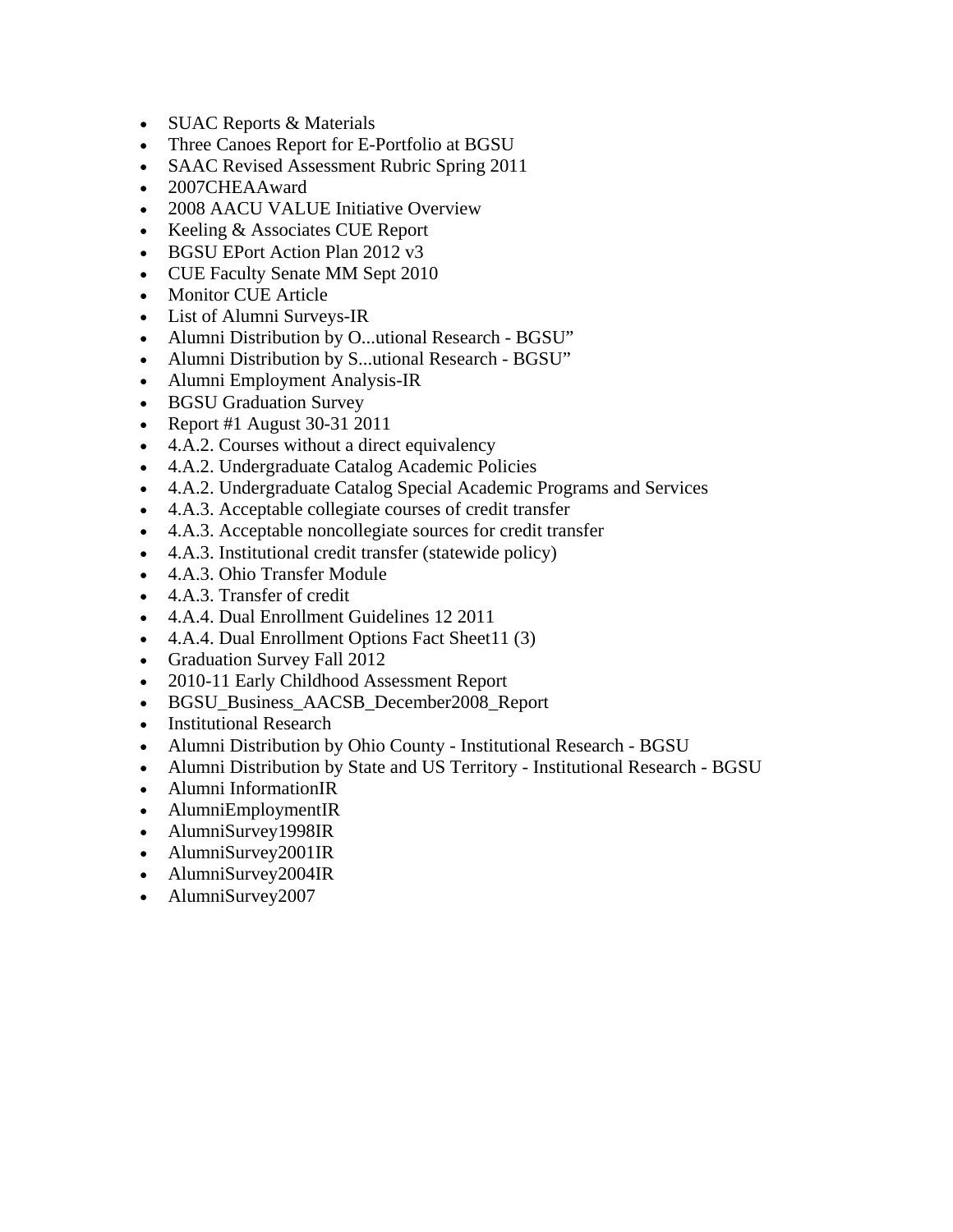# **4.B - Core Component 4.B**

The institution demonstrates a commitment to educational achievement and improvement through ongoing assessment of student learning.

- 1. The institution has clearly stated goals for student learning and effective processes for assessment of student learning and achievement of learning goals.
- 2. The institution assesses achievement of the learning outcomes that it claims for its curricular and co-curricular programs.
- 3. The institution uses the information gained from assessment to improve student learning.
- 4. The institution's processes and methodologies to assess student learning reflect good practice, including the substantial participation of faculty and other instructional staff members.

### **Argument**

**4.B.1.** BGSU has collaboratively established clearly stated outcomes for student learning and developed an ongoing and effective process for the assessment and achievement of those learning goals. Four major initiatives have shaped current BGSU learning outcomes and assessment processes, practices, and activities: the Building Strength Campaign (2004-2008), the American Association of Colleges and Universities (AAC&U) Valid Assessment of Learning in Undergraduate Education (VALUE) Initiative (2008-present), Charting Our Future (2008- 2010) , and Connecting the Undergraduate Experience, or CUE (2008-2011). These initiatives required the participation of BGSU students, faculty, staff, and administration in the construction of assessment initiatives through participation at strategic planning sessions, in nationally sponsored assessment activities, and campus-wide events and strategic planning sessions to clarify and develop goals and effective processes for the assessment of student learning at BGSU.

BGSU learning goals and outcomes align with those goals espoused by the Higher Learning Commission (HLC), such as: "Understanding and appreciating diverse cultures, mastering multiple modes of inquiry, effectively analyzing and communicating information, and recognizing the importance of creativity and values to the human spirit..." HLC Commission Statement on General Education. BGSU has instituted learning goals and outcomes that are firmly aligned with the University's mission and that have evolved over time with faculty participation and contribution in several initiatives.

At every level faculty are involved in creating, modifying and approving program-specific learning outcomes for courses and programs. Faculty initiate new programs and/or courses by completing a program and/or course modification form. Both undergraduate and graduate program/course forms require that faculty identify student learning outcomes and plans for assessing student learning (see Undergraduate Program/Course Modification sections 3.2 and 3.7; Graduate Program/Course Modification sections 2.b and 2.c). Both forms go through an approval process that requires review from program faculty, department/school/college faculty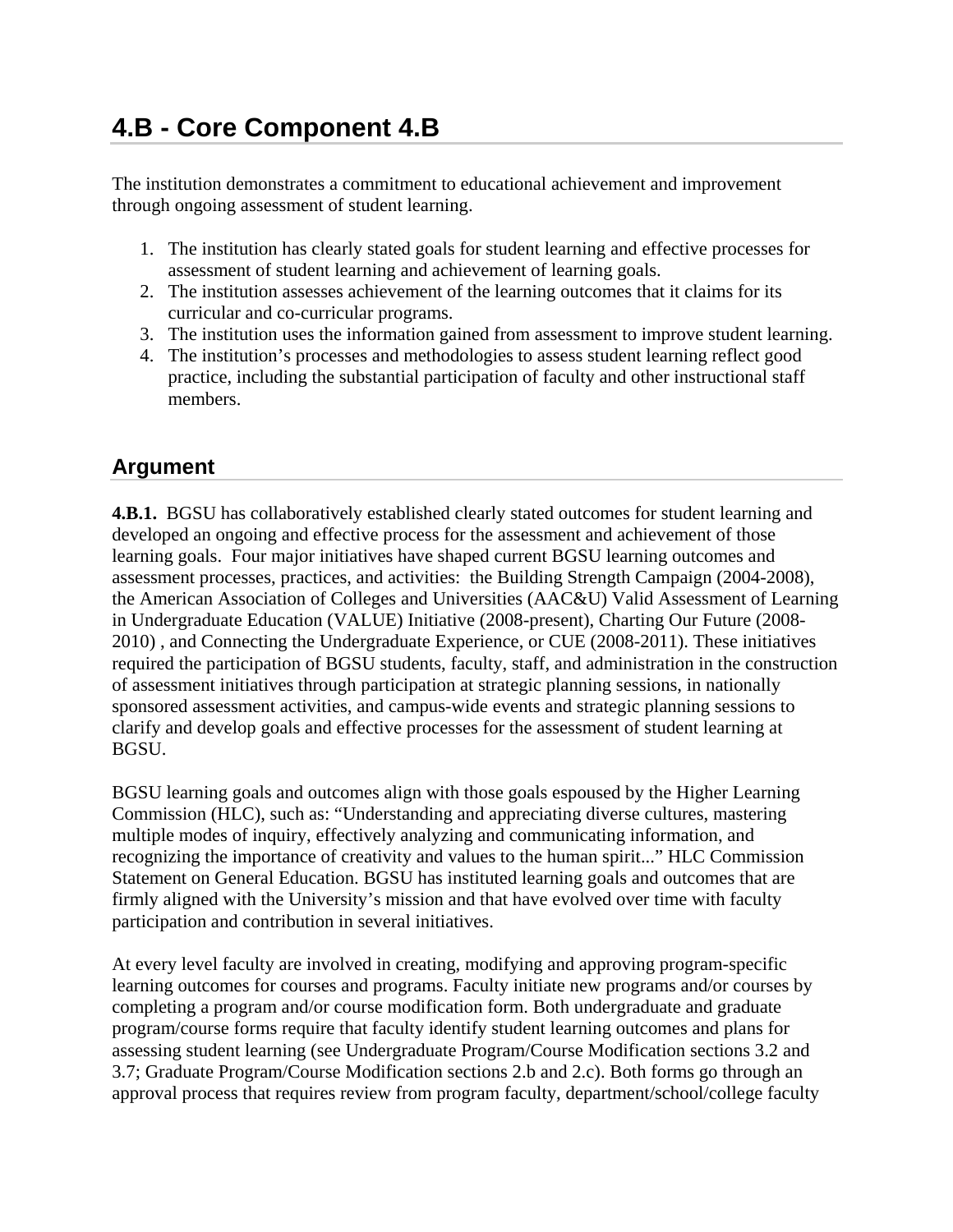councils and department/school directors, Deans, University Undergraduate/Graduate Councils, Faculty Senate (new programs), and the Provost administrators. At the College and University levels, new programs and course curriculum are given two readings to allow for comment and suggestions from faculty committees. With the exception of Provost and Dean approval, committees involved in approving undergraduate and graduate program and course curriculum are composed of faculty representatives from academic units at BGSU. Furthermore, student input is also gained through curriculum modification committees at various levels. Students are involved at Undergraduate and Graduate Councils at BGSU.

In addition to curricular and programmatic alignment of learning goals and outcomes, BGSU supports the re-evaluation of curriculum and programs to align with best assessment practices and evolution to support student success and programmatic improvement. The Bowling Green Perspective: 21st Century Liberal Studies (BGP) is designed to provide a liberal arts foundation so that students graduate prepared for self-reliant learning throughout their lives and are capable of effectively participating in a democratic society. While the review and revision of BGP was scheduled for 2014, the revision to BGP was propelled by two external factors: the increase of general education requirements to 36 hours for Ohio Board of Regents and compliance with Ohio's Articulation and Transfer Policy. The review, re-design, and assessment of general education learning goals and outcomes will be part of the revision process

The development and oversight of BGP is guided by a committee comprised of approximately 20 faculty members, administrators, and a graduate student. In summer of 2011, a BGP subcommittee on assessment was formed to review learning outcomes and assessment needs for BGP. Committee recommendations to develop an assessment plan for BGP implementation by fall, 2014 was fully supported by the administration. In addition to assessment recommendations, the assessment report included a draft of recommended learning outcomes for each BGP domain: Humanities & the Arts, Social & Behavioral Sciences, Natural Sciences, Cultural Diversity in the United States, and International Perspectives.

During fall of 2012 the assessment sub-committee presented their revised learning outcomes to the BGP committee at large and shared them with the Special Assistant to the Provost for Assessment (i.e., the Office of Academic Assessment) for feedback. The BGP committee then further revised the learning outcomes, evaluating each outcome for conciseness and accuracy. The committee also mapped each learning outcome to the cognitive level (taxonomy) and identified the knowledge required to meet the learning outcome (i.e., factual, conceptual, etc.). Each BGP learning outcome was also aligned with AAC&U VALUE Rubrics that are loaded into the Canvas Learning Management System (LMS). (see the BGP Learning Outcome Alignment Report) The formal approval of the newly revised learning outcomes for BGP by the BGSU community is currently in progress.

The use of the AAC&U VALUE Rubrics, since they can be aligned with BGSU learning outcomes, have been suggested by several committees (standing and ad-hoc) since 2008. While the use of these rubrics to assess student learning has been voluntary, a few BGSU programs have utilized the AAC&U VALUE rubrics to assess student learning. For example, AAC&U VALUE rubrics were piloted in General Education courses (e.g., Inquiry Courses) and guided the development of co-curricular offerings (e.g., Service Learning). In 2011, BGSU faculty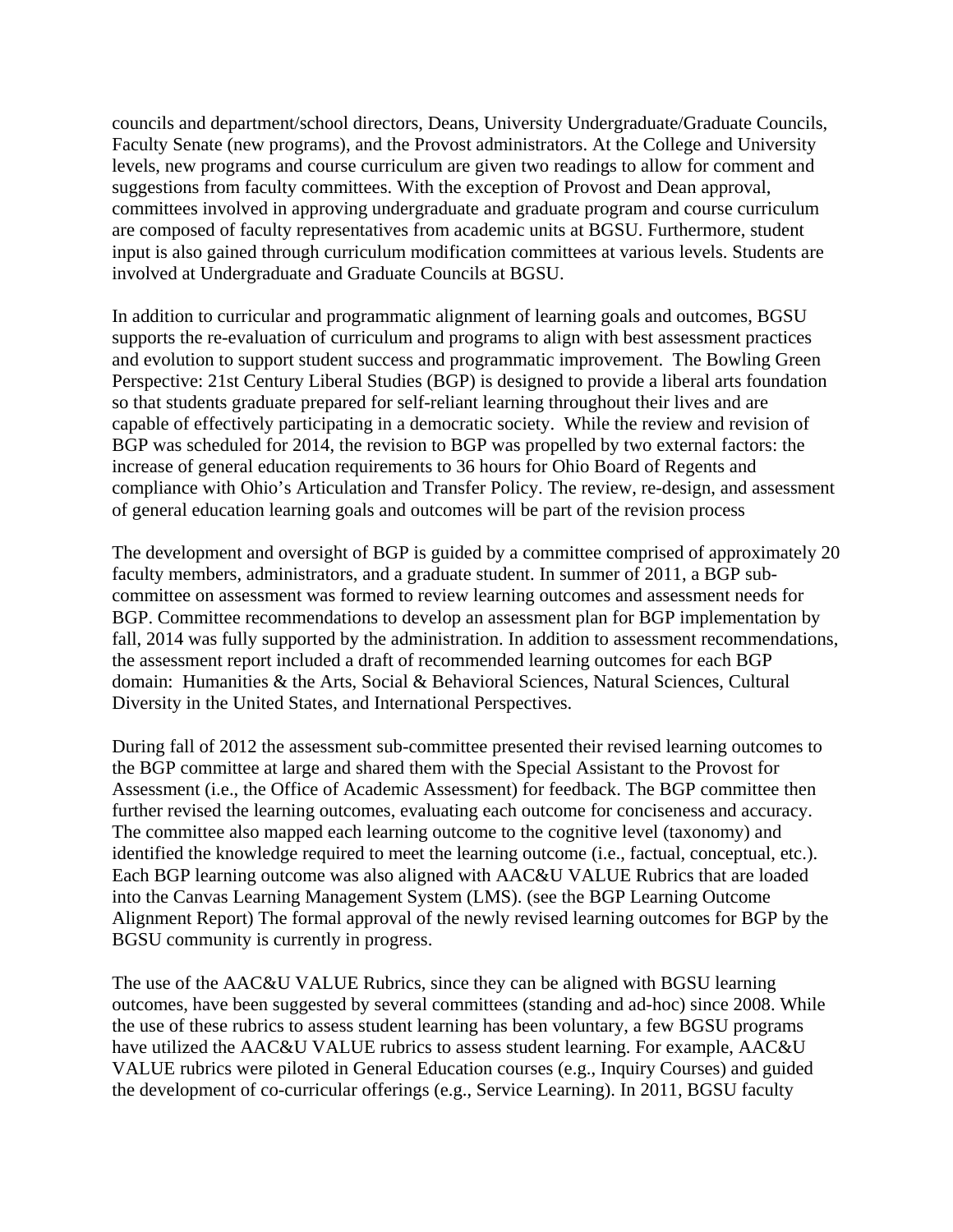teaching Inquiry courses that emerged from the CUE initiative partially revised, utilized and calibrated the Inquiry AAC&U VALUE rubrics.

One goal for the Office of Academic Assessment is to have all AAC&U VALUE rubrics modified for use at BGSU and loaded into the LMS for ease of utilization by students, faculty, and programs (i.e., BGP) by fall, 2014. Modifying and loading rubrics in the LMS will make the use of rubrics by faculty manageable, establish common expectations for learning outcomes across courses and disciplines, and, most importantly, communicate with students what is expected of them within courses and programs. The AAC&U VALUE Rubrics Revision project was developed to facilitate the adaptation of AAC&U VALUE rubrics by faculty for use at BGSU.

The ongoing accreditation of BGSU's programs and academic units (see 4.A.4), program review, and assessment reporting (see 4.B.2) have influenced BGSU's commitment to educational achievement and the ongoing assessment of student learning. The Student Achievement Assessment Committee (SAAC) oversees program assessment reporting at BGSU. During 2009- 2010, members of SAAC developed a set of guidelines and a rubric for writing/evaluating assessment reports. The Guidelines for Writing Assessment Reports were developed not only to generate more consistency across reports, but also to respond to faculty requests for assistance in knowing what to include and how to structure a report. Guidelines were accompanied by a rubric for evaluating assessment reports that SAAC members were encouraged to use in providing feedback to programs about their reports. For the past three assessment cycles, this rubric has been used by the College of Arts and Sciences. The Guidelines and Rubric have also been assessed and modified through use. Because section 4.B.3 discusses many aspects of this rubric in detail, this section will not repeat what is said elsewhere.

At one time, undergraduate, graduate and co-curricular programs were coordinated and fell under the purview of SAAC. However, one important issue that was identified by the Summer University Assessment Ad-Hoc Committee (SUAC) was the issue of different reporting requirements and processes have evolved for undergraduate, graduate, and co-curricular programs. For example, following the University's adoption of the Association of American Colleges and Universities' Liberal Education and America's Promise Essential Learning Outcomes in 2008, the Vice President for Student Affairs charged a workgroup to create divisional learning outcomes (i.e., Division of Student Affairs Student Learning Outcomes). These divisional learning outcomes reflect the contribution of students' co-curricular experiences to their holistic education at Bowling Green State University. The divisional learning outcomes also connect individual Student Affairs units' programmatic learning outcomes with the broad framework of the University Learning Outcomes.

Several initiatives are currently in progress to address assessment reporting in curricular and cocurricular programs. Additionally, with the exception of program review, the primary focus of assessment activities at BGSU has been on undergraduate education. The AAC&U VALUE rubrics, for example, do not extend beyond the 'capstone' or senior year of undergraduate education and investigations on how these can be modified for graduate education have been minimal. However, in 2011-12, the Graduate College created a strategic plan for graduate education that was approved by the Graduate College that involved input from graduate students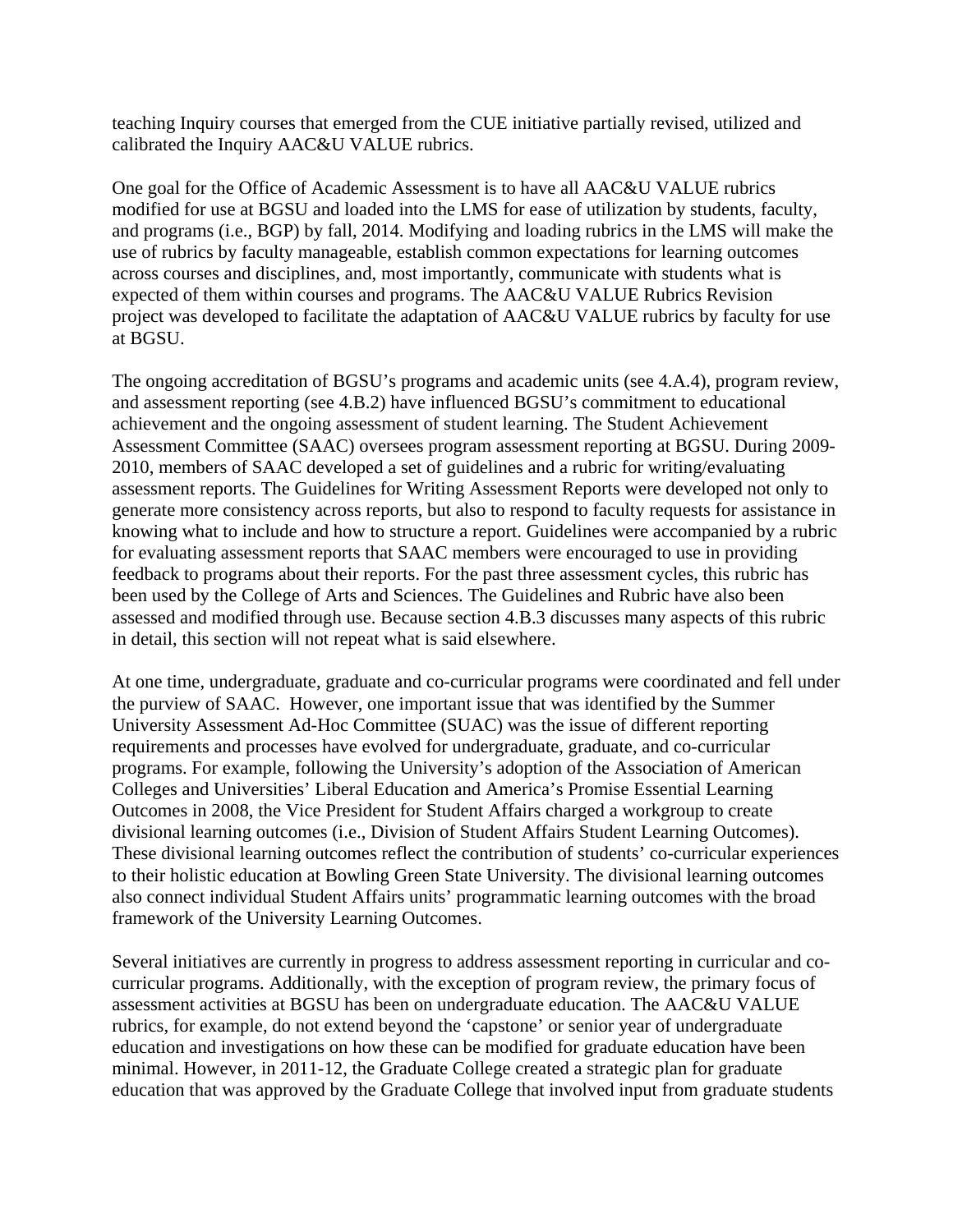and faculty. One of the strategic goals generated by the task force (Strategic Goal #3) was to "build a more systematic and valid process of assessment and review."

However, new initiatives at BGSU that identify and address areas of improvement and potential growth for student achievement and program development are in progress. Taken together, these initiatives resulted in the following: identification of university learning outcomes, reinstating SAAC for overseeing program assessment at all levels, initial steps toward developing an eportfolio structure and rubrics for assessment, the integration of co-curricular learning outcomes into university assessment processes, progress toward integrating the undergraduate experience, and requiring all units to engage in a strategic planning process that includes, among other things, program assessment reporting.

BGSU has a demonstrated commitment towards building the capacity for a robust infrastructure to support the review and revision of learning outcomes and the processes, practices, and activities for the ongoing assessment of student learning. The Connecting the Undergraduate Experience (CUE) initiative led to the development of learning outcome driven courses, like Inquiry courses. BGSU has been recognized for its accomplishments for first-year programs and has long contemplated the development of a required First Year Seminar (FYS) for freshmen (see FYS 2006, 2007, CUE). A pilot offering of FYS courses (BGSU 1000) was conducted in 2010-12. However, fiscal considerations and constraints prohibited the institutionalization of the BGSU 1000 model. A FYS task force is completing a report to recommend a first year experience plan that fits within current constraints. Currently, linking student experiences across two or more subjects, or linked courses, is underway for first year students in fall of 2013.

Moreover, the campus wide CUE discussions led to the development of an administrative infrastructure to support student assessment and the revival of discussions in creating and using e-portfolios at BGSU. Stimulated by CUE-related discussions and the recognition of the need for a more systematic approach to assessment, several committees were charged with evaluating and developing strategies to build capacity and construct a more robust infrastructure for assessment.

One recommendation that resonated through committee recommendations was to identify someone or an office that would guide assessment efforts at BGSU. In response to this and to address other important assessment infrastructure issues, the Provost's Office created the Office of Academic Assessment and assigned a Special Assistant to the Provost for Assessment in 2012. The primary role of the Special Assistant was to generate a list of strategic initiatives from committee recommendations and to build capacity and the infrastructure (i.e., technological, personnel, policy, etc.) needed for effective, ongoing assessment at BGSU. In this way, the Office of Academic Assessment would facilitate and coordinate assessment related activity on campus and assist in areas that have been challenging given the changing landscape of upper administration at the University. To provide ongoing, permanent support for the Office of Academic Assessment, BGSU created the Director of Academic Assessment position in fall of 2012.

The adoption of Canvas learning management system also provides BGSU with an opportunity to reinvigorate discussions about the use of e-portfolio to facilitate student learning and assessment of achievement of learning outcomes. A special BGSU e-portfolio task force (2012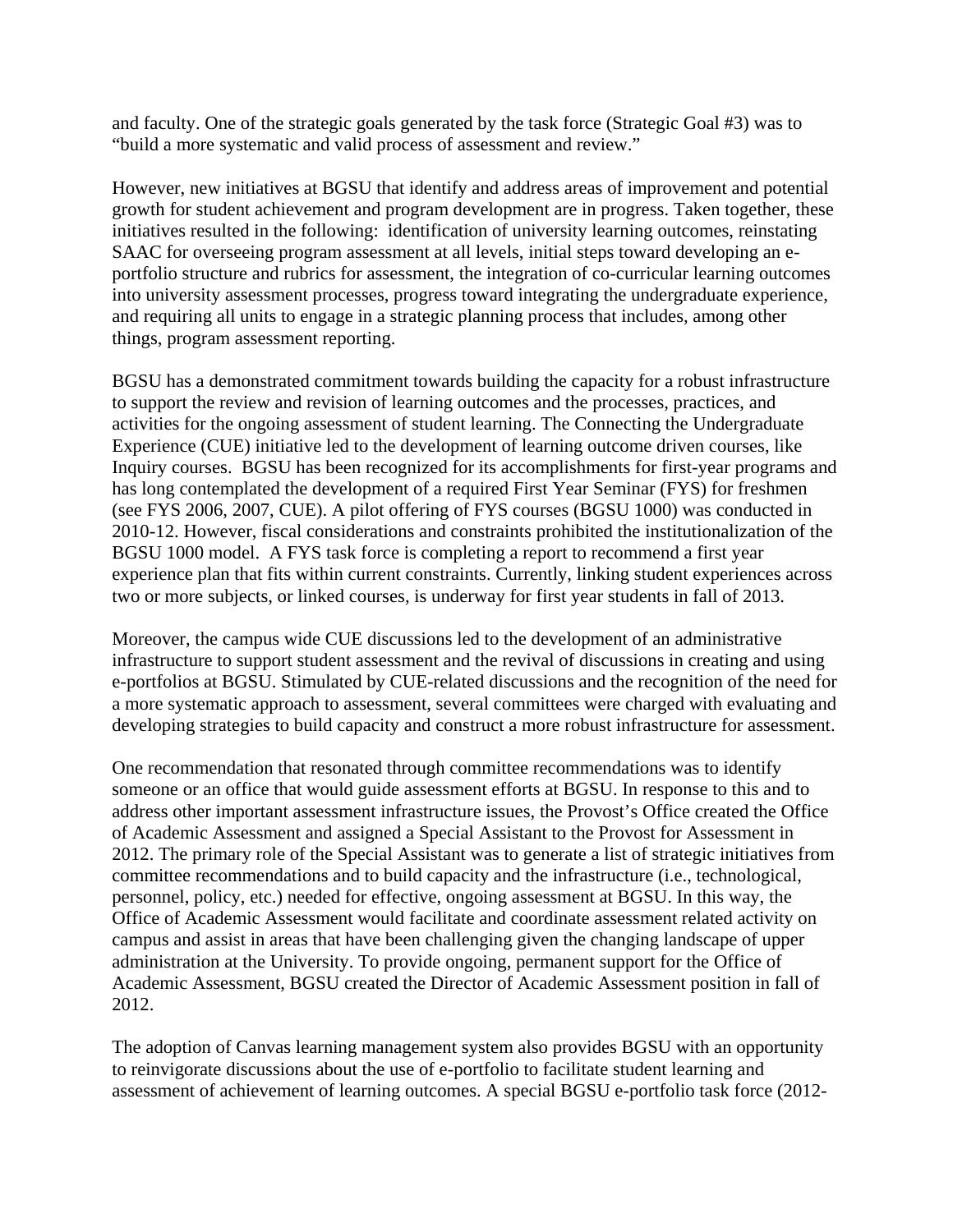present) focused upon the development of a programmatic learning portfolio that would take advantage of technological features within Canvas to support best practices. In 2011, BGSU hired an external consultant, Janice Smith from Three Canoes, to provide feedback to the ad-hoc BGSU E-Portfolio Assessment Committee (2012), a committee made up of faculty, students, and administrators. As per recommendations of the Committee and the external consultant, BGSU developed a 5-year action plan for e-portfolio at BGSU. This e-portfolio action plan is reliant, in part, on Canvas to develop a program-specific student-learning portfolio with features requested by BGSU and recommended by Three Canoes. Canvas has estimated that a programmatic eportfolio, with the features requested by BGSU, will be available to pilot fall of 2013. These two technological features, the loading of AAC&U VALUE rubrics and the development of a programmatic e-portfolio for students in Canvas, will lay a foundation for the technological infrastructure for the assessment of student learning at BGSU.

**4.B.2.** A focus on student learning, development, and success toward the achievement of essential learning outcomes remains an institutional priority at BGSU. BGSU's educational mission is to facilitate and support the development of students who will investigate and make connections, write and make presentations, and participate and lead as defined within the learning outcomes of their disciplines. In order to empower students to become adaptive lifelong learners, BGSU has the responsibility to teach and guide students within responsive and encouraging environments, in and outside of the classroom, where expectations are clear and the fullest potential of educational achievement is obtainable.

BGSU has a history of participating in national, university, and program-specific assessments to evaluate student achievement in curricular and co-curricular programs. The impact of curricular programming has been assessed utilizing external, direct measures of student learning such as the Collegiate Learning Assessment (CLA).

The CLA provides a measure of external comparisons of BGSU students with students at other institutions on critical thinking, analytic reasoning, problem solving, and written communication skills. The CLA also provides BGSU with value-added indicators. Since 2005, BGSU has participated in several administrations of the CLA (Fall 2005, Spring 2007, Spring 2009, Fall 2011, Spring 2012, and Fall 2012). In 2005-2009, approximately 300 BGSU students (incoming freshmen, rising juniors, and graduating seniors) participated in a four-year CLA longitudinal study. A total of 55 BGSU students completed all three administrations (Fall 2005, Spring 2007, Spring 2009) providing longitudinal and value-added data on the CLA for BGSU students from 2005-2009. The CLA was also administered to incoming freshmen fall, 2011 and graduating seniors Spring 2012. A total of 96 freshmen (Fall 2011) and 118 seniors (Spring 2012) completed the CLA. This provided BGSU with cross-sectional and value-added data on the CLA for BGSU students AY 2011-12. Additionally, the 2011-12 administrations of the CLA were used to gain an external validation of classroom-based assessments at BGSU (see below). The CLA was administered to 136 incoming BGSU freshmen in fall 2012 and plans are underway to administer the CLA to graduating seniors in spring of 2013. The data obtained 2012-13 will be used to investigate achievement trends as compared with data obtained from previous administrations of the CLA. BGSU will continue to pilot the use of the CLA for the foreseeable future. BGSU CLA results are discussed in greater detail in Section 4.B.3.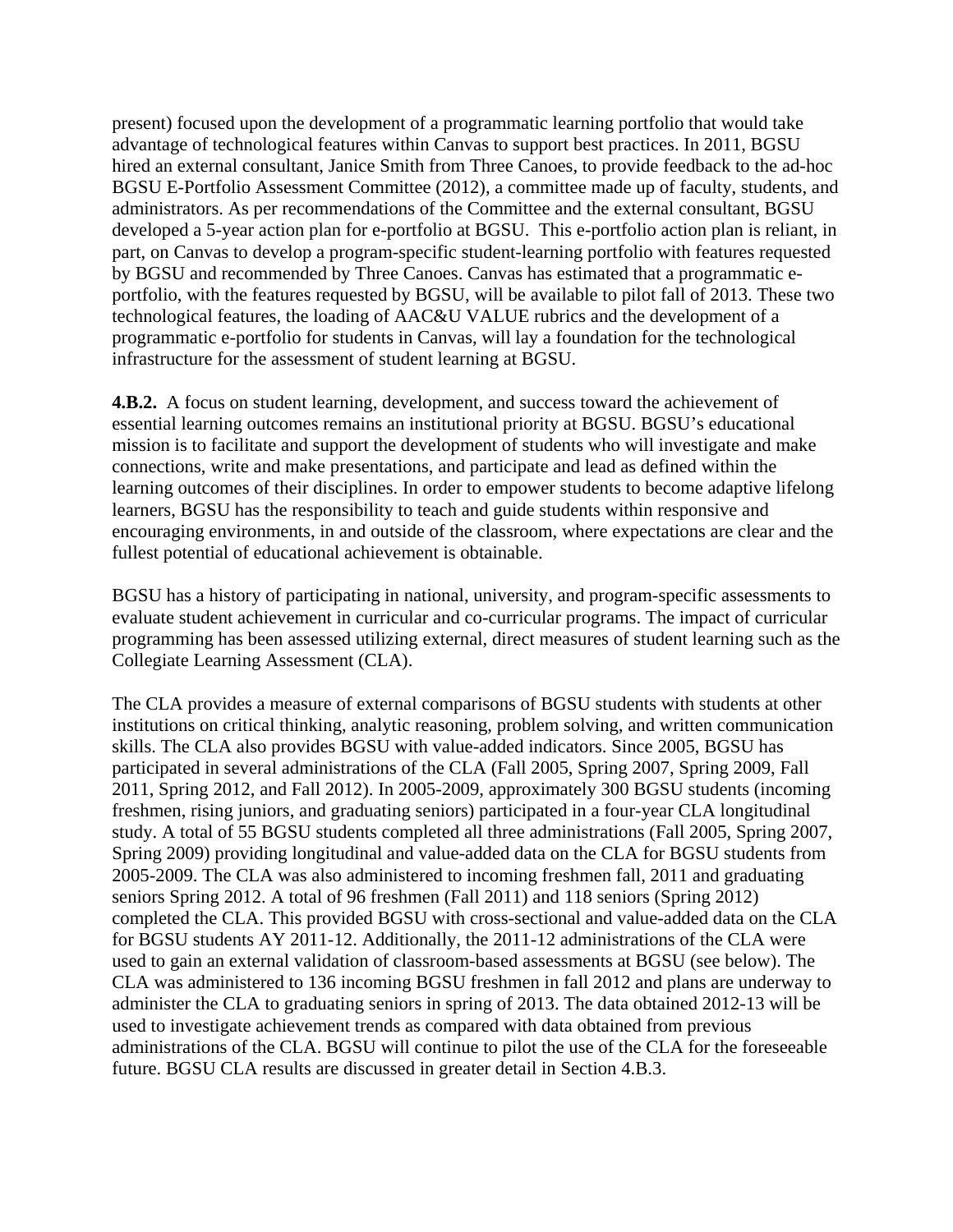BGSU also regularly participates in the National Survey of Student Engagement (NSSE), an indirect measure of student learning, as a means to evaluate the extent to which BGSU students develop learning outcomes for curricular and co-curricular programming. Survey items represent empirically confirmed "good practices" in undergraduate education. That is, they reflect behaviors by students and institutions that are associated with desired outcomes of college. BGSU has participated in the NSSE in 2000, 2001, 2003, 2005, 2007,2009, and 2011.

NSSE results provide numerous indicators pertinent to undergraduate student learning, development, and success. In terms of various academic enrichment activities, BGSU freshmen and seniors, in general, were as likely as students at peer universities to participate internships or cooperative education, carry out community service/volunteer work, join a learning community or some other formal program where groups of students take two or more classes together, work with faculty on research projects, and do independent study or create self-designed majors (2000, 2001, 2003, 2005, 2007, 2009, and 2011).

BGSU will also be utilizing the NSSE for the foreseeable future as well as an indirect measure of student success at BGSU. The NSSE 2013 has been revised to reflect questions on quantitative literacy, reflective and integrative learning, supportive environment, teaching practices, collaborative learning, and learning strategies. Many of these align directly with ULO's. BGSU plans to resume participation in the NSSE in 2013 by administering the survey to both freshmen and seniors. The administrations of the NSSE 2013 at BGSU will also include two new modules to provide information regarding student perceptions of advising and writing.

The writing questions on the new NSSE module, which should also provide information on writing and critical thinking, may be utilized in conjunction with classroom-based assessments within General Studies Writing (GSW) to inform BGSU on student progress on a critical ULO, assist student writing development and instructional practice, and to correlate with external measures, like the CLA results. The GSW faculty are currently working within an interdisciplinary team of faculty to modify and pilot the AAC&U VALUE written communication rubric for potential use at BGSU (see 4.B.2) by fall, 2014.

The use of both the CLA and NSSE has provided BGSU with longitudinal, cross-sectional, value-added, and comparison data with other institutions utilizing both instruments to inform curricular and co-curricular programs. Some direct assessments, like the portfolio assessment created for General Studies Writing (GSW) or unit assessments in teacher education, have been used to provide student achievement data across programs at BGSU. And while there were challenges with the implementation and use of classroom-based assessments as direct measures of student success (see 4.B.3), BGSU is committed to exploring the development of direct assessments under consideration for use university-wide.

BGSU also has a long history of the ongoing use of direct and indirect program-specific assessments for accreditation and program review processes guiding BGSU programs. While learning outcomes may vary by discipline, curricular and co-curricular programs are assessed in a variety of ways including accreditation, program student assessment reporting, program review and, most likely, a combination of the three. For some programs, accrediting bodies require annual updates reporting on student assessment data, and other accreditation procedures require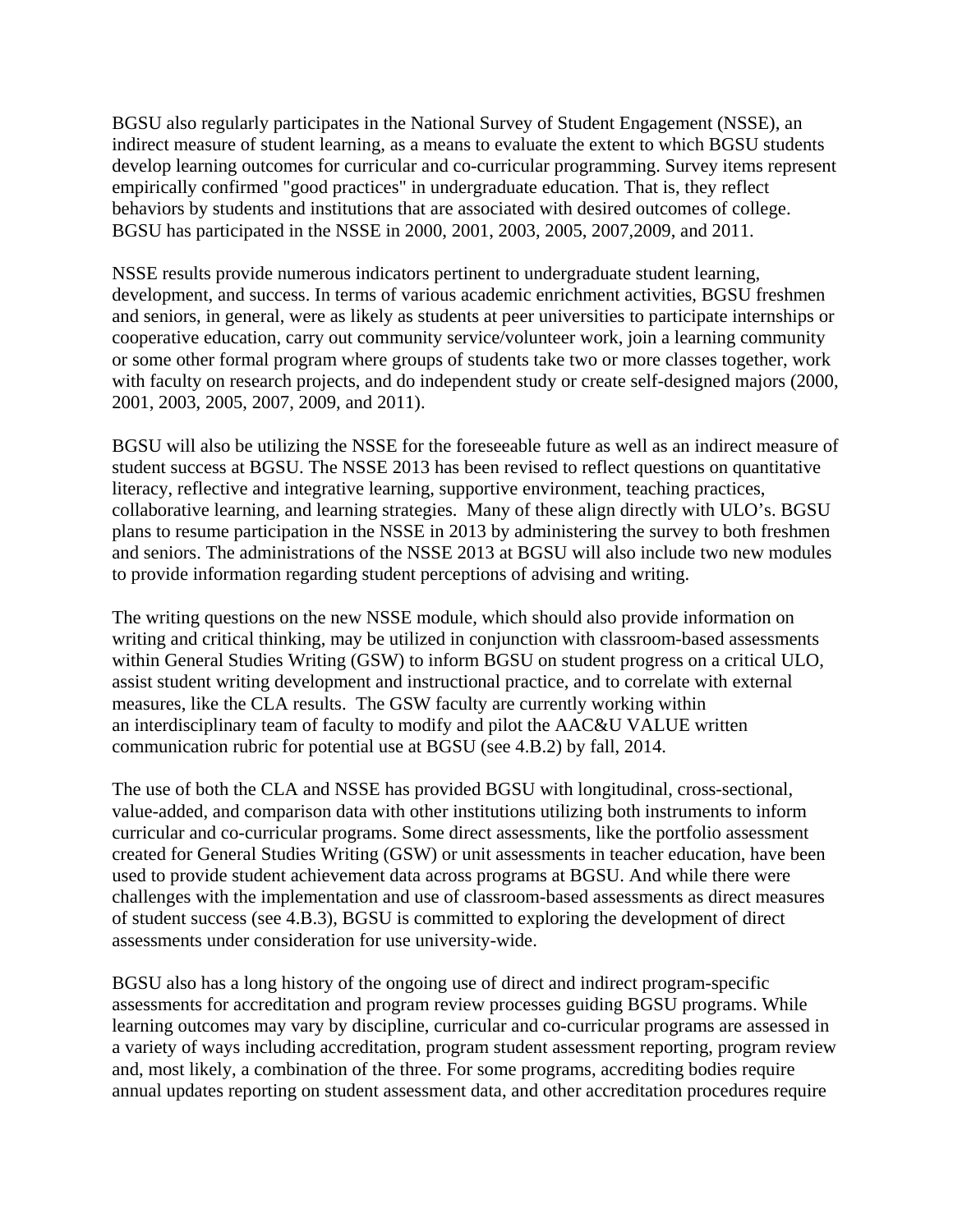programs to submit assessment reports for panel review at intervals (e.g., every five years). Accreditation propels the utilization of direct and indirect assessments of student learning by programs by evaluating claims against professional and academic standards. When programs are not accredited, however, BGSU requires the completion of a formal Program Review.

BGSU has assessed the achievement of learning outcomes through accreditation and through regular internal student assessment reporting overseen by the SAAC) and by the Division of Student Affairs (DSA). SAAC has engaged programs at BGSU in the regular collection, analysis and use of student assessment data for program improvement (See ex.2006, 2007, 2008, 2009). SAAC's overall purpose has been to promote teaching and learning at BGSU. To accomplish this goal, SAAC fosters a variety of effective learning environments, where "effective" includes the development and implementation of regular assessment cycles designed to result in the continuous improvement of curricular and co-curricular programs (see Section 4.A.1 and 4.B.4). In the past, SAAC reporting for many units on campus was an annual occurrence but some units, like the College of Arts and Sciences, had scheduled SAAC assessment reporting requirements on a 3-year cycle.

The Vice President created the Student Affairs Assessment Committee to administer and sustain the process of evaluating student learning within the Division of Student Affairs (DSA). Members of this committee created a template for unit directors to utilize when reporting information and data in order to maximize uniformity and consistency among submissions. Furthermore, the template includes a section for unit directors to "close the gap" by summarizing how data document student learning and highlighting necessary changes for the future that will improve the program and/or enhance student learning. In fall 2011, the Division partnered with Campus Labs to improve staff members' capacity concerning assessment of student learning. Major reasons for this partnership included staff members relying on indirect measures of student learning as well as reports of limited resources and technical expertise to collect good data. Throughout the past year, staff members have participated in webinars focusing on: utilizing the software, writing measurable student learning outcomes, creating effective surveys and avoiding survey fatigue, understanding direct versus indirect measures of student learning, developing rubrics, and sharing assessment results. In addition, staff members have access to Campus Labs software to conduct surveys as well as the company's consultation services to assist them in planning assessment initiatives.

Three program-specific examples are presented here to illustrate the use of student assessment in accreditation, assessment reporting and program review: Psychology, Early Childhood, and the President's Leadership Academy. These three program reviews provide examples at BGSU of program-specific learning outcomes, the use and analysis of direct and indirect student assessment methods, and programmatic changes that resulted from the program review.

BGSU supports the continuous collection and use of direct and indirect measures of student achievement, accreditation, assessment reporting, and program review. However, future initiatives are required and are currently underway to develop a fully integrative and sustained assessment system at BGSU. After a brief hiatus, SAAC is resuming the student assessment reporting process at BGSU. However, SAAC has identified six issues, and are developing strategies to address those issues, that need to be addressed as BGSU moves forward in ensuring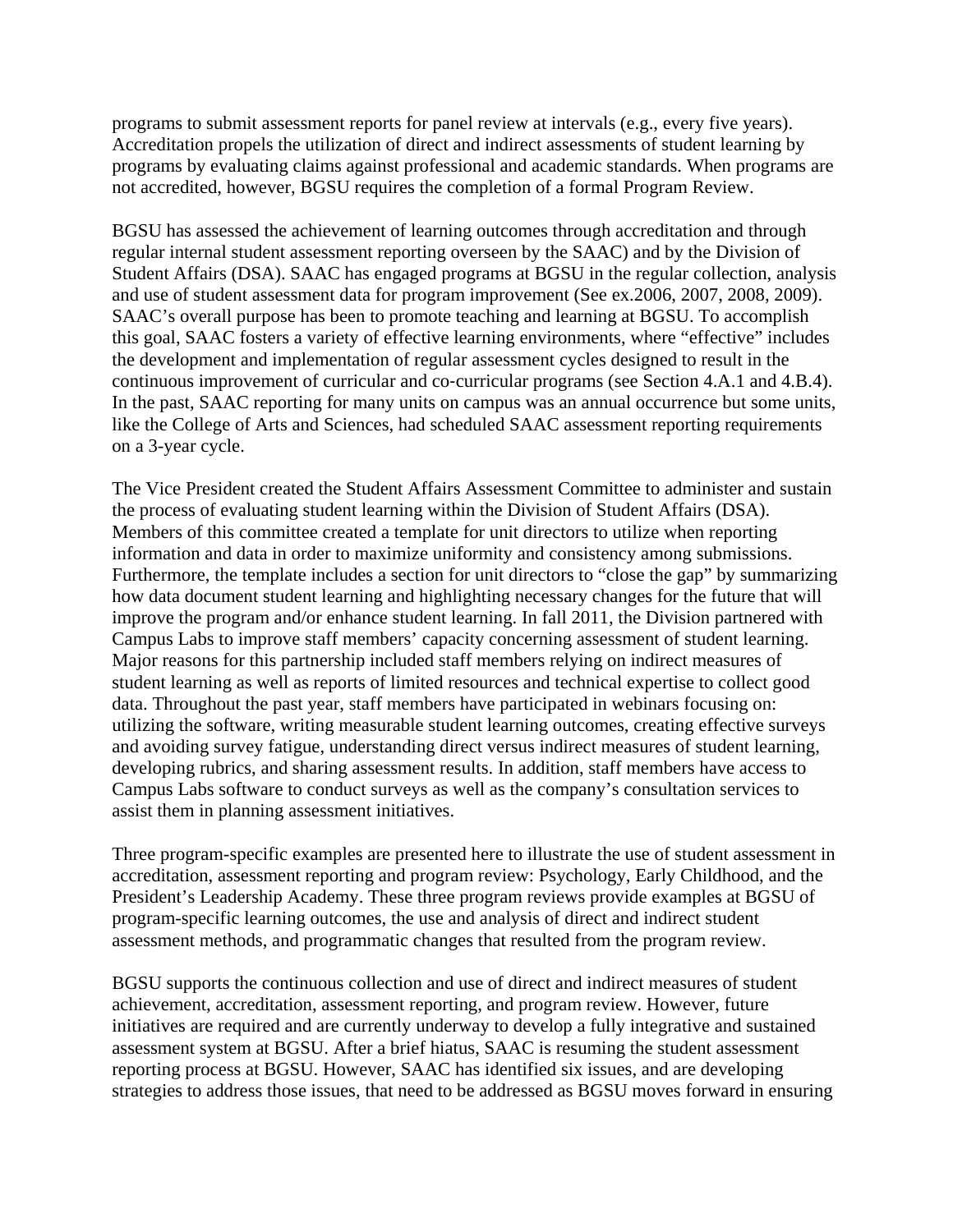the continued assessment of student learning: (1) explore the use of technology for data gathering and reporting, (2) develop a timeline aligned with strategic planning, (3) explore the connection between assessment reporting and program review (if possible), (4) make explicit the goal and purpose of assessment reporting, (5) align undergraduate, graduate and co-curricular assessment reporting processes, and (6) develop communication strategies related to assessment at BGSU (i.e., "Tell our story"). By addressing these six areas, SAAC hopes to facilitate and promote a positive assessment culture at BGSU.

**4.B.3.** Through accreditation, regular SAAC and program review, strategic planning, and special assessment initiatives, BGSU uses information gained from multi-level assessments to inform programmatic changes and improve student learning in curricular and co-curricular offerings.

Accreditation agencies, many of which require direct assessment of student achievement and indicators that assessments will be used to improve curricular and co-curricular programming, provide an external benchmark for BGSU. Many accreditation agencies now require the direct assessment of student learning in curricular and co-curricular programs. Furthermore, those accreditation agencies require that programs illustrate how those assessment data will be used to improve programs and student learning. At BGSU, approximately29 academic units are accredited. Examples from the College of Business Administration, the College of Education and Human Development, the College of Arts and Sciences, Firelands College, and the Division of Student Affairs illustrate the use of external accreditation in the utilization of using student assessment data to inform program improvement.

Regular SAAC reporting promotes the use of assessment feedback to guide program improvement and allows for both internal and external constituencies to contribute to that process. The SAAC assessment report guidelines and process have assisted in the educational achievement and program improvement though the ongoing assessment of student learning in a number of ways, including: (1) the provision of SAAC feedback to curricular and co-curricular programs, (2) the recent modification to the SAAC review process, and (3) SAAC recognition of programs. The reconstitution of SAAC, changes to SAAC's charge, and institutional changes related to strategic planning will require a re-examination of SAAC assessment reporting guidelines and processes. (see 4.B.2)

The provision of feedback to programs regarding the assessment of their students is a critical component of the SAAC assessment reporting process. Frequently the feedback results in significant improvements. An illustrative example is the feedback given to the Department of Computer Science. In 1999, this Department was not doing assessment very well. A letter from the College's Associate Dean dated 9/3/1999 documents this assessment feedback to the program. Yet, within several months this Department was able to use the feedback to produce a report that resulted in receipt of a University award that recognized the Department's significant improvements.

A recent modification to the review process is that the largest colleges and the Division of Student Affairs are now on a three-year assessment cycle. Although all units undertake assessment on an annual basis, they are only required to submit a formal report once every three years. To use the example of the College of Arts and Sciences, during year 1, one-third of the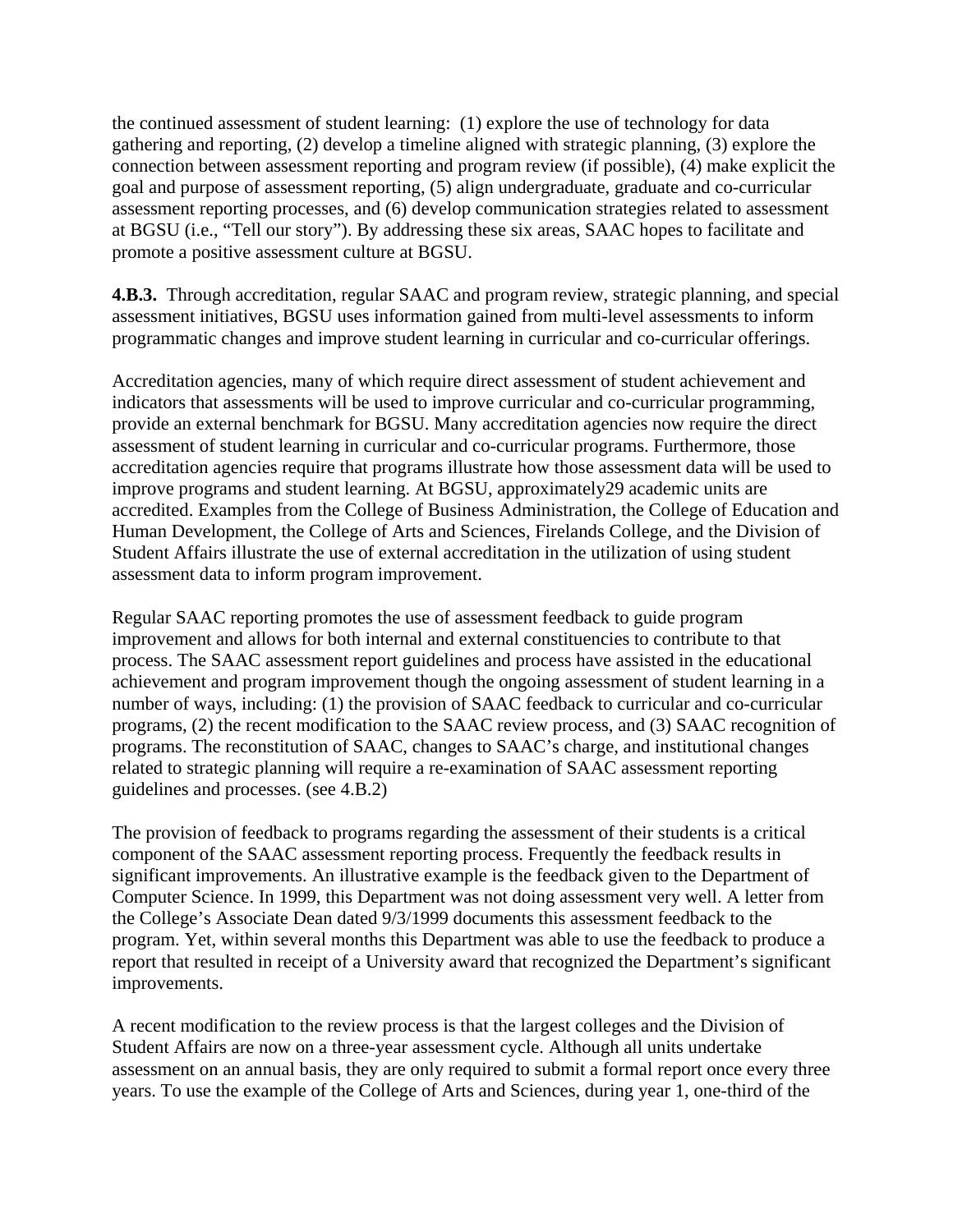units (Group A) submit a written report, one-third of the units (Group B) concentrate on improving their assessment plans, and one-third of the units (Group C) has their chair/director serve as an evaluator of the reports submitted that year. This plan was developed for several reasons. First, by serving as judges of their peers' reports, Group C members learn how to do a better job of assessment. Second, in 2010, the process whereby SAAC reports are evaluated was modified. More specifically, SAAC members developed a rubric to be used by the Associate Deans as they evaluated that year's SAAC Reports. This new rubric was designed not only to direct the writers of these reports toward specific objectives, but to also make it easier for evaluators to compare and contrast the reports submitted by units as diverse as Art and Aviation Studies.

The 2010 modifications to the SAAC rubric were designed to focus on four phases of the assessment process. These foci are: (1) Learning Outcomes Assessed, (2) Methods and Procedures, (3) Results and Conclusions, and (4) Actions Taken/Closing the Loop. More specifically, the evaluation form requested that programs illustrate: (1) how program faculty provide input on curricular decisions taken to improve programs, (2) what the connections are between assessment results and programmatic changes (actions, learning outcomes, assessment methods/plans and what is still being worked on), (3) how prior feedback was considered and acted upon, and (4) how assessment results were or will be used to showcase/promote student learning success and is then communicated to target audiences.

From 2005-2010, programs that illustrated good assessment practices were nominated for SAAC Student Achievement Assessment Awards. Prior to receiving such recognition, most units had to significantly improve various aspects of their assessment endeavors. During spring semester, SAAC representatives nominate a subset of the reports submitted the prior summer for university-wide recognition at an end-of-academic-year event. The reports are nominated for demonstrating best practices, or sometimes, for showing the greatest recent advances. The number of programs nominated for SAAC awards has varied from 20 to 40 per year. Starting in 1998, nominated reports were posted online so that everyone could see what high-quality assessment looks like at BGSU. Of those reports nominated for awards, approximately 10 to 15 SAAC program assessment reports per year were selected as the "best of the best."

The implementation and use of large scale strategic planning was inconsistent at BGSU prior to the Charting Our Future initiative (see 4.B.1). The use of strategic planning and its ties to budget considerations started with Colleges in 2008-2009, before cascading to Schools and Departments in 2009-2010 and then programs in 2010-2011. While metrics for student success and Delaware data were available and utilized once strategic planning began in 2008-2009, the use of student assessment data was not incorporated into strategic planning until recently. As stated in the previous section, SAAC processes are being refined to align with strategic planning as student assessment data are being merged into the strategic planning process. Therefore, student assessment is an area of increasing institutional importance as BGSU moves forward in its quest to improve student learning. Given a recent requirement to include student assessment efforts and results in the strategic planning process, something that is now tied to budgetary considerations, a comprehensive review of the guidelines, rubrics, and timelines for assessment reporting and the use of assessment to improve student learning will be addressed by SAAC. SAAC determined in 2012 that all programs would submit an annual ('short-form') of the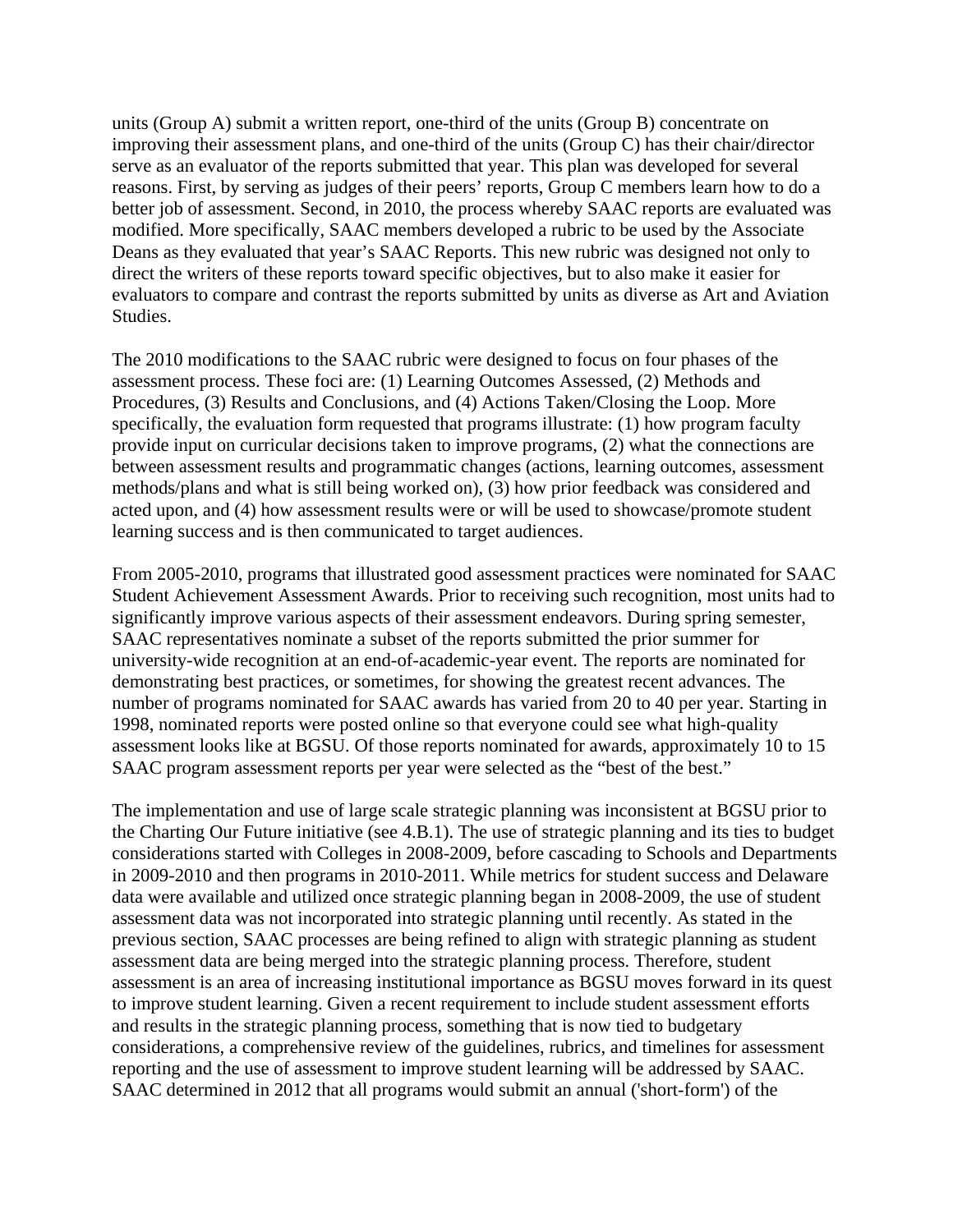assessment report with strategic plans and, on a three-year rotation, a more comprehensive ('long-form) of the student assessment report. Both policy and procedures guiding these student assessment activities are in development.

It is acknowledged, however, that the effective use of assessment data to improve student learning is an area of potential growth at BGSU, and several strategies have been generated to address this critically important function to foster educational achievement and improvement through ongoing assessment of student learning. For example, the revised math requirement and the use of the CLA and NSSE, have provided BGSU faculty and administration with additional opportunities to utilize student assessment data.

In the fall of 2010, BGSU initiated a proposal for a Quantitative Literacy requirement for all baccalaureate degree programs. There were two motivations, one from discussions of general education reform internal to BGSU and the other from the Ohio Board of Regents (OBOR). OBOR requires all of its state universities to have a mathematics requirement (which can only be met by mathematics or statistics courses). An important task was to determine the current mathematics requirements at BGSU, which varied considerably by College and by major program. Data were collected in two ways, by surveying program curricular requirements and then by determining the number of students within each program.

BGSU faculty surveyed all 240 program curriculum checksheets in use at both the main campus and BGSU Firelands to see what the current mathematics requirements were. Of these checksheets, 118 (49%) programs already required approved math courses, relatively minor modifications were needed for 83 (35%) of programs, and 37 (15%) of programs needed major modifications. This included 32 Bachelor's programs with no mathematics requirement, two Associate's programs with no mathematics requirement, and three Associate's programs that required College Algebra I. All BGSU checksheets were reviewed to take stock of the current mathematics requirements and the percentage of students that they covered. The current number of declared majors using each checksheet was also recorded. Roughly 34% of BGSU students who had declared a major were already required to take a math course equivalent to Math 1120 or higher as a prerequisite. For these students, the proposed requirement results in essentially no change. Approximately 48% of BGSU students who had declared a major had a mathematics requirement and the proposed requirement resulted in little change, instead resulting in a more focused version of their current mathematics requirement. Approximately 10% of BGSU students declared a major with no mathematics requirement. As such, this is a new requirement for them and increased their number of required hours by 3. Roughly 3% of BGSU students who had declared a major were currently required to take Math 1210. This requirement will need to be strengthened, but no additional hours will be required. Roughly 5% of BGSU students who declared a major were required to take Math 2150.

Having surveyed the current state of mathematics requirements at BGSU, it became clear that, while every program checksheet would need to be modified to explicitly list the new requirement, the percentage of curriculum modification forms that needed to add a mathematics requirement was small, around 15%, and the percentage of students who would face a mathematics requirement for the first time was even smaller, around 10%. These facts helped the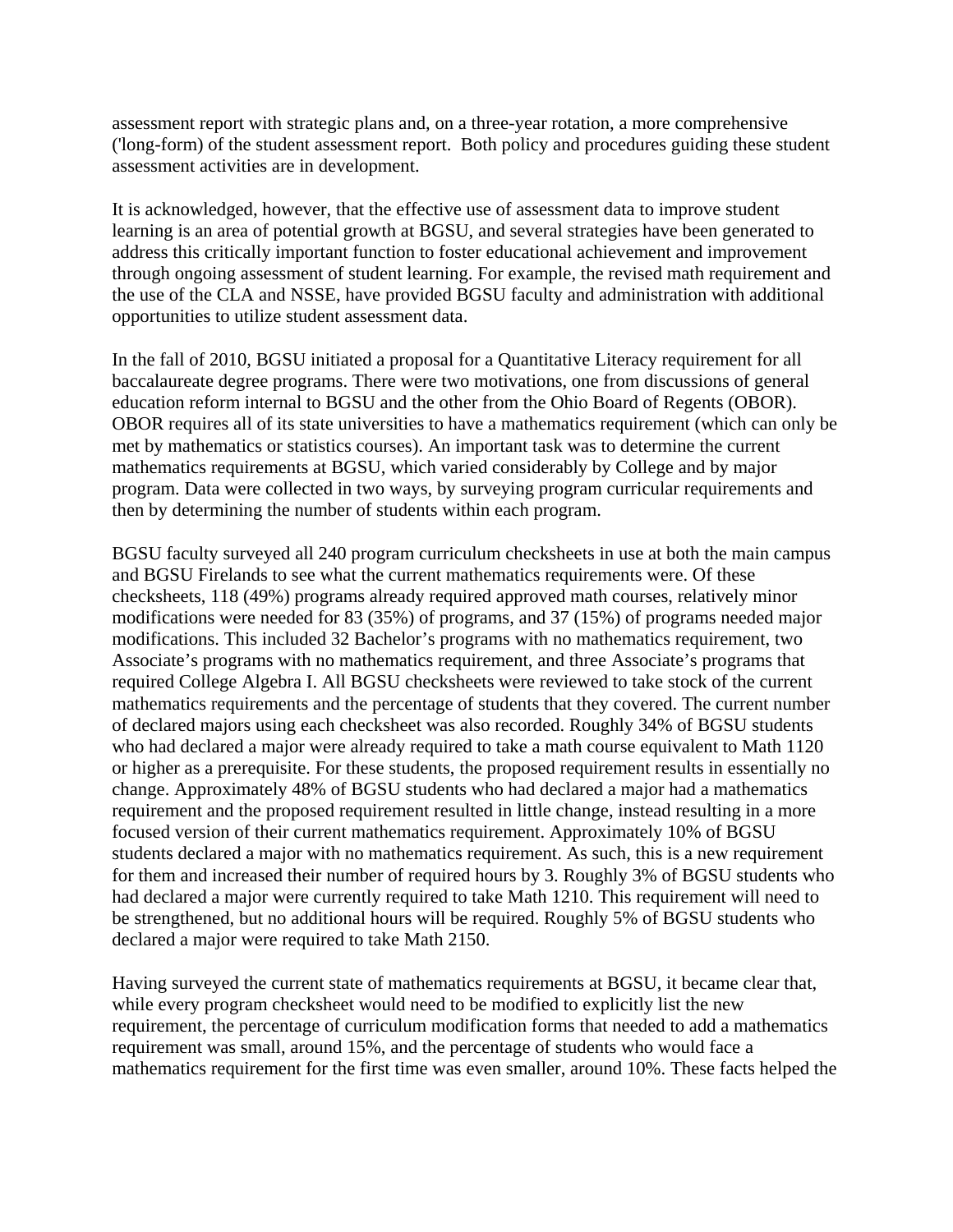proposal to gain broad acceptance, and once passed, the implementation of the proposal went smoothly.

As outlined in 4.B.2, the CLA and NSSE have also been used as assessments at BGSU. The CLA data were used to identify the quality of incoming students, the value-added increments associated with the BGSU curriculum, and the relative gains made between freshmen and sophomore years and junior and senior years. These data were employed as part of the evidence used to support the need for reforming the undergraduate curriculum, especially the general education curriculum, as specified by Strategy #1 in the University's Strategic Plan. However, it is important to note that while BGSU had been using the CLA, the use of the data to improve student learning outcomes, instructional strategies, or programming was limited. In 2010, the CUE assessment subcommittee recommended the use of the CLA to pilot the cross-validation of classroom-based assessments created as a result of revising the undergraduate curriculum at BGSU. The 2011-12 administrations of the CLA served two purposes. First, the administration of the CLA to freshmen (Fall 2011) served as an external validation for classroom-based assessments for critical thinking and inquiry that were being created and administered by the assessment sub-committee for implementation (Fall and Spring 2011). The first classroom-based assessment was a pre- and post- critical thinking writing exercise and the second was a classroom-based inquiry project assessment. The third, a writing assessment was delayed for development and pilot until Spring 2012. Therefore, the freshmen CLA administration would be used to provide an overall evaluation, in concert with the classroom-based assessments, on freshmen performance on critical thinking and inquiry. (see 2011-12 Freshmen Assessment Report)

Second, the assessment plan developed by the assessment subcommittee also proposed a second administration of the CLA to graduating BGSU seniors (Spring 2012). The purpose of this administration was twofold: to obtain a value-added measure and comparison data. The CLA calculates a value-added score for each institution, using hierarchical linear modeling, on the CLA and four tasks and sub-tasks. Value-added scores indicate the expected performance of students on these tasks. Results are categorized as 'Below', 'Near', 'Above', or 'Well Above' expected performance. As a group, the 55 BGSU students who took the CLA during their freshmen (Fall 2005) and junior (Spring 2007) years scored 63 points higher on the CLA, relative to students participating from other institutions. Their scores were 'Above' their expected CLA performance. In 2011-12, CLA value-added scores were also calculated for incoming freshmen (2011) and exiting seniors (2012). Consistent with the findings from the earlier longitudinal study, BGSU freshmen (Fall 2011) and seniors (Spring 2012) scored above the means of other institutions using the CLA. Furthermore, BGSU students also scored 'Near' or 'Above' expected performance on CLA tasks and subtasks.

The2011 NSSE results were also utilized to inform how BGSU students rate their college experience, especially in the areas of acquiring a broad general education as well as job/workrelated knowledge and skills (thinking critically, speaking and writing clearly, using computer, analyzing quantitative problems, learning effectively by themselves, and working effectively with others). Overall, BGSU students spent approximately the same amount of time preparing for class, participating in extra-curricular activities, and relaxing/socializing as students at peer institutions. Over half of undergraduates felt that they worked harder than they thought they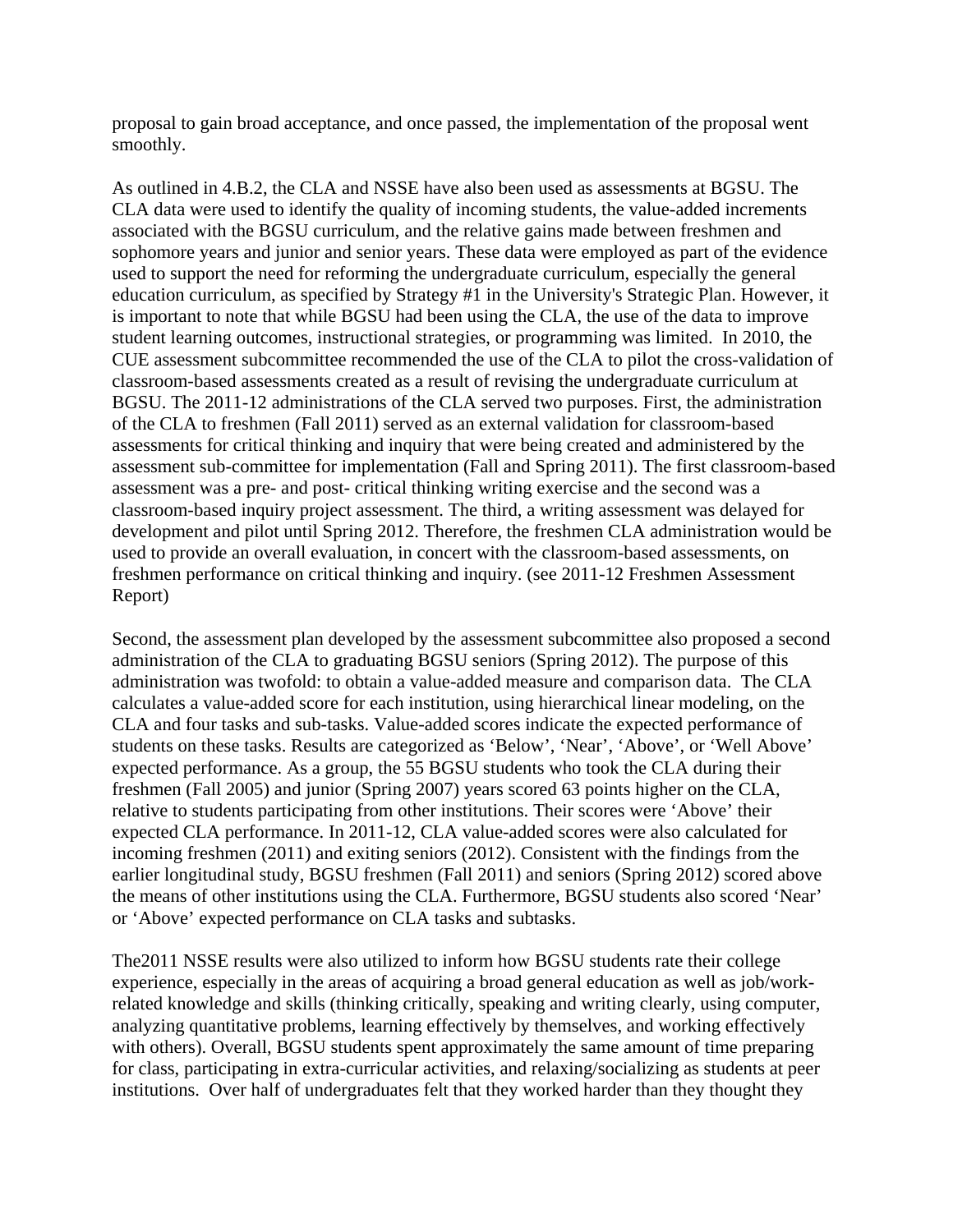could to meet the standards of the instruction and that examinations challenged them to do their best work. More than 60% of undergraduates indicated that their experience at BGSU provided them with a broad general education and job/work-related knowledge and skills. Future results from the newly revised NSSE 2013 being administered to freshmen and seniors in spring of 2013 will provide additional data to inform and improve student learning at BGSU.

It is recognized, however, that BGSU must make more effective use of student assessment data to guide programmatic decisions to improve student learning. Strategies to address this deficiency are discussed in other sections (see 4.B.2 and 4.B.4) and a few are outlined below. The reorganization of assessment resources and the development of an assessment infrastructure at BGSU are currently in progress. The creation of an Office of Academic Assessment is prompting the systemic development of an infrastructure to support these activities. A potential strength of using the CLA or the NSSE, for example, is that institutions can obtain cumulative student data that can be used to illustrate curricular or programmatic trends. While the College of Education and Human Development has an electronic student assessment data system, there is no current technological infrastructure at BGSU to assist faculty or programs to access student assessment data, like the CLA or NSSE, across Colleges and programs. Once a robust technological infrastructure for student assessment data is created at BGSU, it will then be able to assist faculty and co-curricular personnel complete accreditation and assessment reports and use data to address their program needs in an expedited manner.

Comprehensive communication plans for assessment initiatives and the effective distribution of assessment data for program improvement need to be developed to a greater extent than what is currently in place at BGSU. The newly created Office of Academic Assessment is charged with assisting with both of these activities. A new website for assessment and assessment site created within the LMS is currently under construction for deployment spring of 2013. These tools for communication will serve to provide faculty, co-curricular personnel, students and administrators at BGSU with a mechanism to communicate and share assessment resources. These future activities and initiatives will provide and assist curricular and co-curricular programs with additional strategies to utilize student assessment data for programmatic improvement.

**4.B.4.** BGSU has a demonstrated commitment to utilizing best practices to assess student learning and the development of curricular and co-curricular offerings. The creation of a shared vision and learning goals by BGSU faculty and co-curricular personnel through an ongoing developmental strategic planning process has been well documented (See 4.B.1).

BGSU has earned external recognition for student assessment efforts and was recognized by the Council for Higher Education Accreditation (CHEA). In 2007, BGSU submitted an application for consideration for the CHEA Award for Institutional Progress in Student Learning Outcomes. Institutions had to meet four award criterion: (1) articulation and evidence of outcomes, (2) success with regards to outcomes (3) information to the public about outcomes, and (4) using outcomes for improvement. BGSU was one of five institutions of a nationwide pool of 31 institutions that received the CHEA award that year. BGSU was recognized by CHEA for illustrating outstanding performance in five areas: (1) attention to outcomes embedded in an institutional culture, (2) good use of current technology in the methods and tools to track outcomes, (3) the extensive use of faculty and strong faculty support, (4) institutional leadership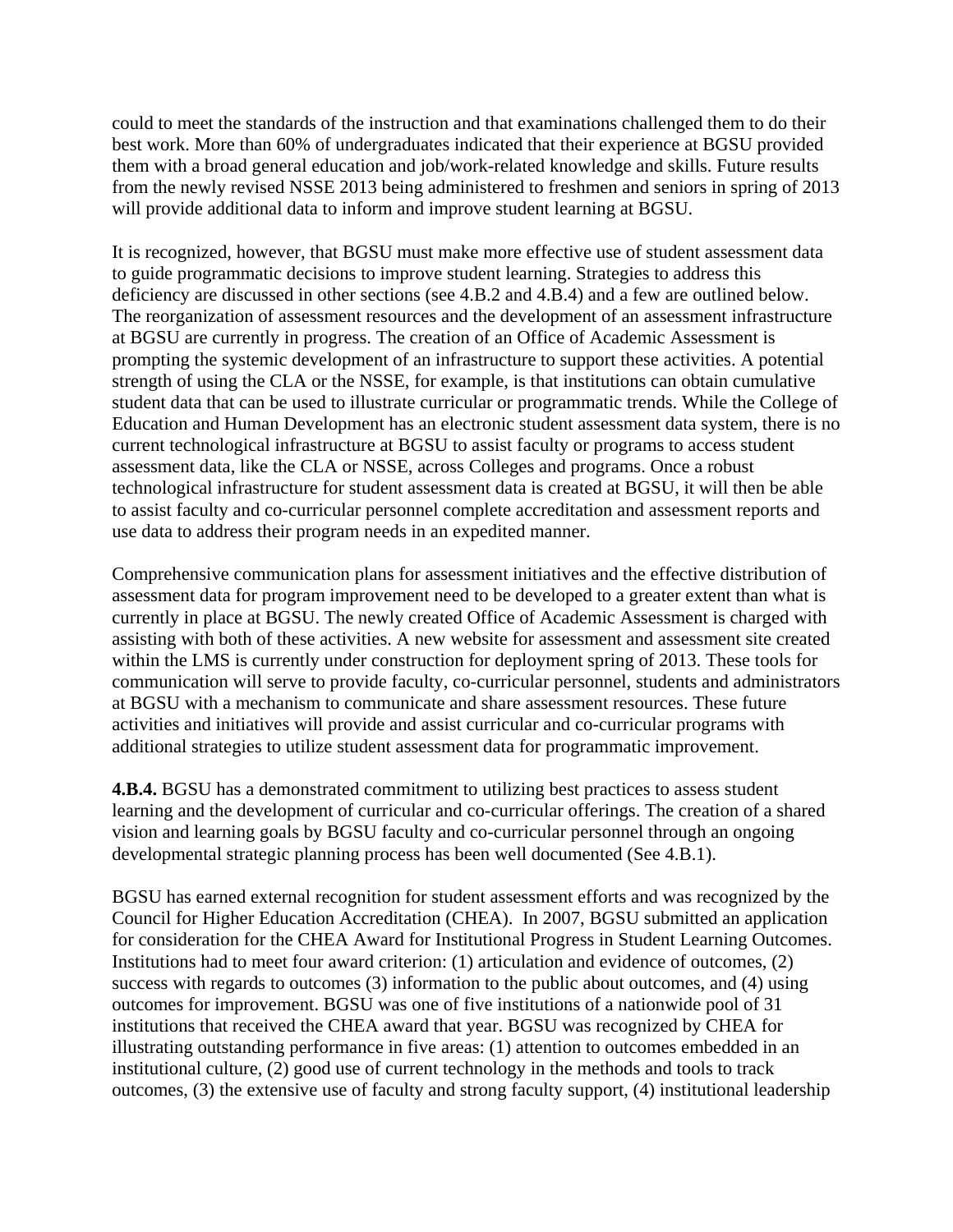that is dedicated to the importance of outcomes, and (5) approaches to outcomes that can be replicated at other institutions. BGSU's early success with assessment initiatives, indicative by being awarded the CHEA award for Institutional Progress in Student Learning Outcomes, served as a catalyst for future assessment initiatives.

BGSU has also sought expert evaluation of various programmatic and assessment activities from external consultants. These external experts have assisted in the generation of strategies that require the adherence to best practice at BGSU. BGSU has commissioned several external consultants (See Section 4.A.1) to evaluate programmatic and assessment related initiatives and general best practices to be used at BGSU. For example, the University commissioned Keeling and Associates to guide and evaluate the newly revised undergraduate program, or CUE. BGSU solicited external consultants to inform, guide, and evaluate the redesign of undergraduate curriculum and the assessment of student learning. First, Keeling and Associates guided a review of general education curriculum and related issues to student learning and assessment at BGSU. Keeling and Associates met with 21 groups of faculty, co-curricular personnel, administrators, and students to discuss the primary features of CUE. They provided feedback and assisted BGSU faculty, co-curricular personnel, and administrators in the generation of strategies to implement CUE. Keeling and Associates also facilitated a retreat during the summer of 2011 that guided activities, including the creation of a pilot assessment plan by the CUE assessment subcommittee. In 2011-12, classroom based assessment and CLA data were collected and illustrated in a Freshmen Assessment Report to facilitate discussions about pedagogy and assessment in general education. The CUE assessment sub-committee, the Student Assessment Team, continues today as a small advisory group to the Director for Academic Assessment.

The collaboration and participation of faculty and co-curricular personnel in refining measurable learning outcomes, designing rubrics, and evaluating programmatic assessment methods that reflect best practices has also been a priority at BGSU. BGSU faculty and co-curricular personnel have participated in a variety of assessment initiatives over time in accordance with best assessment practices. Notably, BGSU faculty and co-curricular personnel have been deeply involved in the development and revision of University Learning Outcomes at BGSU (see Section 4.B.1).

A "bottom up" approach to deriving the ULOs was consistent with the view that the programs were best suited assessment of learning outcomes, and therefore, each of the ULOs would be tested, in some form. SAAC had the responsibility to support and enable program assessment. The ultimate goal was to gain the participation of all degree granting programs and co-curricular programs in the assessment cycle and eventually, e-portfolio participation that would then provide the student artifacts that could be tapped at the University level. The idea was held that the two types of assessment -- the "vertical" (program level) and "horizontal" (across programs) - - would come together via the use of e-portfolios and the ability to administratively analyze assessment data at the University level. For a time, the e-portfolio software was available for use to create portfolios, but a misstep in arranging for the University level administrative data grab eventually led to dropping the software vendor to pursue an alternative system, thus slowing progress in this area.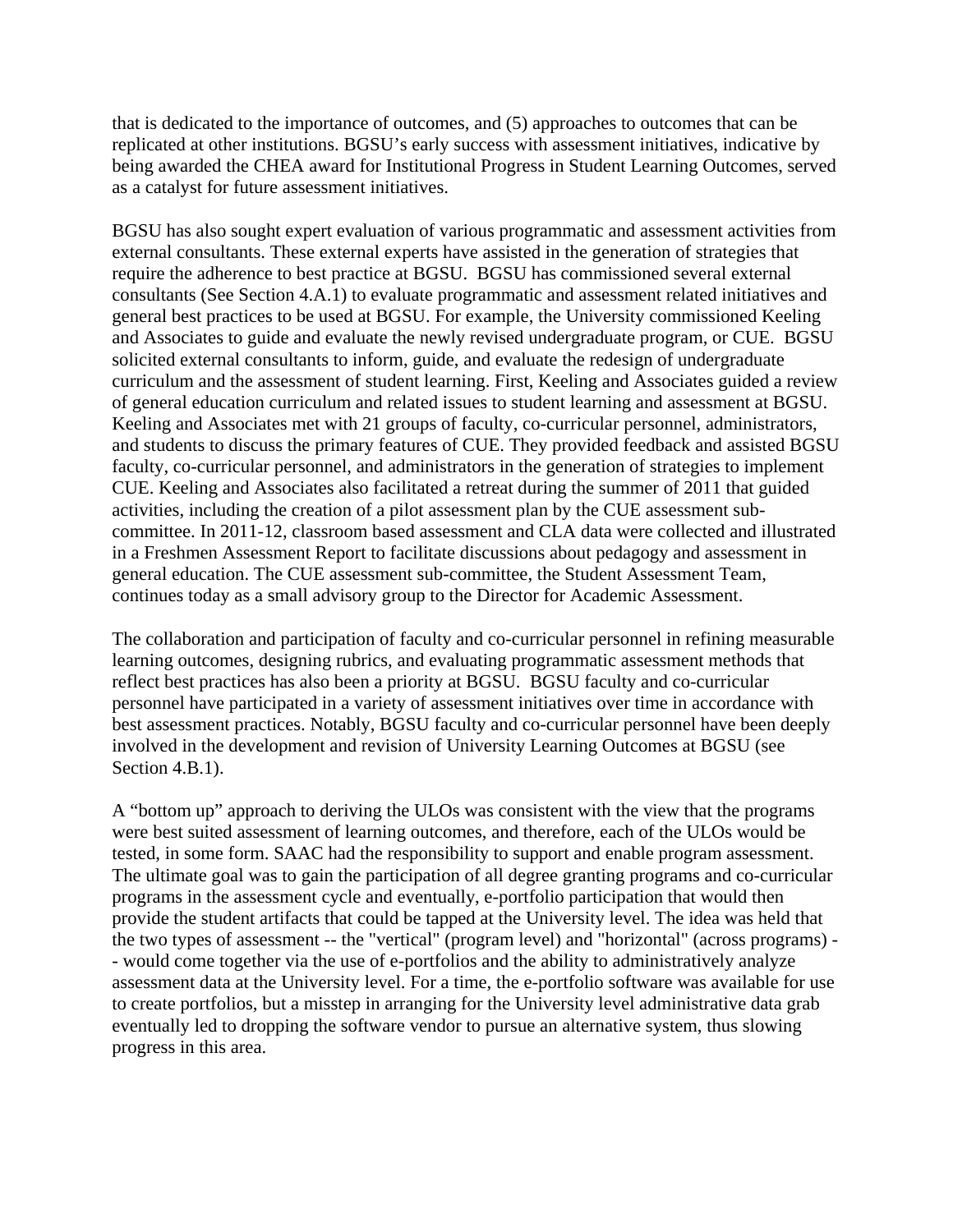In late 2008, SAAC approved a revised set of ULOs, our current set. The revisions were done to explicitly include the co-curricular elements of the students' BGSU experience. For example, the ULO describing student development of "Personal and Social Responsibility" was modified to include a goal for students to "integrate, apply, and reflect" via e-portfolios. At the time of ULO revision, AAC&U had begun developing their VALUE meta-rubrics. SAAC's aim was to be in a better position to use the AAC&U VALUE rubrics when they were completed. AAC&U's VALUE meta-rubrics were developed from many voices and faculty who piloted drafts and participated in revising the rubrics at BGSU. SAAC also considered the possibility of crossinstitutional comparisons using the AAC&U's rubrics. SAAC discussions included implications for easing student credit transfer issues and the potential for evaluating courses on learning outcomes. The revision of the AAC&U VALUE Rubrics (see 4.B.1) will require the participation of faculty and also allow important feedback from a constituency group that has not played a prominent role in assessment at BGSU, that of students. In addition to gaining the feedback of students for rubric construction, the loading of rubrics into LMS will also serve as a mechanism to communicate to students what proficiency level is expected of students for each learning outcome.

Review for curricular and co-curricular programs that assess student learning ventures to adhere to best practice in a variety of ways. SAAC has strived for adhering to best practice for internal program assessment reports. Several features of the SAAC assessment report review process are worthy of mentioning. The review process requires programs to have clear, explicit, and measurable learning goals with the responsibility of assessment at the program level. Furthermore, while SAAC evaluation rubrics for assessment reports have been utilized to facilitate a feedback loop to provide programs with an examination and recommendations for how to improve their assessment of student learning, recent modifications have requires specific program-generated strategies for how assessment will be used for program improvement. The utilization of best practice is also evident in the co-curricular program through the actions of staff within the Division of Student Affairs. Student assessment in co-curricular offerings continued to be a priority for all departments within the Division. Staff members attended institutional, regional, and national workshops on assessment and implemented "best practices" to measure the impact of co-curricular programs and services on student learning.

While these activities are illustrative of good practice, the review of assessment reports as a evaluative process itself is under consideration and examination by SAAC. One strategy under consideration is how to involve more faculty in the review of programs. In Arts and Sciences, for example, SAAC assessment reports continue to be submitted and reviewed by a subcommittee that consists of about a dozen Chairs and Directors. These subcommittee members not only provide feedback to their peers, but also learn from the report they read how to do a better job assessing their own departments.

While great strides have been made to adhere to best practice in assessment, new initiatives and activities are needed for continual improvement continues to strive to meet higher education standards for good practice at BGSU. BGSU continues to make gains in using best practices in developing institutional processes and methods to assess student learning. Challenges to development in this area were impeded by technological issues and institutional challenges of administrative continuity. As illustrated, this did not derail assessment efforts at BGSU, but it did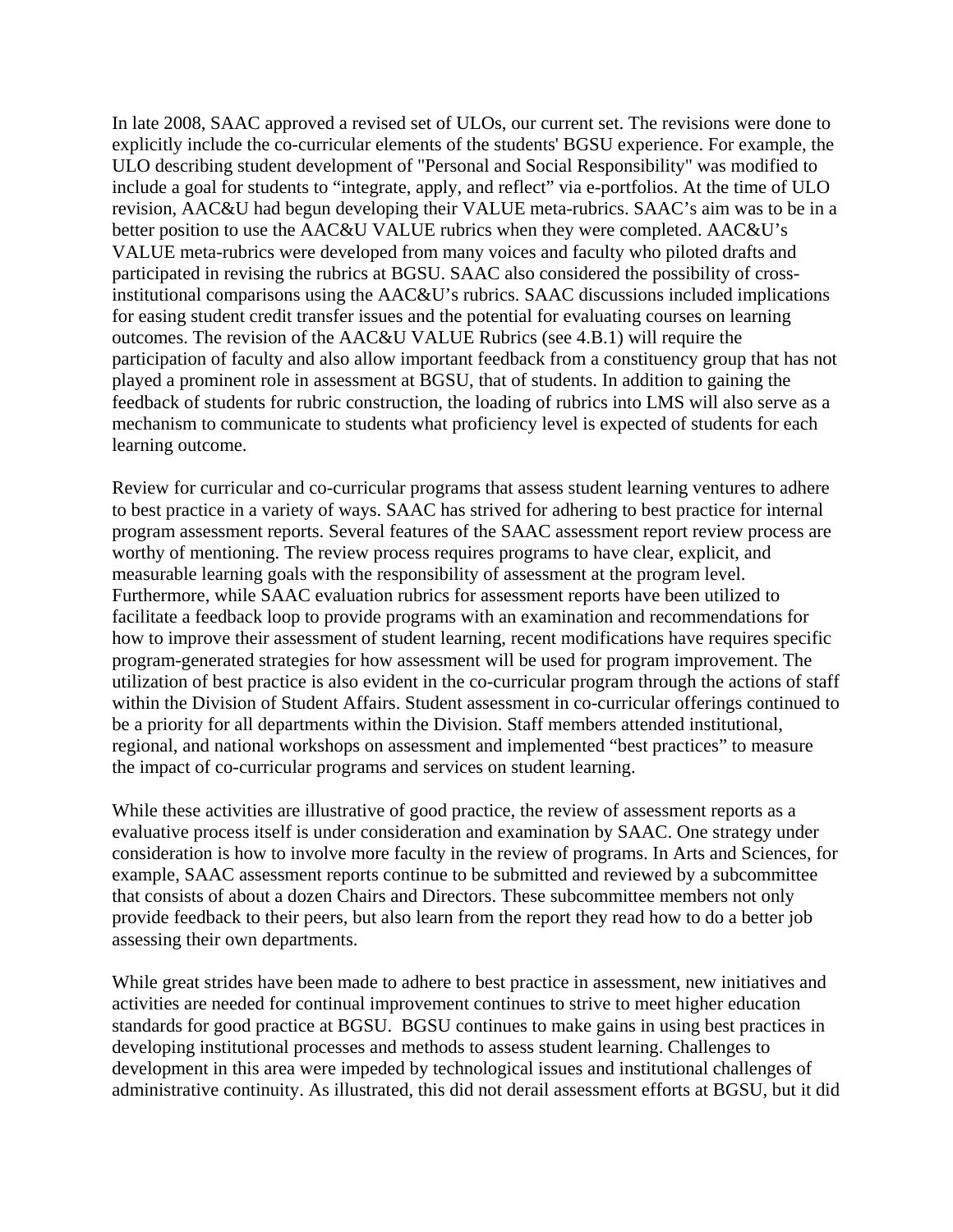impede the institutional development of leadership promoting a progressive vision for assessment at the University. BGSU committees related to assessment acknowledged that more effort needed to be put forward to clarify the purpose and direction of assessment.

The creation of a permanent leadership position, the Director of Academic Assessment in fall of 2012, acknowledged the need for resources to develop clear and obtainable assessment goals, effective leadership, and continued faculty development. By creating this position, the administration also acknowledged the critically important role of assessment as an integral component of learning at BGSU. The Director will oversee a variety of assessment related activities including, but not limited to, the development of a technological infrastructure to assist assessment efforts, identifying and overseeing the administration of external measures of student learning, communication and use of assessment results for continuous improvement of student learning, and the evaluation of assessment practices and methodology to ensure adherence to best practices.

For example, the Director of Academic Assessment will be responsible for identifying and overseeing the administration of external measures of student learning. Specifically, the Director will need to investigate multiple measures for student assessment and the development of assessment plans that have clear and manageable timelines for student assessment. For example, the Director shall be responsible for guiding discussions on external assessment of student learning, like the CLA and NSSE (See 4.B.2). BGSU was an early participant in the CLA, participating in early longitudinal studies (2005-2009) and the evaluation of a CLA+ (2012). BGSU's involvement in the NSSE is also ongoing. These two external measures, one a direct and the other an indirect assessment of student learning, are valuable and provide an external measure so that we may compare how BGSU students are doing relative to students at other institutions. These assessments also align with BGSU learning outcomes. However, the exploration of other external measures and the use of internal measures are ongoing as BGSU faces several challenges in adopting university-wide assessments. One challenge for administering university-wide assessments is the sheer size of the student population at BGSU and getting a representative sample of students taking university-wide assessments, such as the CLA. A second challenge faced at BGSU is the distribution of assessment results and documenting the use of those results for program improvement. These activities require systemic solutions and strategies. The new Director of Academic Assessment will lead faculty and cocurricular personnel in the generation of solutions and strategies surrounding university-wide assessment initiatives at BGSU.

The re-examination and reconstitution of assessment committee structure and charges were also needed to provide mechanisms for communication of best practices. Two examples of committee reconstitution, SAAC and E-Portfolio, are mentioned briefly below but are described in more detail in other sections of this report. First, there are institutional challenges to traditional charge of SAAC that warrant consideration. For example, assessment needs dictate that SAAC needs to play a larger role in communication of best practices, act as a consulting body to programs on student assessment practices, re-examine the role that program and college committees play in reviewing assessment reports, re-evaluate assessment report guidelines, rubrics, and timelines, and serve as a mechanism to evaluate assessment practices at BGSU. The creation of an eportfolio committee to guide the development of the Canvas e-portfolio technological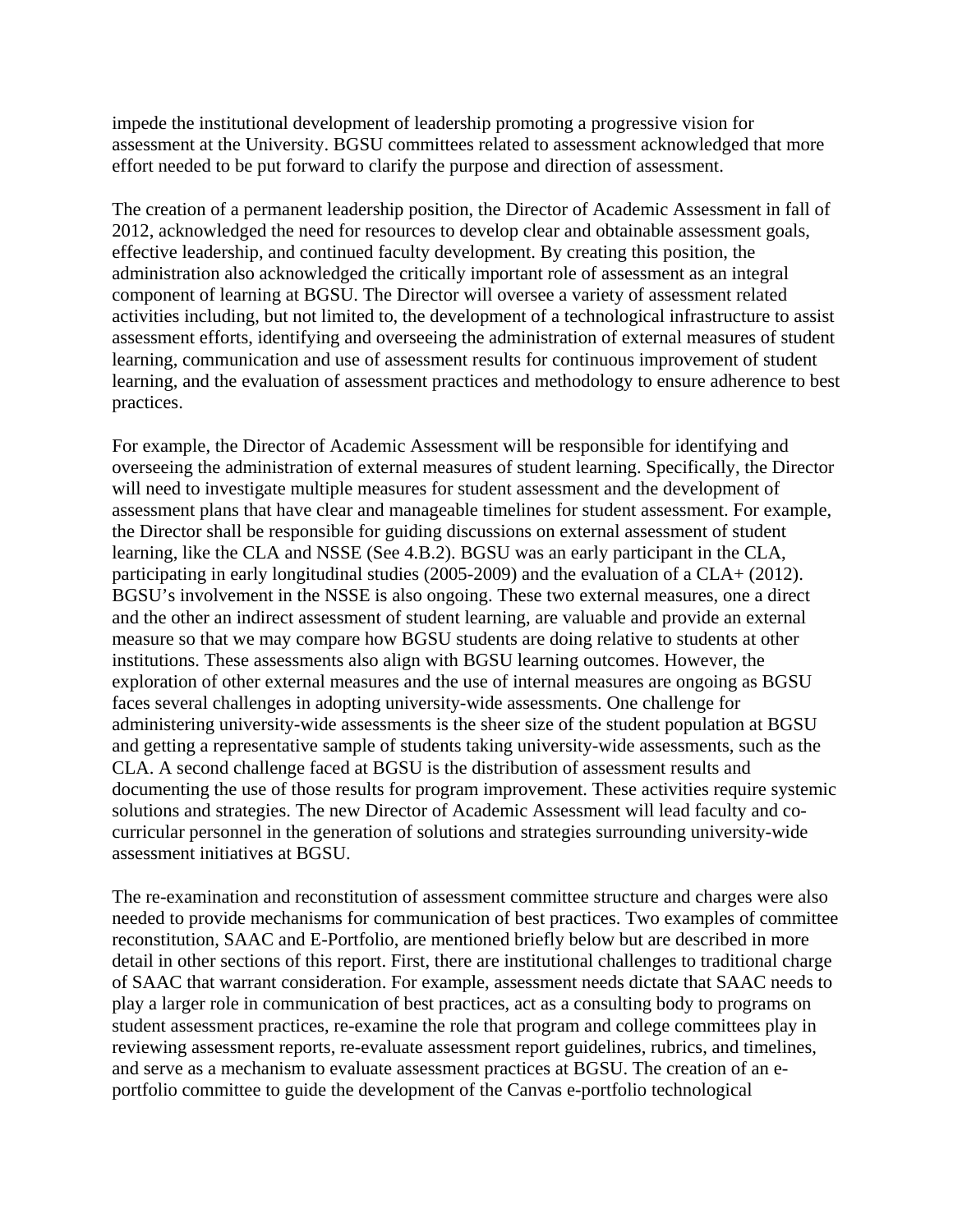infrastructure and assist in the creation of an e-portfolio culture at BGSU grew out of earlier post-hoc committees. And, finally, to guide and communicate the strategic actions of the new Office, an Assessment Advisory Board with broad representation of constituencies is expected in the summer of 2013. This new assessment committee structure serves as example of how communication of best practices in the assessment of student learning can be addressed at BGSU.

#### **Sources**

- 2005-10 SAAC Award Table
- 2006SAACReports
- 2007CHEAAward
- 2007SAACReports
- 2008 AACU VALUE Initiative Overview
- 2008SAACReports
- 2009SAACReports
- 2010-11 Early Childhood Assessment Report
- 2011-12 Freshmen Assessment Report
- 2012-13 SAAC Charge & Committee
- BGP Course Proposal Form
- BGP Learning Outcome Alignment Report
- BGSU AACU VALUE Initiative
- AccreditationLinksV2
- BGSU E-Portfolio White Paper
- Canvas E-Portfolio Report 11-12 v2
- CHEA Faculty Senate MM Jan 2007
- CLA 0509 Institutional Report\_BGSU
- CLA 1112 Report Bowling Green State University
- Computer Science Feedback
- DepartmentProgramLearningOutcomes
- Director of Assessment
- DSA Evaluation Guidelines 2009-10
- DSA Learning Outcomes
- General Studies Writing Program BGSU
- Graduate Curriculum Modification
- GSW\_2008
- Inquiry Based Learning CTL
- Psychology 2008
- Ribeau-2004-02-26
- RubricsUniversityLearningOutcomes
- SUAC Reports & Materials
- Three Canoes Report for E-Portfolio at BGSU
- GenEdLearningOutcomes
- ProvostBlueSheet
- Learning Outcomes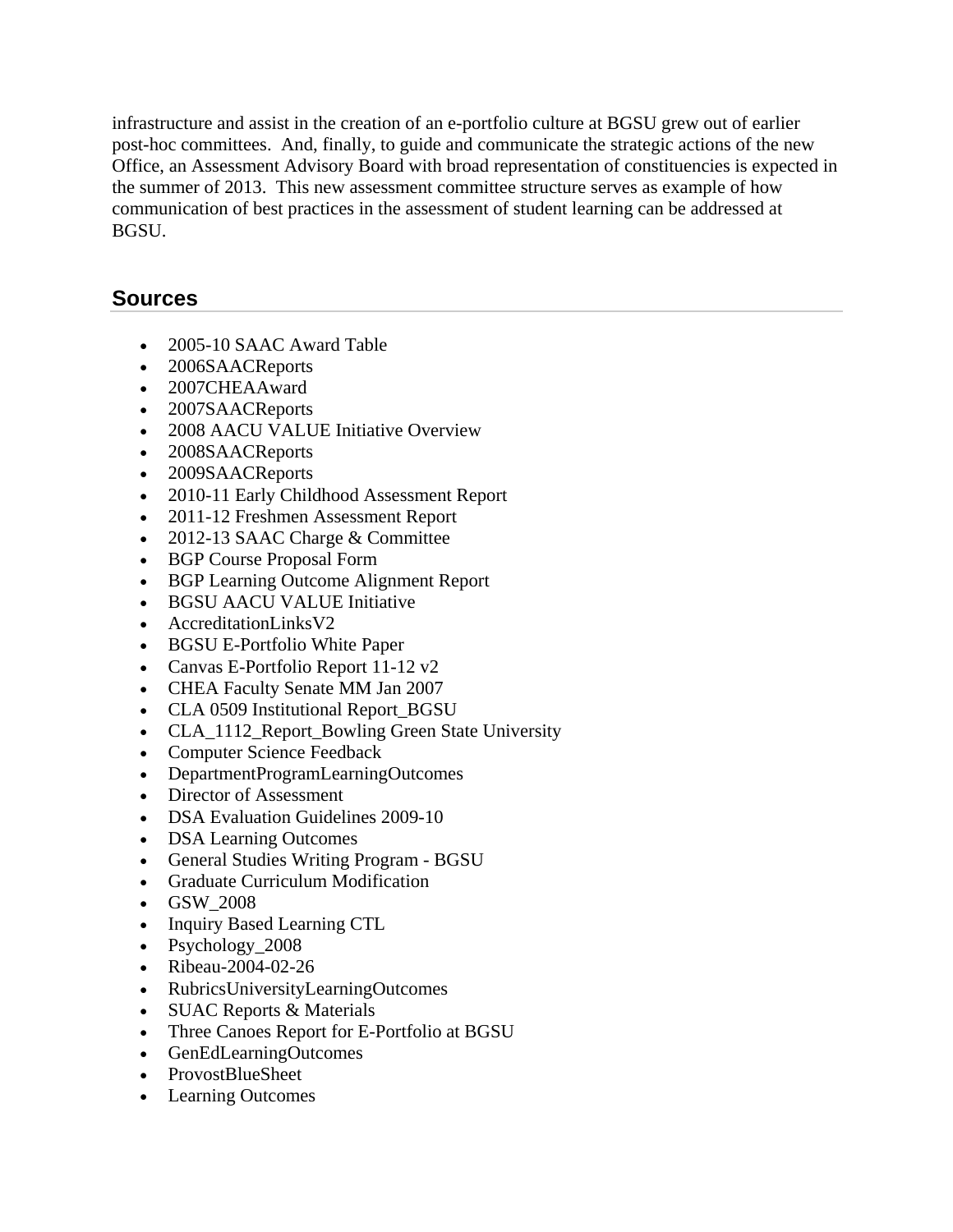- BGSU EPort Action Plan 2012 v3
- BGSU Mission Statement
- 2006 Opening Day Address
- SAAC Revised Assessment Rubric Spring 2011
- BGSU AACU Rubric Revision Project
- BGSU Academic Plan
- Charting Our Future HO
- Charting Our Future
- CUE Assessment Report S11
- CUE Faculty Senate MM Sept 2008
- CUE Faculty Senate MM Sept 2010
- CUE Modification Form
- Inquiry Course Template
- NCATE Social Studies SPA report
- 2011-12 Undergrad Cat Inquiry Courses
- BGSU Assessment Action Plan v4 (1)
- FYS 2006 Study
- FYS 2007 Doc
- FYS CUE Doc
- ePortfolio Assessment Committee Charge(2)
- BGSU Grad Strategic Plan
- BGSU NSSE Results Website
- Academic Program Review Proposal 102510
- Alignment of University Learning Outcomes
- DSA Program Review Timeline
- Assessment Cascade Infrastructure at BGSU
- 2011-12 Leadership Academy
- BGSU\_Business\_AACSB\_December2008\_Report
- Keeling & Associates CUE Report
- NCATE Math ed Aims
- CHEA Award for learning outcomes
- OTM
- Undergraduate Curriculum Modifications Bluesheets
- BGP SUBCOM ON ASSESSMENT
- SAAC Guidelines for Assessment Reports Spring 2011[1]
- SAAC Report Feedback to Computer Science
- BGPerspective
- NSSE 2009
- NSSE 2011
- NSSE 2013
- E-Port Report 11-12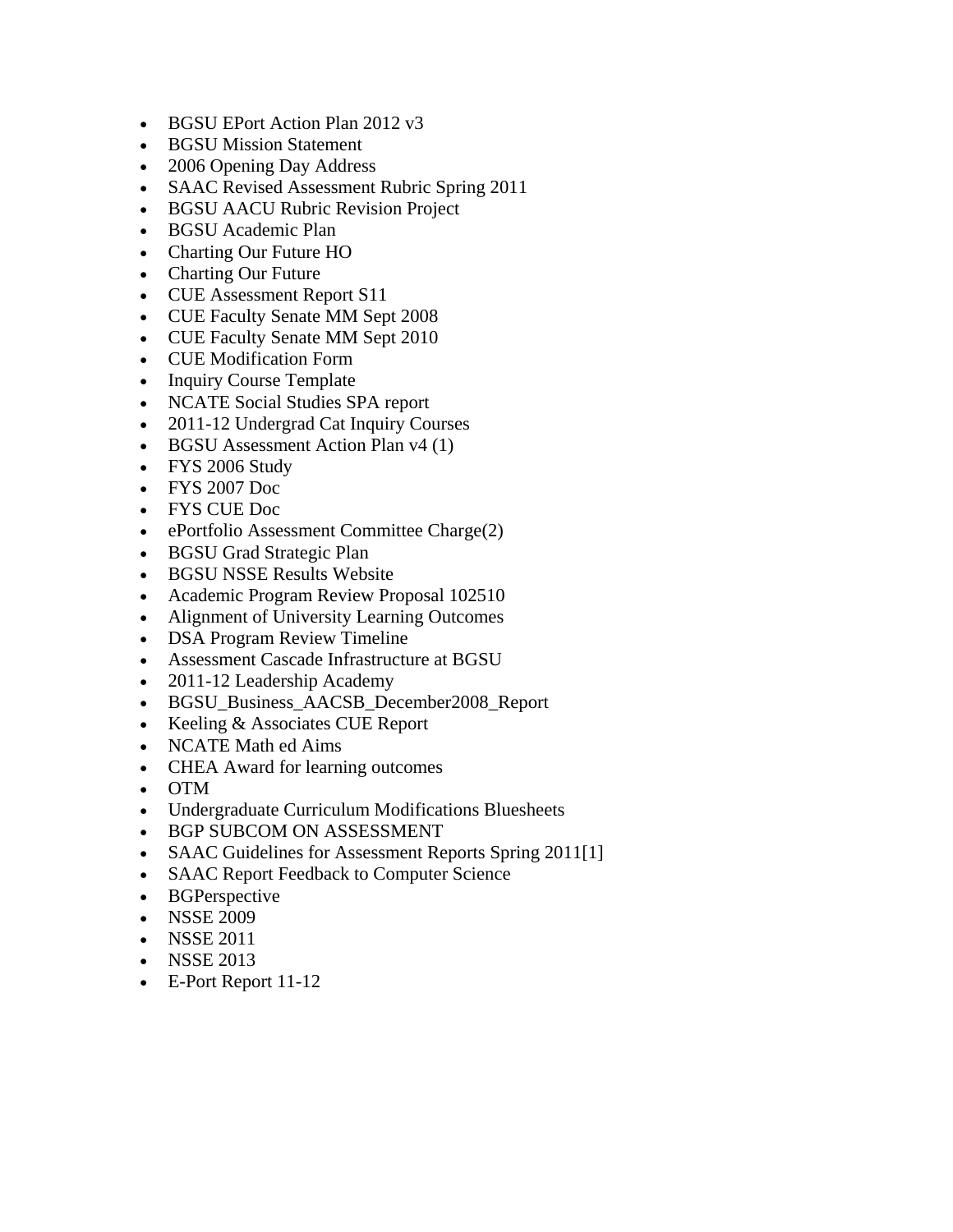# **4.C - Core Component 4.C**

The institution demonstrates a commitment to educational improvement through ongoing attention to retention, persistence, and completion rates in its degree and certificate programs.

- 1. The institution has defined goals for student retention, persistence, and completion that are ambitious but attainable and appropriate to its mission, student populations, and educational offerings.
- 2. The institution collects and analyzes information on student retention, persistence, and completion of its programs.
- 3. The institution uses information on student retention, persistence, and completion of programs to make improvements as warranted by the data.
- 4. The institution's processes and methodologies for collecting and analyzing information on student retention, persistence, and completion of programs reflect good practice. (Institutions are not required to use IPEDS definitions in their determination of persistence or completion rates. Institutions are encouraged to choose measures that are suitable to their student populations, but institutions are accountable for the validity of their measures.)

## **Argument**

**4.C.1.** BGSU has experienced both successes and disappointments in response to its recruitment, persistence, and retention efforts. Acknowledging the shortfalls and taking action to address the challenges (both underway and in development) are evident campus-wide.

In her 2012 State of the University Address, the President announced enrollment goals achievable by 2020: 25,000 headcount; improve the quality of the freshman class (ACT or 24 and high school GPA of 3.4); strengthen partnerships with Community Colleges and grow transfer enrollment; expand online programs; and ensure that BGSU graduates are prepared for the jobs and careers that meet the needs of Ohio's economy.

Enrollment, retention, persistence and completion rates for the past 10 years are provided (Student Information IR, Flow Model (Cohort Persistence) IR ). Compared to other regional universities in Ohio, BGSU has a strong history of 4 and 5-year completion rates ( LongAcademicProgressReport08, OHgrad\_rate\_rpt\_fall05\_cohort, OBORpersist\_09\_10 ) In 2011, the Ohio Business Roundtable rated BGSU as first in the state when comparing actual vs. predicted graduation rates.

In response to declining enrollment related to the shrinking population of new high school graduates, the previous President led a significant effort to increase enrollment in 2008. After creating the (new) Division of Enrollment Management and hiring a Vice President in January 2009, additional resources were allocated for undergraduate recruitment (staff, event programming, and purchase of qualified applicant names). This strategic increase in recruitment efforts resulted noticeable gains in undergraduate enrollment. Freshman applications increased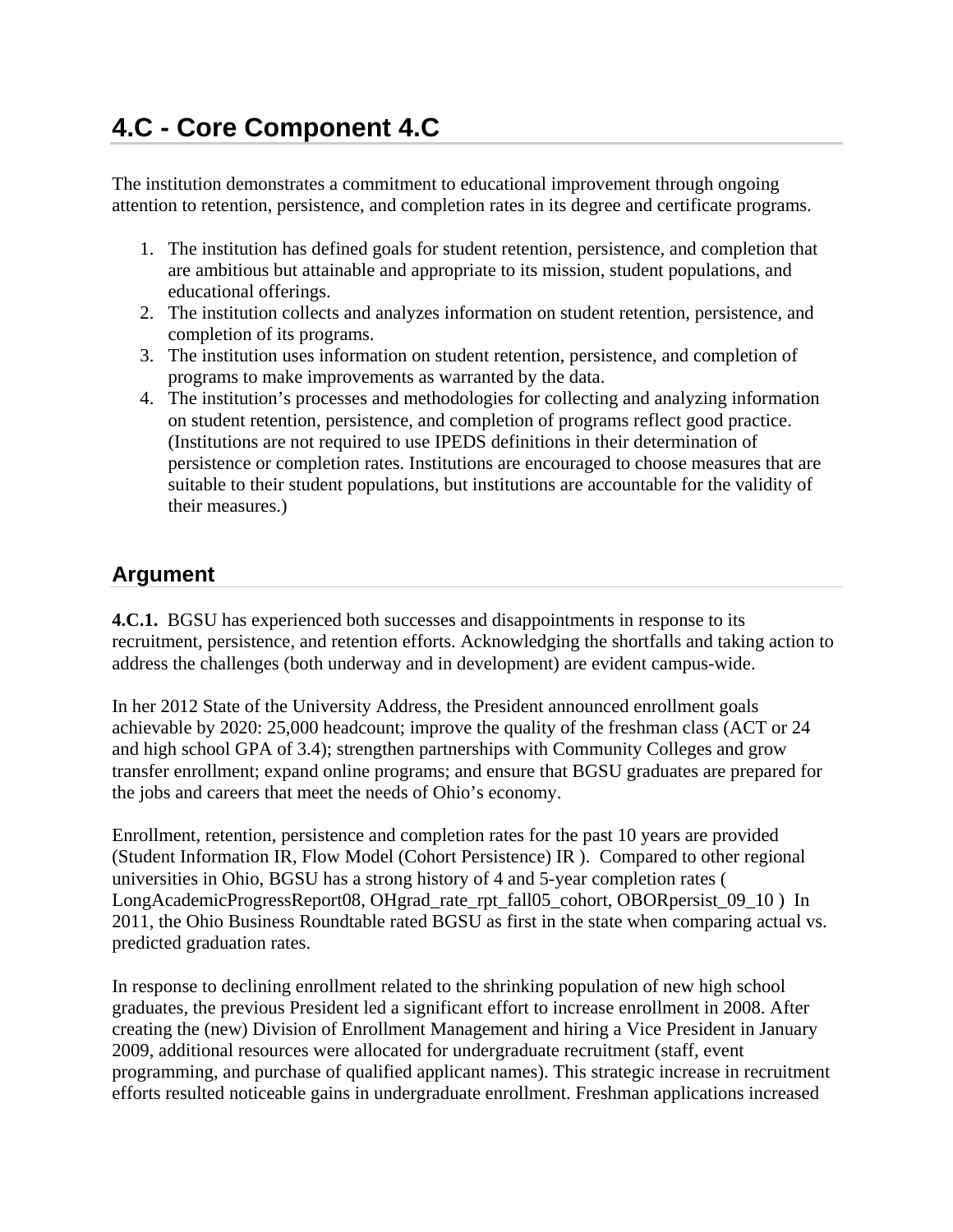from 11,111 for fall 2008 to 16,212 for fall 2011, a 45% increase. The quality of the incoming applicant pool, measured by GPA and ACT scores, also improved during that same 3-year period, as did the percentage of students of color (from 16.70% in 2008 to 22.00% in 2011).

As freshman enrollment grew, the University experienced an unexpected downturn in retention of the fall 2010 cohort; first-time, full-time students were retained at 71.8% after a three-year increase of the 2007 (73.3%), 2008 (74.5%), and 2009 (76.7%) cohorts. To address this drop, BGSU engaged Farnum and Associates in fall of 2011 to guide the creation of a plan to gradually increase retention of the first-time, full-time freshman cohort to 80%.

When the President set a new enrollment goal of 25,000 (headcount) while increasing the quality (GPA and ACT) of the freshman cohort, alternate populations for growth were identified and a plan was put in place to incrementally increase quality of the incoming freshman class. Reliance on the traditional aged student population that had well-served BGSU was no longer fiscally sustainable. Enrollment Management staff responded by creating plans to increase the populations of transfer and international students, grow enrollment in online programs, and increase graduate student enrollment. These plans gained approval from University leadership. During 2012-2013, existing resources were reallocated to create and staff the office of International Student Services (recruitment and retention) and Online Programs (development and marketing of online programs and services for online students). After personal visits, 22 of Ohio's 23 Community Colleges expressed interest in developing articulation agreements with BGSU. To date, 12 twelve institutions have signed articulation agreements, which will improve the transfer experience and create a steady pipeline of students. These articulation agreements, along with a change in the minimum GPA required to transfer to BGSU (from 2.5 to 2.0) will allow BGSU to aggressively compete for Ohio's transfer population. Strategies for increasing graduate enrollment include streamlining the graduate admission process, increasing assistantship funding, and strategic recruiting for specialized programs such as STEM fields.

BGSU is responding to recent changes in the state funding model for higher education. BGSU will be participating in the

- "Complete College Ohio" initiative as part of "Complete College America" and "Complete College BG." In November 2012, the Ohio Higher Education Funding Commission announced a new formula for calculating the State Share of Instruction. This change is a shift from enrollment-based funding to an emphasis on course and degree completion and graduation rates; enrollment of graduate, non-traditional, and at-risk students; increase in the number of Ohio high school students who attend post-secondary education; workforce development; and college affordability.
- In September 2012, the Ohio Board of Regents released a request for proposal to award \$11 million to promote the development of new internships and co-ops in designated key "JobsOhio" industries. BGSU leveraged its Computer Science and Supply Chain programs, as well as the curriculum-based co-op program based in the College of Technology. Through the support of employer partners, BGSU was awarded nearly \$700,000 in funds to develop new co-ops and internships in designated areas.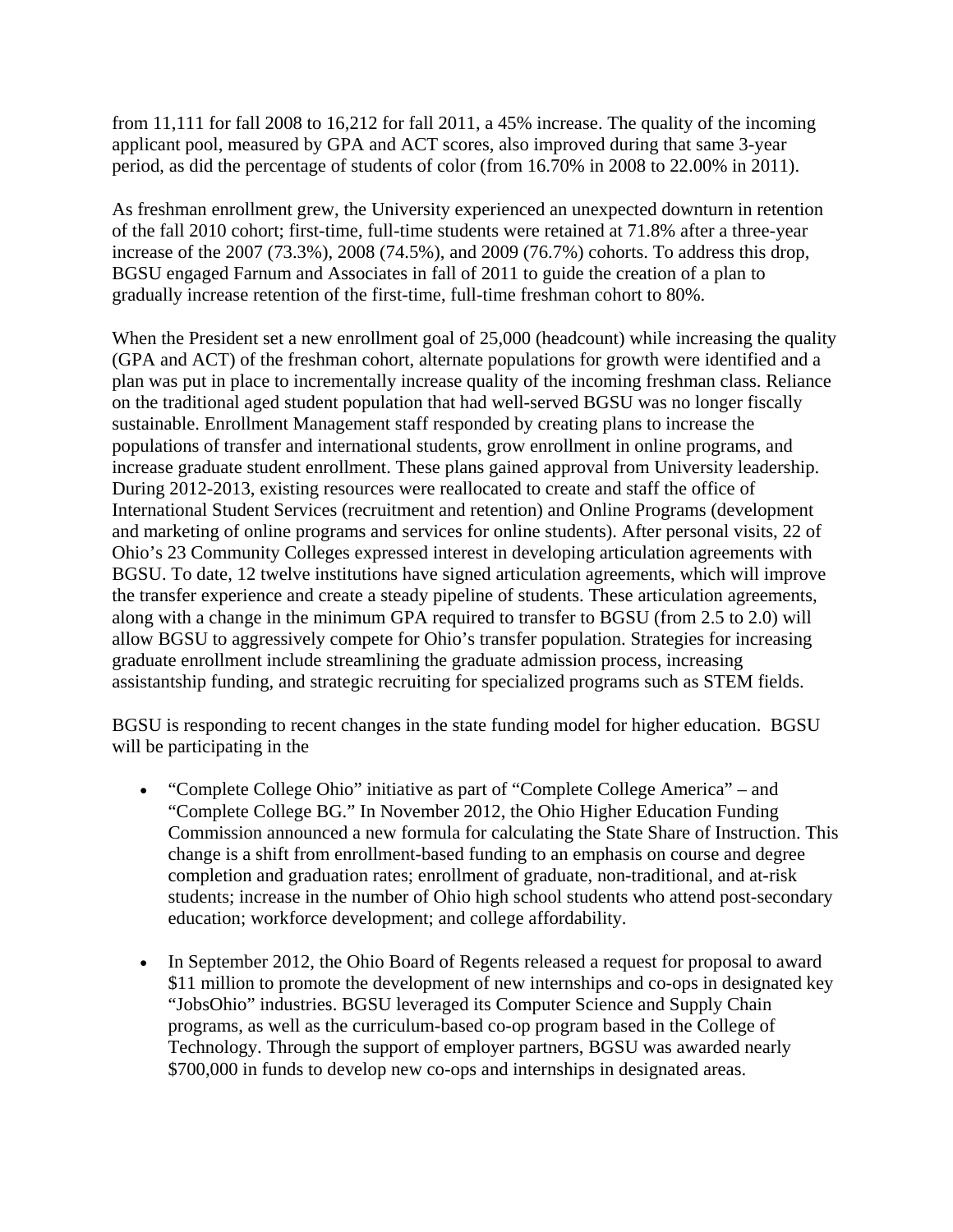- New initiatives for the Fall 2013 incoming freshman cohort include a focused effort on students who are undecided/undeclared. By reallocation of existing resources, a new advising/programming unit targeting the special needs of undecided students will work with students on career development and decision-making, occupational exploration, and choosing a major.
- Special attention on academic advising of undergraduate students in the first two years will result in the development of a Transitional Advising Model for Fall 2013. After conducting an Advising Kaizen (based on LEAN manufacturing principles) and documenting recommendations for an advising plan, Associate Deans from each College are creating a detailed advising plan that requires students to work with college advisors during their first two years of enrollment.
- The Center for Pre-Professional Programs will be in place by Fall 2013 to support the needs of students preparing for careers as doctors, veterinarians, attorneys and others.

**4.C.2.** On the 15<sup>th</sup> calendar day of each fall semester, the first time, full-time cohort is defined by the Office of Institutional Research. The retention rate is determined based on the number of first-time, full-time students who enrolled the previous fall semester as of the  $15<sup>th</sup>$  day count who have returned for the current fall semester as of the  $15<sup>th</sup>$  day of the semester. Head Count, Student Credit Hours, and Full-Time Equivalents are also reported for undergraduates on the main and Firelands campuses and graduate students on the main campus. The students are then defined as the cohort population in the student information system, and are tracked by the Institutional Research, which reports 1-6 year retention rates, 4-6 year graduation rates, and degrees conferred by level and college. Six years' worth of cohorts are tracked weekly by Registration and Records and reviewed by several offices within the Division of Enrollment Management and the Colleges. The retention reports capture the number and percentage of students registered, the percentage retained, and those who have graduated.

**4.C.3.** A comprehensive examination of student retention, persistence and completion has been given highest priority by the President and Provost, who both began in their positions in the summer of 2011.

In August 2011, Farnum and Associates was invited by the President to work with BGSU to identify retention concerns and create a retention improvement plan. In late August, Farnum began with the first of a series of workshops to explore Fall 2010's drop in first-to-second year retention, conduct a campus-wide retention assessment, and enlist members of the campus community in a Retention Planning Retreat.

A Retention Steering Task Force was appointed by the Provost. During the first three, two-day consultations, Farnum led the Task Force in discussions and activities designed to set the tone for the retention improvement initiatives, gain support at the highest leadership levels, develop a structure for creating, implementing, and monitoring the plan, and to identify enrollment and retention data required by the retention teams during her subsequent visits.

The focus of the October 2011 visit was to engage additional members of the campus community in a multi-perspective approach to retention planning by conducting a SWOT analysis and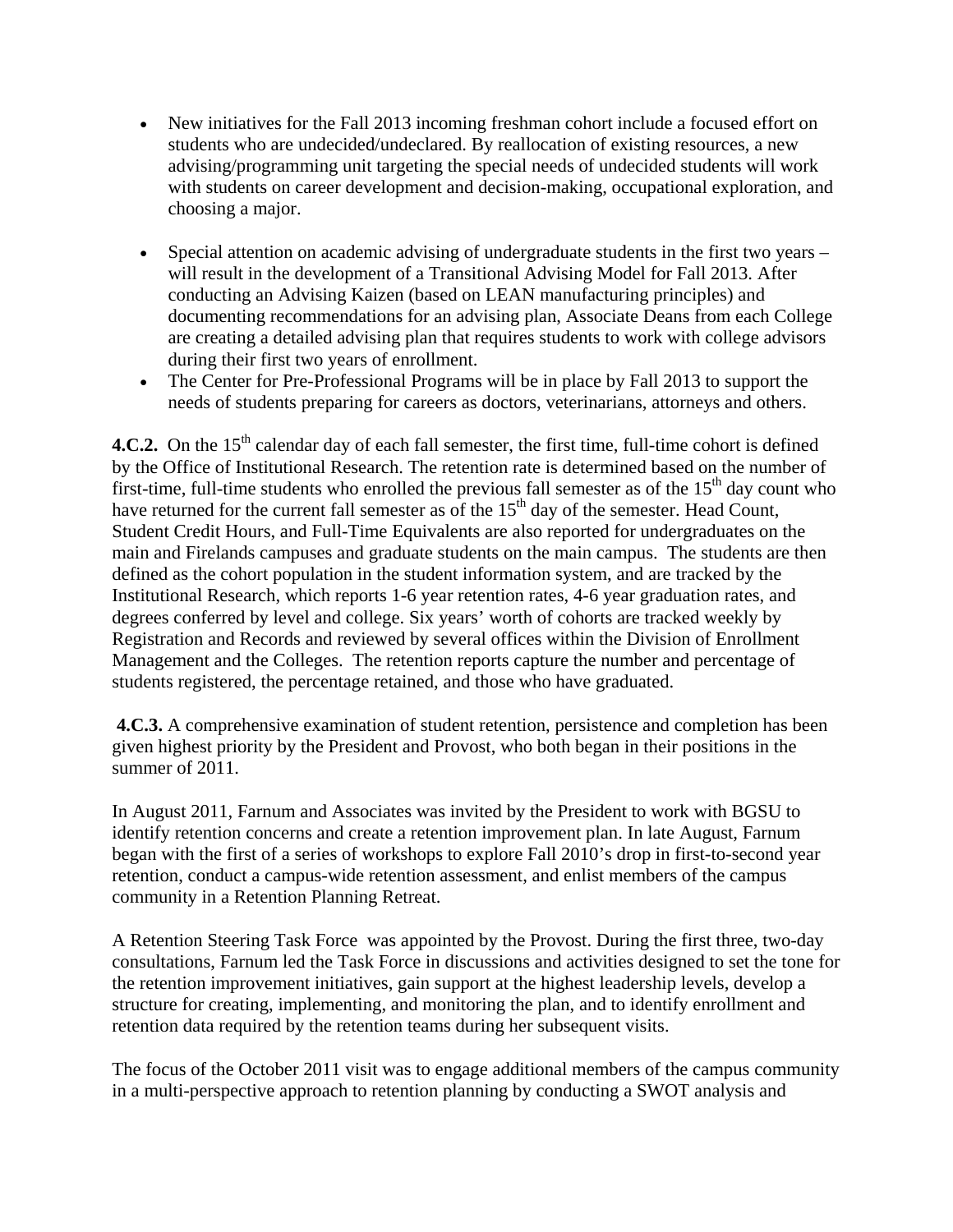reviewing retention data regarding 15 pre-identified at-risk populations. Five populations were chosen for development of specific retention strategies. The groups included undeclared students, underprepared students, and students with poor academic performance in the first year, students with financial issues, and a broad category of strategies to enhance the overall student experience. By the end of the two-day session, 40 strategies along with corresponding goals, team leads, liaisons to the Task Force, and team memberships were identified and an initial draft of the plan was compiled. Participants in the retention planning activities reduced the 40 strategies to 27.

In November, Farnum conducted planning sessions with each of the retention initiative leaders to add details and by December, 2011, completed the first version, *BGSU's Retention Plan 2011- 2013* (see Report #1, Report #2, Report #3).

Implementation teams composed of faculty and staff were formed to review University policies and student data, identify populations of students at risk, and determine short and long term goals and the strategies to achieve them to reach the long-term goal of 80%. Analyses of retention and persistence data resulted in the development of a plan targeting specific subsets and initiatives designed to improve the retention of all students. In addition to their participation on the task force, the Deans were also charged to create their own detailed College plans. (College of Technology, College of Arts & Sciences, College of Business Administration, College of Education & Human Development, College of Health & Human Services, ant the College of Musical Arts).

Additional smaller task forces led by the Vice Provost for Undergraduate Education reviewed academic and administrative policies and discussed the need for a first year seminar course, among other strategies. As a result of these collaborations, BGSU's initial retention plan was developed during the fall of 2011, and implementation began immediately at the start of Spring 2012 semester.

Farnum has been on the BGSU campus for six additional visits, meeting with the retention teams to share best practices, discuss progress and engage participants in solution building. A detailed agenda and work product of her visits and action items follows: Report #5, #6, #7, #8 and #9. A brief summary of the status of the retention team is included in this report.

In late 2012, Farnum was invited to continue working with BGSU to develop new retention strategies (Report #10). In January 2013, Farnum returned to BGSU to facilitate "Retention 2.0 Planning" with a focus on the new State Share of Instruction model; (i.e., leverage the summer sessions, focus on STEM, increase the use of successNet (by faculty and others), and develop additional strategies for 2013-2014, including the Advising Plan) (see Retention by major 2008 to 2012).

In addition to identified retention initiatives, BGSU has taken the following aggressive actions to improve retention:

Leveraged, in the Student Enrollment Communication Center, social media, data on academic progress, feedback from faculty, and student financial status. Trained peer callers and automated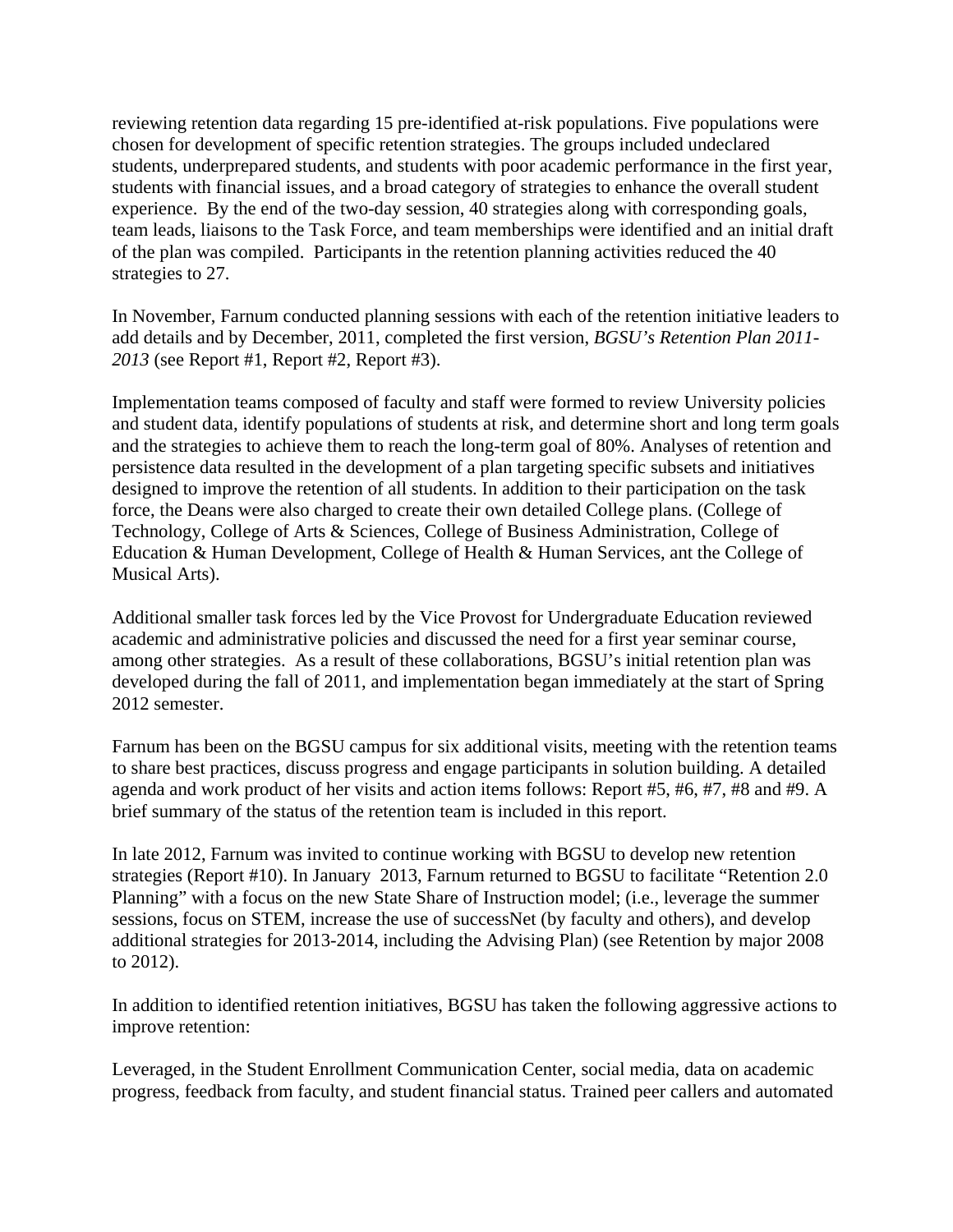messaging systems provide students timely reminders of critical deadlines, financial aid actions, available academic support services (e.g., Learning Commons) and other actions requested by the Colleges and other student service departments.

Expanded services include the Learning Commons where students receive academic coaching and tutoring and participate in study groups. Combining writing support, math and statistics tutoring, study skills instruction, and subject tutoring all co-located within BGSU's main library has resulted in increased utilization of the library and the Learning Commons for students of all Colleges and achievement levels. The Learning Commons uses course data (high failure rates, low completion rates, etc.) to create (peer-led) Supplemental Instruction groups and determine what services are needed most. The Learning Commons was recently evaluated as part of the HLC Quality Initiative and was deemed to have made a "genuine effort" by BGSU "to improve the quality of student success efforts."

Restructured the new student orientation program to better prepare students for the academic rigor of college work and provide resources to support student's transition to college. Falcon SOAR (Student Orientation, Advising, and Registration) consists of four themes, Academic Success, Career Development, Personal and Financial Responsibility, and Leadership and Engagement. Strong and frequent messages, coupled with faculty engagement and focus on the academic aspects of college (and student success) have changed the focus of the day-long event, and are carried throughout the student's first year.

Implemented successNet during Fall 2012, a communication system to engage faculty in identifying students at risk and in need of early interventions, and refer them to academic support services. Faculty can provide (positive and corrective) feedback directly to students, make referrals to campus resources (such as tutoring and advising), and alert University departments as to their concerns. Additional features of successNET (e.g., online appointment scheduling with academic advisors), were implemented Fall 2012.

The success of retention and persistence initiatives are closely monitored through the data captured in retention (e.g., early alert) and course completion reports. The reports include student registration data for each semester, the amount of credits, academic status, financial burden, and transcripts ordered; students who have cancelled or withdrawn from the University, and degree completion. This information is used to identify trends over time and determine appropriate actions, such as the ones described in the University's retention plan.

**4.C.4.** Much of the data on student retention, persistence, and graduation are compiled, collected and displayed by the Office of Institutional Research through their website. Student retention data are conveyed in several different manners. General 1-6 year retention rates trace a firsttime, full-time cohort of new students on a fall-to-fall basis following sub-groups by gender and general ethnicity. More detailed retention data are presented in our Student Flow Model where other cohorts are tracked. We follow retention of first-time, full-time freshmen by gender, ethnicity, college, class level, ACT, high school GPA, residency, living status and any developmental placements. Retention in the flow model is calculated from session to session, including the summer. Longitudinal retention provides persistence data as well and graduation yields once the length of time is long enough. We follow more than just the FTFT freshmen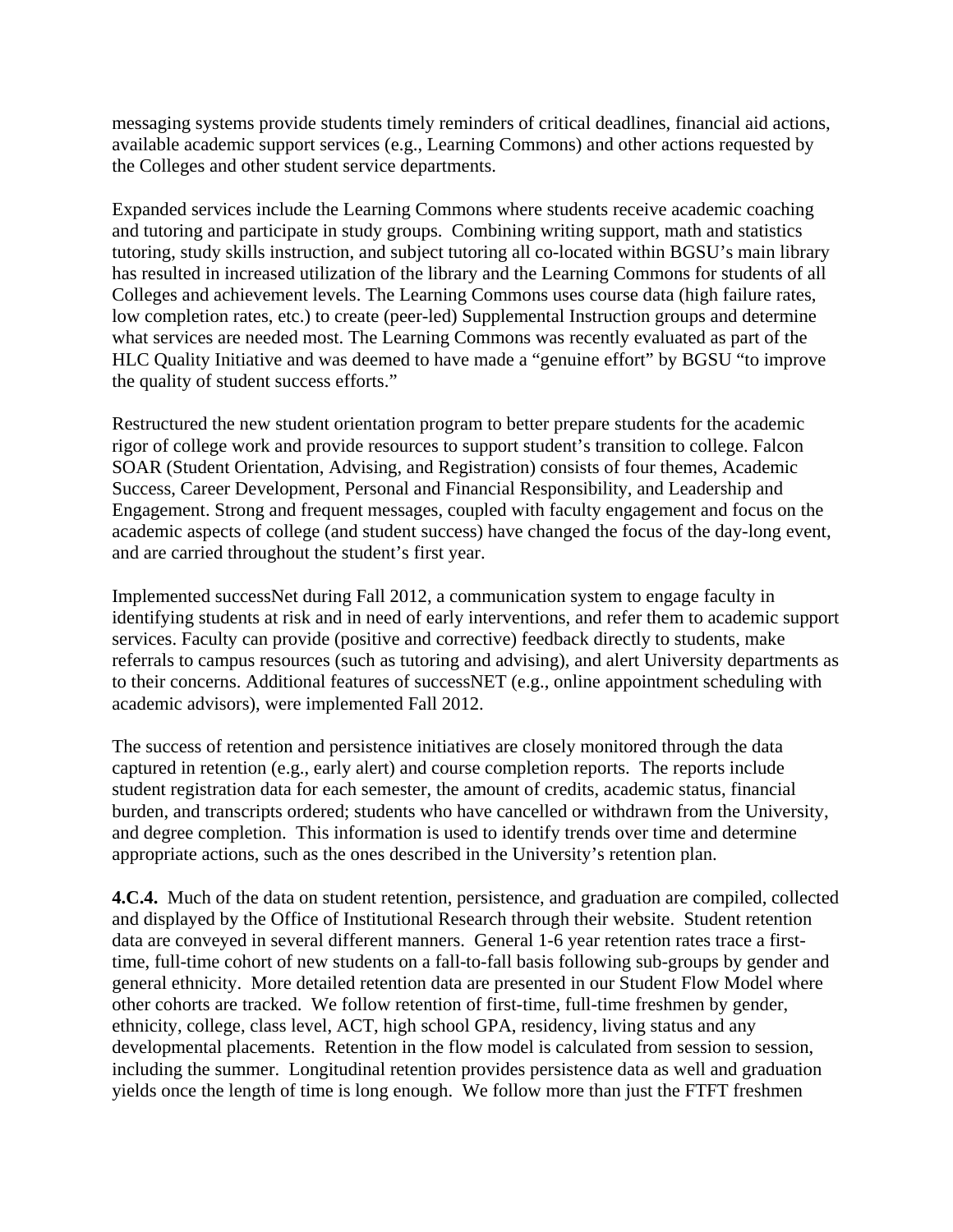cohort in our flow model by also following full-time transfer students, OSCC transfer students, non-traditional students, residential learning community students, Firelands full-time freshmen students, Firelands part-time freshmen students, full-time Masters students, part-time Masters students, and doctoral students. College enrollments patterns include migration between colleges. We also provide 4, 5, and 6-year graduation rates for all students, by gender, and general ethnicity.

#### **Sources**

- 4.C.1. Advising Plan
- 4.C.1. BGSU OMIC Award Letter
- 4.C.1. CCO Ohio Business Roundtable Oct 24 2011
- 4.C.1. Complete College Ohio task force report EXECSUMMARY FINAL
- 4.C.1. Coop-Intern Prog RFP 9-2012
- 4.C.1. Enrollment to 25K\_plan
- 4.C.1. Fall 2012 (with summer FR) with applied admitted Class Summary
- 4.C.1. Fall COHORT Retention
- 4.C.1. Ohio Higher Education Funding Commission (SSI formula) Report
- 4.C.1. President 2012 State of the Union
- 4.C.1. State Share of Instruction
- 4.C.3. College of Technology
- 4.C.3. College of Arts & Sciences
- 4.C.3. College of Business
- 4.C.3. College of Health & Human Services
- 4.C.3. College of Education & Human Development
- 4.C.3. College of Musical Arts
- 4.C.3. LearnComm FacAdv Board
- 4.C.3. Retention Plan 2011 (Report#4)
- 4.C.3. Retention Plan December2011 (Report #4)
- $\bullet$  4.C.3. Retention Report #1 August 30-31, 2011
- 4.C.3. Retention Report #10 January 28, 2013
- 4.C.3. Retention Report #2 October 6-7, 2011
- 4.C.3. Retention Report #3 November 17-18, 2011
- 4.C.3. Retention Report #5 January 23-24, 2012
- 4.C.3. Retention Report #6 February 6-7, 2012
- $\bullet$  4.C.3. Retention Report #7 April 9-10, 2012
- 4.C.3. Retention Report #8 September 6-7, 2012
- 4.C.3. Retention Report #9 November 26-27, 2012
- 4.C.3. Retention Taskforce Membership
- 4.C.3. SOAR homepage
- 4.C.3. successNET
- 4.C.3. retention by major 2008 to 2012
- 4.C.3. Retention Plan Status Update
- 4.C.3. Retention Planning Faculty Participants
- 4.C.3.HLC Quality Initiaive Feedback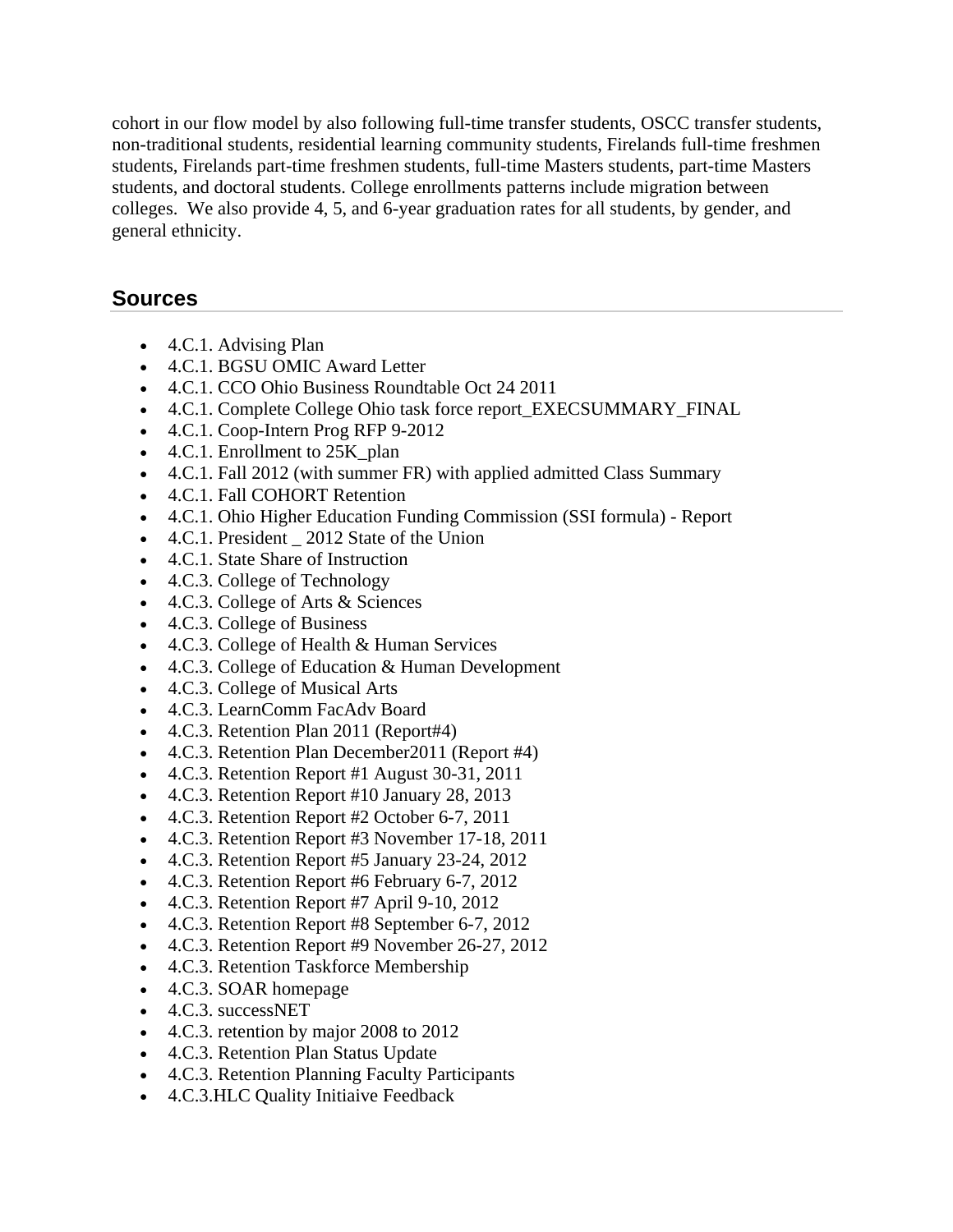- Flow Model (Cohort Persistence) IR
- LongAcademicProgressReport08
- OBORpersist\_09\_10
- OHgrad\_rate\_rpt\_fall05\_cohort
- Student Information IR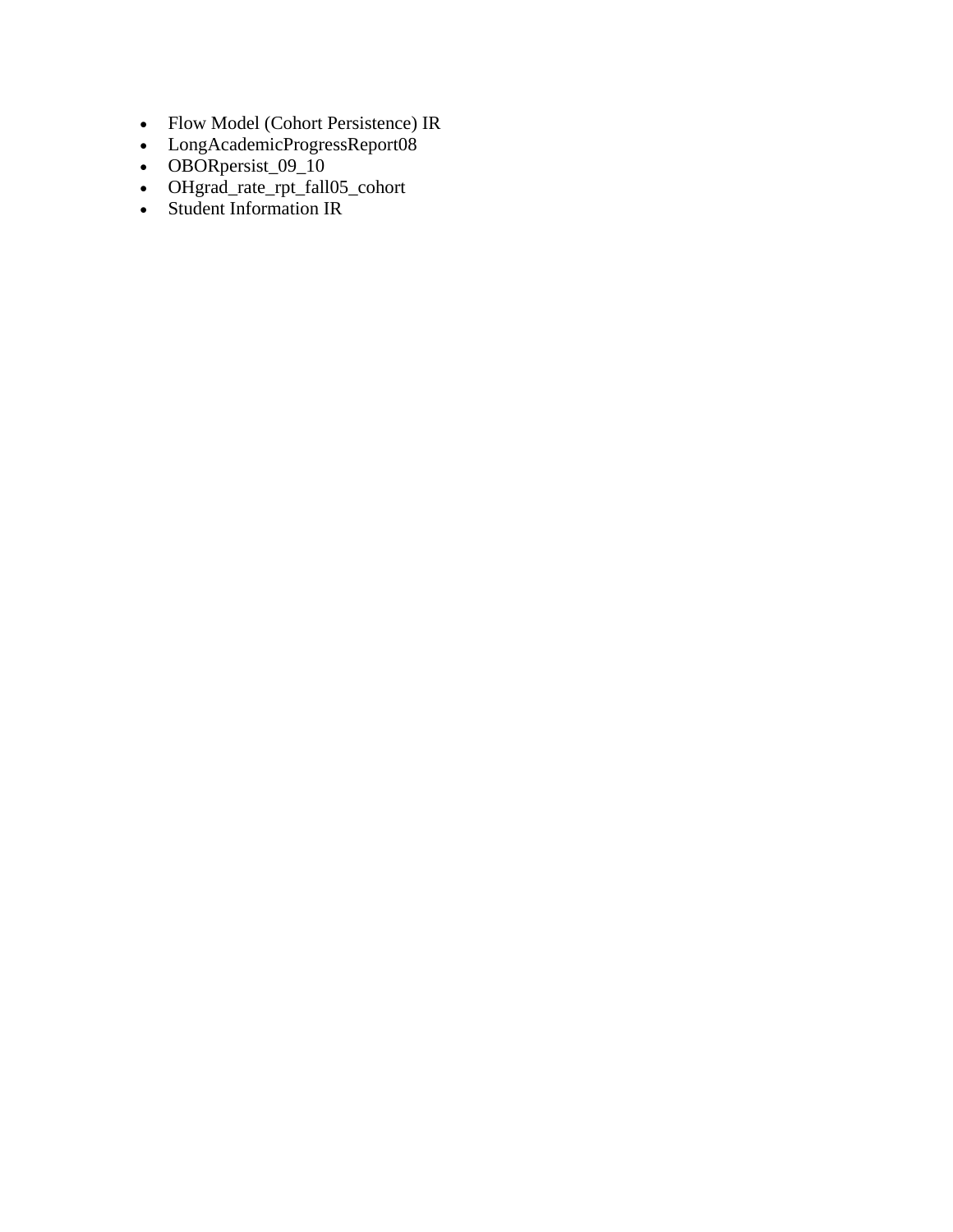## **4.S - Criterion 4 - Summary**

The institution demonstrates responsibility for the quality of its educational programs, learning environments, and support services, and it evaluates their effectiveness for student learning through processes designed to promote continuous improvement.

### **Summary**

The evaluation and improvement of teaching and learning documents a clear effort to sustain best practices and develop strategies to address challenges at BGSU. We have presented a record of our policies, procedures, and actions to demonstrate our dedication to improving the quality of our educational programs, system for the ongoing assessment of student learning, and attention to retention, persistence, and completion rates in our degree and certification programs. While we have made great strides in the areas described, the development of strategies and a resilient infrastructure for the systemic collection, analysis, and use of student assessment and institutional data based upon best practice are currently in progress. It is through past actions and planned directions that BGSU adheres to our Mission of providing "educational experiences inside and outside the classroom that enhances the lives of students".

#### **Sources**

*There are no sources.*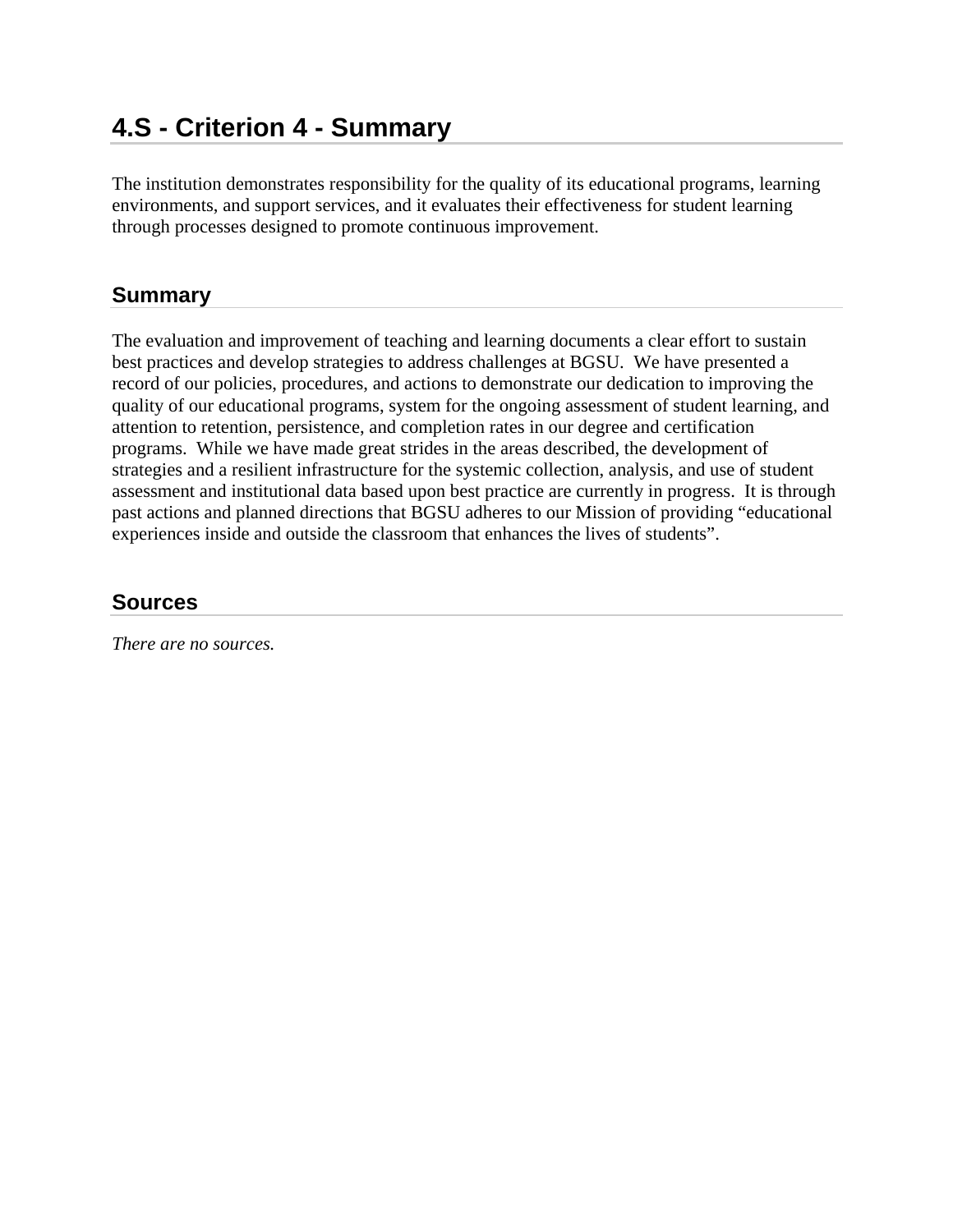## **5 - Resources, Planning, and Institutional Effectiveness**

The institution's resources, structures, and processes are sufficient to fulfill its mission, improve the quality of its educational offerings, and respond to future challenges and opportunities. The institution plans for the future.

### **Argument**

The quality and viability of BGSU's educational programs are maintained and strengthened by the institution's infrastructure and strategic planning processes. Management, support and oversight of fiscal, capital, and human resources are a shared responsibility of multiple divisions of the university. BGSU is organized to ensure and support qualified faculty and staff. We prepare budgets using a participatory process with input solicited at multiple levels of the process. Currently, as the University negotiates its first collective bargaining contract with the faculty, increasing faculty salaries is of high priority. Additionally, we are in the middle of a significant investment in physical facilities, guided by a comprehensive capital master plan. These priorities necessitate reallocation of funds informed by benchmarking against other universities and driven by university's strategic plan, which focuses the mission of BGSU on the educational experiences of its students.

#### **Sources**

*There are no sources.*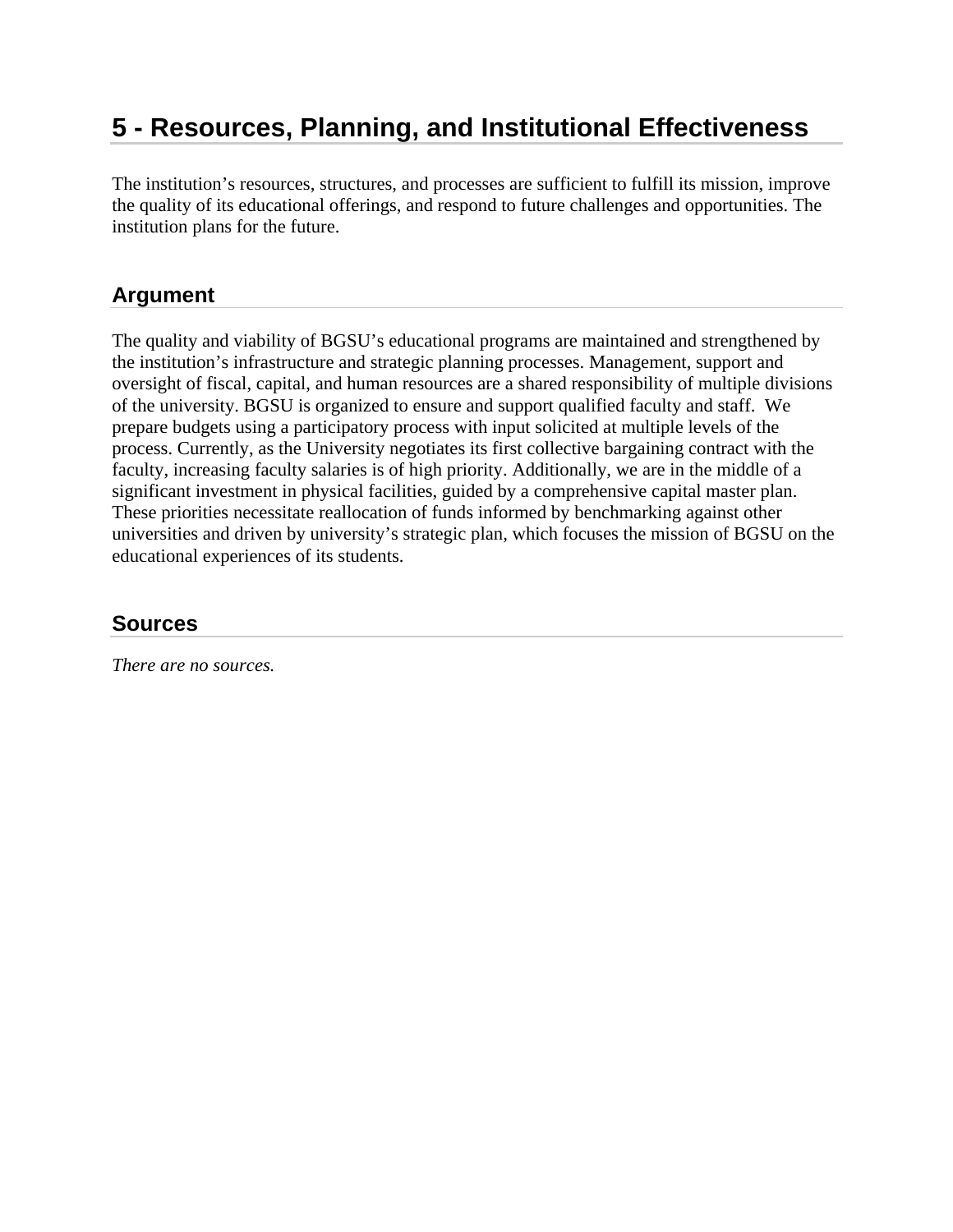The institution's resource base supports its current educational programs and its plans for maintaining and strengthening their quality in the future.

- 1. The institution has the fiscal and human resources and physical and technological infrastructure sufficient to support its operations wherever and however programs are delivered.
- 2. The institution's resource allocation process ensures that its educational purposes are not adversely affected by elective resource allocations to other areas or disbursement of revenue to a superordinate entity.
- 3. The goals incorporated into mission statements or elaborations of mission statements are realistic in light of the institution's organization, resources, and opportunities.
- 4. The institution's staff in all areas are appropriately qualified and trained.
- 5. The institution has a well-developed process in place for budgeting and for monitoring expense.

## **Argument**

**5.A.1.** The Division of Finance and Administration monitors the fiscal health of the University. As a public university, BGSU's audited financial statements are submitted to the Auditor of the State of Ohio each year. The University has had a balanced budget during all years of this accreditation period. During the past ten years, BGSU, like many public universities, has seen the state's share of instruction (SSI) decline. In order to protect the academic core of the University, the University has reduced expenditures in non-academic areas to meet these challenges. Currently, as the University negotiates its first collective bargaining contract with the faculty, increasing faculty salaries is the highest priority. This will require reallocation of funds within Academic Affairs. In order to monitor the overall allocation of funds to the various activities, the University benchmarks itself against other universities to ensure funding levels are appropriate.

The Office of Human Resources monitors the human resource needs of the University. A separate Office of Equity and Diversity also monitors the University's compliance with federal and state equal opportunity and nondiscrimination laws and regulations. These offices are involved in the hiring of faculty, administrative and classified staff of the University. The Office of Human Resources also oversees all the evaluations of administrative and classified staff of the University. The Office of the Provost oversees the evaluation of faculty. Additionally, the Office of the Provost uses various benchmarking data to ensure the adequacy of faculty lines relative to the teaching and research expectations of the various academic units. For example, BGSU uses results from the National Study of Instructional Costs and Productivity to monitor facultystaffing levels (summaries from BiologicalSciences, Accounting&MIS, CMA, Family&ConsumerScience, Communication Disorders, Technology).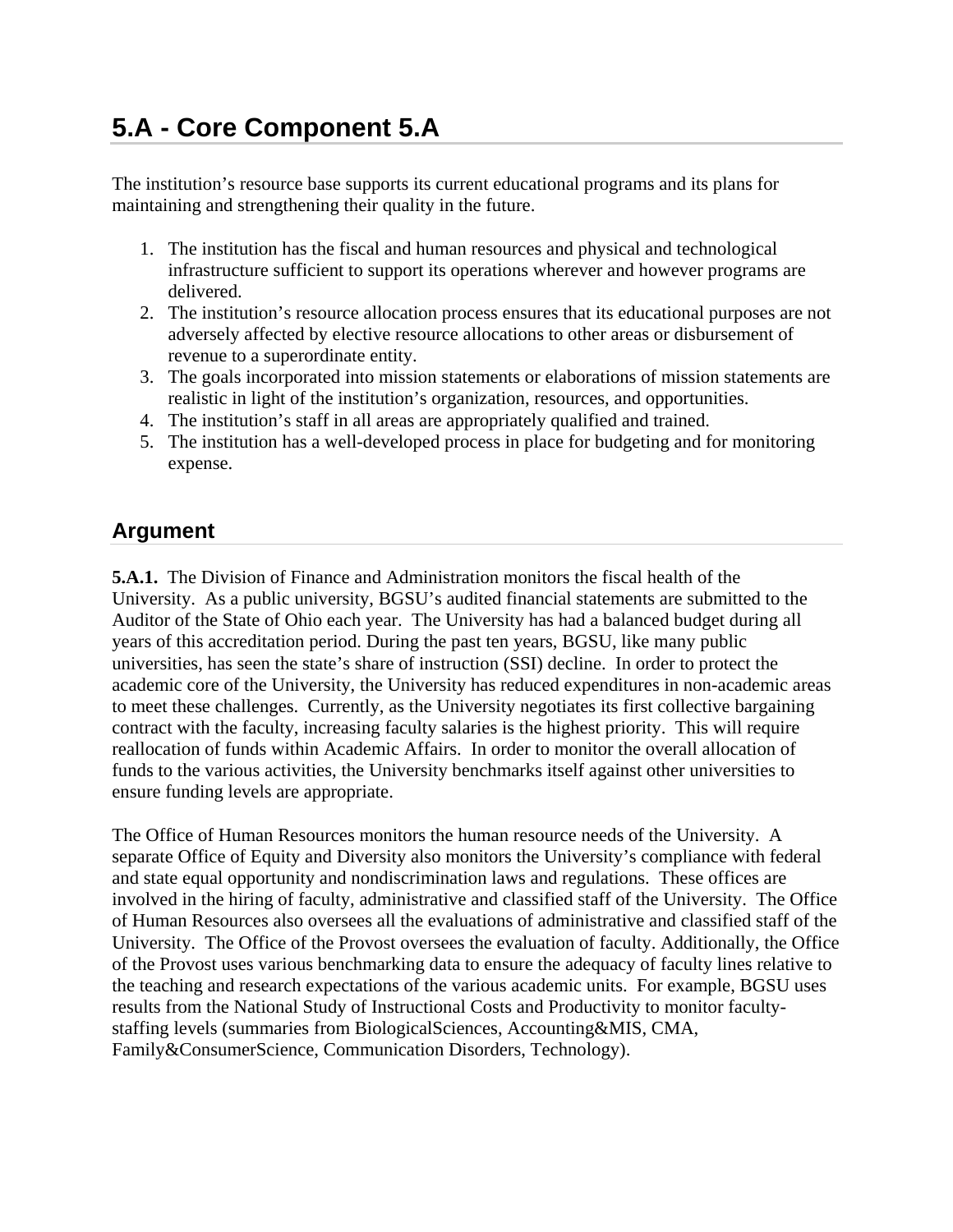The University has a Chief Information Officer (CIO) who oversees all of the technology initiatives and needs of the University. Information Technology Services (ITS) has professional staff to support the needs of faculty, student and staff members. The University has developed a comprehensive list of information technology policies that are administered by the CIO's office. The office also maintains a list of current initiatives and the status of each. An Advisory Board that has representation from faculty, staff and students advises the CIO. Recent significant projects within the past five years include the installation of the PeopleSoft software, which has provided a robust technology platform for finance, human resources, as well as the academic need of the University. While BGSU has used Blackboard as the main Learning Management System (LMS), Canvas has been recently adopted as the new LMS. Information Technology Services has a current strategic plan as well as a process for adding projects.

The Office of Capital Planning and Design oversees the construction of new facilities and renovation of existing facilities. The University is in the middle of a significant investment in physical facilities. A comprehensive study of all buildings was completed in 2011 (PartI, PartII) and all buildings were coded as to their current condition and need for renovation. A comprehensive capital master plan was developed and phase one has been completed. For example, within the past five years, BGSU has opened a new performing arts center (Wolfe Center), new athletic facilities (Sebo Center and Stroh Center), two new residence halls (Centennial and Falcon Heights), and two new dining halls that highlight sustainability (The Oaks, Carillion). Phase two of the master plan will include renovations to the three original buildings of BGSU as well as significant renovations to five more buildings. Additionally, a new building for the College of Business Administration is planned. These renovations will impact various departments within the College of Arts and Sciences, College of Education and Human Development, College of Business Administration as well as the College of Technology. New housing for fraternities and sororities, as well as a new student health center, will be opened over the next few years. In addition to major renovations, each year \$250,000 in local capital improvement funds are devoted to renovation and updates of classrooms, laboratories, research space, and student space. Over the last two years, ending in summer of 2013, all large lecture halls will have been renovated and provided with current technology. Additionally, the organic chemistry teaching labs will be fully renovated. The Office of Campus Operations monitors the current status of facilities for maintenance and repair issues.

**5.A.2.** The institutions resource allocation process is driven by BGSU's strategic plan, which focuses the mission of BGSU on the educational experiences of its students. During the annual budgeting process, all Divisions of the University present their strategic plans as well as their budget requests in an open forum. Within academic affairs, all of the academic units (Colleges, Libraries, Research, and Enrollment Management) present their individual strategic plans and budgets. While these individuals plans are combined into an overall budget request from Academic Affairs, the presentations in the open forum provide for a more complete understanding of the needs and fiscal requirements of the educational purpose of BGSU. The President makes final recommendations to the Board of Trustees (BOT) for their approval. All of the Budgets are available for public review.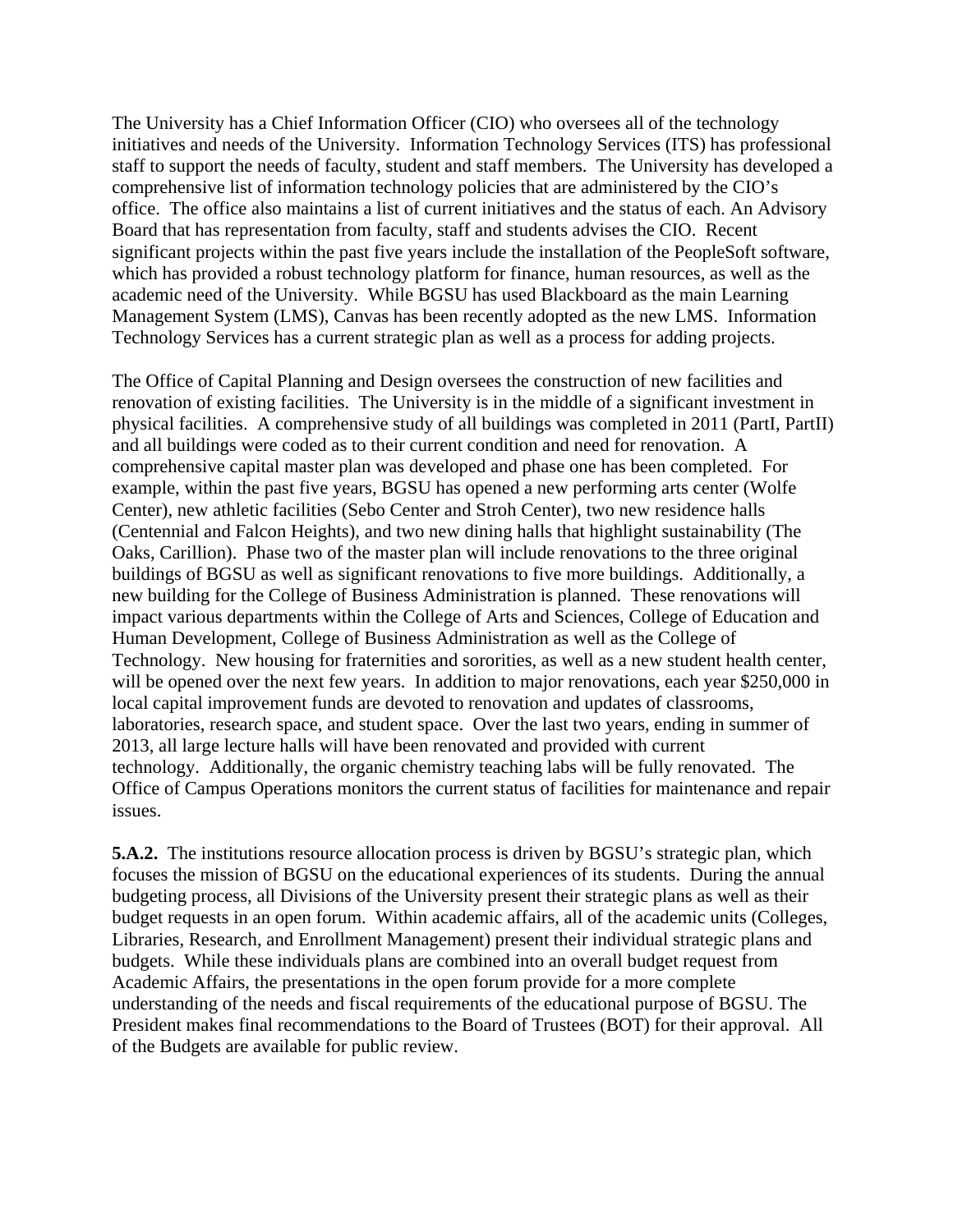**5.A.3.** The six stated goals and seven strategies that are included in BGSU's strategic plan, Charting our Future, are specifically related to the educational mission of the university. The Unit Level Strategic Plans developed by the various units within Academic Affairs Division must be aligned with these goals/strategies. This ensures alignment of strategies and resource allocations with the University strategic plan. The President reviews all strategic plans and budget allocations prior to final submission to the Board of Trustees for their review.

**5.A.4.** The Office of Human Resources monitors the hiring, evaluation and professional development of administrative and classified staff. A separate Office of Equity and Diversity also monitors the University's compliance with federal and state equal opportunity and nondiscrimination laws and regulations.

The Office of Human Resources also ensures that the Administrative and Classified Staff Handbook is current and well understood. The Administrative Staff Council and the Classified Staff Council also provide advice and input to various University leaders regarding ways to support staff members.

While faculty and Chairs/Directors are directly involved in recruiting faculty, the appropriate Dean and the Provost Office oversees and reviews all faculty appointments to ensure that faculty members have appropriate credentials for the area in which they are hired. The Office of Equity and Diversity also reviews all faculty searches to ensure that all means are being used to build a diverse pool of qualified candidates.

The Faculty of the University are supported in their professional development from the Center for Teaching and Learning (CTL) as well as from the Office of Vice-President of Research and Economic Development. The CTL organizes and plans various faculty development programs regarding teaching pedagogy and innovative approaches to teaching. The CTL organizes the annual Teaching and Learning Fair, which showcases faculty members' innovations in their classrooms. Typically, an external keynote speaker engages the faculty. Additionally, the faculty are provided support for the use of technology in the classroom from the Office of the CIO as well as the Center of Online and Blended Learning. For the past two years, faculty have been provided the opportunity to apply for Innovative Teaching Grants.

The current promotion and tenure process is documented in the Charter and is described in detail in Criterion 3.C. With the faculty choosing to have a collective bargaining approach, the Collective Bargaining Agreement, when reached, will govern this process.

**5.A.5.** The Vice President for Finance and Administration and the Director of Budgets are responsible for management of the budgeting process and the financial resources of the University. Two committees, the University Budget Committee (UBC) and the Fiscal Affairs Advisory Committee (FAAC) also provide input into the budgeting process on the main campus. The UBC's members include the area vice presidents, The Director of Budgeting, and the Director of Planning and Institutional Research. The Faculty Senate elects the members of the FAAC to represent the various academic units. Students make recommendations regarding the general fee to the FAAC through the Student Budget Committee and the Student Organization Funding Board.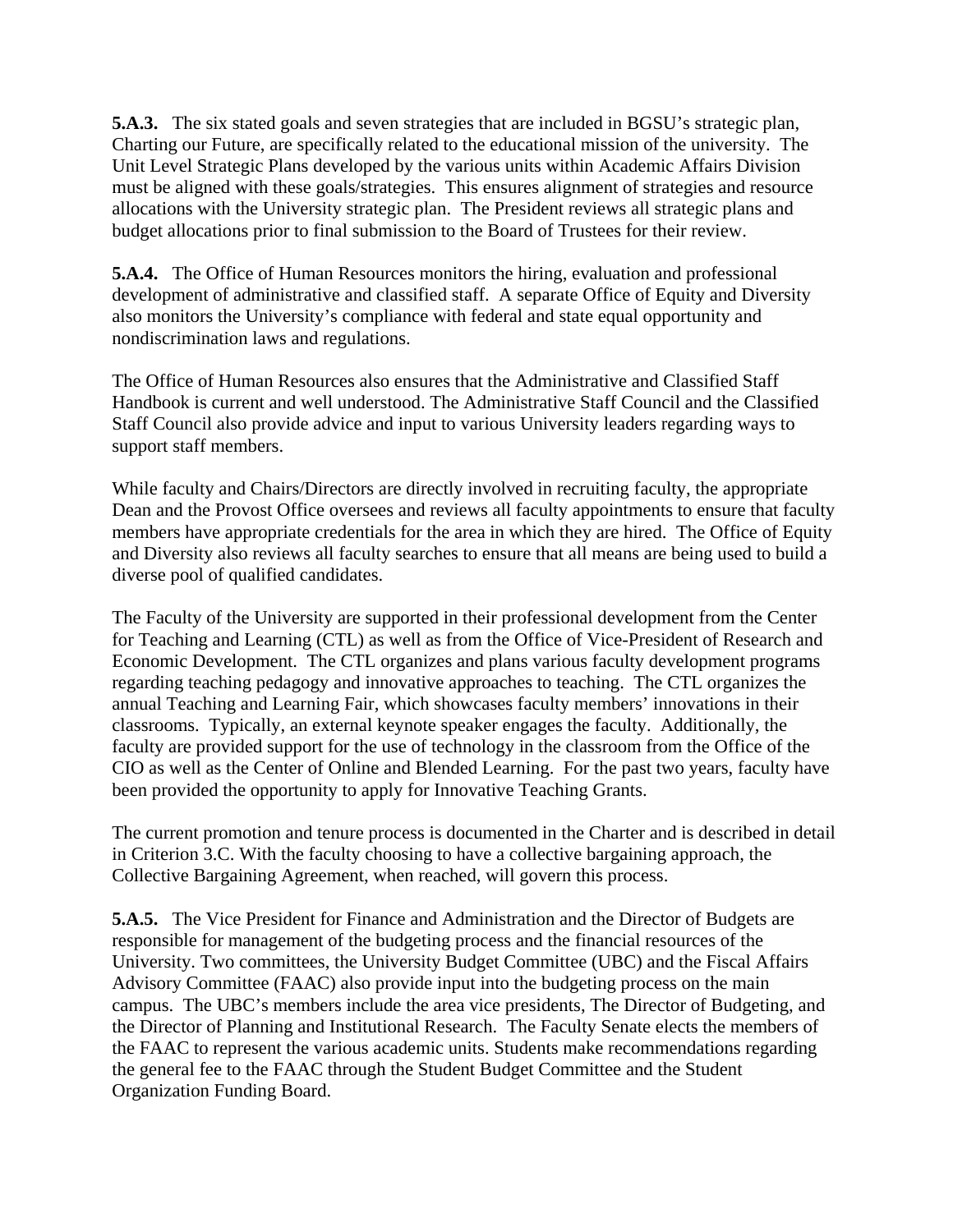The University prepares budgets using a participatory process with input solicited at different levels of the process. On the academic side, Department budget committees develop recommendations and requests along with the Department Chair and then forward these requests to their respective college offices. This is completed in conjunction with the department's unit level strategic plan development. Deans, working with college budget committees, review the departmental requests and rank them as collegiate priorities and then forward them to the Provost. The Provost, after reviewing the collegiate requests, determines the overall priorities for the Academic Affairs area and then presents them to the FAAC and UBC. The two budget committees provide input to the President who ultimately makes a recommendation to the BOT.

The process for developing budget requests and recommendations for consideration by FAAC and UBC is similar in other vice presidential areas and for budgets other than the educational budget, although in those cases there is often only a single budget committee working with the respective vice president.

BGSU Firelands, being a self-contained budget center, is solely responsible for its own revenue and expenditures. Its budget, prepared in a manner similar to that described above, is also forwarded to the Provost and Vice President for Finance for review. The President approves to budget and forwards to the Board of Trustees for their approval.

The Office of Budgeting in Finance and Administration prepares a variety of reports to monitor the revenue and expense flows monthly. On the revenue side, these reports monitor state share of instruction, student instructional fees, room and board fees, general fees, and auxiliary sales activity. On the expense side, reports are generated monthly for the auxiliary budget expenses: whereas, educational budget expenses are reviewed on a quarterly basis. The Director of Budgeting prepares a quarterly budget report that is shared with the BOT and central administration. This report presents all revenue and expense incurred as of that quarter and provides a narrative that highlights variances and identifies any areas of concern.

#### **Sources**

- NSICP LIst of BGSU Files
- BiologicalSciencesNSICP
- AccountingMISNSICP
- CMASummary
- SummaryFCS
- CDISSummary
- SummaryTech
- HistoricalBudgets
- BudgetPortfolio
- ITSInitiatives
- ITSStrategicPlan
- CapitalPlanningDesign
- MasterPLan
- Facilities Assessment ReportPartI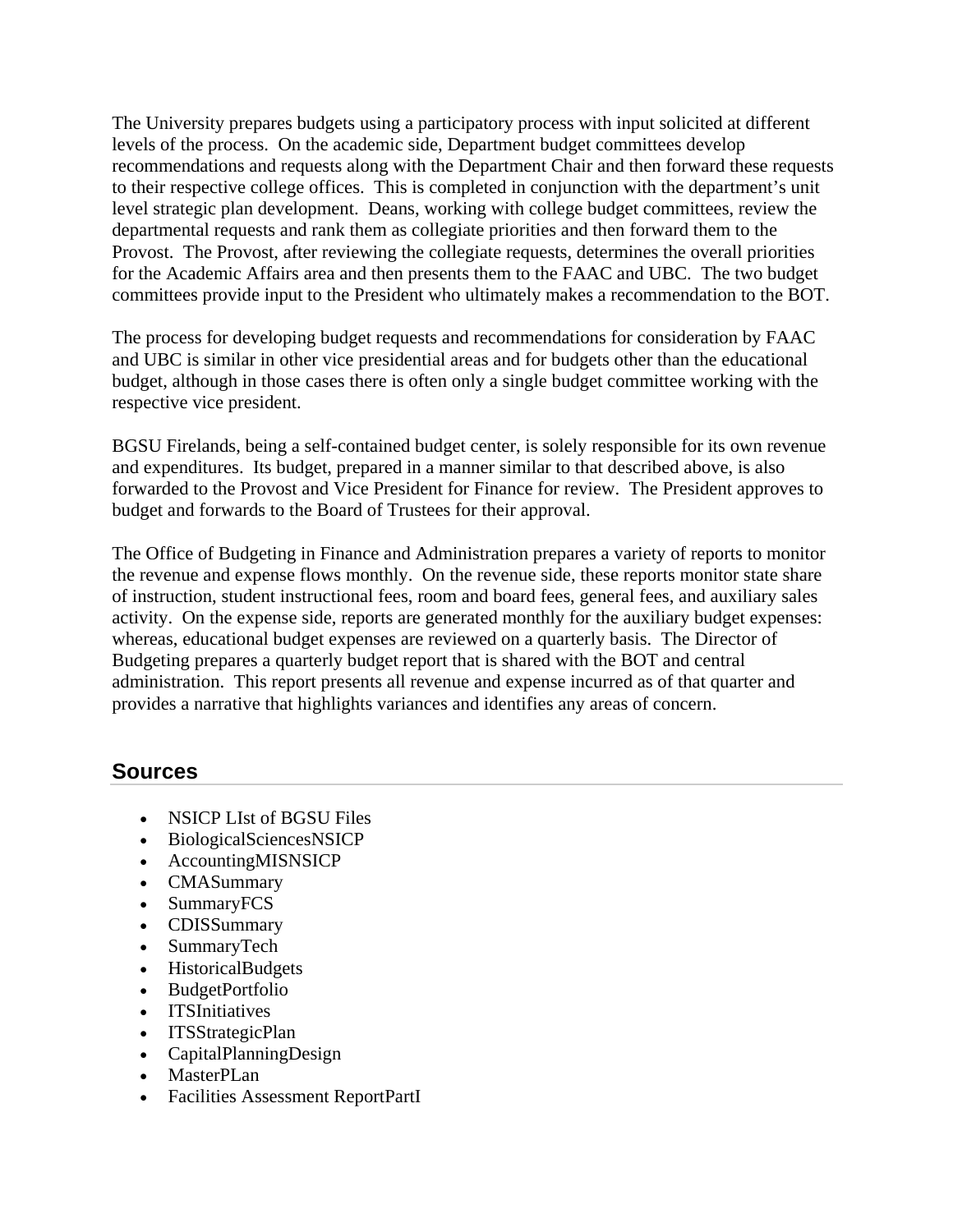- Facilities Assessment ReportPart2
- Master Plan Board Update 12-7-12
- TraditionsQuad
- AdmininistrativeStaffHandbook
- ClassifiedStaffHandbook
- AdmininistrativeStaffCouncil
- ClassifiedStaffCouncil
- FinanceAdministration
- OHR
- Equity & Diversity Office
- ChartingOurFuture
- CTLT
- COBL
- CampusOperations
- CIOAdvisory
- CIO Initiatives
- Office of the Chief Information Officer
- TeachingGrants
- FAAC
- The National Study of Costs & Productivity
- Senior Vice President for Academic Affairs and Provost
- InformationTechnologyServices
- VPRED
- WolfeCenter for the Arts
- Sebo Athletic Center
- The Oaks Dining Center
- Stroh Center
- CarillonPlaceDiningCenter
- AcademicCharter
- Firelands Budget Operations
- MasterPlan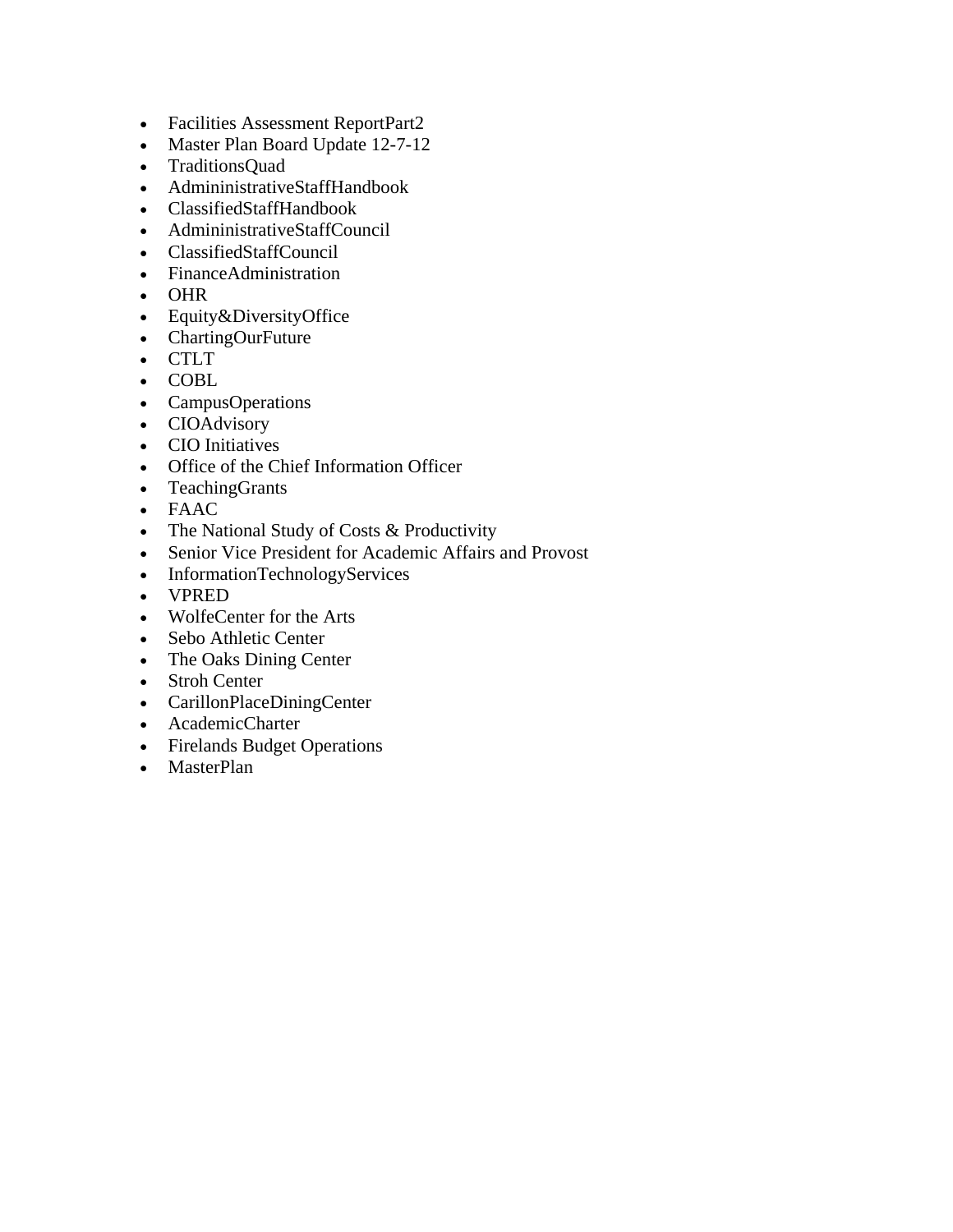# **5.B - Core Component 5.B**

The institution's governance and administrative structures promote effective leadership and support collaborative processes that enable the institution to fulfill its mission.

- 1. The institution has and employs policies and procedures to engage its internal constituencies—including its governing board, administration, faculty, staff, and students—in the institution's governance.
- 2. The governing board is knowledgeable about the institution; it provides oversight for the institution's financial and academic policies and practices and meets its legal and fiduciary responsibilities.
- 3. The institution enables the involvement of its administration, faculty, staff, and students in setting academic requirements, policy, and processes through effective structures for contribution and collaborative effort.

## **Argument**

**5.B.1.** As represented in the Academic Charter, BGSU engages its internal constituencies through shared governance whenever possible and appropriate. According to Article I.E and I.F of the Charter, shared governance is important for "discussion of academic problems and policies at all levels within the University". Likewise, "faculty and student participation is fundamental to good faculty-student-administrator relations in a mature university". We practice shared governance through the engagement of, and collaboration with, each constituent group. The President's Cabinet meets weekly and brings together the leadership of each of our major administrative divisions for the discussion and execution of major issues, policies, and initiatives, including the preparation of Board of Trustees (Board) meetings. As outlined in Article II of the Academic Charter, BGSU also supports shared governance through: Faculty Senate, Administrative Staff Council, Classified Staff Council, Undergraduate Student Government, and Graduate Student Senate. Each constituent group holds regular meetings for the discussion of important issues and enactment of policy and handbook provisions. The President's Cabinet and the leadership of each of these constituent groups, as well as a representative from the BGSU Faculty Association, join to form the University Council, a group that meets monthly to share and receive updates on strategic planning, University initiatives and events. BGSU Firelands participates in University governance as a whole and also has its own shared governance system, with BGSU Firelands Student Government, College Faculty Organization, and Advisory Board.

Additionally, there will be recognition of the importance of shared governance in our Collective Bargaining Agreement with the BGSU Faculty Association, once the contract is ratified.

**5.B.2.** The Board provides oversight of the University's business through board committees and regular meetings. The Board has the legal obligation to "do all things necessary for the proper maintenance and successful and continuous operation" of the University, including the employment, compensation, and removal of the President and any other faculty and staff it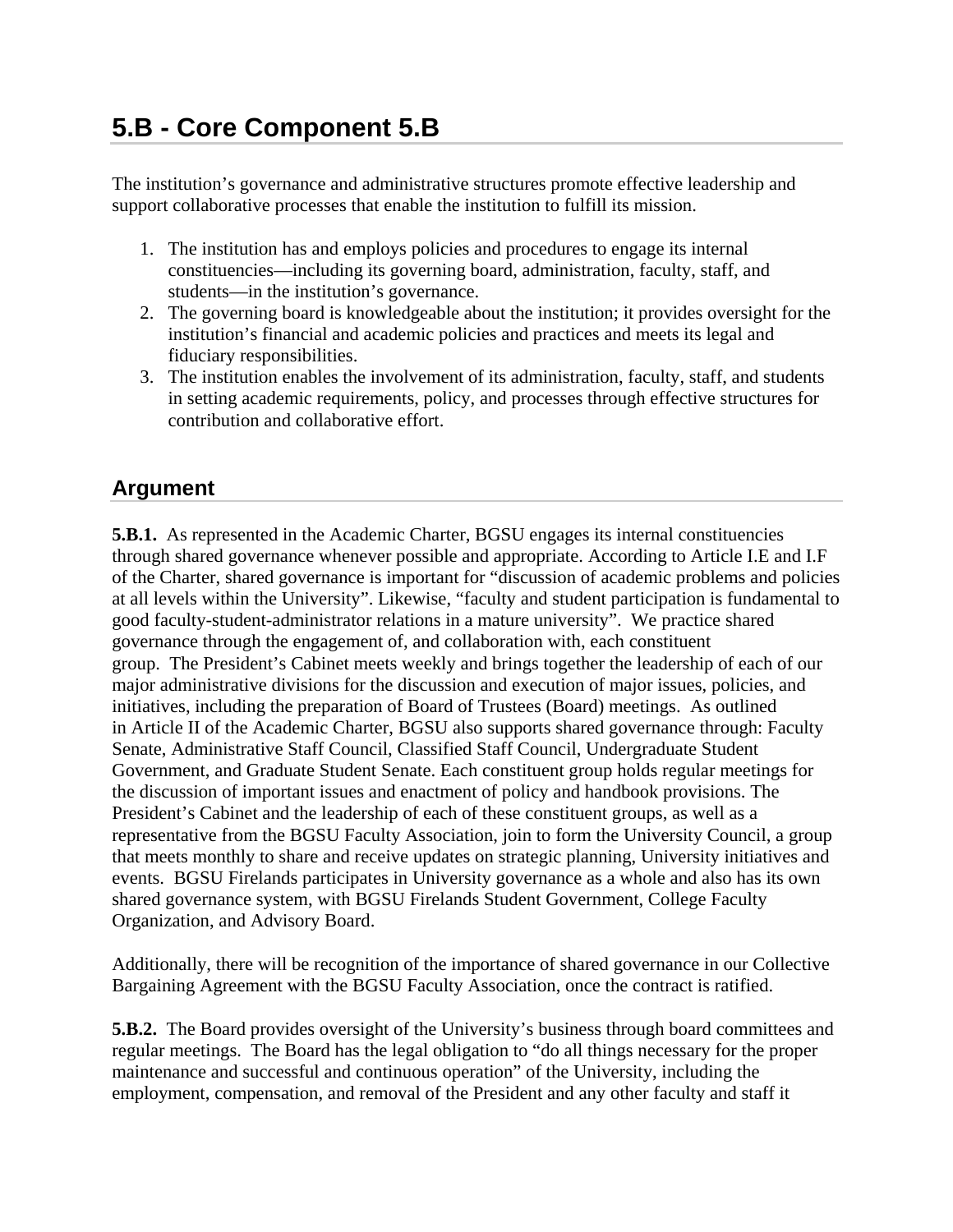deems necessary. As explained in Criterion 2.C, the Board considers a variety of items each year, including items related to finance, facilities, academic affairs, student affairs, and human resources.

The Board of Trustees holds four or five regular meetings each year (2011-12Minutes, 2010- 11Minutes), plus at least one retreat and any other meetings, as needed. Most Board meetings are held on the BGSU campus. Through the work of the Board and its committees, the Board is engaged in the governance of the University as it considers a wide variety of items during the year, including the annual budget, financial audits, personnel changes, presidential evaluation and compensation, tuition and fee increases, residence and dining hall rates, tenure and promotion, emeritus faculty appointments, new degrees and programs, construction and repair of facilities, and honorary degrees. Nearly all Board items come from the President, who receives them from administrative divisions represented on President's Cabinet, as well as constituent groups like the Faculty Senate.

At each of its meetings, there is a Board educational session, where information and updates on BGSU events and accomplishments are presented. These sessions include presentations from students, faculty, and staff, who share their work and achievements in teaching, learning, scholarship, and service to the community. At each regularly scheduled meeting, the Board hears updates from the leaders of each of our governance groups. In 2011, the President established a Board Liaison initiative, where each Board member is assigned to two Colleges or Divisions on campus. For example, a Trustee may be assigned to the College of Education and Human Development and to the Division of Student Affairs. During the academic year, that Trustee would be invited to attend special events in the College/Division and would have an opportunity to meet faculty, staff, and students to learn about the College's/Division's programs and initiatives. As part of the University System of Ohio, BGSU benefits from building relationships with other institutions and their Boards and leadership teams. Each year, the Ohio Board of Regents and Chancellor for Higher Education holds a statewide retreat for Trustees, further informing them on the key issues facing public higher education today.

**5.B.3.** BGSU encourages involvement of its constituents in setting academic requirements, policies, and processes through its governance structure. This includes and enables involvement through University Programs, Institutes, and Centers as well as Academic Departments , Schools, Undergraduate Colleges and the Graduate College. The Academic Charter articulates the structure and primary functions of each of these governance units, including the roles of each unit's respective leader, required committees and councils, and the roles of those committees and councils. For example, each Department, School, and College has a curriculum council for the receipt, discussion, and approval of new or modified courses and programs. The process for curriculum change is detailed and involves faculty, staff, and student input at all levels of the organization. Ultimately, undergraduate curriculum matters go before the Undergraduate Council, while parallel matters at the graduate level go before the Graduate Council. New degree programs and any other curriculum matters that go to the Ohio Board of Regents or the Regents Advisory Committee on Graduate Study also go to the Faculty Senate and to the Board.

The Academic Charter also contains provisions on Academic Reconfiguration. When, for example, multiple Departments wish to merge to form a School, particularly across preexisting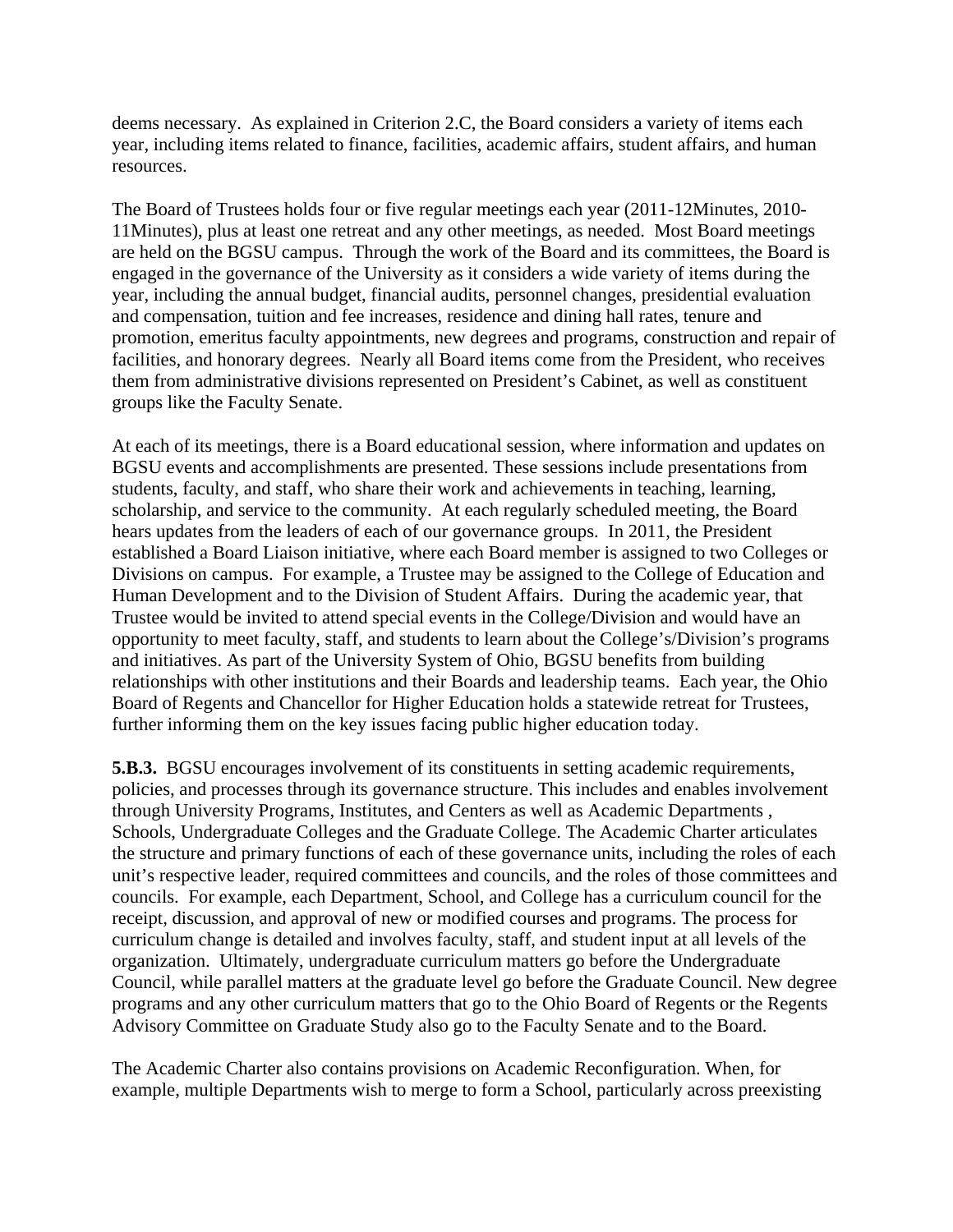Colleges, the academic reconfiguration process involves multiple levels of review, discussion, and recommendations from student, staff, and faculty stakeholders. Once ratified, the Collective Bargaining Agreement between the Board and the BGSU Faculty Association will contain provisions on faculty retrenchment in the event that reconfiguration results in faculty reductions. The Collective Bargaining Agreement with the Faculty Association will contain provisions on the selection and review of academic administrators, including the President, Provost, Deans, Department Chairs, and School Directors.

The Academic Charter provides shared responsibilities through Faculty Senate Standing Committees, University Standing Committees, and ad-hoc committees. With the exception of exofficio student and administrator roles, Faculty Senate Standing Committees are elected by Faculty Senators, while University Standing Committees have representation from faculty, staff, and student groups and elected by each constituent body. Task forces supplement the preexisting committees to create additional avenues for contribution and collaboration across the University, particularly on new and/or special initiatives. Examples include the Efficiency Task Force, University Academic Policy Taskforce, Distance Programs Task Force, and Co-op and Internship Task Force.

#### **Sources**

- OfficeofthePresident
- FacultySenate
- AdmininistrativeStaffCouncil
- ClassifiedStaffCouncil
- UndergraduateStudentGovernment
- GraduateStudentSenate
- UniversityCharter
- UniversityCharter (page number 24)
- UniversityCharter (page number 23)
- CalendarFacultySenate
- SchedAdminStaffCouncil
- CalendarCSC
- USG Calendar
- CalendarGSS
- UniversityCharter (page number 26)
- UniversityCharter (page number 46)
- UniversityCharter (page number 48)
- UniversityCharter (page number 52)
- UniversityCharter (page number 57)
- UniversityCharter (page number 63)
- UniversityCharter (page number 68)
- UniversityCharter (page number 73)
- UniversityCharter (page number 79)
- UniversityCharter (page number 59)
- BGPerspective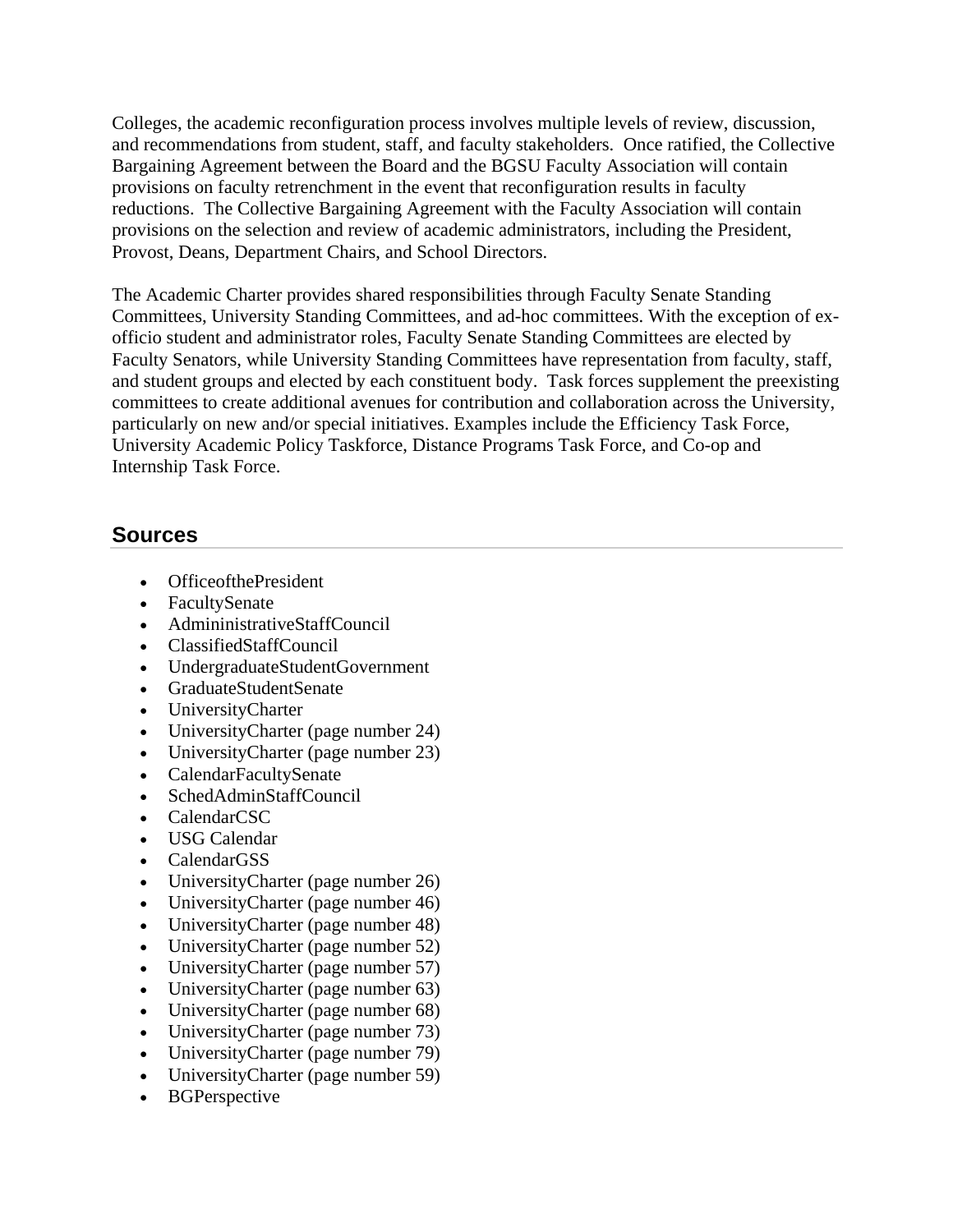- ProvostBlueSheet
- EfficiencyTaskForce
- Cabinet
- UniversityCouncil
- FirelandsStudentGovernment
- FirelandsFacultyOrganization
- BGSUFacultyAssociation
- ORC-Chapter3441
- BoardofTrustees
- BOTBylaws
- BOTMinutes2011
- BOTMinutes2012
- ORC3441
- Public Trustees \_ Ohio Higher Ed
- UniversityCharter (page number 53)
- CommitteesFacultySenate
- DistEdTaskForce
- CoopIntReport
- CABRoster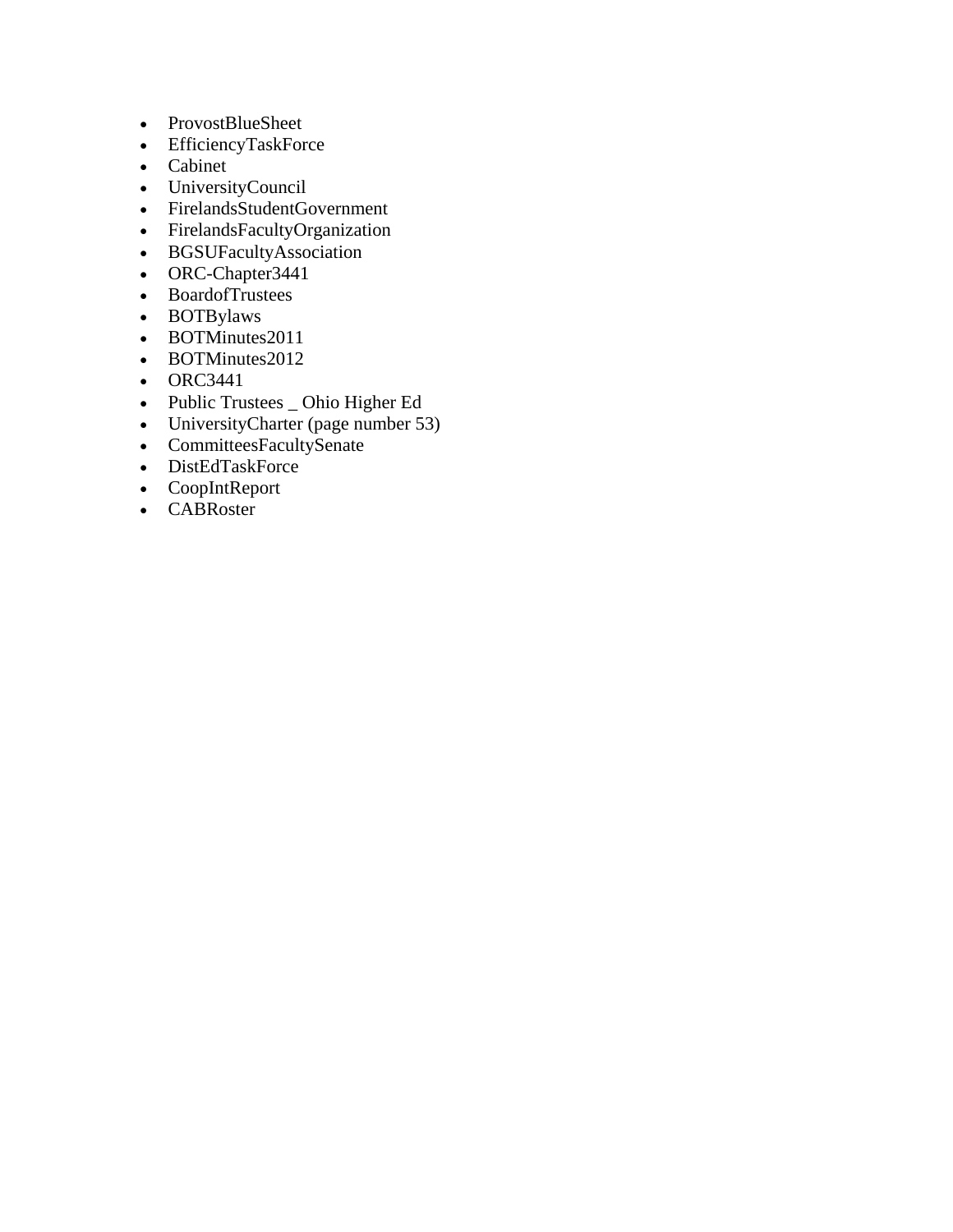# **5.C - Core Component 5.C**

The institution engages in systematic and integrated planning.

- 1. The institution allocates its resources in alignment with its mission and priorities.
- 2. The institution links its processes for assessment of student learning, evaluation of operations, planning, and budgeting.
- 3. The planning process encompasses the institution as a whole and considers the perspectives of internal and external constituent groups.
- 4. The institution plans on the basis of a sound understanding of its current capacity. Institutional plans anticipate the possible impact of fluctuations in the institution's sources of revenue, such as enrollment, the economy, and state support.
- 5. Institutional planning anticipates emerging factors, such as technology, demographic shifts, and globalization.

### **Argument**

**5.C.1.** The annual planning and budgeting process at BGSU is intentionally designed to align with the University's strategic plan (see Criterion 1.A.1 for discussion of the plan). Unit-level strategic plans are developed under the general guidance of both University and divisional strategic plans (and, where appropriate, College strategic plans such as Arts & Sciences, Business, Music), and budgeting forecasts from the Chief Financial Officer (CFO). Requests for additional funding are evaluated at the next highest level of the organization based on their alignment with College, divisional and University-wide strategies and goals. This planning and budgeting process continues up to the College and divisional levels, and culminates in annual budget hearings to the University Budget Committee and the Fiscal Affairs Advisory Committee of the Faculty Senate. For example, academic units provide input to their Department Chairs/School Directors in support of their program's goals as the first step of the process. Department Chairs/School Directors align the requests for new or reallocated funding (capital, operating, and personnel) with unit strategic goals and incorporate them into their rolling fiveyear planning document. These plans are submitted to the College where they are reviewed and discussed. Components that are aligned with the College's mission and priorities are included in the College's strategic plan within the projected availability of new or reallocated funding.

College strategic plans are then reviewed at the divisional level with the Provost. Following a multi-day retreat where funding priorities are vigorously debated by the Provost, Vice Provosts, and Deans, components of the College-level strategic plan are included in the divisional strategic plan based on alignment with the mission and priorities within projected availability of new or reallocated funding.

Finally, divisional strategic plans, as well as College strategic plans, are presented publicly at annual budget hearings to the University Budget Committee and the Fiscal Affairs Advisory Committee. Subsequent discussions among divisional leaders and the President result in a proposed University-wide budget that is presented to the BGSU Board of Trustees for approval.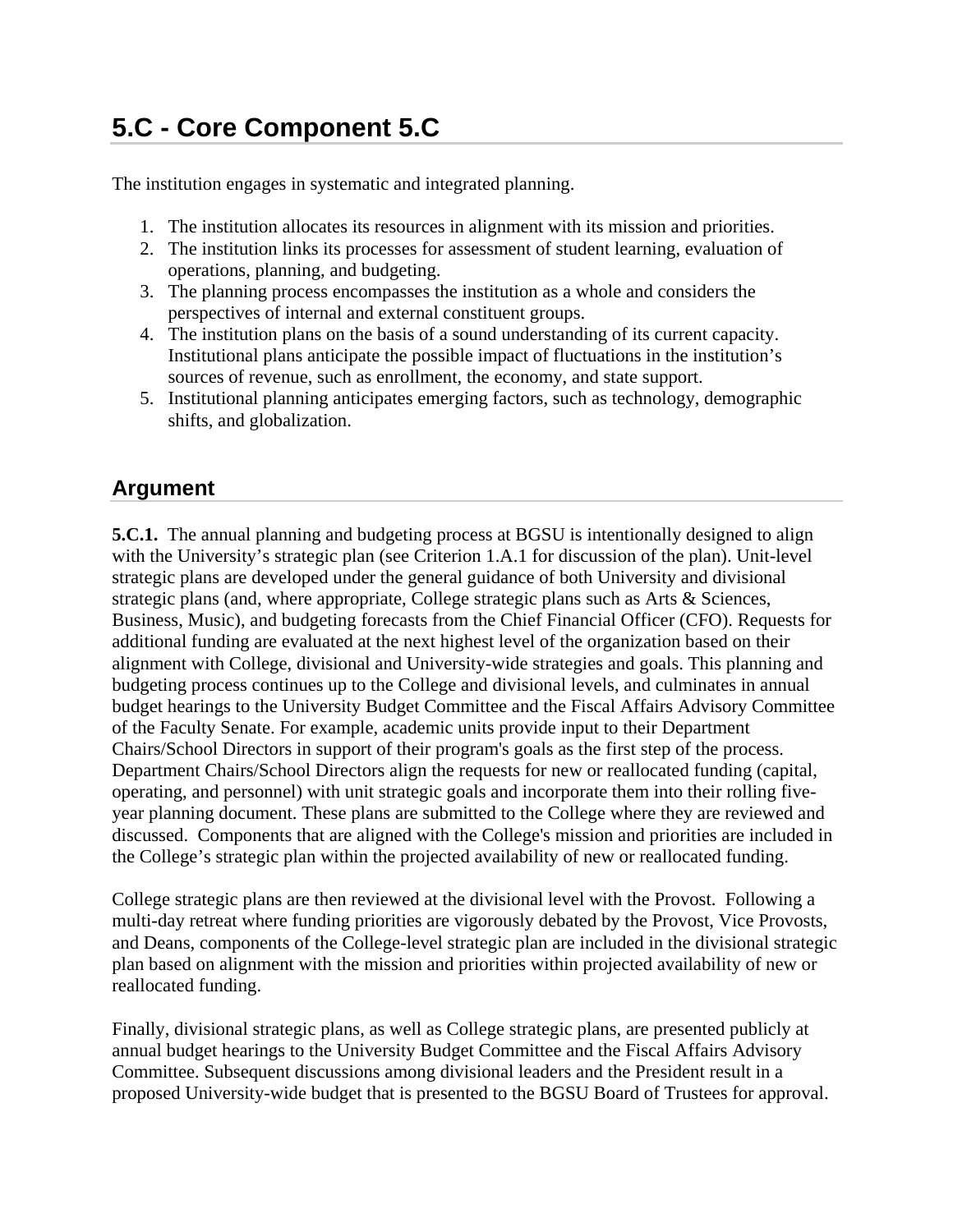Upward and downward communication and feedback are included to create a more interactive planning and budgeting process.

Campus Master Plans also align the allocation of capital expenditures with mission and priorities. Recently approved master plans for both the Main Campus and the BGSU Firelands campus identify key strategic priorities for investments that will advance the mission of the University over the next two decades. For example, the Master Plan for the BGSU Main Campus defines annual investments and bonded debt infrastructure improvements for implementation of the plan and a multistep plan to regenerate the academic core academic traditions buildings.

Private fund raising priorities are also aligned with institutional mission and priorities. As BGSU lays the foundation for its next comprehensive campaign, the leadership of the Colleges and Divisions are identifying and prioritizing the foci of that campaign (e.g., new or renovated buildings, scholarships, endowed professorships).

**5.C.2.** BGSU continues to make progress in this area as reflected by its continuous investment in systems to integrate, share, and apply information on student outcomes and institutional performance. In 2007, the University began phasing out its dated information system and began the implementation of PeopleSoft. This enterprise system allows the University to more fully integrate student records, human resources, and financial management data. In 2011, we began a University-wide data warehouse project, FalconInfo, to provide common data definitions, databases, and reports for assessment and evaluation. BGSU is also making greater use of external benchmarking data (e.g., National Study of Instructional Costs and Productivity, Collegiate Learning Assessment, National Survey of Student Engagement), to enrich its assessment of student learning, evaluation of operations, planning, and budgeting.

In the Division of Academic Affairs, the assessment of student learning is directly linked to the annual planning and budgeting process. The common template used across the Colleges (and academic units within the colleges) for planning and budgeting requires reporting on 19 metrics representing five areas: Financial Stability, Access & Success, Student Achievement, Economic Development & Research, and Efficiency. In addition, each College and/or academic unit includes additional metrics unique to their mission and strategic priorities. Colleges are required to attach those Academic Program Reviews completed by the college during the year; included in the required information of the self-study report is:

*"Self-evaluation of strengths and areas of concern (including) … the number, characteristics, retention, and graduation of students enrolled in programs within the unit; student learning outcomes, assessment measures, results, and resulting actions; … and employment and ongoing education outcomes of graduates."*

Finally, Colleges and academic units are expected to incorporate the findings from the formative assessment of established student learning outcomes gathered annually from each academic unit through the Student Achievement Assessment Committee (SAAC, see Criterion 4.B) process coordinated through the Office of Academic Assessment. Together, these sources of assessment, reflection, and evaluation create a strong linkage between student learning and planning and budgeting.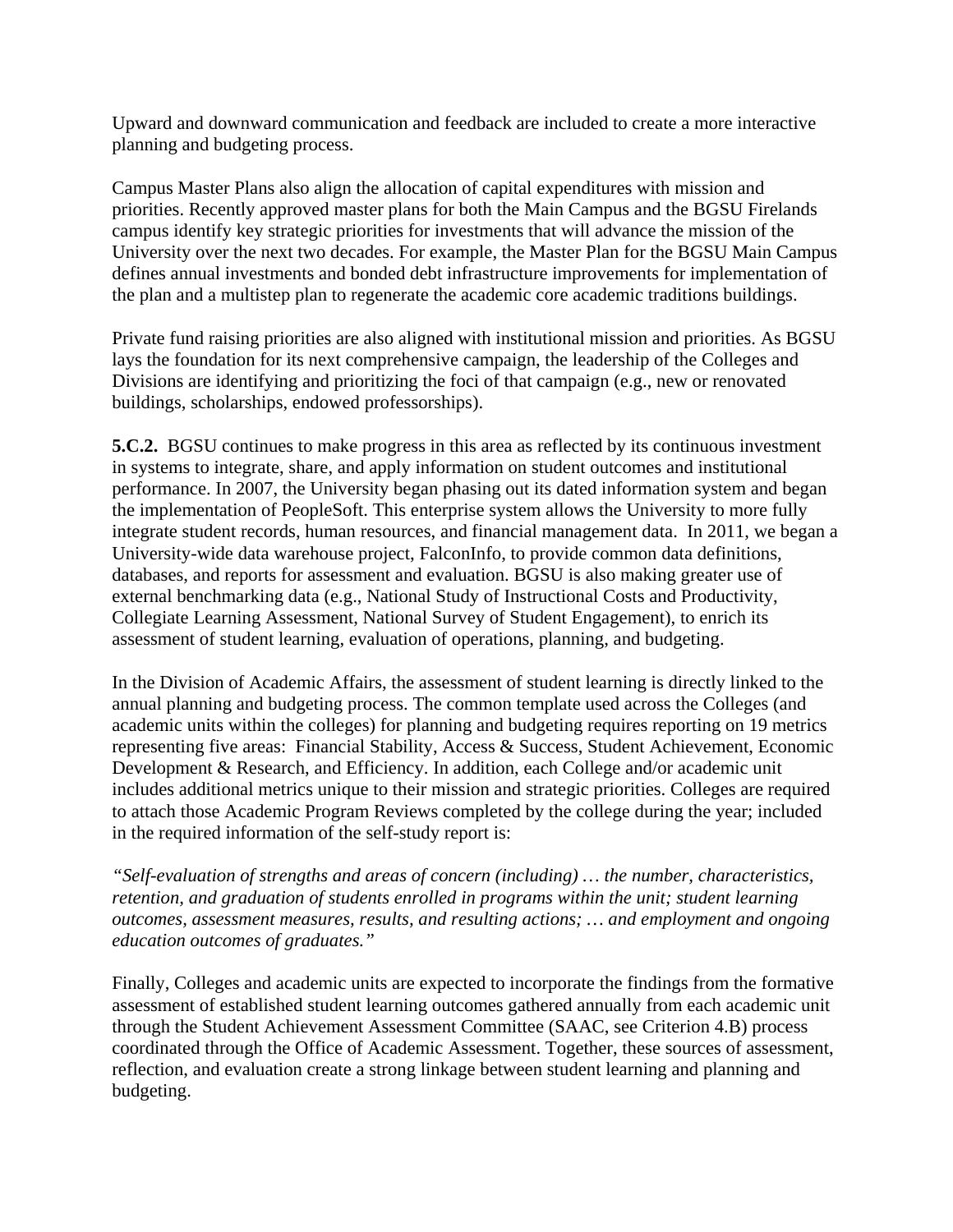In academic support areas, both the assessment of student learning and evaluation of operations are integrated into the ongoing planning and budgeting processes. For example, the opening of the Learning Commons on the first floor of the Jerome Library was in direct response to the need to provide integrated academic support services (tutoring, student study groups, makeup testing) in support of student success; similar support services have been in place at the recently expanded and remodeled Teaching & Learning Center on the BGSU Firelands campus. As a second example, the recent implementation of SuccessNET online services allow all faculty to easily share feedback (concerns, compliments, and notes of encouragement) on course performance with their students. Flags of concern are automatically forwarded to a student's advisor for action as needed. These initiatives were priorities included in the strategic plan of the Vice President for Enrollment Management and approved for funding through the established budgeting and planning process.

**5.C.3.** Internal constituent groups play important roles in the strategic planning processes at the University. The process used to establish the University's current strategic plan included input from approximately 600 faculty, staff, and students on both campuses (see Criteria 1.A). College strategic plans are informed by academic unit plans, which are developed by the faculty under the leadership the unit's Chair or Director. In addition, representatives from Faculty Senate, Administrative Staff Council, and Classified Staff Council attend BGSU Board of Trustees meetings where progress on strategic priorities is updated, approved, etc. Other academic planning initiatives (e.g., strategic plans for graduate education, international student services) and academic support (e.g., Strategic Enrollment Management, Campus Master Plan) include broad representation from the University community. For example, almost 70 individuals from across BGSU actively participated in the development of the University's 2010-2011 Strategic Enrollment Management planning process.

External constituent groups also play important roles during the strategic planning process at BGSU. All colleges have external advocate boards. BGSU Firelands has an Advisory Board, of representatives from the different counties served by the college. The Advisory Board is actively involved in the environmental scanning process and reviews /endorses priorities that evolve during strategic plan development. Numerous academic programs and units have external advisory boards or are accredited (see Criterion 4.A) to ensure their curriculum is aligned with appropriate trends and expectations. There are also many ad hoc invitational meetings for external constituents to participate in the planning process. In addition to the BGSU Board of Trustees, trustees of BGSU Foundation Board and the BGSU Alumni Board also shape and influence the strategic directions in some areas of the University. The perspectives of external constituents from the City of Bowling Green and surrounding communities also influence the University's planning process. A recent example would be the Visioning Project where University and community leaders developed plans to address areas of mutual concern. Many of these plans are already being/have been implemented.

**5.C.4.** Institutional planning based on current and projected sources of revenue is a growing strength that can be attributed to the leadership of the CFO who led improvements in budgeting policies and practices, and the implementation of PeopleSoft to provide better tracking of resources and expenses and discipline in budgeting and planning. The CFO coordinates a University-wide budget modeling process that includes the University's current financial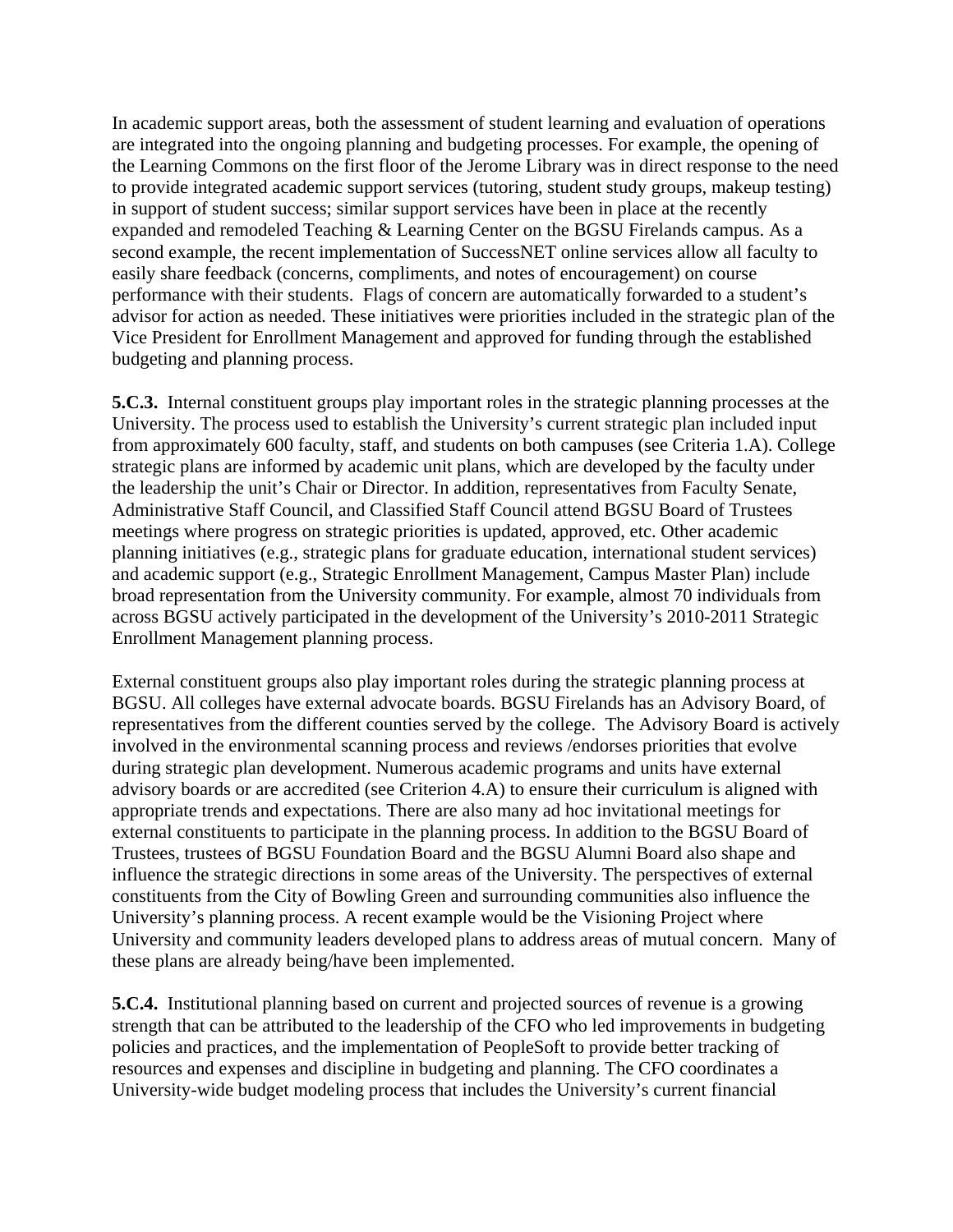performance and multiple budget scenarios (e.g., based on reasonable alternative estimates of enrollment and retention, state support, and personnel, operating, and capital budget forecasts); these multi-year projections guide both short term planning (e.g., prioritized investments in critical building maintenance and infrastructure due to historical problems of deferred maintenance) and long term planning (e.g., projected improvements in enrollment and retention that will generate recurring revenue to support faculty and staff growth to accommodate a larger student body). These data-driven scenarios provide the divisional vice presidents with guidance on the projected availability of resources to inform the planning process, which is then infused in the unit planning process within their divisions.

Many areas throughout the University provide information and/or projections to support institution-wide planning. The Office of the Vice President for Enrollment Management prepares projections on enrollment (e.g., undergraduate, graduate, international, nontraditional) and retention; the Office of Capital Planning reports on the condition and use of current academic space, the Office of Sponsored Programs & Research provides information on external grants and awards, and the Office of Human Resources shares information on faculty and staff as well as projected healthcare costs and the impact of state-based pension reform. The participation of multiple areas within the University helps test and verify assumptions of the planning process to provide a reasonable set of scenarios based on anticipated fluctuations in the University's sources of revenue.

Finally, sources external to the University are also integral to systematic and integrated planning. The Inter-University Council of Ohio representing all 14 public universities in Ohio, coordinates the gathering and sharing of information critical to the university planning process. Through regular meetings of the Presidents' Council as well as eight committees representing key functional areas across the universities (e.g., Provost, Business & Finance Officer, Chief Information Officer), information on issues such as the state budget, legislative hearings and proposed bills, and Ohio Board of Regents funding and accountability proposals are shared and discussed to inform institution-level planning. Up-to-date information on outcome-based student funding model, projections for changes in need-based student financial aid from the State of Ohio, and expected capital appropriations by the State Legislature for new construction help BGSU develop a realistic annual plan and budget to support the University's vision and strategic priorities.

**5.C.5.** The environmental scan is a key component of the strategic planning model used at BGSU. In the Division of Academic Affairs, a SWOT Analysis (i.e., internal Strengths and Weaknesses and external Opportunities and Threats) is the required first appendix of every College's strategic plan. The strategic planning workshop for college deans, department chairs, and school directors included training on the SWOT environmental scanning approach. Furthermore, the Division of Academic Affairs has incorporated environmental scanning in the recent development of several intercollegiate strategic plans including graduate education, co-op and internship programs, distance education, international programs, and education abroad/global partnerships. Academic support units also consider emerging factors, such as technology, demographic shifts, and globalization in their planning processes.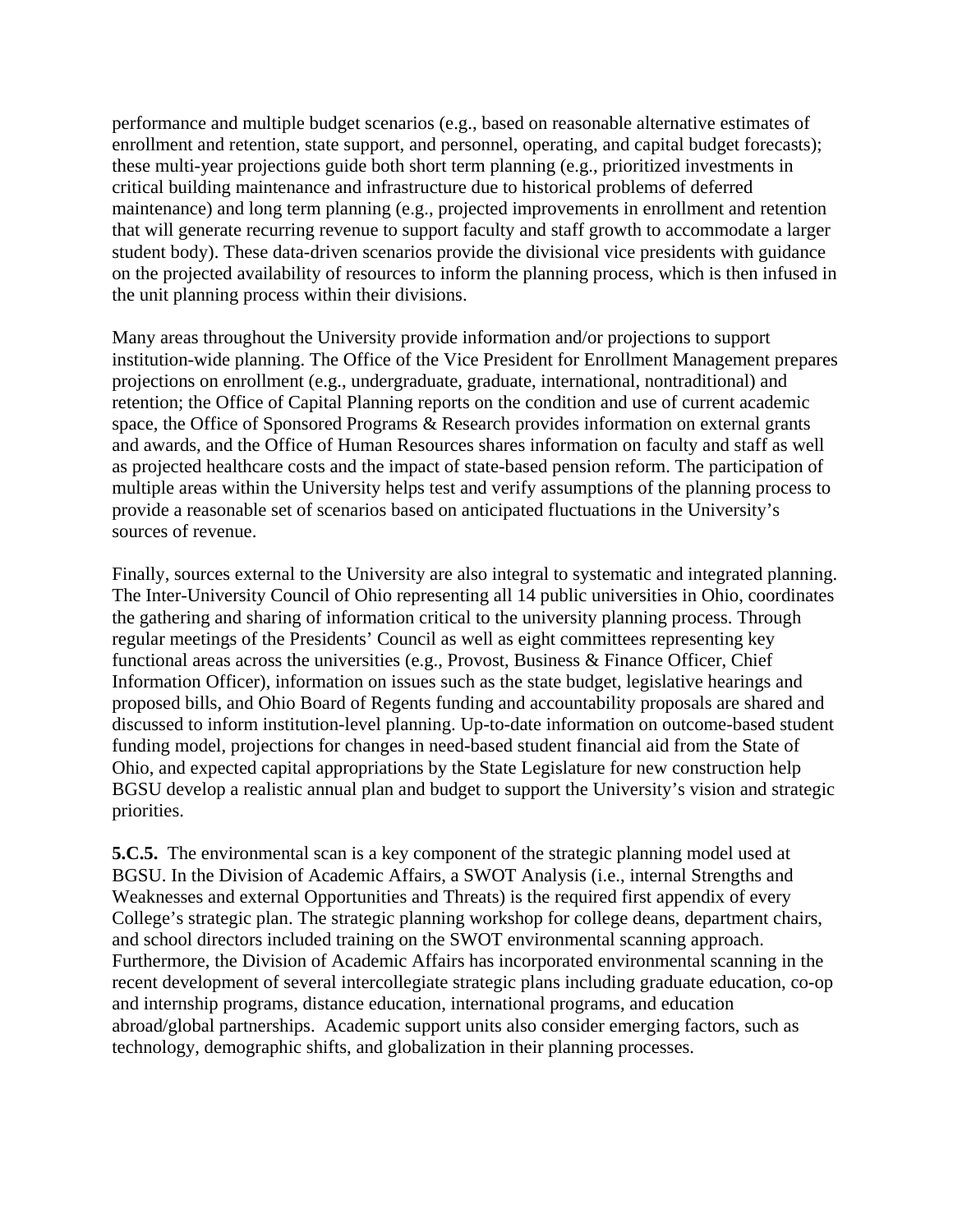The University-wide budget modeling process incorporates demographic and environmental factors (e.g., changes in state share of instruction, in-state vs. out-of-state student enrollment) to create reasonable budget scenarios that inform the planning process. For example, public-private partnerships to construct new residence halls and a student wellness center or the outsourcing of ancillary services (e.g., dining, waste disposal) to free up capital and operational dollars for investment in academic priorities grew from successes of other higher education institutions. The Campus Master Plan was developed with significant input from national consultants who shared their extensive knowledge in constructing and renovating flexible and collaborative academic spaces used throughout the country. As an outgrowth of this process, the Office of the CIO and Center for Teaching and Learning have created an experimental "classroom of the future" to provide faculty with a state-of-the-art classroom environment for testing emerging pedagogical and technological innovations to improve student learning, and the results of this work will be used to influence the renovation of classroom spaces across both campuses.

#### **Sources**

- StrategicPlanningPositioning2008
- ChartingOurFuture
- UniversityVision
- VisionMissionCoreValues
- UniversityCoreValues
- FAAC
- PlanningResources2005Level1
- ULStrategicPlan
- ASStrategicPlan2012-17
- MasterPlan
- Fireland Master Plan FINAL REPORT 113010
- Admissions
- MarketingandCommunications
- OfficeofResidenceLife
- 2012 CMA Strategic Plan-updated
- 2012 HHS FINAL SP
- CBA ULSP 3-5-12
- MusicalArts1
- CoT Strategic Plan 2012-2017
- EDHDStrategicPlan2012-2017
- FacultySenate
- BudgetPresentations
- TraditionsQuad
- The National Study of Costs & Productivity
- AdmininistrativeStaffCouncil
- ClassifiedStaffCouncil
- CABRoster
- BoardofTrustees
- AlumniBoard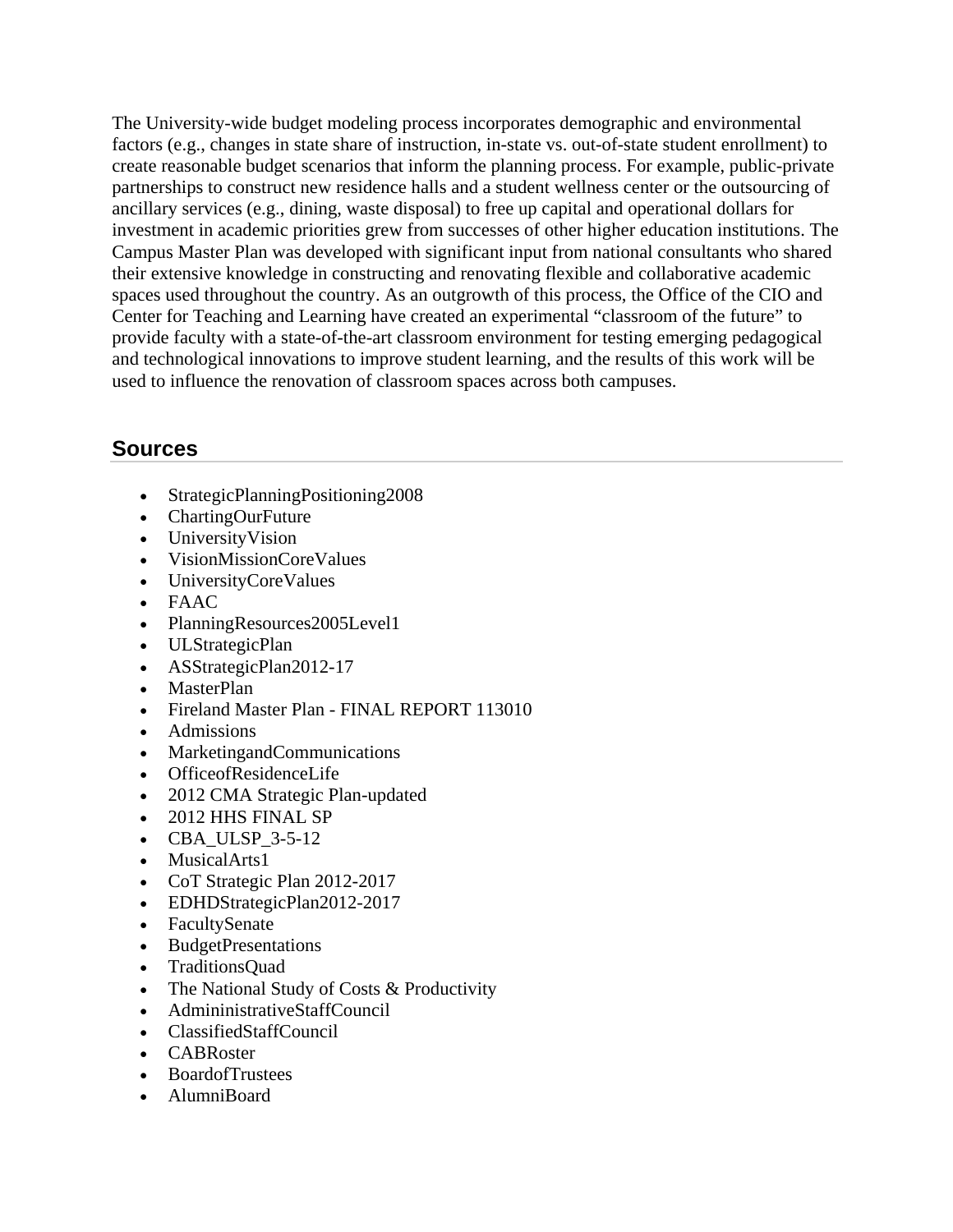- FoundationBoard
- Final Report Joint Visioning Task Force Report 09-10-2012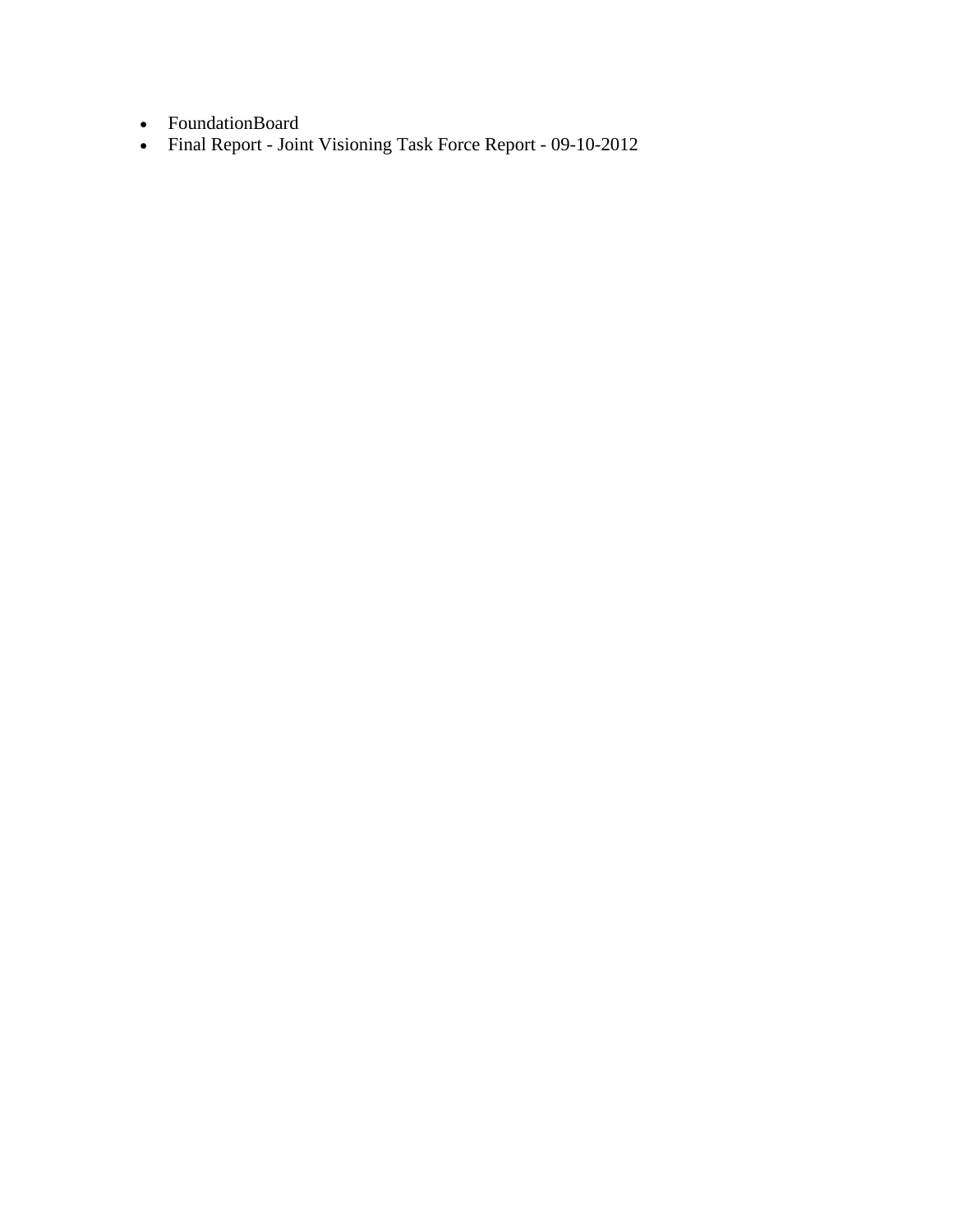# **5.D - Core Component 5.D**

The institution works systematically to improve its performance.

- 1. The institution develops and documents evidence of performance in its operations.
- 2. The institution learns from its operational experience and applies that learning to improve its institutional effectiveness, capabilities, and sustainability, overall and in its component parts.

#### **Argument**

**5.D.1.** BGSU has a series of documents to provide a basis for improvement, such as operational efficiency reports, academic metrics, and technology inventories.

**Efficiency Reports - OBOR FY** - There are four reports created for the Ohio Board of Regents to describe BGSU's progress in efficiency of operations (2008, 2009, 2010, 2011).

**Efficiency Reports - Student Affairs -** For the past 10 years, the Division of Student Affairs has made both financial and non-financial changes to improve the effectiveness and efficiency of the division.

**Efficiency Reports - Staff -** In October 2005 there were 1874 staff (headcount). In October 2012 there are 1522 staff, a reduction of 352 staff.

**Academic Metrics - BGSU -** BGSU has developed a common set of metrics that are collected by each College to judge academic performance (A&S, CBA). These have been in place since the unit-level strategic planning process was initiated.

**Academic Metrics - NSICP** (National Study of Instructional Costs and Productivity)- BGSU uses the NSICP data to compare Departments and Colleges with those in peer universities. These data guide funding and investment decisions based on unit performance.

**Academic Metrics - Graduation Rate -** Institutional effectiveness can best be demonstrated by comparing the 4, 5 and 6 year Graduation Rates from 2002 to 2010. All but one category of students (women in the 5 year) showed an increase over the 8 years

**Technology Inventories - Computer Labs -** In 2011 all of the 51 computer labs on campus came under the direct control of Information Technology Services. There are 1,495 public computing lab seats for students to access and 25% of them are in the Residence Halls.

**Technology Inventories - Classroom Updates -** ITS has an on-going project to upgrade the technology facilities in general classrooms.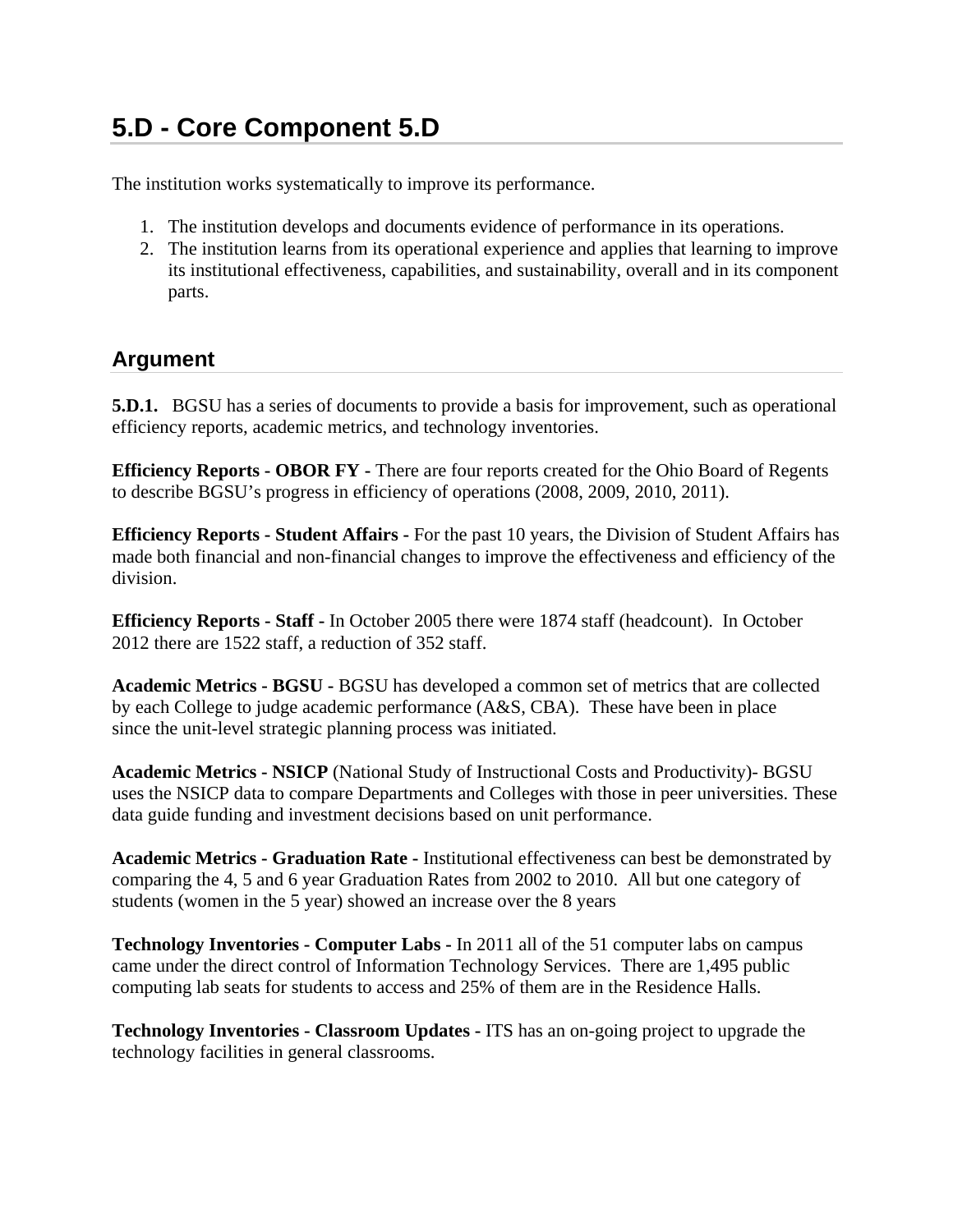**5.D.2.** The University has developed new or modified existing programs as a result of its past experiences. Examples include:

**Print Responsibly Program - In 2003 every individual department could purchase and maintain** any printers, copiers, faxes, scanners and provide services they wanted. For copiers, there were 25 different makes and models across the campus each with a different set of toner cartridges. In 2010, the Print Responsibly program centralized the 1,950 departmental devices though a common contract for purchase, maintenance, and the use of multi-function devices. Today there are 763 devices saving over \$600,000 per year, 65% reduction in the purchase of paper, standardized multi-function devices and print cartridges. Recycled paper is also used in all publicly accessible devices.

**Energy Management Program -** The energy consumption in 2004 was 91,485,000 KW of electric and 558,649 MCF of natural gas. In 2011 our consumption was 88,737,544 KW of electric and 430,688 MCF of natural gas, a reduction of 3% electric and 22% natural gas.

Our goal, as defined by Ohio House Bill 251, is to have a reduction of 20% from the 2004 numbers by the year of 2014. BGSU has also signed the American College & University Presidents Climate Commitment (ACUPCC) pledging to develop plans for BGSU to become carbon neutral. A committee is in the process of developing a plan for achieving this goal.

**LEED Certification Program for New Construction -** The Stroh Center achieved a Gold LEED certification while the Wolfe Center achieved a Silver LEED certification. All new construction or renovated buildings will meet the LEED standards.

**Purchasing Program -** In 2003 all purchase orders were done by hand and on paper. In 2010, BGSU implemented an eProcurement system (SciQuest), which offered a more efficient process and workflow. Today, through the use of the eProcurement system, the purchasing process at BGSU is completely electronic and accessible to the end-user anywhere in the World. In addition, various payment terms have been established to capture discounts. The University also deployed numerous payment methods, including Pcards, ACH, single-use accounts and checks, to ensure we can effectively transact with all firms. By doing so, the University is utilizing the most cost effective process.

**One Travel Agency Program -** BGSU, like many other institutions, has to incorporate travel into department budgets in order to maximize the educational process. In 2011, the travel management program enabled University departments to go to one University partner and secure travel at a lower cost. Today, not only is the fee structure lower than any online travel agency, but University departments do not have to spend their time shopping the cheapest way to travel. Also, included in this program are other services historically absent through online travel sites.

**Treasury Program -** In 2008, BGSU processed approximately 30,000 outbound accounts payable payments, 99.5% of which were payments made via paper check. In 2011, the University processed roughly 21,000 outbound payments with less than 64% of them in paper format. Electronic payments are more cost effective for the University, require less personnel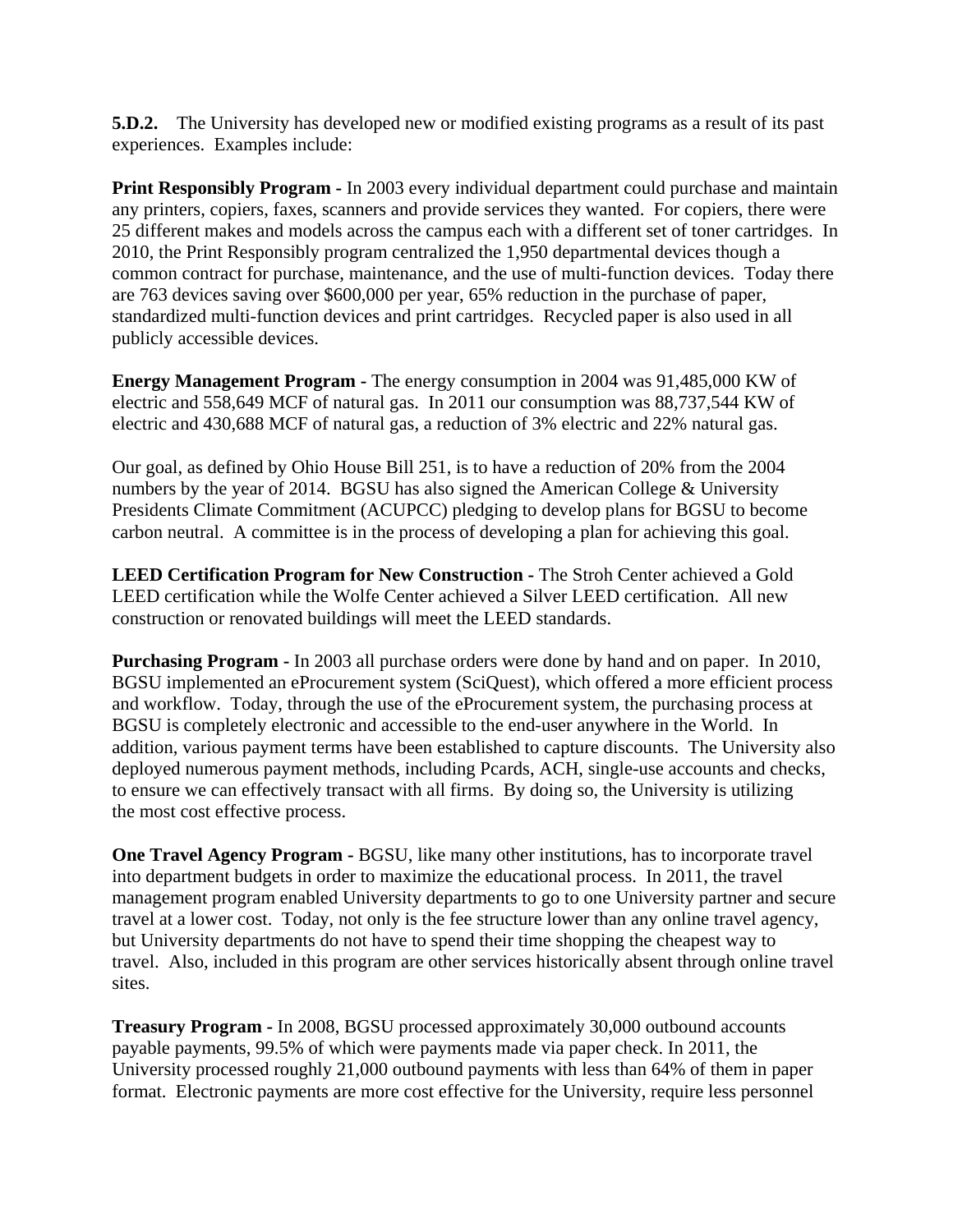time, and reduce the likelihood of errors. Further, through the Purchasing initiatives, we've been able to consolidate suppliers, reducing the number of firms to which we send payments and ultimately driving down costs.

In 2008, all inbound and outbound payments were manually verified and tied out to the ledger. In 2010, the University expanded its use of the PeopleSoft ERP system and implemented the financial gateway module, which permitted the University to begin importing and exporting data with our financial institution. This project resulted in the University being able to autoreconcile both inbound and outbound transactions and provided the ability to send positive pay files to our financial institution to ensure the only payments clearing our account were in fact authorized. In 2012, the automatic reconciliation rate for the University's primary deposit account is approximately 67% and the disbursement account is slightly more than 95%. In 2010, reconciling these transactions took a dedicated staff member nearly 32 hours per week. Today, it is done by the system and verified in less than one hour per month.

**Sustainability Programs -** BGSU has had a recycling program since 1986, and an Office of Campus Sustainability within the Campus Operations area was created in 2010. Each year, BGSU defers hundreds of tons of waste annually from the landfill through recycling, reduction and reuse programs. In the past academic year alone, BGSU recycled over 670 tons of material. We also recycle university and personal computers and electronic devices**.**

**ERP System Enhancements -** In 2010 the University expanded its use of the PeopleSoft ERP system and implemented the financial gateway module that allows the University to exchange data with our financial institution.

**Efficiency Task Force -** In 2012, the President appointed a Task Force to examine and identify ways to improve the University from the smallest idea to University-wide suggestions. The Task Force created a "suggestion box" for the community to contribute ideas and has selected a number of ideas for immediate implementation.

**Kaizen LEAN reviews -** One specific example of the Efficiency Task Force was the use of the Kaizen LEAN review process to reduce the time/effort required to recruit and hire administrative staff. The team mapped out 84 steps, which were winnowed to 44. The final target is 24 steps with a new paperless system. Academic Affairs has used the Kaizen LEAN review process to review academic advising practices and is in the process of developing a new campus-wide advising plan.

#### **Sources**

- Graduation Rates 2002 2010
- Kaizen Hiring Update
- KaizenReportOut
- OBR Required Efficiency Report 2010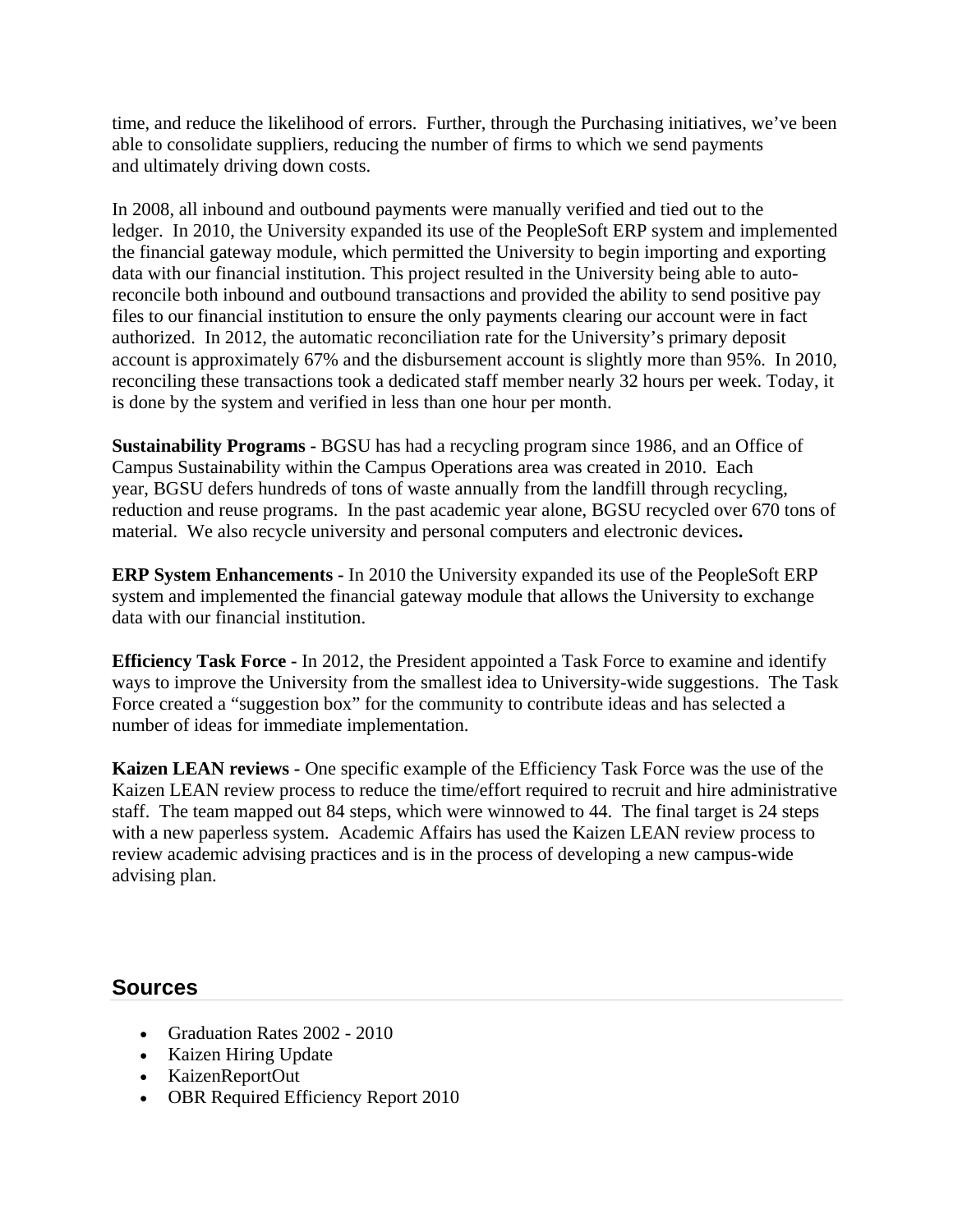- OBR Required Efficiency Report FY 2008 v2
- OBR Required Efficiency Report FY 2009
- OBR Required Efficiency Report FY 2011
- Student Affairs Efficiency Report 2003 Present
- Student Affairs Efficiency Report 2003 Present Part 2
- NSICP LIst of BGSU Files
- NSICP Summaries
- CollegeSummary
- CollegeSummaryAS
- CollegeSummaryCBA
- The National Study of Costs & Productivity
- EmployeeCount